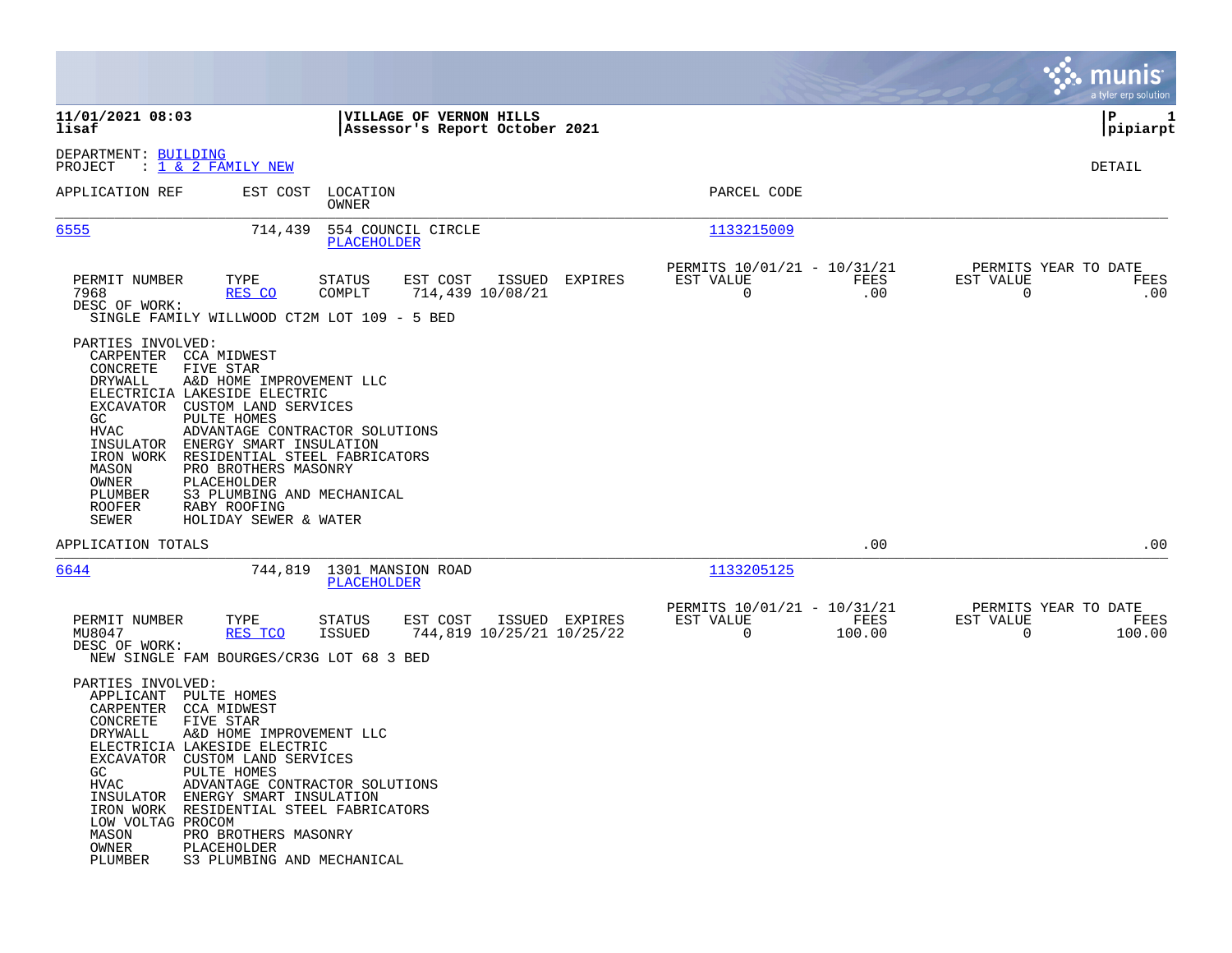|                                                                                                                                                                                                                                                                                                                                                                                                                                                                                                                                               |                                                                            | munis<br>a tyler erp solution                                     |
|-----------------------------------------------------------------------------------------------------------------------------------------------------------------------------------------------------------------------------------------------------------------------------------------------------------------------------------------------------------------------------------------------------------------------------------------------------------------------------------------------------------------------------------------------|----------------------------------------------------------------------------|-------------------------------------------------------------------|
| 11/01/2021 08:03<br>VILLAGE OF VERNON HILLS<br>lisaf<br>Assessor's Report October 2021                                                                                                                                                                                                                                                                                                                                                                                                                                                        |                                                                            | P.<br>2<br> pipiarpt                                              |
| DEPARTMENT: BUILDING<br>: 1 & 2 FAMILY NEW<br>PROJECT                                                                                                                                                                                                                                                                                                                                                                                                                                                                                         |                                                                            | DETAIL                                                            |
| EST COST<br>APPLICATION REF<br>LOCATION<br>OWNER                                                                                                                                                                                                                                                                                                                                                                                                                                                                                              | PARCEL CODE                                                                |                                                                   |
| <b>ROOFER</b><br>RABY ROOFING<br>SEWER<br>HOLIDAY SEWER & WATER                                                                                                                                                                                                                                                                                                                                                                                                                                                                               |                                                                            |                                                                   |
| APPLICATION TOTALS                                                                                                                                                                                                                                                                                                                                                                                                                                                                                                                            | 100.00                                                                     | 100.00                                                            |
| 7648<br>816,683 1312 MANSION ROAD<br>PLACEHOLDER                                                                                                                                                                                                                                                                                                                                                                                                                                                                                              | 1133205103                                                                 |                                                                   |
| EST COST<br>ISSUED EXPIRES<br>PERMIT NUMBER<br>TYPE<br>STATUS<br>MU7994<br>$1&2$ FAM<br>ISSUED<br>816,683 10/14/21 10/14/22<br>DESC OF WORK:<br>NEW SINGLE FAM 3 BED LYON/CT3G LOT 64                                                                                                                                                                                                                                                                                                                                                         | PERMITS 10/01/21 - 10/31/21<br>EST VALUE<br>FEES<br>816,683<br>13, 177. 34 | PERMITS YEAR TO DATE<br>EST VALUE<br>FEES<br>816,683<br>13,177.34 |
| PARTIES INVOLVED:<br>APPLICANT<br>CCA MIDWEST<br>CARPENTER<br>FIVE STAR<br>CONCRETE<br>A & D PAINTING AND DRYWALL<br>DRYWALL<br>A & D PAINTING AND DRYWALL<br>ELECTRICIA LAKESIDE ELECTRIC<br>GC<br>PULTE HOMES<br>HVAC<br>ADVANTAGE CONTRACTOR SOLUTIONS<br>INSULATOR<br>ENERGY SMART INSULATION<br>RESIDENTIAL STEEL FABRICATORS<br>IRON WORK<br>LOW VOLTAG PROCOM<br>MASON<br>PRO BROTHERS MASONRY<br>OWNER<br>PLACEHOLDER<br>PLUMBER<br>S3 PLUMBING AND MECHANICAL<br>PAYER<br>SCHALL DEVELOPEMENT CORP<br>SEWER<br>HOLIDAY SEWER & WATER |                                                                            |                                                                   |
| APPLICATION TOTALS                                                                                                                                                                                                                                                                                                                                                                                                                                                                                                                            | 13,177.34                                                                  | 13,177.34                                                         |
| 7774<br>748,677<br>681 CUNEO BOULEVARD<br>PLACEHOLDER                                                                                                                                                                                                                                                                                                                                                                                                                                                                                         | 1133216007                                                                 |                                                                   |
| PERMIT NUMBER<br>STATUS<br>EST COST<br>ISSUED EXPIRES<br>TYPE<br>MU7956<br><b>ISSUED</b><br>748,677 10/07/21 10/07/22<br>$1&2$ FAM<br>DESC OF WORK:<br>NEW SINGLE FAM 5 BED LOT 128 WILLWOOD/CT2M                                                                                                                                                                                                                                                                                                                                             | PERMITS 10/01/21 - 10/31/21<br>EST VALUE<br>FEES<br>748,677<br>16,829.14   | PERMITS YEAR TO DATE<br>EST VALUE<br>FEES<br>748,677<br>16,829.14 |
| PARTIES INVOLVED:<br>PULTE HOMES<br>APPLICANT<br>CARPENTER CCA MIDWEST<br>CONCRETE<br>FIVE STAR<br>DRYWALL<br>A&D HOME IMPROVEMENT LLC<br>ELECTRICIA LAKESIDE ELECTRIC<br>EXCAVATOR<br>CUSTOM LAND SERVICES<br>GC<br>PULTE HOMES<br>HVAC<br>ADVANTAGE CONTRACTOR SOLUTIONS<br>INSULATOR ENERGY SMART INSULATION                                                                                                                                                                                                                               |                                                                            |                                                                   |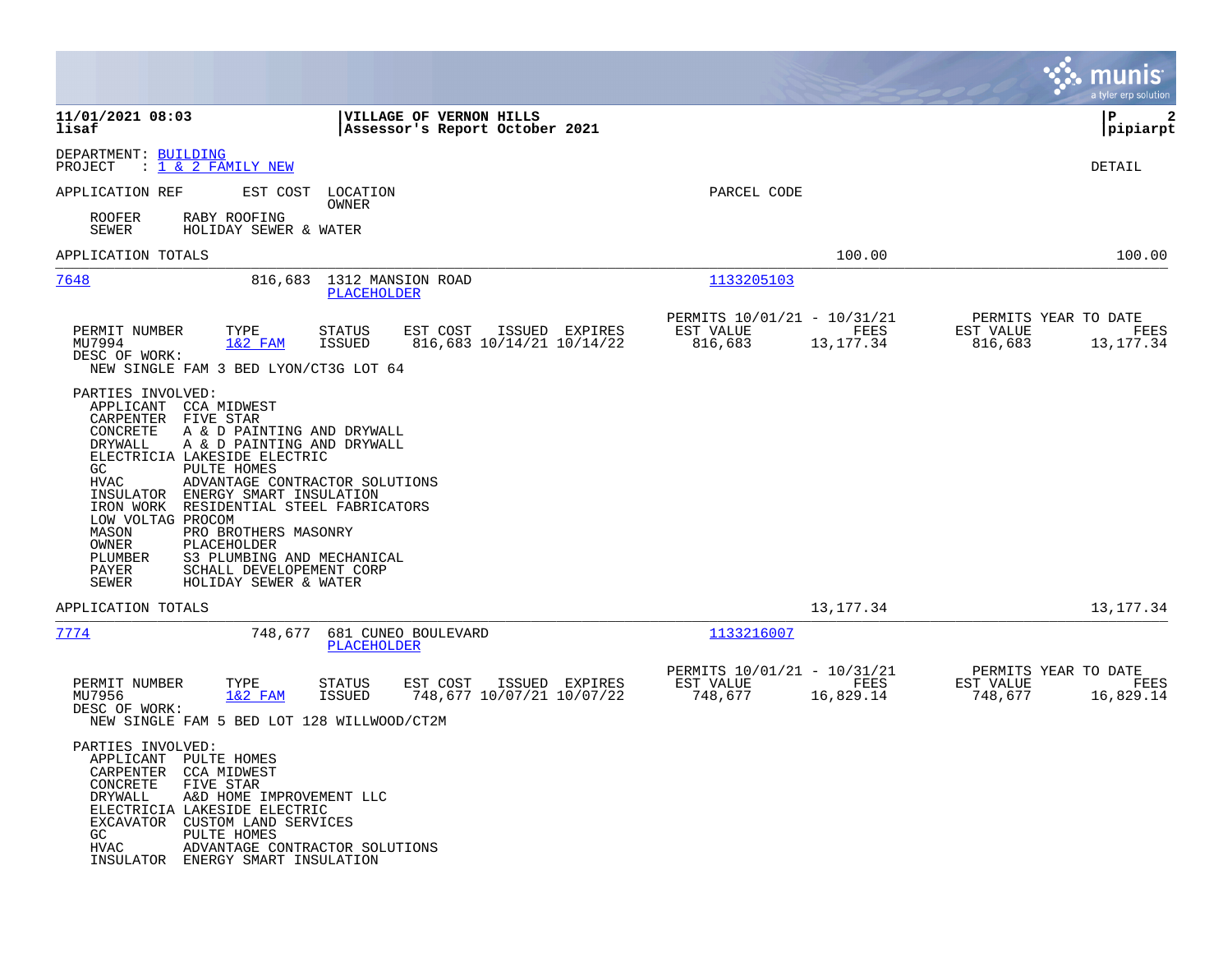|                                                                                                                                                                                                                                                                                                                                                                                                                                                                                                                                                                                                                                                                                                                                                                                         |                                                                                 | a tyler erp solution                                              |
|-----------------------------------------------------------------------------------------------------------------------------------------------------------------------------------------------------------------------------------------------------------------------------------------------------------------------------------------------------------------------------------------------------------------------------------------------------------------------------------------------------------------------------------------------------------------------------------------------------------------------------------------------------------------------------------------------------------------------------------------------------------------------------------------|---------------------------------------------------------------------------------|-------------------------------------------------------------------|
| 11/01/2021 08:03<br>VILLAGE OF VERNON HILLS<br>lisaf<br>Assessor's Report October 2021                                                                                                                                                                                                                                                                                                                                                                                                                                                                                                                                                                                                                                                                                                  |                                                                                 | lР<br>3<br> pipiarpt                                              |
| DEPARTMENT: BUILDING<br>: 1 & 2 FAMILY NEW<br>PROJECT                                                                                                                                                                                                                                                                                                                                                                                                                                                                                                                                                                                                                                                                                                                                   |                                                                                 | <b>DETAIL</b>                                                     |
| APPLICATION REF<br>EST COST<br>LOCATION<br>OWNER<br>IRON WORK RESIDENTIAL STEEL FABRICATORS<br>LOW VOLTAG PROCOM<br>PRO BROTHERS MASONRY<br>MASON<br>OWNER<br>PLACEHOLDER<br>S3 PLUMBING AND MECHANICAL<br>PLUMBER<br>ROOFER<br>RABY ROOFING<br>SEWER<br>HOLIDAY SEWER & WATER                                                                                                                                                                                                                                                                                                                                                                                                                                                                                                          | PARCEL CODE                                                                     |                                                                   |
| APPLICATION TOTALS                                                                                                                                                                                                                                                                                                                                                                                                                                                                                                                                                                                                                                                                                                                                                                      | 16,829.14                                                                       | 16,829.14                                                         |
| 725 INSULL DRIVE<br>7777<br>753,278<br><b>PLACEHOLDER</b>                                                                                                                                                                                                                                                                                                                                                                                                                                                                                                                                                                                                                                                                                                                               | 1133205110                                                                      |                                                                   |
| PERMIT NUMBER<br>TYPE<br>ISSUED EXPIRES<br><b>STATUS</b><br>EST COST<br>MU7957<br>$1&2$ FAM<br>753,278 10/07/21 10/07/22<br>ISSUED<br>DESC OF WORK:<br>NEW SINGLE FAM 2 BED LOT 83 LYON/CR2G<br>PARTIES INVOLVED:<br>APPLICANT<br>PULTE HOMES<br>CARPENTER CCA MIDWEST<br>CONCRETE<br>FIVE STAR<br>DRYWALL<br>A&D HOME IMPROVEMENT LLC<br>DRYWALL<br>A&D HOME IMPROVEMENT LLC<br>ELECTRICIA LAKESIDE ELECTRIC<br>EXCAVATOR CUSTOM LAND SERVICES<br>PULTE HOMES<br>GC<br>HVAC<br>ADVANTAGE CONTRACTOR SOLUTIONS<br>ENERGY SMART INSULATION<br>INSULATOR<br>RESIDENTIAL STEEL FABRICATORS<br>IRON WORK<br>LOW VOLTAG PROCOM<br>PRO BROTHERS MASONRY<br>MASON<br>OWNER<br>PLACEHOLDER<br>S3 PLUMBING AND MECHANICAL<br>PLUMBER<br>ROOFER<br>RABY ROOFING<br>SEWER<br>HOLIDAY SEWER & WATER | PERMITS 10/01/21 - 10/31/21<br><b>EST VALUE</b><br>FEES<br>753,278<br>11,940.91 | PERMITS YEAR TO DATE<br>EST VALUE<br>FEES<br>753,278<br>11,940.91 |
| APPLICATION TOTALS                                                                                                                                                                                                                                                                                                                                                                                                                                                                                                                                                                                                                                                                                                                                                                      | 11,940.91                                                                       | 11,940.91                                                         |
| 7779<br>895,377<br>1328 MANSION ROAD<br>PLACEHOLDER                                                                                                                                                                                                                                                                                                                                                                                                                                                                                                                                                                                                                                                                                                                                     | 1133205099                                                                      |                                                                   |
| PERMIT NUMBER<br>TYPE<br><b>STATUS</b><br>EST COST<br>ISSUED EXPIRES<br>MU7955<br>$1&2$ FAM<br>ISSUED<br>895,377 10/07/21 10/07/22<br>DESC OF WORK:<br>NEW SINGLE FAM 2 BED LOT 60 BELFORT/CR3G<br>PARTIES INVOLVED:<br>APPLICANT PULTE HOMES<br>CARPENTER CCA MIDWEST                                                                                                                                                                                                                                                                                                                                                                                                                                                                                                                  | PERMITS 10/01/21 - 10/31/21<br>EST VALUE<br>FEES<br>895,377<br>12,127.41        | PERMITS YEAR TO DATE<br>EST VALUE<br>FEES<br>895,377<br>12,127.41 |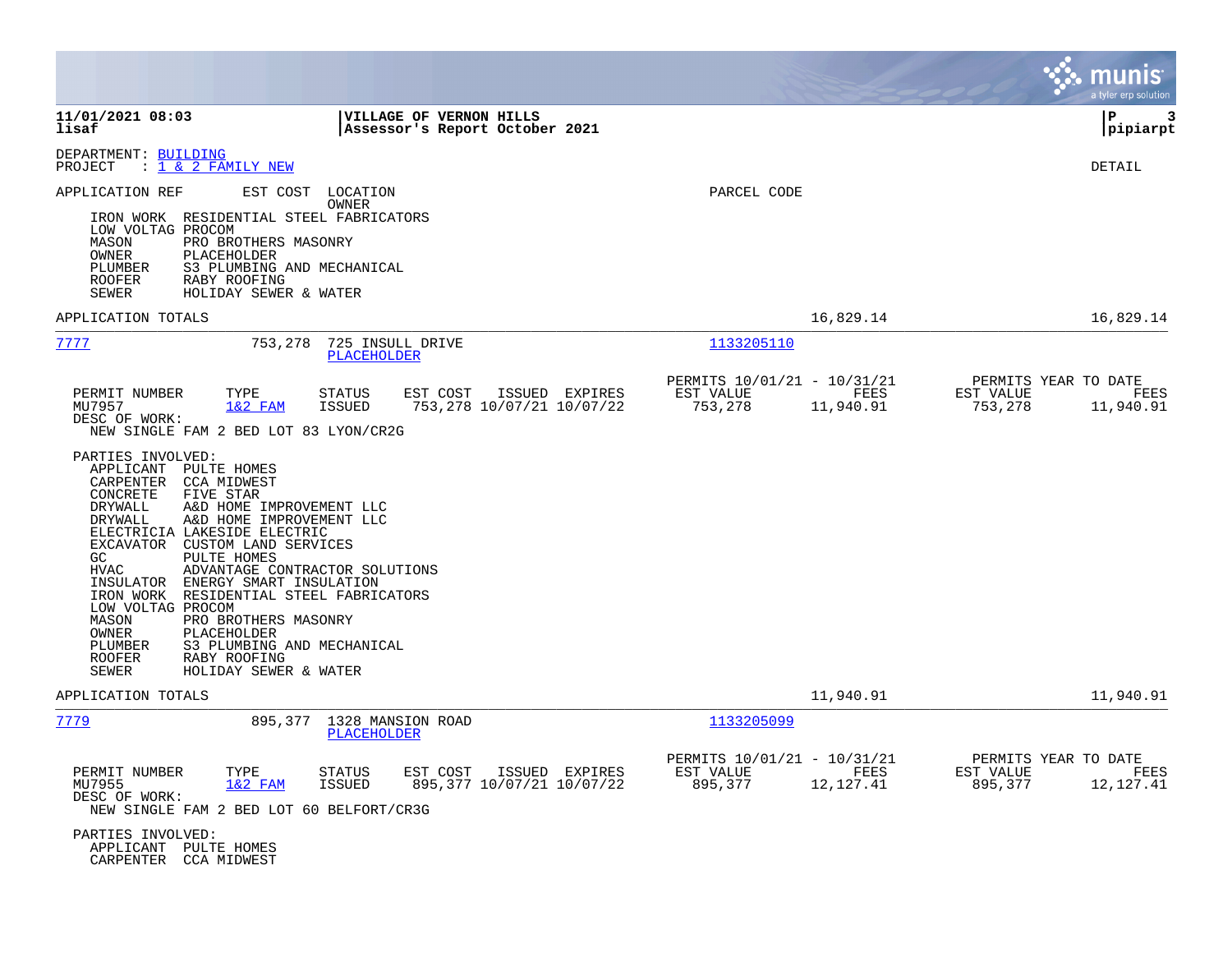|                                                                                                                                                                                                                                                                                                                                                                                                                                                                                                                                              |                                                                             |                                                     |                        |                                              | munis<br>a tyler erp solution |
|----------------------------------------------------------------------------------------------------------------------------------------------------------------------------------------------------------------------------------------------------------------------------------------------------------------------------------------------------------------------------------------------------------------------------------------------------------------------------------------------------------------------------------------------|-----------------------------------------------------------------------------|-----------------------------------------------------|------------------------|----------------------------------------------|-------------------------------|
| 11/01/2021 08:03<br>lisaf                                                                                                                                                                                                                                                                                                                                                                                                                                                                                                                    | VILLAGE OF VERNON HILLS<br>Assessor's Report October 2021                   |                                                     |                        |                                              | P<br>4<br> pipiarpt           |
| DEPARTMENT: BUILDING<br>PROJECT<br>: <u>1 &amp; 2 FAMILY NEW</u>                                                                                                                                                                                                                                                                                                                                                                                                                                                                             |                                                                             |                                                     |                        |                                              | DETAIL                        |
| EST COST LOCATION<br>APPLICATION REF<br>CARPENTER FIVE STAR<br>DRYWALL<br>A&D HOME IMPROVEMENT LLC<br>ELECTRICIA LAKESIDE ELECTRIC<br>EXCAVATOR CUSTOM LAND SERVICES<br>GC<br>PULTE HOMES<br><b>HVAC</b><br>ADVANTAGE CONTRACTOR SOLUTIONS<br>INSULATOR ENERGY SMART INSULATION<br>IRON WORK RESIDENTIAL STEEL FABRICATORS<br>LOW VOLTAG PROCOM<br>MASON<br>PRO BROTHERS MASONRY<br><b>OWNER</b><br>PLACEHOLDER<br>PLUMBER<br>S3 PLUMBING AND MECHANICAL<br>PULTE HOMES<br>PAYER<br>ROOFER<br>RABY ROOFING<br>SEWER<br>HOLIDAY SEWER & WATER | OWNER                                                                       | PARCEL CODE                                         |                        |                                              |                               |
| APPLICATION TOTALS                                                                                                                                                                                                                                                                                                                                                                                                                                                                                                                           |                                                                             |                                                     | 12,127.41              |                                              | 12,127.41                     |
| 7891<br>622,540                                                                                                                                                                                                                                                                                                                                                                                                                                                                                                                              | 1601E NICKLAUS CT<br>BANK OF AMERICA/NA                                     | 1128309028                                          |                        |                                              |                               |
| PERMIT NUMBER<br>TYPE<br>$1&2$ FAM<br>MU8021<br>DESC OF WORK:<br>NEW SINGLE FAM LOT 35 4 BED                                                                                                                                                                                                                                                                                                                                                                                                                                                 | STATUS<br>EST COST<br>ISSUED EXPIRES<br>622,540 10/20/21 10/20/22<br>ISSUED | PERMITS 10/01/21 - 10/31/21<br>EST VALUE<br>622,540 | FEES<br>12,796.20      | PERMITS YEAR TO DATE<br>EST VALUE<br>622,540 | FEES<br>12,796.20             |
| PARTIES INVOLVED:<br>APPLICANT ICON BUILDING GROUP<br>CARPENTER<br>DELTA CARPENTRY CONTRACTORS INC<br>CONCRETE<br>UPLAND CONCRETE<br><b>DRYWALL</b><br>DECICCO PAINTING & DRYWALL<br>ELECTRICIA INDEPENDENT ELECTRIC<br>GC<br>WOODLAND CHASE PARTNERS, LLC<br><b>HVAC</b><br>INSULATOR ENERGY SMART INSULATION<br>LOW VOLTAG INDEPENDENT ELECTRIC<br>MASON<br>D. AURELIO ENTERPRISES INC<br>OWNER<br>BANK OF AMERICA/NA<br>PAYER<br>ICON BUILDING GROUP<br><b>ROOFER</b><br>TIM COTE, INC<br><b>SEWER</b><br>KEVIN WALSH EXCAVATING INC      | TEMPCO HEATING & AIR CONDTIONING COMPANY                                    |                                                     |                        |                                              |                               |
| APPLICATION TOTALS<br>PROJECT TOTALS                                                                                                                                                                                                                                                                                                                                                                                                                                                                                                         |                                                                             | 3,836,555                                           | 12,796.20<br>66,971.00 | 3,836,555                                    | 12,796.20<br>66,971.00        |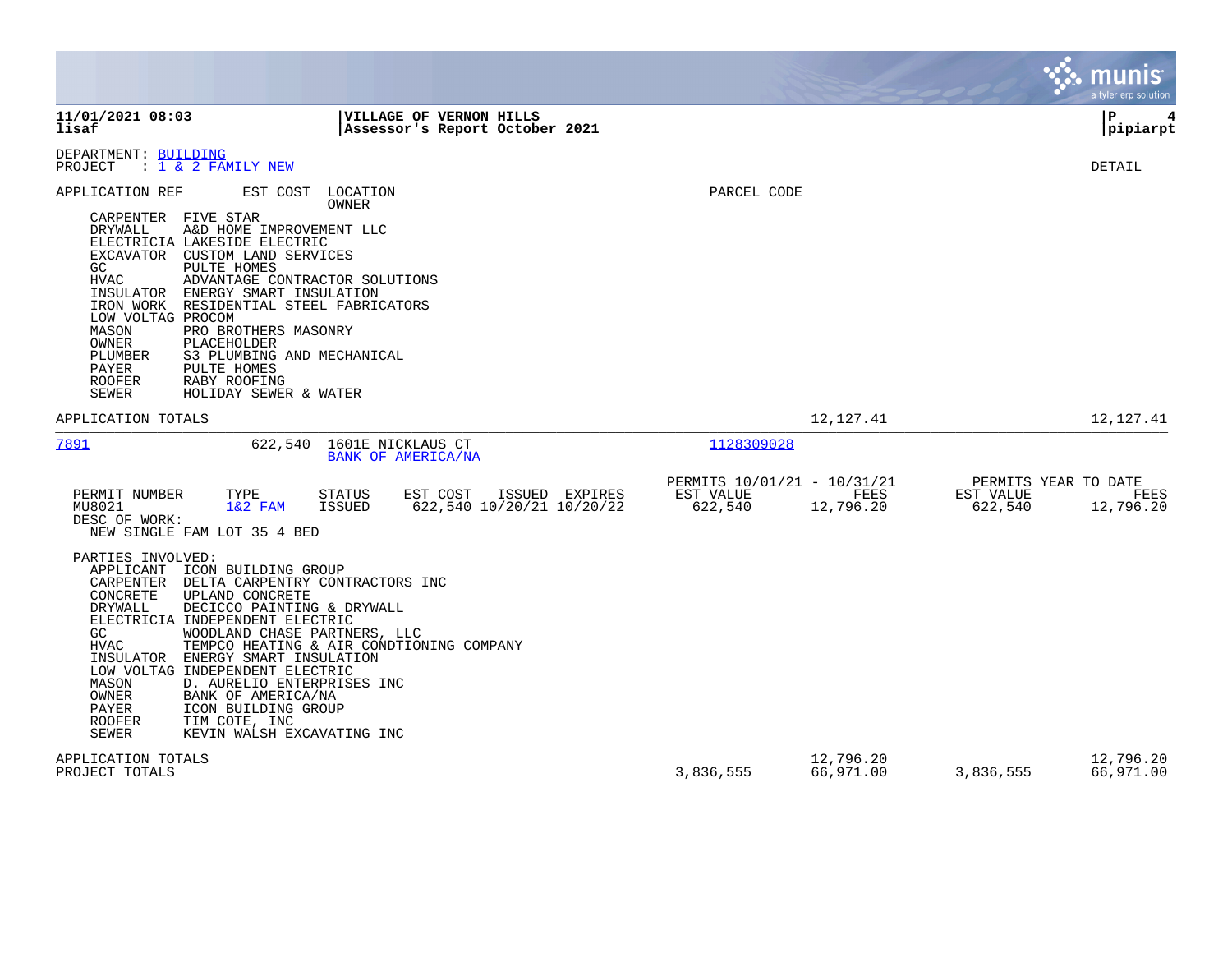|                                                                                                                                                                                                                                                                                                                               |                                                                                                                               |                                                                         | munis<br>a tyler erp solution                                    |
|-------------------------------------------------------------------------------------------------------------------------------------------------------------------------------------------------------------------------------------------------------------------------------------------------------------------------------|-------------------------------------------------------------------------------------------------------------------------------|-------------------------------------------------------------------------|------------------------------------------------------------------|
| 11/01/2021 08:03<br>lisaf                                                                                                                                                                                                                                                                                                     | VILLAGE OF VERNON HILLS<br>Assessor's Report October 2021                                                                     |                                                                         | lР<br>5<br> pipiarpt                                             |
| DEPARTMENT: BUILDING<br>: COMMERCIAL ALTERATION<br>PROJECT                                                                                                                                                                                                                                                                    |                                                                                                                               |                                                                         | <b>DETAIL</b>                                                    |
| APPLICATION REF                                                                                                                                                                                                                                                                                                               | EST COST LOCATION<br>OWNER                                                                                                    | PARCEL CODE                                                             |                                                                  |
| 7001<br>1,588,525                                                                                                                                                                                                                                                                                                             | 701 NORTH MILWAUKEE AVE 300<br>INLAND REAL ESTATE CORPORATION                                                                 | 1503102018                                                              |                                                                  |
| PERMIT NUMBER<br>TYPE<br>MU8077<br>CO NO FEE<br>DESC OF WORK:<br>COMMERCIAL ALTERATION - BURLINGTON STORES                                                                                                                                                                                                                    | EST COST<br><b>STATUS</b><br>ISSUED EXPIRES<br>COMPLT<br>1,588,525 10/28/21 10/28/22                                          | PERMITS 10/01/21 - 10/31/21<br>FEES<br>EST VALUE<br>$\mathbf 0$<br>.00  | PERMITS YEAR TO DATE<br>EST VALUE<br>FEES<br>$\mathsf{O}$<br>.00 |
| PARTIES INVOLVED:<br>APPLICANT<br>SARGENTI ARCHITECTS<br>CARPENTER KANE CONSTRUCTION<br>KANE CONSTRUCTION<br>DRYWALL<br>ELECTRICIA POWER SOURCE ELECTRIC<br>GC<br>GLASS<br>HVAC<br>INDOOR AIR<br><b>BURLINGTON</b><br><b>OCCUPANT</b><br>OWNER<br>PLUMBER<br>PAYER<br>SARGENTI ARCHITECTS<br><b>ROOFER</b><br>HOLLAND ROOFING | TOWER COMMERCIAL CONSTRUCTION LLC<br>EURO ARHITECTUAL PRODUCTS<br>INLAND REAL ESTATE CORPORATION<br>PROSPECTIVE PLUMBING CORP |                                                                         |                                                                  |
| APPLICATION TOTALS                                                                                                                                                                                                                                                                                                            |                                                                                                                               |                                                                         | .00<br>.00                                                       |
| 7474                                                                                                                                                                                                                                                                                                                          | 100,000<br>555 EAST TOWNLINE RD 27<br>JDK & OVERLOOK TOWNLINE LLC                                                             | 1504201018                                                              |                                                                  |
| PERMIT NUMBER<br>TYPE<br>MU7958<br>COM ALT<br>DESC OF WORK:<br>COMMERCIAL ALTERATION - BEAROLOGY                                                                                                                                                                                                                              | EST COST<br>ISSUED EXPIRES<br><b>STATUS</b><br>100,000 10/07/21 10/07/22<br>ISSUED                                            | PERMITS 10/01/21 - 10/31/21<br>EST VALUE<br>FEES<br>100,000<br>1,200.00 | PERMITS YEAR TO DATE<br>EST VALUE<br>FEES<br>100,000<br>1,200.00 |
| PARTIES INVOLVED:<br>APPLICANT<br>BEAROLOGY<br>CARPENTER<br>KUO CONSTRUCTION<br>KUO CONSTRUCTION<br>DRYWALL<br>ELECTRICIA KUO CONSTRUCTION<br>GC<br>KUO CONSTRUCTION<br>KUO CONSTRUCTION<br>HVAC<br><b>OCCUPANT</b><br><b>BEAROLOGY</b><br>OWNER<br>PLUMBER<br>INTERSTATE PLUMBING<br>PAYER<br>DEARBORN ARCHITECTS            | JDK & OVERLOOK TOWNLINE LLC                                                                                                   |                                                                         |                                                                  |
| APPLICATION TOTALS                                                                                                                                                                                                                                                                                                            |                                                                                                                               | 1,200.00                                                                | 1,200.00                                                         |
| 7479                                                                                                                                                                                                                                                                                                                          | 15,000<br>200 NORTH FAIRWAY DR 174<br>ARTHUR J ROGERS & CO                                                                    | 1504303178                                                              |                                                                  |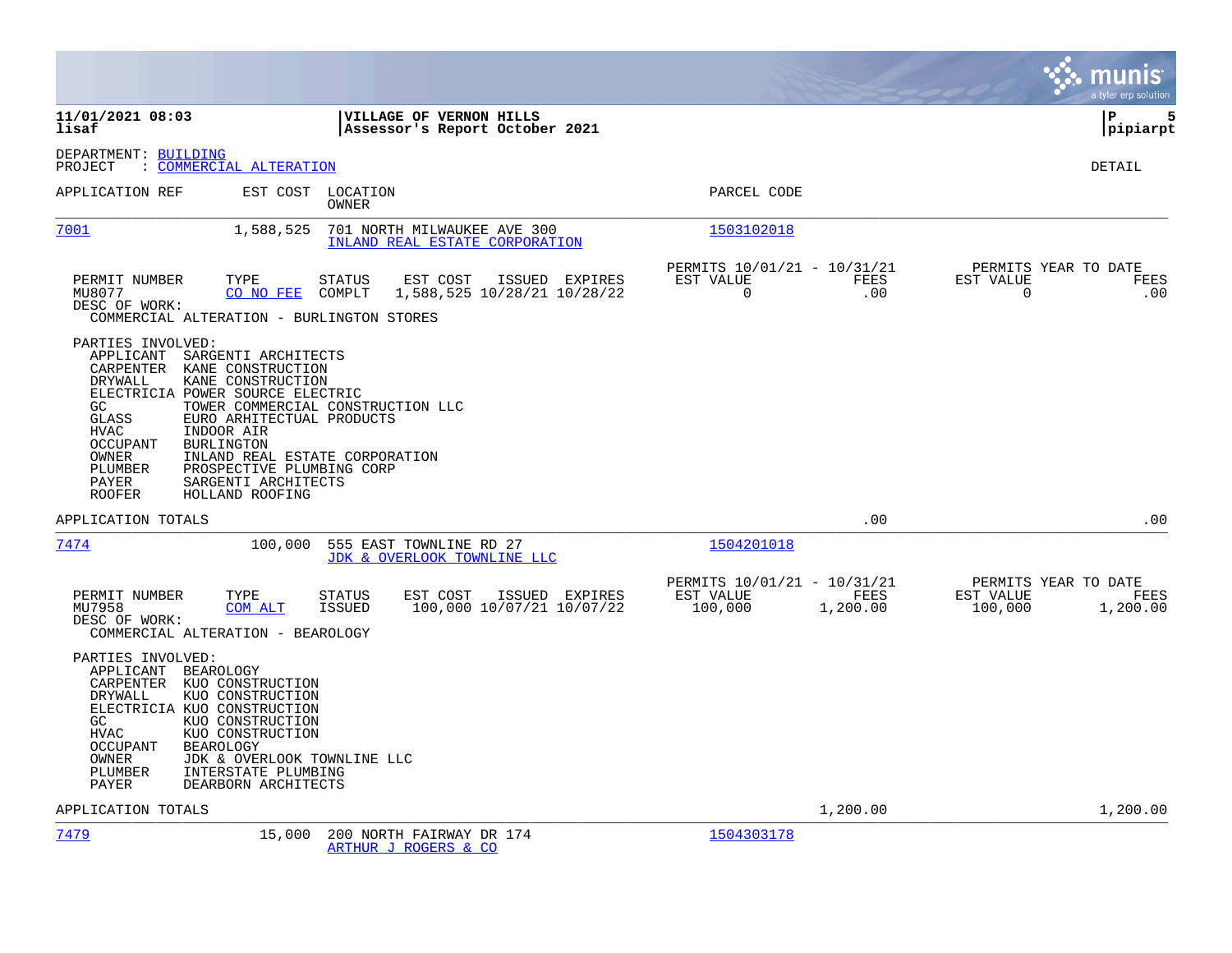|                                                                                                                                                                                                                                                                                                    |                                                                           |                                                                         | a tyler erp solution                                             |
|----------------------------------------------------------------------------------------------------------------------------------------------------------------------------------------------------------------------------------------------------------------------------------------------------|---------------------------------------------------------------------------|-------------------------------------------------------------------------|------------------------------------------------------------------|
| 11/01/2021 08:03<br>lisaf                                                                                                                                                                                                                                                                          | VILLAGE OF VERNON HILLS<br>Assessor's Report October 2021                 |                                                                         | ΙP<br>6<br> pipiarpt                                             |
| PERMIT NUMBER<br>TYPE                                                                                                                                                                                                                                                                              | <b>STATUS</b><br>EST COST<br>ISSUED EXPIRES                               | PERMITS 10/01/21 - 10/31/21<br>EST VALUE<br>FEES                        | PERMITS YEAR TO DATE<br>EST VALUE<br>FEES                        |
| DEPARTMENT: BUILDING<br>COMMERCIAL ALTERATION<br>PROJECT                                                                                                                                                                                                                                           |                                                                           |                                                                         | DETAIL                                                           |
| APPLICATION REF                                                                                                                                                                                                                                                                                    | EST COST LOCATION<br>OWNER                                                | PARCEL CODE                                                             |                                                                  |
| MU7923<br>COM ALT<br>DESC OF WORK:<br>INTERIOR ALTERATION/STOREFRONT DOOR                                                                                                                                                                                                                          | <b>ISSUED</b><br>15,000 10/01/21 10/14/22                                 | 15,000<br>350.00                                                        | 350.00<br>15,000                                                 |
| PARTIES INVOLVED:<br>APPLICANT<br>WESTMOUNT REALTY CAPITAL<br>CARPENTER<br>FAVOR CONSTRUCTION<br>DRYWALL<br>FAVOR CONSTRUCTION<br>ELECTRICIA PETER DURSKI<br>FAVOR CONSTRUCTION<br>GC<br>HVAC<br>GREEN AIR CARE<br>OWNER<br>ARTHUR J ROGERS & CO<br>PLUMBER<br>PRO ONE<br>PAYER<br>DESIGNHAUS, INC |                                                                           |                                                                         |                                                                  |
| APPLICATION TOTALS                                                                                                                                                                                                                                                                                 |                                                                           | 350.00                                                                  | 350.00                                                           |
| 7507<br>4,800                                                                                                                                                                                                                                                                                      | 1101 SOUTH MILWAUKEE AVE 105<br>DEMONTE BUILDERS INC                      | 1515201005                                                              |                                                                  |
| PERMIT NUMBER<br>TYPE<br>MU7621<br>COM ALT<br>DESC OF WORK:<br>COMMEERCIAL ALTERATION                                                                                                                                                                                                              | EST COST<br>ISSUED EXPIRES<br>STATUS<br>4,800 10/06/21 10/06/22<br>COMPLT | PERMITS 10/01/21 - 10/31/21<br>EST VALUE<br>FEES<br>4,800<br>405.00     | PERMITS YEAR TO DATE<br>EST VALUE<br>FEES<br>4,800<br>405.00     |
| PARTIES INVOLVED:<br>APPLICANT DEMONTE BUILDERS INC<br>CARPENTER DEMONTE BUILDERS INC<br>ELECTRICIA WHITE EAGLE ELECTRIC<br>GC<br>DEMONTE BUILDERS INC<br>OWNER<br>DEMONTE BUILDERS INC<br>PAYER<br>DEMONTE BUILDERS INC                                                                           |                                                                           |                                                                         |                                                                  |
| APPLICATION TOTALS                                                                                                                                                                                                                                                                                 |                                                                           | 405.00                                                                  | 405.00                                                           |
| 7804<br>385,000                                                                                                                                                                                                                                                                                    | 340 NORTH MILWAUKEE AVE<br>BAXTER CREDIT UNION/JMS                        | 1503302029                                                              |                                                                  |
| PERMIT NUMBER<br>TYPE<br>MU7996<br>COM ALT<br>DESC OF WORK:<br>1ST FLOOR ELEVATOR LOBBY, RESTROOM RENOVATION                                                                                                                                                                                       | STATUS<br>EST COST ISSUED EXPIRES<br>385,000 10/14/21 10/14/22<br>ISSUED  | PERMITS 10/01/21 - 10/31/21<br>EST VALUE<br>FEES<br>4,050.00<br>385,000 | PERMITS YEAR TO DATE<br>EST VALUE<br>FEES<br>385,000<br>4,050.00 |
| PARTIES INVOLVED:<br>APPLICANT PEPPER CONSTRUCTION<br>ELECTRICIA KELSO-BURNETT<br>GC<br>PEPPER CONSTRUCTION<br>HVAC<br>SHERMAN MECHANICAL                                                                                                                                                          |                                                                           |                                                                         |                                                                  |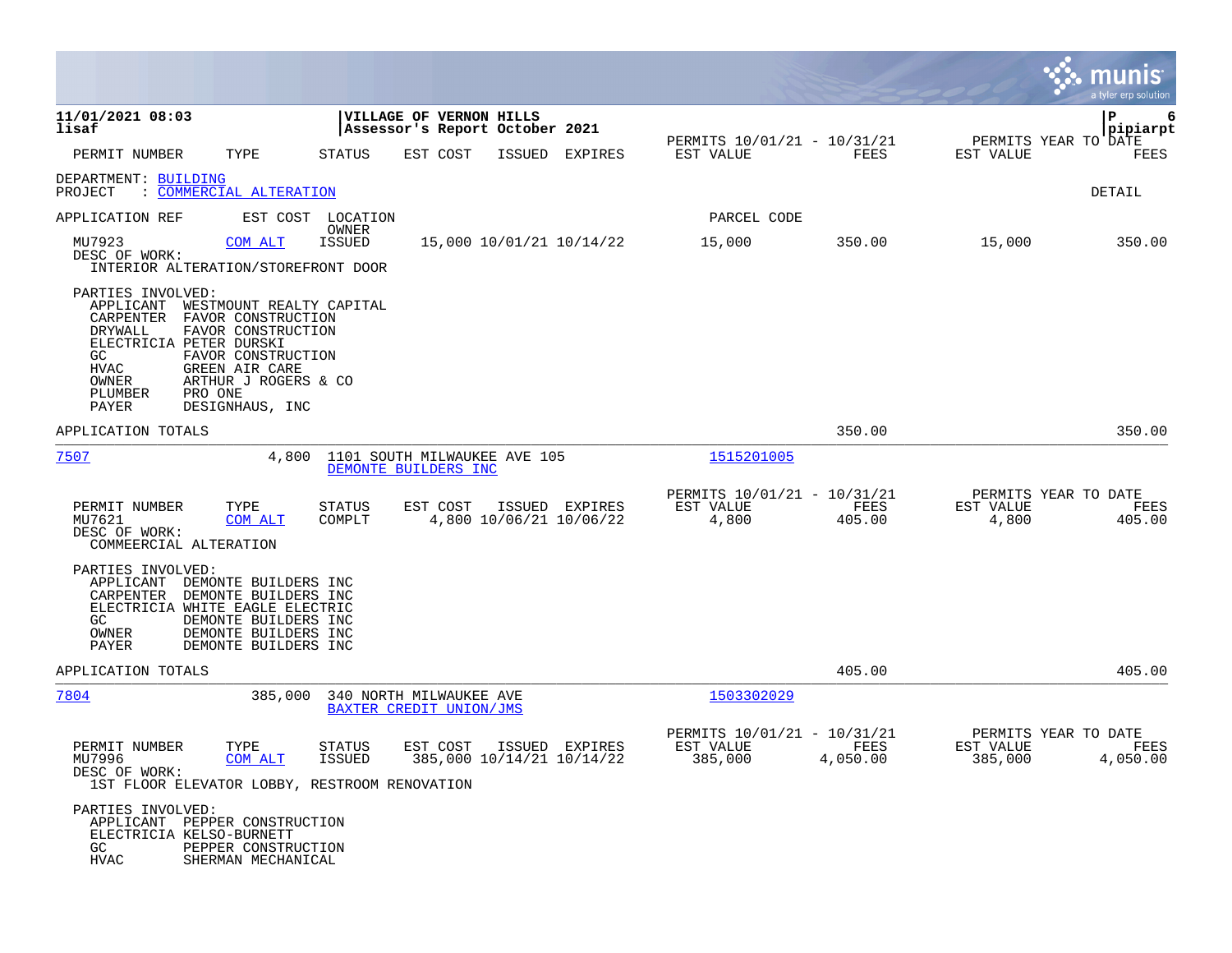|                                                                                                                                                                                                                                                                                                           |                                                                                       |                                                     |                      |                                              | munis<br>a tyler erp solution |
|-----------------------------------------------------------------------------------------------------------------------------------------------------------------------------------------------------------------------------------------------------------------------------------------------------------|---------------------------------------------------------------------------------------|-----------------------------------------------------|----------------------|----------------------------------------------|-------------------------------|
| 11/01/2021 08:03<br>lisaf                                                                                                                                                                                                                                                                                 | VILLAGE OF VERNON HILLS<br>Assessor's Report October 2021                             |                                                     |                      |                                              | ∣P<br> pipiarpt               |
| DEPARTMENT: BUILDING<br>: COMMERCIAL ALTERATION<br>PROJECT                                                                                                                                                                                                                                                |                                                                                       |                                                     |                      |                                              | DETAIL                        |
| APPLICATION REF<br>EST COST<br>BAXTER CREDIT UNION/JMS<br><b>OCCUPANT</b><br>OWNER<br>BAXTER CREDIT UNION/JMS<br>PLUMBER<br>GREAT LAKES PLUMBING & HEATING CO                                                                                                                                             | LOCATION<br>OWNER                                                                     | PARCEL CODE                                         |                      |                                              |                               |
| APPLICATION TOTALS                                                                                                                                                                                                                                                                                        |                                                                                       |                                                     | 4,050.00             |                                              | 4,050.00                      |
| 7898<br>345,000                                                                                                                                                                                                                                                                                           | 300 CENTER DR 100<br><b>HOME STATE BANK</b>                                           | 1133302040                                          |                      |                                              |                               |
| PERMIT NUMBER<br>TYPE<br>MU8032<br>COM ALT<br>DESC OF WORK:<br>INTERIOR REMODEL                                                                                                                                                                                                                           | EST COST<br>ISSUED<br><b>STATUS</b><br>EXPIRES<br>345,000 10/22/21 10/22/22<br>ISSUED | PERMITS 10/01/21 - 10/31/21<br>EST VALUE<br>345,000 | FEES<br>3,650.00     | PERMITS YEAR TO DATE<br>EST VALUE<br>345,000 | FEES<br>3,650.00              |
| PARTIES INVOLVED:<br>APPLICANT<br>IRIS CONSTRUCTION SERVICES<br>CARPENTER<br>IRIS CONSTRUCTION SERVICES<br>ELECTRICIA HARMON ELECTRIC<br>GC<br>IRIS CONSTRUCTION SERVICES<br>OCCUPANT<br><b>ROE</b><br>OWNER<br>HOME STATE BANK<br>PLUMBER<br>PURE PLUMBING<br><b>PAYER</b><br>IRIS CONSTRUCTION SERVICES |                                                                                       |                                                     |                      |                                              |                               |
| APPLICATION TOTALS<br>PROJECT TOTALS                                                                                                                                                                                                                                                                      |                                                                                       | 849,800                                             | 3,650.00<br>9,655.00 | 849,800                                      | 3,650.00<br>9,655.00          |

**Contract**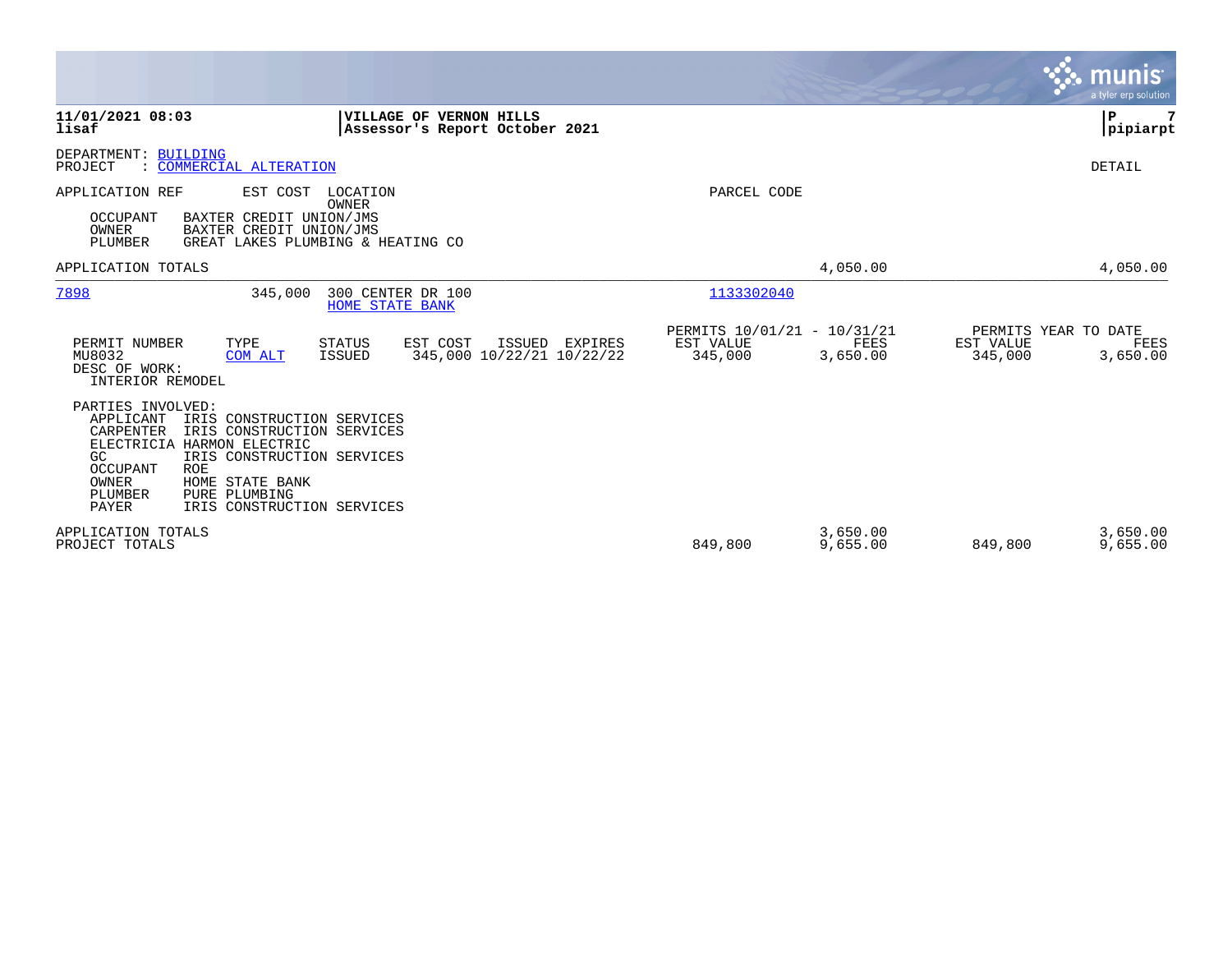|                                                                                                                                                                                                                                                       |                                                                                         |                                               |             |                                        | munis<br>a tyler erp solution |
|-------------------------------------------------------------------------------------------------------------------------------------------------------------------------------------------------------------------------------------------------------|-----------------------------------------------------------------------------------------|-----------------------------------------------|-------------|----------------------------------------|-------------------------------|
| 11/01/2021 08:03<br>lisaf                                                                                                                                                                                                                             | VILLAGE OF VERNON HILLS<br>Assessor's Report October 2021                               |                                               |             |                                        | P<br> pipiarpt                |
| <b>BUILDING</b><br>DEPARTMENT:<br>PROJECT<br>: COMMERCIAL NEW                                                                                                                                                                                         |                                                                                         |                                               |             |                                        | DETAIL                        |
| APPLICATION REF<br>EST COST                                                                                                                                                                                                                           | LOCATION<br><b>OWNER</b>                                                                | PARCEL CODE                                   |             |                                        |                               |
| 6046<br>7,538,000                                                                                                                                                                                                                                     | 640 DARLING DRIVE<br>CP LOGISTICS VERNON HILLS, LLC                                     | 1510300002                                    |             |                                        |                               |
| TYPE<br>PERMIT NUMBER<br>MU7927<br>COMM TCO<br>DESC OF WORK:<br>168,394 SQ FT BUILDING - C                                                                                                                                                            | <b>STATUS</b><br>EST COST<br>ISSUED<br>EXPIRES<br>ISSUED<br>7,538,000 10/01/21 06/30/22 | PERMITS 10/01/21 - 10/31/21<br>EST VALUE<br>0 | FEES<br>.00 | PERMITS YEAR TO DATE<br>EST VALUE<br>0 | FEES<br>.00                   |
| PARTIES INVOLVED:<br>ELECTRICIA ABCO ELECTRICAL CONSTRUCTION<br><b>ALSTON</b><br>GC.<br><b>HVAC</b><br>MK INDUSTRIES, INC<br>OCCUPANT<br>SOUTHLAKE INDUSTRIAL CENTER<br>OWNER<br>PLUMBER<br>HAYES INDUSTRIES<br><b>ROOFER</b><br>ALL AMERICAN ROOFING | CP LOGISTICS VERNON HILLS, LLC                                                          |                                               |             |                                        |                               |
| APPLICATION TOTALS<br>PROJECT TOTALS                                                                                                                                                                                                                  |                                                                                         | 0                                             | .00<br>.00  | $\Omega$                               | .00<br>.00                    |

**Contract**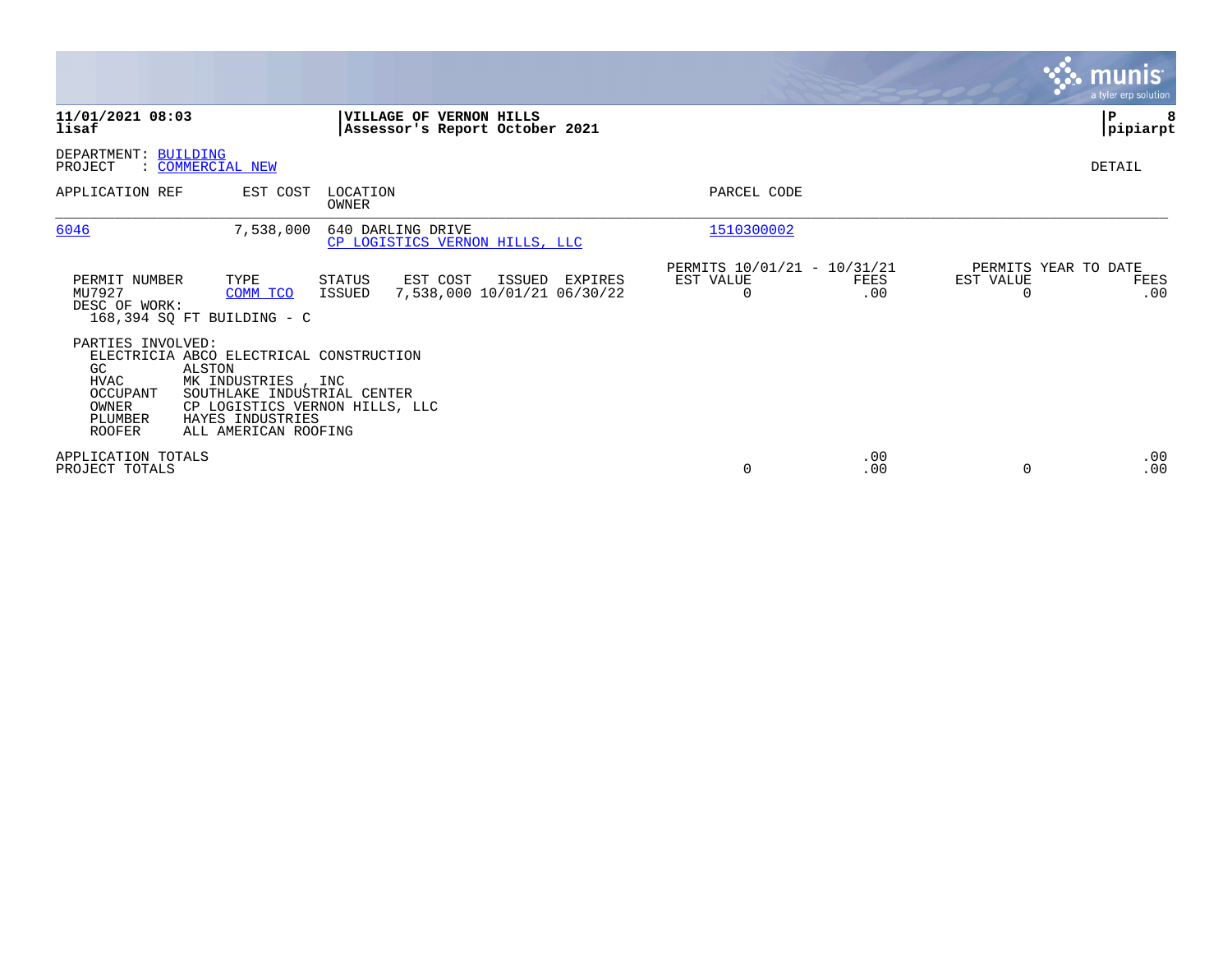|                                                                                                                            |                                                                                                                                                                                                         |                                                                           | a tyler erp solution                                              |
|----------------------------------------------------------------------------------------------------------------------------|---------------------------------------------------------------------------------------------------------------------------------------------------------------------------------------------------------|---------------------------------------------------------------------------|-------------------------------------------------------------------|
| 11/01/2021 08:03<br>lisaf                                                                                                  | VILLAGE OF VERNON HILLS<br>Assessor's Report October 2021                                                                                                                                               |                                                                           | P<br>9<br> pipiarpt                                               |
| DEPARTMENT: BUILDING<br>: AC/FURNACE<br>PROJECT                                                                            |                                                                                                                                                                                                         |                                                                           | <b>DETAIL</b>                                                     |
| APPLICATION REF                                                                                                            | EST COST LOCATION<br><b>OWNER</b>                                                                                                                                                                       | PARCEL CODE                                                               |                                                                   |
| 7889                                                                                                                       | 407 SHADOW CREEK DR<br>4,641<br>MICHAEL M ZMUDA                                                                                                                                                         | 1129212020                                                                |                                                                   |
| PERMIT NUMBER<br>TYPE<br>MU7941<br><b>AC/FURN</b><br>DESC OF WORK:<br>AC/FURNACE                                           | EST COST<br>ISSUED EXPIRES<br>STATUS<br>4,641 10/04/21 10/04/22<br>ISSUED                                                                                                                               | PERMITS 10/01/21 - 10/31/21<br>EST VALUE<br>FEES<br>0<br>50.00            | PERMITS YEAR TO DATE<br>EST VALUE<br>FEES<br>$\mathbf 0$<br>50.00 |
| PARTIES INVOLVED:<br>GC<br><b>HVAC</b><br>OWNER<br>MICHAEL M ZMUDA<br>PAYER                                                | APPLICANT ABC PLUMBING, HEATING, COOLING, ELECTRIC<br>ABC PLUMBING, HEATING, COOLING, ELECTRIC<br>ABC PLUMBING, HEATING, COOLING, ELECTRIC<br>ABC PLUMBING, HEATING, COOLING, ELECTRIC                  |                                                                           |                                                                   |
| APPLICATION TOTALS                                                                                                         |                                                                                                                                                                                                         | 50.00                                                                     | 50.00                                                             |
| 7895                                                                                                                       | 3,400<br>405 STEVENSON PL<br><b>PLACEHOLDER</b>                                                                                                                                                         | 1132306178                                                                |                                                                   |
| TYPE<br>PERMIT NUMBER<br>MU7944<br>AC/FURN<br>DESC OF WORK:<br>FURNACE                                                     | EST COST<br><b>STATUS</b><br>ISSUED EXPIRES<br>COMPLT<br>3,400 10/05/21 10/19/22                                                                                                                        | PERMITS 10/01/21 - 10/31/21<br>EST VALUE<br>FEES<br>0<br>50.00            | PERMITS YEAR TO DATE<br>EST VALUE<br>FEES<br>$\mathbf 0$<br>50.00 |
| PARTIES INVOLVED:<br>APPLICANT<br>GERARAD AGUILAR<br>GC<br><b>HVAC</b><br>OWNER<br>PLACEHOLDER<br>PAYER<br>GERARAD AGUILAR | ALLIED AIR CONDITIONING & HEATING<br>ALLIED AIR CONDITIONING & HEATING                                                                                                                                  |                                                                           |                                                                   |
| APPLICATION TOTALS                                                                                                         |                                                                                                                                                                                                         | 50.00                                                                     | 50.00                                                             |
| 7901                                                                                                                       | 11,800<br>279 BALTIMORE DR<br>NANCY S CIRONE, TRUSTEE                                                                                                                                                   | 1132209008                                                                |                                                                   |
| PERMIT NUMBER<br>TYPE<br>MU7946<br>AC/FURN<br>DESC OF WORK:<br>FURNCE/AC                                                   | EST COST<br>ISSUED EXPIRES<br><b>STATUS</b><br>COMPLT<br>11,800 10/06/21 10/13/22                                                                                                                       | PERMITS 10/01/21 - 10/31/21<br>EST VALUE<br>FEES<br>$\mathbf 0$<br>118.00 | PERMITS YEAR TO DATE<br>EST VALUE<br>FEES<br>0<br>118.00          |
| PARTIES INVOLVED:<br>APPLICANT<br>GC.<br>HVAC<br>OWNER<br>PAYER                                                            | TOPTEC HEATING, COOLING, PLUMBING & ELEC<br>TOPTEC HEATING, COOLING, PLUMBING & ELEC<br>TOPTEC HEATING, COOLING, PLUMBING & ELEC<br>NANCY S CIRONE, TRUSTEE<br>TOPTEC HEATING, COOLING, PLUMBING & ELEC |                                                                           |                                                                   |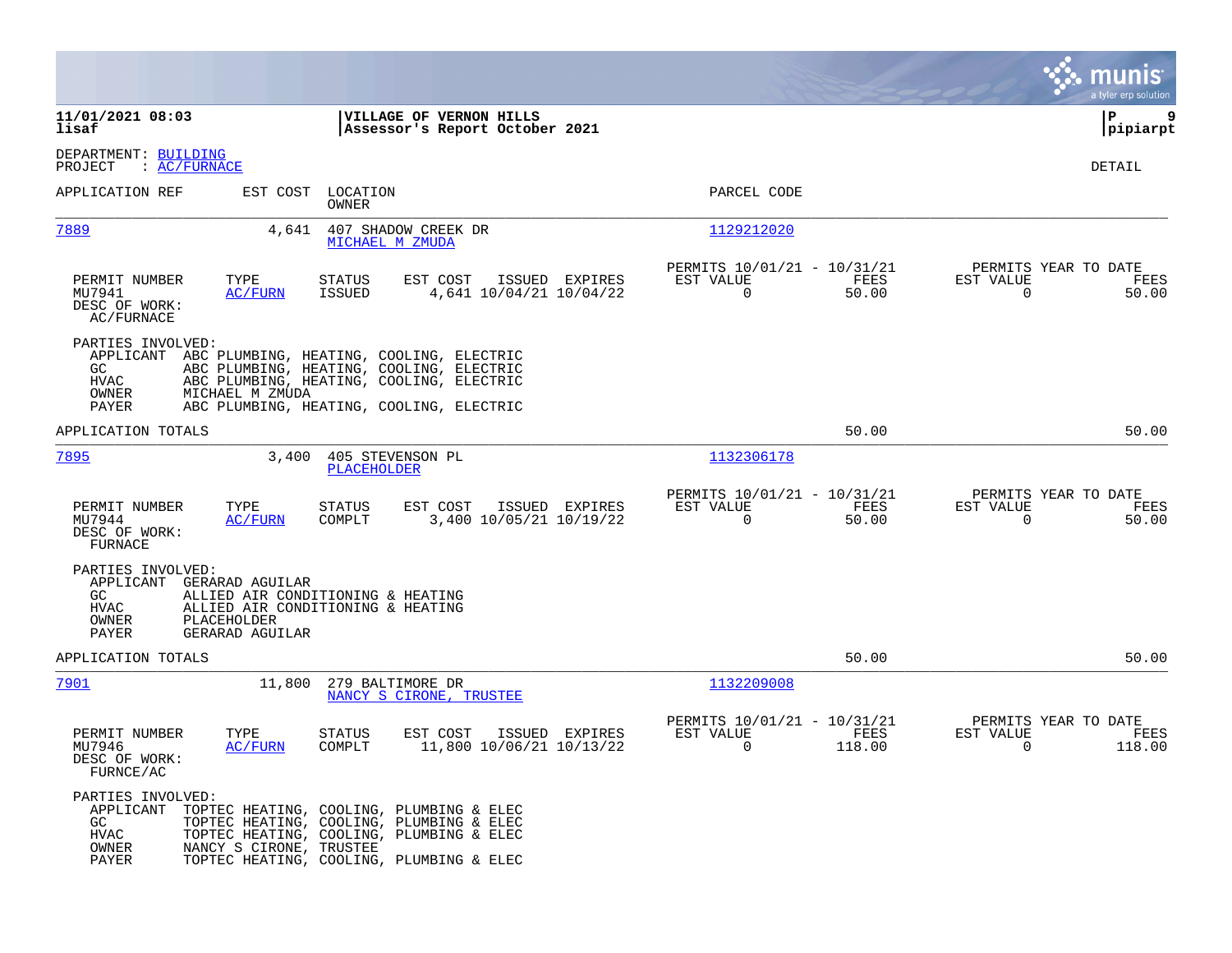|                                                                                                                                                                                                                                                                                     |                                                           |                                                         |                |                                                  | munis<br>a tyler erp solution |
|-------------------------------------------------------------------------------------------------------------------------------------------------------------------------------------------------------------------------------------------------------------------------------------|-----------------------------------------------------------|---------------------------------------------------------|----------------|--------------------------------------------------|-------------------------------|
| 11/01/2021 08:03<br>lisaf                                                                                                                                                                                                                                                           | VILLAGE OF VERNON HILLS<br>Assessor's Report October 2021 |                                                         |                |                                                  | ΙP<br>10<br> pipiarpt         |
| DEPARTMENT: BUILDING<br>PROJECT<br>$\colon$ AC/FURNACE                                                                                                                                                                                                                              |                                                           |                                                         |                |                                                  | DETAIL                        |
| APPLICATION REF<br>EST COST<br>LOCATION<br>OWNER                                                                                                                                                                                                                                    |                                                           | PARCEL CODE                                             |                |                                                  |                               |
| APPLICATION TOTALS                                                                                                                                                                                                                                                                  |                                                           |                                                         | 118.00         |                                                  | 118.00                        |
| 7908<br>8,842 878 CREEK BEND DRIVE<br>JAMES R & JILL N SELGRAD                                                                                                                                                                                                                      |                                                           | 1516101014                                              |                |                                                  |                               |
| PERMIT NUMBER<br>TYPE<br>STATUS<br>MU7950<br>WTHDRW<br>AC/FURN<br>DESC OF WORK:<br>REMOVE AND REPLACE AC AND FURNACE                                                                                                                                                                | EST COST<br>ISSUED EXPIRES<br>8,842 10/07/21 10/07/22     | PERMITS 10/01/21 - 10/31/21<br>EST VALUE<br>$\mathbf 0$ | FEES<br>88.42  | PERMITS YEAR TO DATE<br>EST VALUE<br>$\mathbf 0$ | FEES<br>88.42                 |
| PARTIES INVOLVED:<br>APPLICANT<br>ABC PLUMBING, HEATING, COOLING, ELECTRIC<br>ABC PLUMBING, HEATING, COOLING, ELECTRIC<br>GC<br>OWNER<br>JAMES R & JILL N SELGRAD<br>PAYER<br>ABC PLUMBING, HEATING, COOLING, ELECTRIC                                                              |                                                           |                                                         |                |                                                  |                               |
| APPLICATION TOTALS                                                                                                                                                                                                                                                                  |                                                           |                                                         | 88.42          |                                                  | 88.42                         |
| 7965<br>15,880 36 WARSON CT                                                                                                                                                                                                                                                         | BERNADETTE & RHETT STANTON BUNTIN                         | 1128108034                                              |                |                                                  |                               |
| PERMIT NUMBER<br>TYPE<br>STATUS<br>MU8002<br>ISSUED<br>AC/FURN<br>DESC OF WORK:<br>AC/FURNACE                                                                                                                                                                                       | EST COST<br>ISSUED EXPIRES<br>15,880 10/15/21 10/27/22    | PERMITS 10/01/21 - 10/31/21<br>EST VALUE<br>0           | FEES<br>158.80 | PERMITS YEAR TO DATE<br>EST VALUE<br>$\Omega$    | FEES<br>158.80                |
| PARTIES INVOLVED:<br>TOPTEC HEATING, COOLING, PLUMBING & ELEC<br>APPLICANT<br>TOPTEC HEATING, COOLING, PLUMBING & ELEC<br>GC<br>TOPTEC HEATING, COOLING, PLUMBING & ELEC<br>HVAC<br>OWNER<br>BERNADETTE & RHETT STANTON BUNTIN<br>PAYER<br>TOPTEC HEATING, COOLING, PLUMBING & ELEC |                                                           |                                                         |                |                                                  |                               |
| APPLICATION TOTALS                                                                                                                                                                                                                                                                  |                                                           |                                                         | 158.80         |                                                  | 158.80                        |
| 7986<br>4,075 95 NORTH FIORE PKY<br><b>GAUTAM &amp; ENAKSHI BARUAH</b>                                                                                                                                                                                                              |                                                           | 1506412004                                              |                |                                                  |                               |
| <b>STATUS</b><br>PERMIT NUMBER<br>TYPE<br>MU8016<br>AC/FURN<br>COMPLT<br>DESC OF WORK:<br>FURNANCE                                                                                                                                                                                  | ISSUED EXPIRES<br>EST COST<br>4,075 10/20/21 10/27/22     | PERMITS 10/01/21 - 10/31/21<br>EST VALUE<br>U           | FEES<br>50.00  | PERMITS YEAR TO DATE<br>EST VALUE<br>U           | FEES<br>50.00                 |
| PARTIES INVOLVED:<br>APPLICANT ALLIED AIR CONDITIONING & HEATING<br>GC<br>ALLIED AIR CONDITIONING & HEATING<br>OWNER<br>GAUTAM & ENAKSHI BARUAH<br>PAYER<br>ALLIED AIR CONDITIONING & HEATING                                                                                       |                                                           |                                                         |                |                                                  |                               |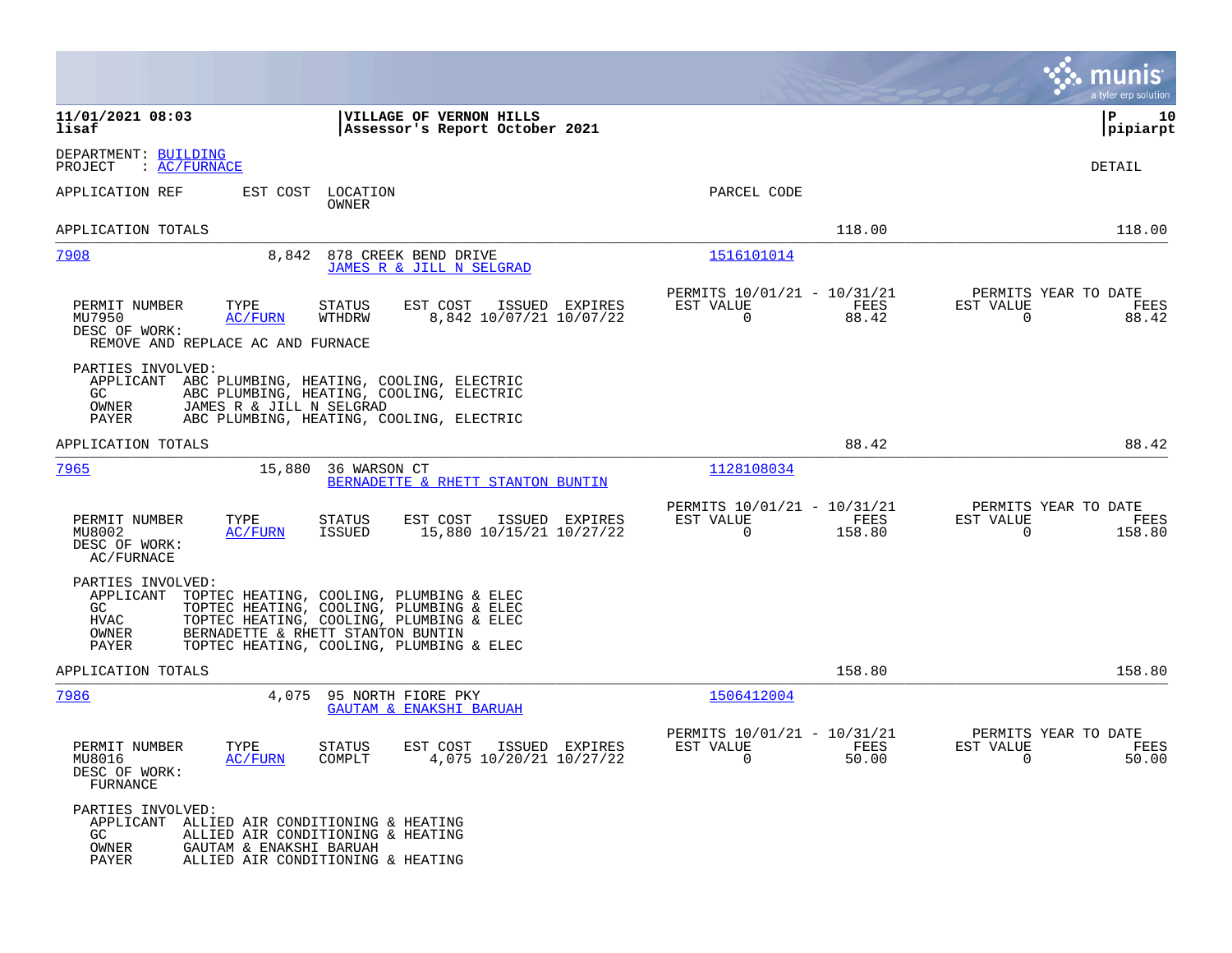|                                                                                                                        |                                                                                                             |                                                                          | munis<br>a tyler erp solution                                     |
|------------------------------------------------------------------------------------------------------------------------|-------------------------------------------------------------------------------------------------------------|--------------------------------------------------------------------------|-------------------------------------------------------------------|
| 11/01/2021 08:03<br>lisaf                                                                                              | VILLAGE OF VERNON HILLS<br>Assessor's Report October 2021                                                   |                                                                          | ΙP<br>11<br> pipiarpt                                             |
| DEPARTMENT: BUILDING<br>PROJECT<br>: <u>AC/FURNACE</u>                                                                 |                                                                                                             |                                                                          | DETAIL                                                            |
| APPLICATION REF<br>EST COST                                                                                            | LOCATION<br>OWNER                                                                                           | PARCEL CODE                                                              |                                                                   |
| APPLICATION TOTALS                                                                                                     |                                                                                                             | 50.00                                                                    | 50.00                                                             |
| 7987<br>8,430                                                                                                          | 115 APPIAN WAY<br>RICHARD MATHERS                                                                           | 1505426006                                                               |                                                                   |
| PERMIT NUMBER<br>TYPE<br>MU8015<br>AC/FURN<br>DESC OF WORK:<br>A/C FURNACE                                             | <b>STATUS</b><br>EST COST<br>ISSUED EXPIRES<br>COMPLT<br>8,430 10/20/21 10/25/22                            | PERMITS 10/01/21 - 10/31/21<br>EST VALUE<br>FEES<br>84.30<br>0           | PERMITS YEAR TO DATE<br>EST VALUE<br>FEES<br>$\mathbf 0$<br>84.30 |
| PARTIES INVOLVED:<br>APPLICANT<br>GC<br>OWNER<br>RICHARD MATHERS                                                       | TOPTEC HEATING, COOLING, PLUMBING & ELEC<br>TOPTEC HEATING, COOLING, PLUMBING & ELEC                        |                                                                          |                                                                   |
| PAYER                                                                                                                  | TOPTEC HEATING, COOLING, PLUMBING & ELEC                                                                    |                                                                          |                                                                   |
| APPLICATION TOTALS                                                                                                     |                                                                                                             | 84.30                                                                    | 84.30                                                             |
| 7988                                                                                                                   | 2,000 315 JEFFERSON CT<br><b>PLACEHOLDER</b>                                                                | 1132412013                                                               |                                                                   |
| TYPE<br>PERMIT NUMBER<br>MU8017<br>AC/FURN<br>DESC OF WORK:<br>REPLACE FURNACE                                         | EST COST<br>ISSUED EXPIRES<br>STATUS<br><b>ISSUED</b><br>2,000 10/20/21 10/20/22                            | PERMITS 10/01/21 - 10/31/21<br>EST VALUE<br>FEES<br>$\mathbf 0$<br>50.00 | PERMITS YEAR TO DATE<br>EST VALUE<br>FEES<br>50.00<br>$\Omega$    |
| PARTIES INVOLVED:<br>APPLICANT<br>GC.<br>PLACEHOLDER<br>OWNER<br>PAYER                                                 | ALLIED AIR CONDITIONING & HEATING<br>ALLIED AIR CONDITIONING & HEATING<br>ALLIED AIR CONDITIONING & HEATING |                                                                          |                                                                   |
| APPLICATION TOTALS                                                                                                     |                                                                                                             | 50.00                                                                    | 50.00                                                             |
| 8006<br>2,828                                                                                                          | 539 GROSSE POINTE CIR<br>PLACEHOLDER                                                                        | 1506206113                                                               |                                                                   |
| PERMIT NUMBER<br>TYPE<br>MU8030<br><b>AC/FURN</b><br>DESC OF WORK:<br>FURNACE                                          | ISSUED EXPIRES<br><b>STATUS</b><br>EST COST<br><b>ISSUED</b><br>2,828 10/22/21 10/22/22                     | PERMITS 10/01/21 - 10/31/21<br>EST VALUE<br>FEES<br>0<br>50.00           | PERMITS YEAR TO DATE<br>EST VALUE<br>FEES<br>50.00<br>0           |
| PARTIES INVOLVED:<br>APPLICANT ALLIED AIR CONDITIONING & HEATING<br>GC<br><b>HVAC</b><br>OWNER<br>PLACEHOLDER<br>PAYER | ALLIED AIR CONDITIONING & HEATING<br>ALLIED AIR CONDITIONING & HEATING<br>ALLIED AIR CONDITIONING & HEATING |                                                                          |                                                                   |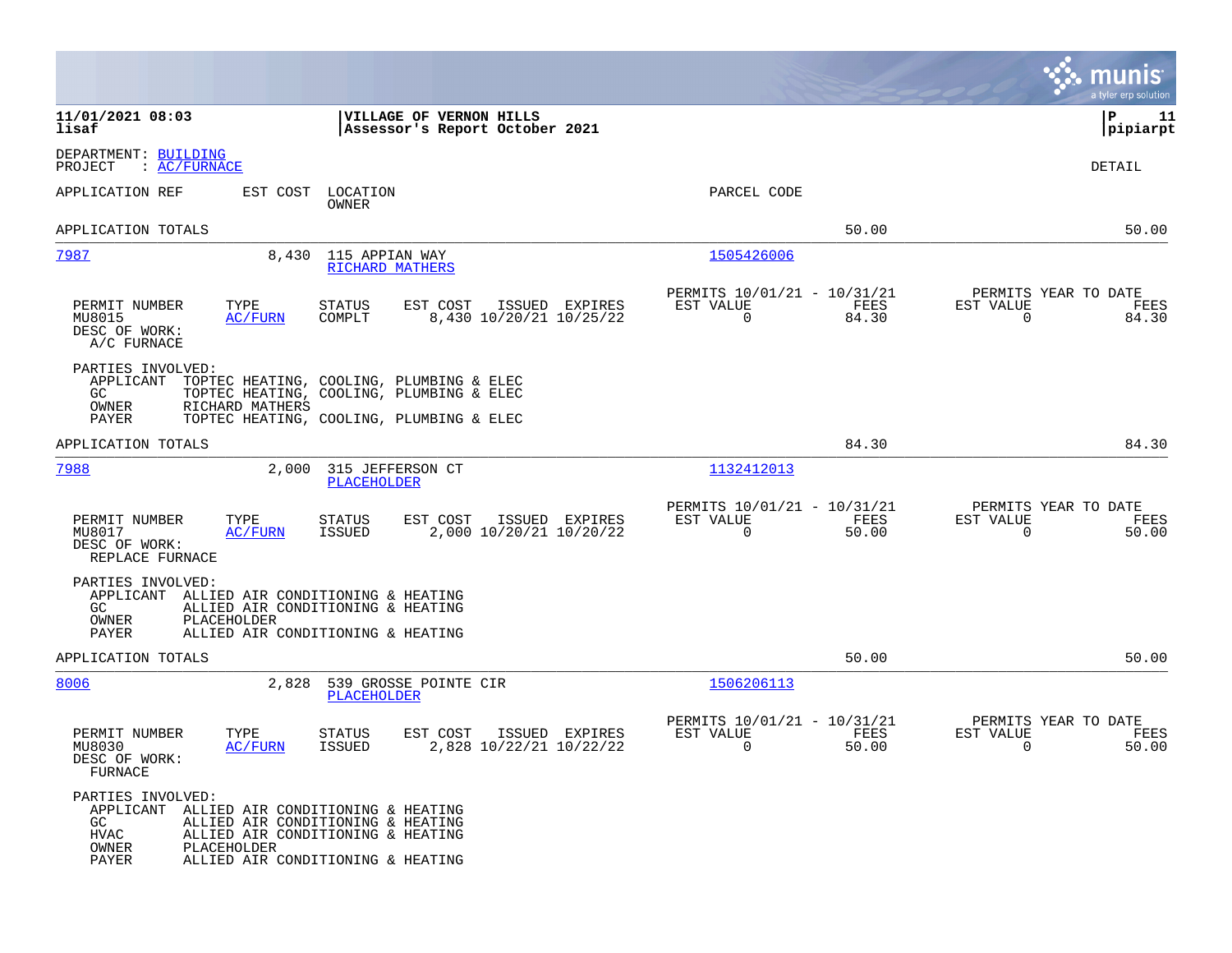|                                                                                                                                                                                                                                          |                                                                          | a tyler erp solution                                           |
|------------------------------------------------------------------------------------------------------------------------------------------------------------------------------------------------------------------------------------------|--------------------------------------------------------------------------|----------------------------------------------------------------|
| 11/01/2021 08:03<br>VILLAGE OF VERNON HILLS<br>lisaf<br>Assessor's Report October 2021                                                                                                                                                   |                                                                          | P<br>12<br> pipiarpt                                           |
| DEPARTMENT: BUILDING<br>PROJECT<br>: AC/FURNACE                                                                                                                                                                                          |                                                                          | <b>DETAIL</b>                                                  |
| EST COST LOCATION<br>APPLICATION REF<br>OWNER                                                                                                                                                                                            | PARCEL CODE                                                              |                                                                |
| APPLICATION TOTALS                                                                                                                                                                                                                       | 50.00                                                                    | 50.00                                                          |
| 8007<br>241 SHADOW CREEK CIRCLE<br>9,159<br><b>PLACEHOLDER</b>                                                                                                                                                                           | 1129201121                                                               |                                                                |
| PERMIT NUMBER<br>TYPE<br><b>STATUS</b><br>EST COST<br>ISSUED EXPIRES<br>9,159 10/22/21 10/22/22<br>MU8031<br>AC/FURN<br>ISSUED<br>DESC OF WORK:<br>AC/FURNACE                                                                            | PERMITS 10/01/21 - 10/31/21<br>EST VALUE<br>FEES<br>$\mathbf 0$<br>91.59 | PERMITS YEAR TO DATE<br>EST VALUE<br>FEES<br>$\Omega$<br>91.59 |
| PARTIES INVOLVED:<br>APPLICANT<br>ALLIED AIR CONDITIONING & HEATING<br>GC<br>ALLIED AIR CONDITIONING & HEATING<br><b>HVAC</b><br>ALLIED AIR CONDITIONING & HEATING<br>OWNER<br>PLACEHOLDER<br>PAYER<br>ALLIED AIR CONDITIONING & HEATING |                                                                          |                                                                |
| APPLICATION TOTALS                                                                                                                                                                                                                       | 91.59                                                                    | 91.59                                                          |
| 8009<br>239 ALEXANDRIA DR<br>5,000<br>WILLIAM G KILLINGER                                                                                                                                                                                | 1505406001                                                               |                                                                |
| EST COST<br>PERMIT NUMBER<br>TYPE<br><b>STATUS</b><br>ISSUED EXPIRES<br>5,000 10/22/21 10/22/22<br>MU8033<br><b>ISSUED</b><br>AC/FURN<br>DESC OF WORK:<br>FURNACE                                                                        | PERMITS 10/01/21 - 10/31/21<br>EST VALUE<br>FEES<br>$\Omega$<br>50.00    | PERMITS YEAR TO DATE<br>EST VALUE<br>FEES<br>50.00<br>$\Omega$ |
| PARTIES INVOLVED:<br>APPLICANT<br>WILLIAM G KILLINGER<br>WILLIAM G KILLINGER<br>GC.<br>OWNER<br>WILLIAM G KILLINGER<br>PAYER<br>WILLIAM G KILLINGER<br>PAYER<br>ABT                                                                      |                                                                          |                                                                |
| APPLICATION TOTALS<br>PROJECT TOTALS                                                                                                                                                                                                     | 50.00<br>$\mathbf 0$<br>841.11                                           | 50.00<br>$\Omega$<br>841.11                                    |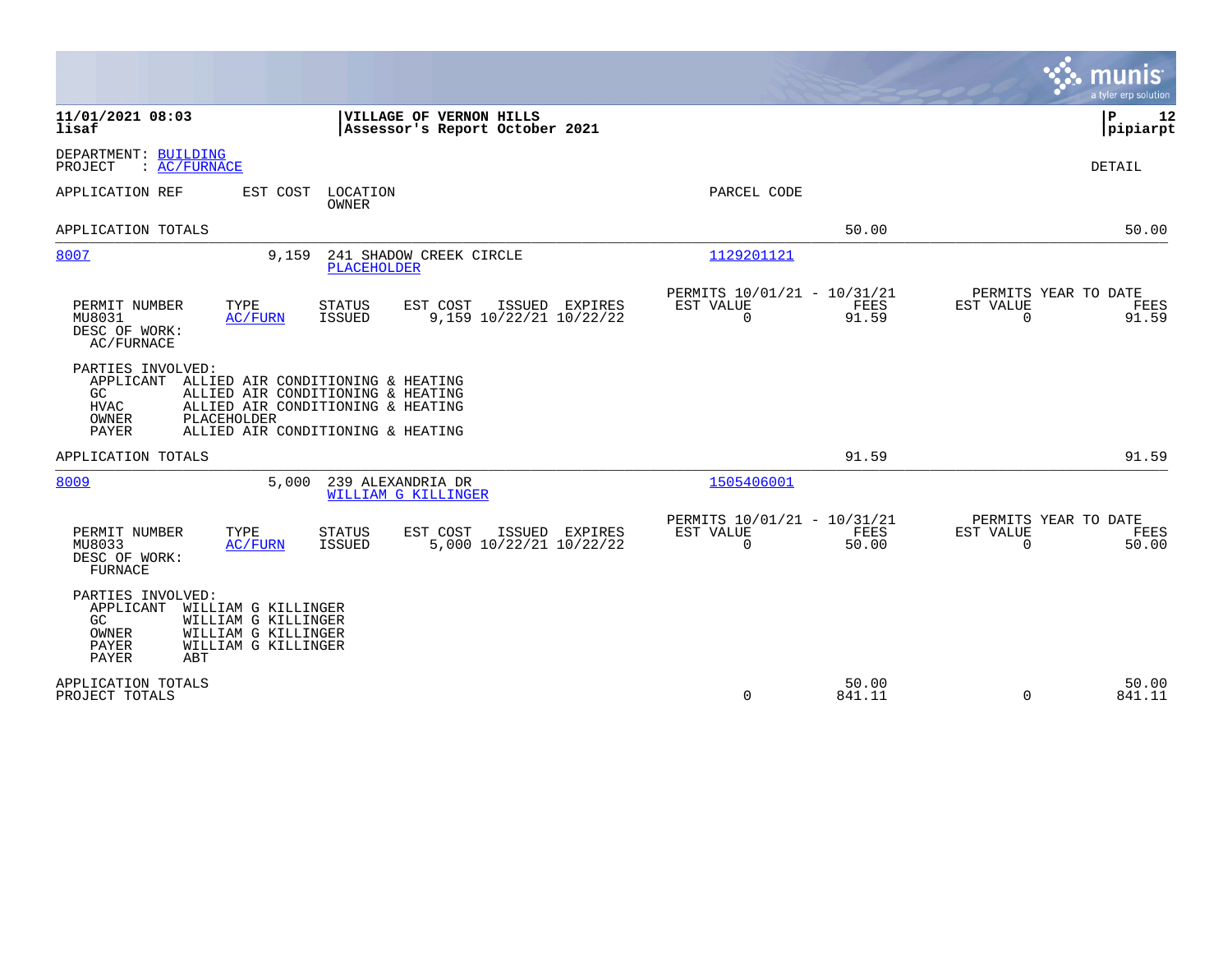|                                                                                                                                                                                                                       |                                                                                |                                                                               | munis<br>a tyler erp solution                                   |
|-----------------------------------------------------------------------------------------------------------------------------------------------------------------------------------------------------------------------|--------------------------------------------------------------------------------|-------------------------------------------------------------------------------|-----------------------------------------------------------------|
| 11/01/2021 08:03<br>lisaf                                                                                                                                                                                             | VILLAGE OF VERNON HILLS<br>Assessor's Report October 2021                      |                                                                               | 13<br>l P<br> pipiarpt                                          |
| DEPARTMENT: BUILDING<br>: NEW BUSINESS NO REMODEL<br>PROJECT                                                                                                                                                          |                                                                                |                                                                               | DETAIL                                                          |
| APPLICATION REF                                                                                                                                                                                                       | EST COST LOCATION<br>OWNER                                                     | PARCEL CODE                                                                   |                                                                 |
| 6294                                                                                                                                                                                                                  | 9000 HAWTHORN CTR<br>$\Omega$<br>CENTENNIAL                                    | 1133401086                                                                    |                                                                 |
| PERMIT NUMBER<br>TYPE<br>MU7936<br>CO NO FEE<br>DESC OF WORK:<br>CO: SUN N US SOLAR                                                                                                                                   | <b>STATUS</b><br>EST COST<br>ISSUED EXPIRES<br>COMPLT<br>$0$ 10/04/21 10/04/22 | PERMITS 10/01/21 - 10/31/21<br>EST VALUE<br>FEES<br>$\overline{0}$<br>.00     | PERMITS YEAR TO DATE<br>EST VALUE<br>FEES<br>$\Omega$<br>.00    |
| PARTIES INVOLVED:<br>APPLICANT<br>SUN N US SOLAR<br>SUN N US SOLAR<br>GC.<br><b>OCCUPANT</b><br>SUN N US SOLAR<br>OWNER<br>CENTENNIAL<br>PAYER<br>SUN N US SOLAR                                                      |                                                                                |                                                                               |                                                                 |
| APPLICATION TOTALS                                                                                                                                                                                                    |                                                                                | .00                                                                           | .00                                                             |
| 7393                                                                                                                                                                                                                  | 780 CORPORATE WOODS PKY<br>$\Omega$<br>VAN VLISSINGEN & CO                     | 1509401065                                                                    |                                                                 |
| TYPE<br>PERMIT NUMBER<br>MU8044<br>CO NO FEE<br>DESC OF WORK:<br>CERT OF OCC - DRAKE CAPITAL INV                                                                                                                      | STATUS<br>EST COST<br>ISSUED EXPIRES<br>$0$ 10/22/21 10/22/22<br>COMPLT        | PERMITS 10/01/21 - 10/31/21<br>EST VALUE<br>FEES<br>$\mathbf 0$<br>.00        | PERMITS YEAR TO DATE<br>EST VALUE<br>FEES<br>$\mathbf 0$<br>.00 |
| PARTIES INVOLVED:<br>APPLICANT<br>COLLINS CONSTRUCTION SERV<br>COLLINS CONSTRUCTION SERV<br>GC.<br><b>OCCUPANT</b><br>DRAKE CAPITAL INVESTMENTS<br>OWNER<br>VAN VLISSINGEN & CO<br>PAYER<br>COLLINS CONSTRUCTION SERV |                                                                                |                                                                               |                                                                 |
| APPLICATION TOTALS                                                                                                                                                                                                    |                                                                                | .00                                                                           | .00                                                             |
| 7653                                                                                                                                                                                                                  | 623 HAWTHORN CTR<br>$\mathbf{0}$<br>CENTENNIAL                                 | 1133401086                                                                    |                                                                 |
| PERMIT NUMBER<br>TYPE<br>MU8001<br>CO NO FEE<br>DESC OF WORK:<br>NEW BUSINESS CERT OF OCC                                                                                                                             | EST COST<br>ISSUED EXPIRES<br>STATUS<br>COMPLT<br>$0$ 10/15/21 10/15/22        | PERMITS 10/01/21 - 10/31/21<br>EST VALUE<br><b>FEES</b><br>$\mathbf 0$<br>.00 | PERMITS YEAR TO DATE<br>EST VALUE<br>FEES<br>0<br>.00           |
| PARTIES INVOLVED:<br>APPLICANT T-SHIRT STATION<br>GC<br>T-SHIRT STATION<br>OCCUPANT<br>T-SHIRT STATION<br>OWNER<br>CENTENNIAL<br>PAYER<br>T-SHIRT STATION                                                             |                                                                                |                                                                               |                                                                 |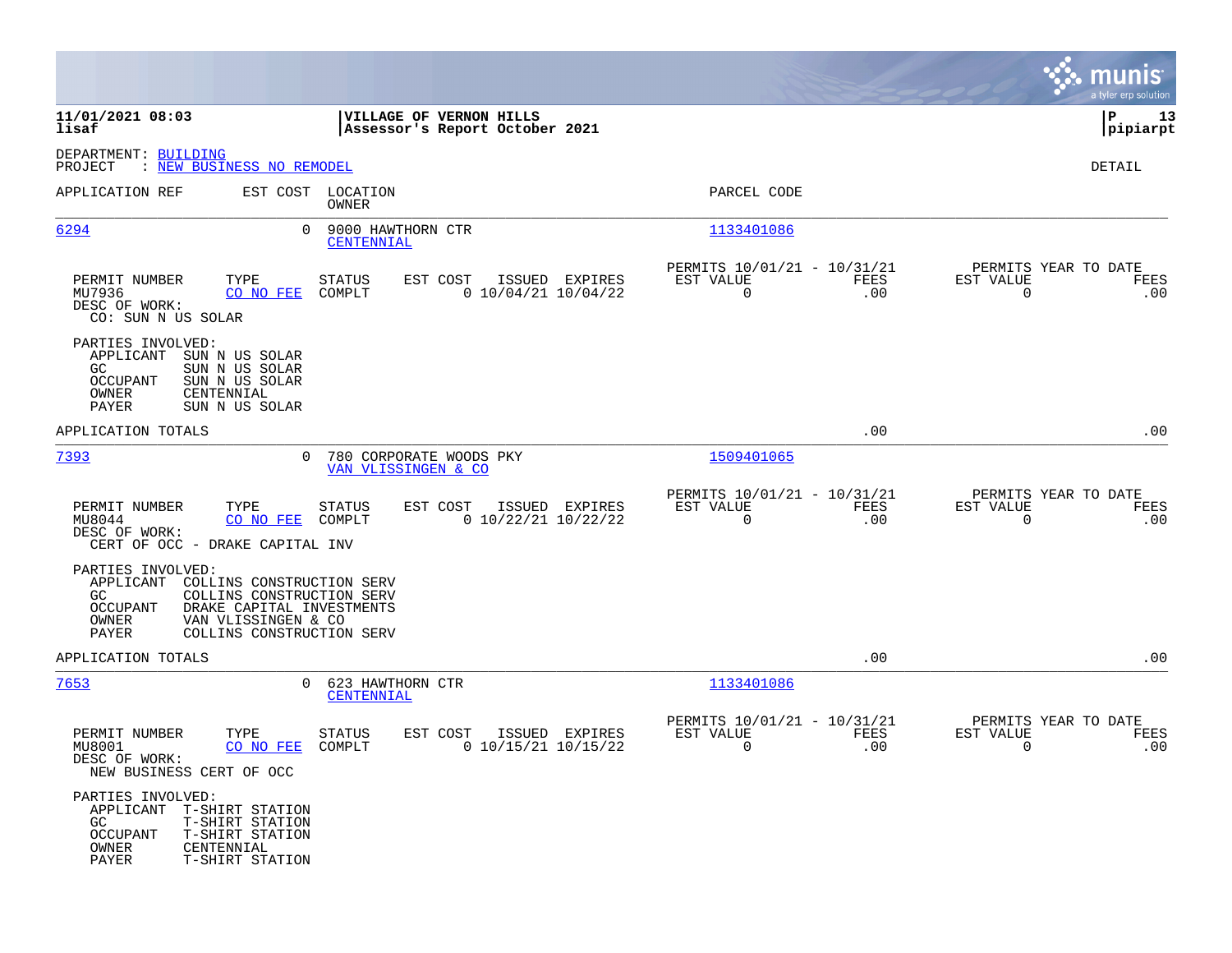|                                                                                                                                                                                |                                                                                                  |                                                                                              | munis<br>a tyler erp solution                                                         |
|--------------------------------------------------------------------------------------------------------------------------------------------------------------------------------|--------------------------------------------------------------------------------------------------|----------------------------------------------------------------------------------------------|---------------------------------------------------------------------------------------|
| 11/01/2021 08:03<br>lisaf                                                                                                                                                      | VILLAGE OF VERNON HILLS<br>Assessor's Report October 2021                                        |                                                                                              | l P<br>14<br> pipiarpt                                                                |
| DEPARTMENT: BUILDING<br>: NEW BUSINESS NO REMODEL<br>PROJECT                                                                                                                   |                                                                                                  |                                                                                              | DETAIL                                                                                |
| APPLICATION REF                                                                                                                                                                | EST COST LOCATION<br>OWNER                                                                       | PARCEL CODE                                                                                  |                                                                                       |
| APPLICATION TOTALS                                                                                                                                                             |                                                                                                  | .00                                                                                          | .00                                                                                   |
| 7822<br>$\Omega$                                                                                                                                                               | 119 HAWTHORN CTR<br>CENTENNIAL                                                                   | 1133401086                                                                                   |                                                                                       |
| PERMIT NUMBER<br>TYPE<br>MU7954<br>CO NO FEE<br>DESC OF WORK:<br>CO - ZOOM ZONE                                                                                                | EST COST<br>STATUS<br>ISSUED EXPIRES<br>$0$ 10/07/21 10/07/22<br>COMPLT                          | PERMITS 10/01/21 - 10/31/21<br>EST VALUE<br>FEES<br>$\Omega$<br>.00                          | PERMITS YEAR TO DATE<br>EST VALUE<br>FEES<br>$\mathbf 0$<br>.00                       |
| PARTIES INVOLVED:<br>APPLICANT<br>ZOOM ZONE<br>ZOOM ZONE<br>GC.<br>OCCUPANT<br>ZOOM ZONE<br>OWNER<br>CENTENNIAL<br>PAYER<br>ZOOM ZONE                                          |                                                                                                  |                                                                                              |                                                                                       |
| APPLICATION TOTALS                                                                                                                                                             |                                                                                                  | .00                                                                                          | .00                                                                                   |
| 7878<br>$\Omega$                                                                                                                                                               | 1101 SOUTH MILWAUKEE AVE 105<br>DEMONTE BUILDERS INC                                             | 1515201005                                                                                   |                                                                                       |
| PERMIT NUMBER<br>TYPE<br>MU7926<br>NO REMODEL COMPLT<br>MU7951<br>CO NO FEE<br>DESC OF WORK:<br>NEW CERT OF OCC - FIU FIU FASHION                                              | EST COST<br>ISSUED EXPIRES<br>STATUS<br>$0$ 10/01/21 10/01/22<br>$0$ 10/07/21 10/07/22<br>COMPLT | PERMITS 10/01/21 - 10/31/21<br>EST VALUE<br>FEES<br>$\Omega$<br>150.00<br>$\mathbf 0$<br>.00 | PERMITS YEAR TO DATE<br>EST VALUE<br>FEES<br>$\Omega$<br>150.00<br>$\mathbf 0$<br>.00 |
| PARTIES INVOLVED:<br>APPLICANT<br>FUI FUI FASHION<br>FUI FUI FASHION<br>GC.<br><b>OCCUPANT</b><br>FUI FUI FASHION<br>DEMONTE BUILDERS INC<br>OWNER<br>PAYER<br>FUI FUI FASHION |                                                                                                  |                                                                                              |                                                                                       |
| APPLICATION TOTALS                                                                                                                                                             |                                                                                                  | 150.00                                                                                       | 150.00                                                                                |
| 7947<br>0                                                                                                                                                                      | 945 LAKEVIEW PKY 154<br>TOM WARD                                                                 | 1133302013                                                                                   |                                                                                       |
| PERMIT NUMBER<br>TYPE<br>MU7990<br>NO REMODEL ISSUED<br>DESC OF WORK:<br>CO - MAGNOLIA MASSAGE & WELLNESS                                                                      | STATUS<br>EST COST<br>ISSUED EXPIRES<br>$0$ 10/13/21 10/14/22                                    | PERMITS 10/01/21 - 10/31/21<br>EST VALUE<br>FEES<br>$\mathbf 0$<br>150.00                    | PERMITS YEAR TO DATE<br>EST VALUE<br>FEES<br>$\mathbf 0$<br>150.00                    |
| PARTIES INVOLVED:<br>APPLICANT<br>MAGNOLIA MASSAGE & WELLNESS<br>GC<br>MAGNOLIA MASSAGE & WELLNESS                                                                             |                                                                                                  |                                                                                              |                                                                                       |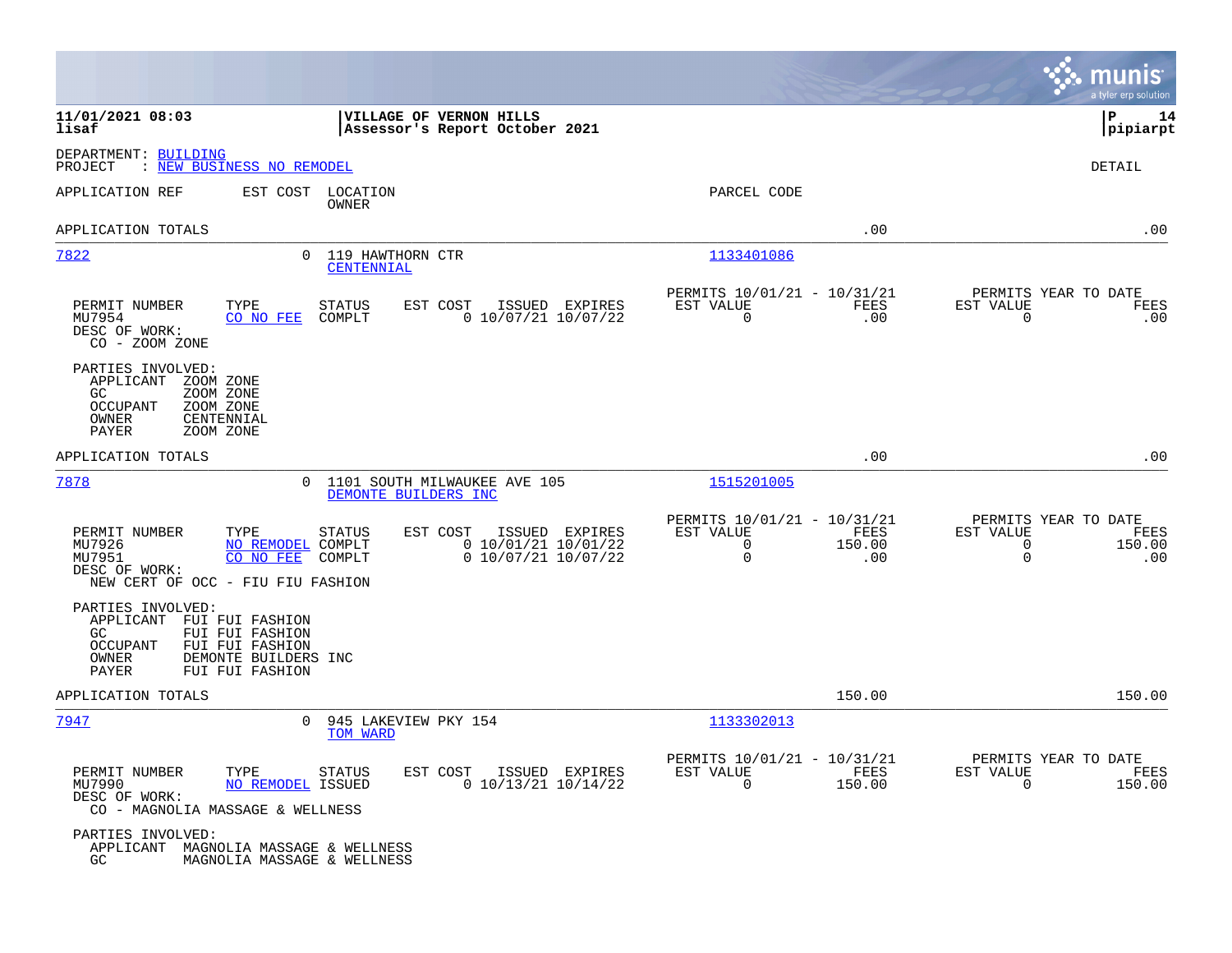|                                                                                                                                                                                                                                            |                                                                                                           | a tyler erp solution                                                                     |
|--------------------------------------------------------------------------------------------------------------------------------------------------------------------------------------------------------------------------------------------|-----------------------------------------------------------------------------------------------------------|------------------------------------------------------------------------------------------|
| 11/01/2021 08:03<br>VILLAGE OF VERNON HILLS<br>lisaf<br>Assessor's Report October 2021                                                                                                                                                     |                                                                                                           | lР<br>15<br> pipiarpt                                                                    |
| DEPARTMENT: BUILDING<br>: NEW BUSINESS NO REMODEL<br>PROJECT                                                                                                                                                                               |                                                                                                           | DETAIL                                                                                   |
| EST COST LOCATION<br>APPLICATION REF<br>OWNER<br>MAGNOLIA MASSAGE & WELLNESS<br>OCCUPANT<br><b>OWNER</b><br>TOM WARD<br>PAYER<br>MAGNOLIA MASSAGE & WELLNESS                                                                               | PARCEL CODE                                                                                               |                                                                                          |
| APPLICATION TOTALS                                                                                                                                                                                                                         | 150.00                                                                                                    | 150.00                                                                                   |
| 8011<br>0 1220 EAST USHY 45 500<br>VHTC LOT 10 LLC                                                                                                                                                                                         | 1515313003                                                                                                |                                                                                          |
| EST COST<br>PERMIT NUMBER<br>TYPE<br><b>STATUS</b><br>ISSUED EXPIRES<br>MU8048<br><b>NO REMODEL ISSUED</b><br>$0$ 10/25/21 10/25/22<br>DESC OF WORK:<br>NEW BUSINESS - NO WORK - CRAZY FOR PIZZA                                           | PERMITS 10/01/21 - 10/31/21<br>EST VALUE<br>FEES<br>$\Omega$<br>150.00                                    | PERMITS YEAR TO DATE<br>EST VALUE<br>FEES<br>$\Omega$<br>150.00                          |
| PARTIES INVOLVED:<br>APPLICANT<br>CRAZY FOR PIZZA, INC<br>GC<br>CRAZY FOR PIZZA, INC<br><b>OCCUPANT</b><br>CRAZY FOR PIZZA, INC<br>VHTC LOT 10 LLC<br>OWNER<br>CRAZY FOR PIZZA, INC<br>PAYER                                               |                                                                                                           |                                                                                          |
| APPLICATION TOTALS                                                                                                                                                                                                                         | 150.00                                                                                                    | 150.00                                                                                   |
| 8014<br>$\Omega$<br>409 HAWTHORN CTR<br>CENTENNIAL                                                                                                                                                                                         | 1133401086                                                                                                |                                                                                          |
| PERMIT NUMBER<br>TYPE<br>EST COST<br>ISSUED EXPIRES<br>STATUS<br>$0$ 10/25/21 10/28/22<br>MU8050<br>NO REMODEL COMPLT<br>CO NO FEE<br>$0$ 10/28/21 10/28/22<br>MU8080<br>COMPLT<br>DESC OF WORK:<br>NO WORK - NEW BUSINESS - GO! CALENDARS | PERMITS 10/01/21 - 10/31/21<br>EST VALUE<br><b>FEES</b><br>$\overline{0}$<br>150.00<br>$\mathbf 0$<br>.00 | PERMITS YEAR TO DATE<br>EST VALUE<br>FEES<br>$\mathbf 0$<br>150.00<br>$\mathbf 0$<br>.00 |
| PARTIES INVOLVED:<br>APPLICANT AHMED KHATRI<br>GC<br>AHMED KHATRI<br>OCCUPANT<br><b>GO! CALENDAR</b><br>OWNER<br>CENTENNIAL<br>PAYER<br>AHMED KHATRI                                                                                       |                                                                                                           |                                                                                          |
| APPLICATION TOTALS                                                                                                                                                                                                                         | 150.00                                                                                                    | 150.00                                                                                   |
| 8035<br>$\Omega$<br>1302S MILWAUKEE AVE<br>KELKAR LIVING TRUST                                                                                                                                                                             | 1515401021                                                                                                |                                                                                          |
| TYPE<br>EST COST<br>PERMIT NUMBER<br>ISSUED EXPIRES<br>STATUS<br>$0$ 10/29/21 10/29/22<br>MU8083<br>NO REMODEL ISSUED<br>DESC OF WORK:<br>CO - DANCE RELIGION                                                                              | PERMITS 10/01/21 - 10/31/21<br>EST VALUE<br>FEES<br>$\Omega$<br>150.00                                    | PERMITS YEAR TO DATE<br>EST VALUE<br>FEES<br>150.00<br>$\Omega$                          |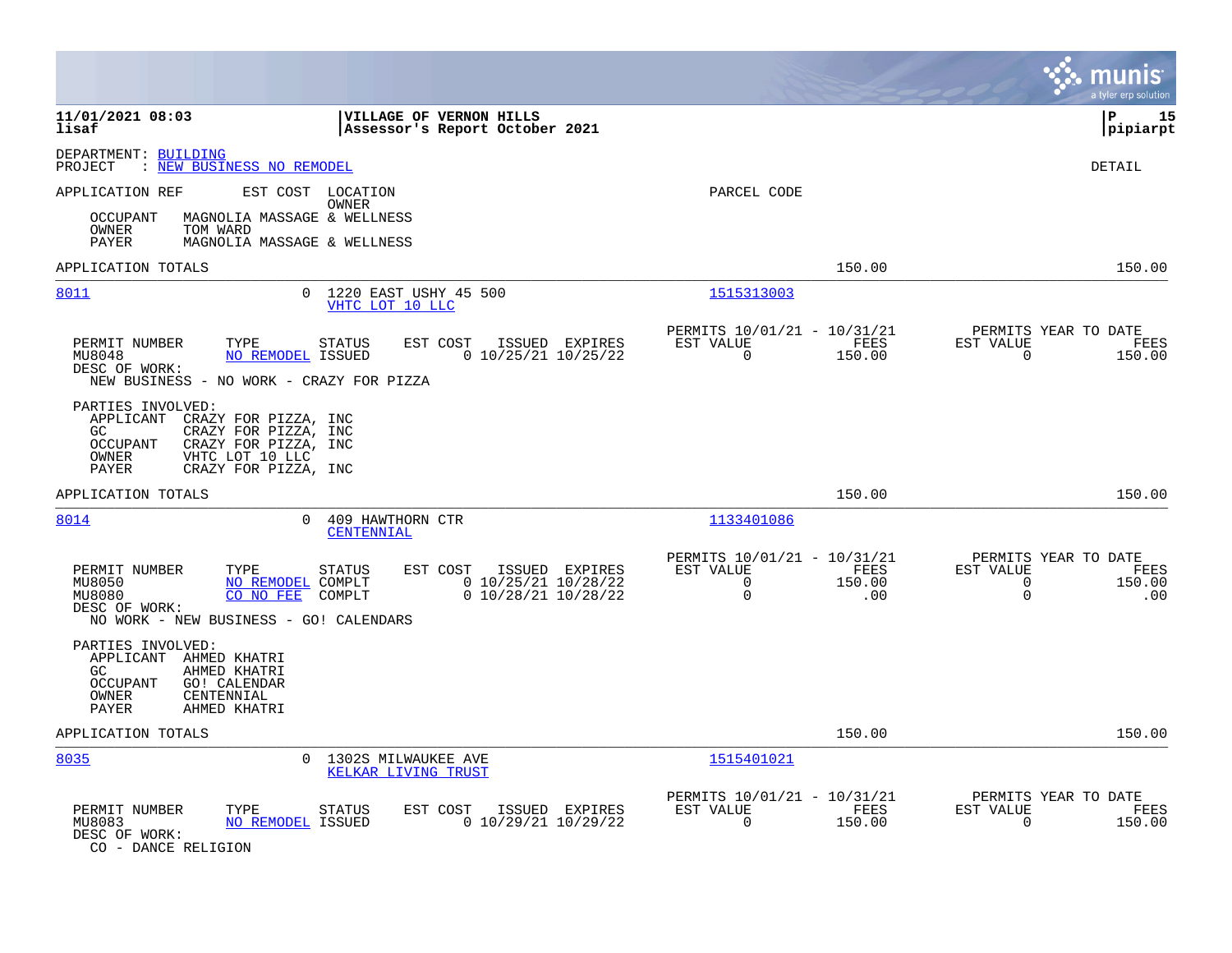|                                                                                                                                                                                                                                                 |                                                                   |                                                                        | munis<br>a tyler erp solution                                   |
|-------------------------------------------------------------------------------------------------------------------------------------------------------------------------------------------------------------------------------------------------|-------------------------------------------------------------------|------------------------------------------------------------------------|-----------------------------------------------------------------|
| 11/01/2021 08:03<br>lisaf                                                                                                                                                                                                                       | <b> VILLAGE OF VERNON HILLS</b><br>Assessor's Report October 2021 |                                                                        | l P<br>16<br> pipiarpt                                          |
| DEPARTMENT: BUILDING<br>PROJECT<br>: NEW BUSINESS NO REMODEL                                                                                                                                                                                    |                                                                   |                                                                        | DETAIL                                                          |
| APPLICATION REF<br>EST COST LOCATION<br>OWNER<br>PARTIES INVOLVED:<br>APPLICANT DANCE RELIGION<br>DANCE RELIGION<br>GC.<br>OCCUPANT<br>DANCE RELIGION<br>OWNER<br>KELKAR LIVING TRUST<br>PAYER<br>DANCE RELIGION                                |                                                                   | PARCEL CODE                                                            |                                                                 |
| APPLICATION TOTALS                                                                                                                                                                                                                              |                                                                   | 150.00                                                                 | 150.00                                                          |
| 8036<br>$\Omega$<br>114 HAWTHORN CTR<br>CENTENNIAL                                                                                                                                                                                              |                                                                   | 1133401086                                                             |                                                                 |
| PERMIT NUMBER<br>TYPE<br><b>STATUS</b><br>MU8084<br>NO REMODEL ISSUED<br>DESC OF WORK:<br>NEW BUSINESS - NO WORK - NY'S<br>PARTIES INVOLVED:<br>APPLICANT NY'S<br>GC<br>NY'S<br>OCCUPANT<br>NY'S<br>OWNER<br>CENTENNIAL<br><b>PAYER</b><br>NY'S | ISSUED EXPIRES<br>EST COST<br>$0$ 10/29/21 10/29/22               | PERMITS 10/01/21 - 10/31/21<br>EST VALUE<br>FEES<br>$\Omega$<br>150.00 | PERMITS YEAR TO DATE<br>EST VALUE<br>FEES<br>$\Omega$<br>150.00 |
| APPLICATION TOTALS                                                                                                                                                                                                                              |                                                                   | 150.00                                                                 | 150.00                                                          |
| 8037<br>$\Omega$                                                                                                                                                                                                                                | 100 NORTH FAIRWAY DRIVE 108<br>WESTMOUNT REALTY CAPITAL           | 1504303179                                                             |                                                                 |
| TYPE<br>PERMIT NUMBER<br><b>STATUS</b><br>NO REMODEL ISSUED<br>MU8085<br>DESC OF WORK:<br>CERT OF OCC - NO WORK - VERTICAL MOVEMENT                                                                                                             | EST COST<br>ISSUED EXPIRES<br>$0$ 10/29/21 10/29/22               | PERMITS 10/01/21 - 10/31/21<br>EST VALUE<br>FEES<br>$\Omega$<br>150.00 | PERMITS YEAR TO DATE<br>EST VALUE<br>FEES<br>$\Omega$<br>150.00 |
| PARTIES INVOLVED:<br>APPLICANT VERTICAL MOVEMENT, LLC<br>GC<br>VERTICAL MOVEMENT, LLC<br>OCCUPANT<br>VERTICAL MOVEMENT, LLC<br>OWNER<br>WESTMOUNT REALTY CAPITAL<br>PAYER<br>VERTICAL MOVEMENT, LLC                                             |                                                                   |                                                                        |                                                                 |
| APPLICATION TOTALS<br>PROJECT TOTALS                                                                                                                                                                                                            |                                                                   | 150.00<br>$\Omega$<br>1,050.00                                         | 150.00<br>$\Omega$<br>1,050.00                                  |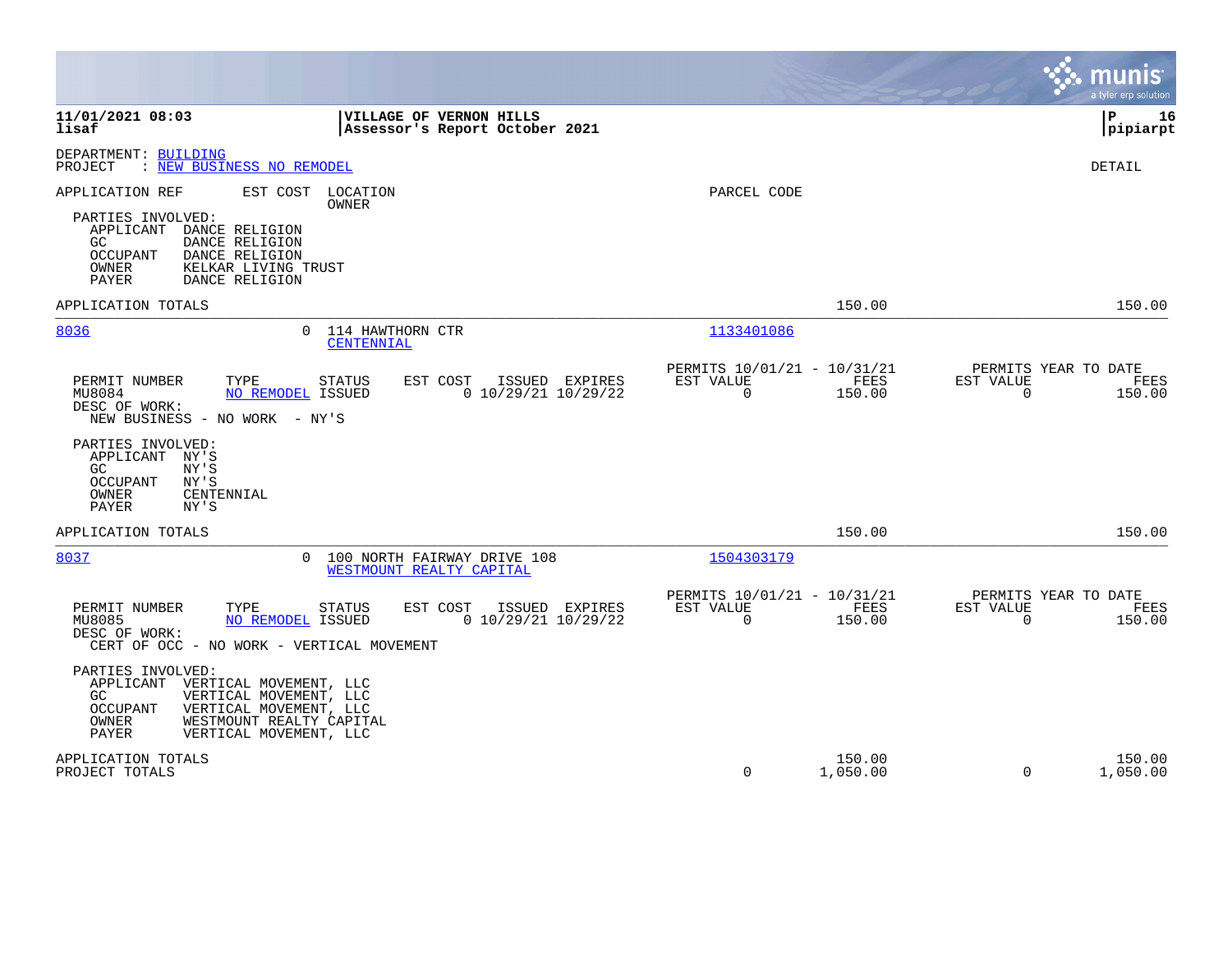|                                                        |                                                                                                                  |                   |                                                           |         |                                                      |                  |                | munis <sup>®</sup><br>a tyler erp solution |
|--------------------------------------------------------|------------------------------------------------------------------------------------------------------------------|-------------------|-----------------------------------------------------------|---------|------------------------------------------------------|------------------|----------------|--------------------------------------------|
| 11/01/2021 08:03<br>lisaf                              |                                                                                                                  |                   | VILLAGE OF VERNON HILLS<br>Assessor's Report October 2021 |         |                                                      |                  |                | $\mathbf P$<br>17<br> pipiarpt             |
| DEPARTMENT: BUILDING<br>PROJECT<br>$\therefore$ DECK   |                                                                                                                  |                   |                                                           |         |                                                      |                  |                | DETAIL                                     |
| APPLICATION REF                                        | EST COST                                                                                                         | LOCATION<br>OWNER |                                                           |         | PARCEL CODE                                          |                  |                |                                            |
| 7905                                                   | 10,000                                                                                                           | 1 ATHENS CT       | MICHAEL & CRYSTAL BRATMAN                                 |         | 1504302004                                           |                  |                |                                            |
| PERMIT NUMBER<br>MU8024<br>DESC OF WORK:<br>GAZEBO     | TYPE<br><b>DECK</b>                                                                                              | STATUS<br>ISSUED  | EST COST<br>ISSUED<br>10,000 10/20/21 10/20/22            | EXPIRES | PERMITS 10/01/21 - 10/31/21<br>EST VALUE<br>$\Omega$ | FEES<br>100.00   | EST VALUE<br>0 | PERMITS YEAR TO DATE<br>FEES<br>100.00     |
| PARTIES INVOLVED:<br>APPLICANT<br>GC<br>OWNER<br>PAYER | MICHAEL & CRYSTAL BRATMAN<br>MICHAEL & CRYSTAL BRATMAN<br>MICHAEL & CRYSTAL BRATMAN<br>MICHAEL & CRYSTAL BRATMAN |                   |                                                           |         |                                                      |                  |                |                                            |
| APPLICATION TOTALS<br>PROJECT TOTALS                   |                                                                                                                  |                   |                                                           |         | 0                                                    | 100.00<br>100.00 | 0              | 100.00<br>100.00                           |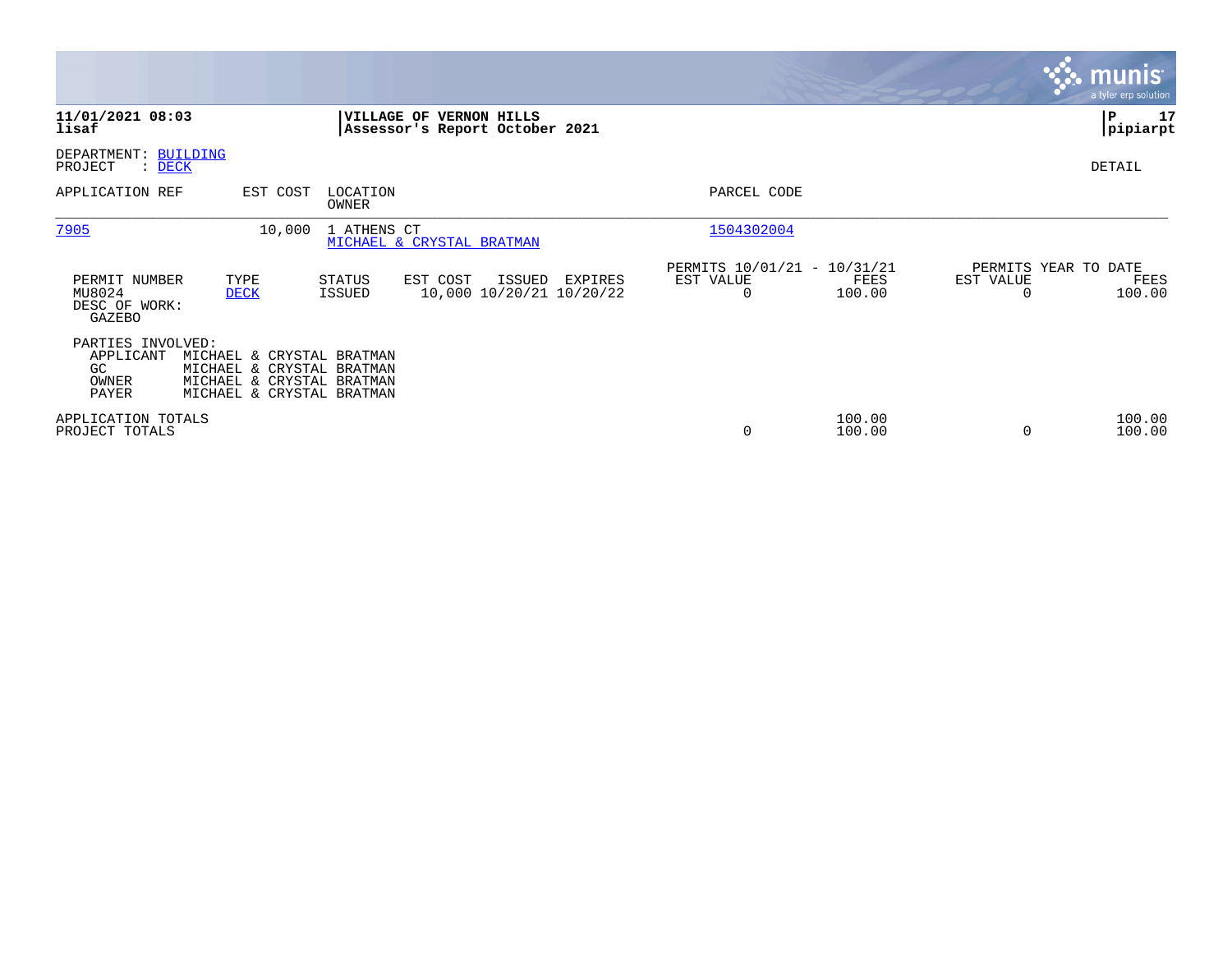|                                                                                                                                                     |                                                           |                                                                          | munis<br>a tyler erp solution                                     |
|-----------------------------------------------------------------------------------------------------------------------------------------------------|-----------------------------------------------------------|--------------------------------------------------------------------------|-------------------------------------------------------------------|
| 11/01/2021 08:03<br>lisaf                                                                                                                           | VILLAGE OF VERNON HILLS<br>Assessor's Report October 2021 |                                                                          | lР<br>18<br> pipiarpt                                             |
| DEPARTMENT: BUILDING<br>PROJECT<br>: DRIVEWAY                                                                                                       |                                                           |                                                                          | DETAIL                                                            |
| APPLICATION REF<br>EST COST LOCATION<br>OWNER                                                                                                       |                                                           | PARCEL CODE                                                              |                                                                   |
| 7751<br>11,900                                                                                                                                      | 3 MONTEBELLO DR<br><b>VARTAN BAYRAKHTARYAN</b>            | 1505418002                                                               |                                                                   |
| PERMIT NUMBER<br>TYPE<br><b>STATUS</b><br>MU7942<br><b>DRVWY</b><br>ISSUED<br>DESC OF WORK:<br>DRIVEWAY AND STOOP                                   | EST COST<br>ISSUED EXPIRES<br>11,900 10/04/21 10/04/22    | PERMITS 10/01/21 - 10/31/21<br>EST VALUE<br>FEES<br>$\Omega$<br>119.00   | PERMITS YEAR TO DATE<br>EST VALUE<br>FEES<br>$\Omega$<br>119.00   |
| PARTIES INVOLVED:<br>APPLICANT<br>CHEN'S CONCRETE INC<br>CHEN'S CONCRETE INC<br>GC<br>OWNER<br>VARTAN BAYRAKHTARYAN<br>PAYER<br>CHEN'S CONCRETE INC |                                                           |                                                                          |                                                                   |
| APPLICATION TOTALS                                                                                                                                  |                                                           | 119.00                                                                   | 119.00                                                            |
| 7973<br>2,900                                                                                                                                       | 217 NOBLE CIR<br><b>STACEY HUBBARD</b>                    | 1508401090                                                               |                                                                   |
| PERMIT NUMBER<br>TYPE<br><b>STATUS</b><br>MU8081<br><b>ISSUED</b><br><b>DRVWY</b><br>DESC OF WORK:<br>ASPHALT DRIVEWAY                              | EST COST<br>ISSUED EXPIRES<br>2,900 10/28/21 10/28/22     | PERMITS 10/01/21 - 10/31/21<br>EST VALUE<br>FEES<br>$\mathbf 0$<br>50.00 | PERMITS YEAR TO DATE<br>EST VALUE<br>FEES<br>$\mathbf 0$<br>50.00 |
| PARTIES INVOLVED:<br>APPLICANT<br>STACEY HUBBARD<br>GC<br>KAPLAN PAVING LLC<br>STACEY HUBBARD<br>OWNER<br>PAYER<br>STACEY HUBBARD                   |                                                           |                                                                          |                                                                   |
| APPLICATION TOTALS                                                                                                                                  |                                                           | 50.00                                                                    | 50.00                                                             |
| 7982<br>2,000                                                                                                                                       | 588S HADDON CIR<br><b>WALID &amp; WIDAD KHAYR</b>         | 1508401034                                                               |                                                                   |
| TYPE<br>PERMIT NUMBER<br><b>STATUS</b><br>MU8092<br><b>DRVWY</b><br>ISSUED<br>DESC OF WORK:<br>DRIVEWAY                                             | EST COST<br>ISSUED EXPIRES<br>2,000 10/29/21 10/29/22     | PERMITS 10/01/21 - 10/31/21<br>EST VALUE<br>FEES<br>$\Omega$<br>50.00    | PERMITS YEAR TO DATE<br>EST VALUE<br>FEES<br>$\mathbf 0$<br>50.00 |
| PARTIES INVOLVED:<br>APPLICANT<br>WALID & WIDAD KHAYR<br>GC<br>PREMIUM PAVING<br>WALID & WIDAD KHAYR<br>OWNER<br>PAYER<br>WALID & WIDAD KHAYR       |                                                           |                                                                          |                                                                   |
| APPLICATION TOTALS                                                                                                                                  |                                                           | 50.00                                                                    | 50.00                                                             |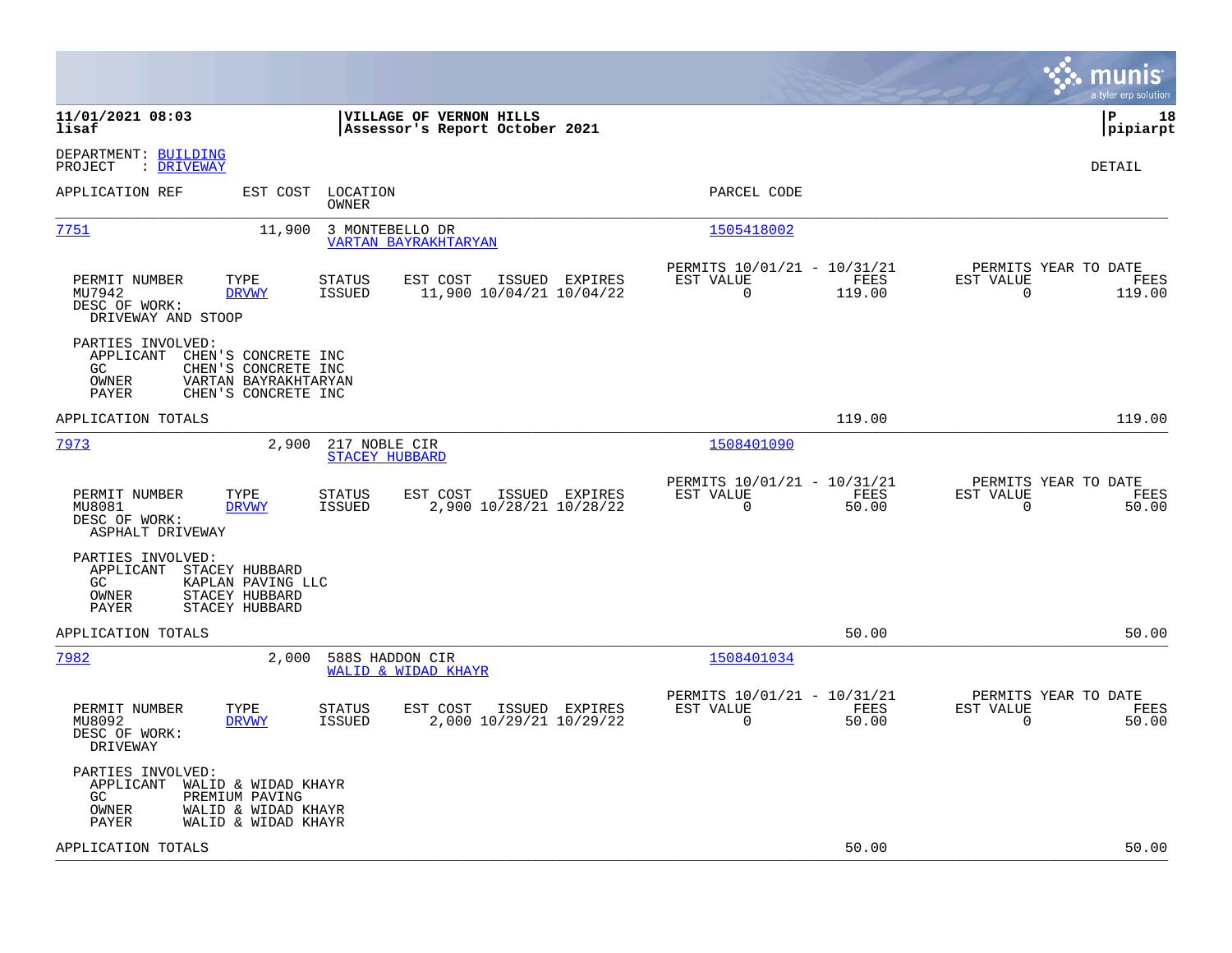|                                                         |                                     |          |                                                                                                         |          |               |                         |                                          |                 |           | $\overline{\mathsf{m} \mathsf{u} \mathsf{n} \mathsf{l} \mathsf{s} \mathsf{u}}$<br>a tyler erp solution |
|---------------------------------------------------------|-------------------------------------|----------|---------------------------------------------------------------------------------------------------------|----------|---------------|-------------------------|------------------------------------------|-----------------|-----------|--------------------------------------------------------------------------------------------------------|
| 11/01/2021 08:03<br>lisaf<br>7999                       |                                     | 2,800    | VILLAGE OF VERNON HILLS<br>Assessor's Report October 2021<br>1573 CYPRESS POINTE DR<br><b>MARK SONG</b> |          |               |                         | 1132213003                               |                 |           | 19<br>P<br> pipiarpt                                                                                   |
| PERMIT NUMBER                                           | TYPE                                |          | STATUS                                                                                                  | EST COST | <b>ISSUED</b> | EXPIRES                 | PERMITS 10/01/21 - 10/31/21<br>EST VALUE | FEES            | EST VALUE | PERMITS YEAR TO DATE<br>FEES                                                                           |
| DEPARTMENT: BUILDING<br>PROJECT                         | : DRIVEWAY                          |          |                                                                                                         |          |               |                         |                                          |                 |           | DETAIL                                                                                                 |
| APPLICATION REF                                         |                                     | EST COST | LOCATION                                                                                                |          |               |                         | PARCEL CODE                              |                 |           |                                                                                                        |
| MU8091<br>DESC OF WORK:<br>ASPHALT DRIVEWAY             | <b>DRVWY</b>                        |          | OWNER<br><b>ISSUED</b>                                                                                  |          |               | 2,800 10/29/21 10/29/22 | 0                                        | 50.00           | $\Omega$  | 50.00                                                                                                  |
| PARTIES INVOLVED:<br>APPLICANT<br>GC.<br>OWNER<br>PAYER | MARK SONG<br>MARK SONG<br>MARK SONG |          | AMERICAN ASPHALT MAINTENANCE INC                                                                        |          |               |                         |                                          |                 |           |                                                                                                        |
| APPLICATION TOTALS<br>PROJECT TOTALS                    |                                     |          |                                                                                                         |          |               |                         | 0                                        | 50.00<br>269.00 | $\Omega$  | 50.00<br>269.00                                                                                        |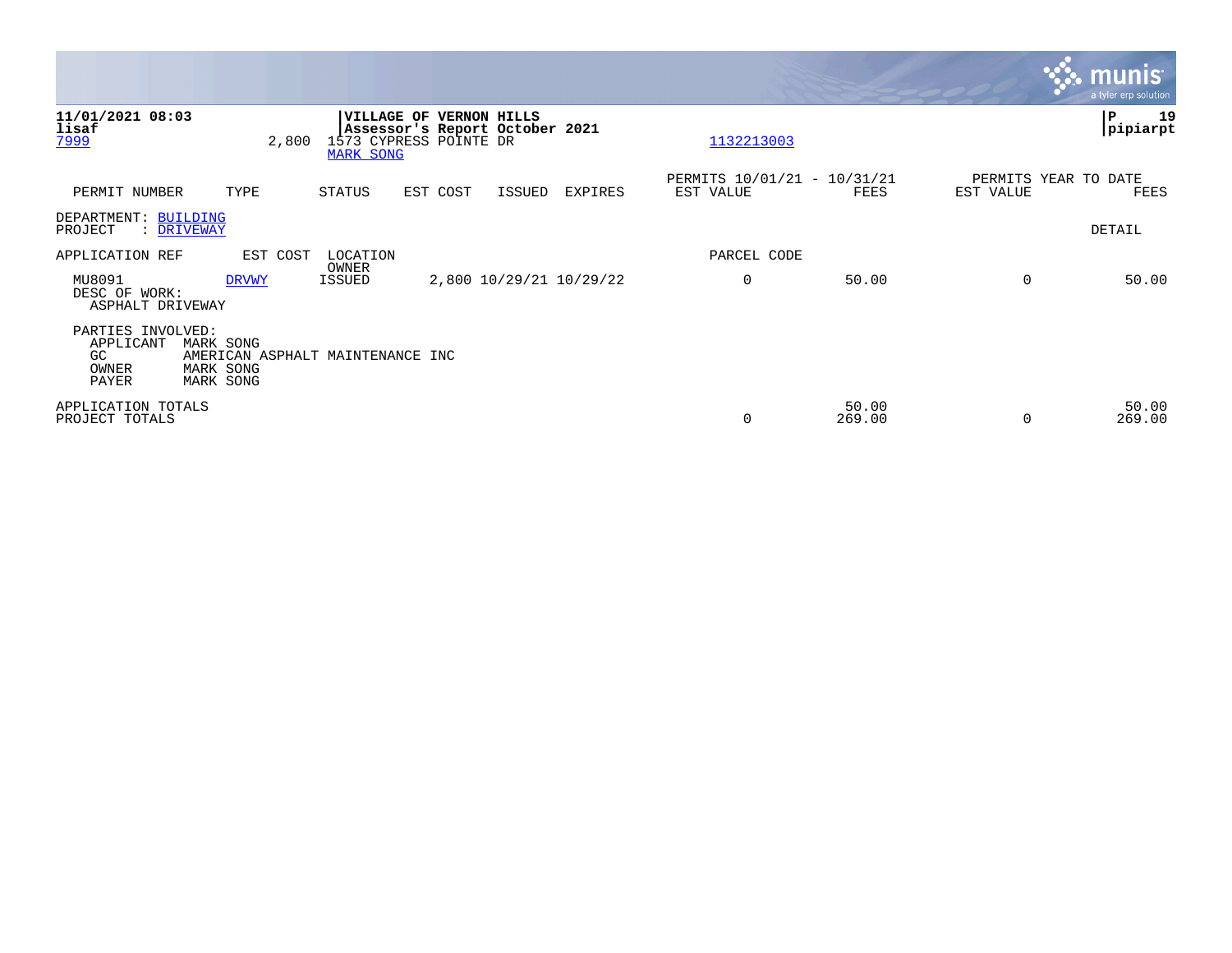|                                                                                                                                                                                                           |                                                                                         |                                                                          | munis<br>a tyler erp solution                                   |
|-----------------------------------------------------------------------------------------------------------------------------------------------------------------------------------------------------------|-----------------------------------------------------------------------------------------|--------------------------------------------------------------------------|-----------------------------------------------------------------|
| 11/01/2021 08:03<br>lisaf                                                                                                                                                                                 | VILLAGE OF VERNON HILLS<br>Assessor's Report October 2021                               |                                                                          | 20<br>IΡ<br> pipiarpt                                           |
| DEPARTMENT: BUILDING<br>PROJECT<br>: FENCE                                                                                                                                                                |                                                                                         |                                                                          | DETAIL                                                          |
| APPLICATION REF                                                                                                                                                                                           | EST COST LOCATION<br>OWNER                                                              | PARCEL CODE                                                              |                                                                 |
| 7817<br>9,000                                                                                                                                                                                             | 309 HURON ST<br>BARBARA M KANIA, TRUSTEE                                                | 1509302053                                                               |                                                                 |
| TYPE<br>PERMIT NUMBER<br>MU7928<br><b>FENCE</b><br>DESC OF WORK:<br>FENCE                                                                                                                                 | <b>STATUS</b><br>EST COST<br>ISSUED EXPIRES<br><b>ISSUED</b><br>9,000 10/01/21 10/29/22 | PERMITS 10/01/21 - 10/31/21<br>FEES<br>EST VALUE<br>$\mathbf 0$<br>90.00 | PERMITS YEAR TO DATE<br>EST VALUE<br>FEES<br>$\Omega$<br>90.00  |
| PARTIES INVOLVED:<br>APPLICANT<br>DOROTHY & PAWEL WOZNIAK<br>FENCE<br><b>GOLDEN FENCE INC</b><br>GOLDEN FENCE INC<br>GC.<br>OWNER<br>BARBARA M KANIA, TRUSTEE<br>PAYER<br>DOROTHY & PAWEL WOZNIAK         |                                                                                         |                                                                          |                                                                 |
| APPLICATION TOTALS                                                                                                                                                                                        |                                                                                         | 90.00                                                                    | 90.00                                                           |
| 7827<br>15,730                                                                                                                                                                                            | 140 SOUTHFIELD DR<br>MARK W & ROBERTA J OHNSTED                                         | 1506401027                                                               |                                                                 |
| PERMIT NUMBER<br>TYPE<br>MU7960<br>FENCE<br>DESC OF WORK:<br>FENCE 1 CEDAR 1 ALUMINUM                                                                                                                     | EST COST<br>ISSUED EXPIRES<br>STATUS<br>15,730 10/08/21 10/08/22<br>ISSUED              | PERMITS 10/01/21 - 10/31/21<br>EST VALUE<br>FEES<br>$\Omega$<br>157.30   | PERMITS YEAR TO DATE<br>EST VALUE<br>FEES<br>$\Omega$<br>157.30 |
| PARTIES INVOLVED:<br>APPLICANT<br>MARK W & ROBERTA J OHNSTED<br>FENCE<br>PEERLESS FENCE GROUP<br>PEERLESS FENCE GROUP<br>GC<br>OWNER<br>MARK W & ROBERTA J OHNSTED<br>PAYER<br>MARK W & ROBERTA J OHNSTED |                                                                                         |                                                                          |                                                                 |
| APPLICATION TOTALS                                                                                                                                                                                        |                                                                                         | 157.30                                                                   | 157.30                                                          |
| 7852<br>9,000                                                                                                                                                                                             | 231 ALEXANDRIA DR<br>STEPHEN A & KAY A FREDRICK, TRUSTEES                               | 1505406005                                                               |                                                                 |
| PERMIT NUMBER<br>TYPE<br>MU7963<br><b>FENCE</b><br>DESC OF WORK:<br>FENCE                                                                                                                                 | STATUS<br>EST COST<br>ISSUED EXPIRES<br>9,000 10/08/21 10/08/22<br><b>ISSUED</b>        | PERMITS 10/01/21 - 10/31/21<br>EST VALUE<br>FEES<br>0<br>90.00           | PERMITS YEAR TO DATE<br>EST VALUE<br>FEES<br>90.00<br>0         |
| PARTIES INVOLVED:<br>APPLICANT<br>THE NORTH FENCE COMPANY<br>FENCE<br>THE NORTH FENCE COMPANY<br>GC<br>THE NORTH FENCE COMPANY<br>OWNER<br>PAYER<br>THE NORTH FENCE COMPANY                               | STEPHEN A & KAY A FREDRICK, TRUSTEES                                                    |                                                                          |                                                                 |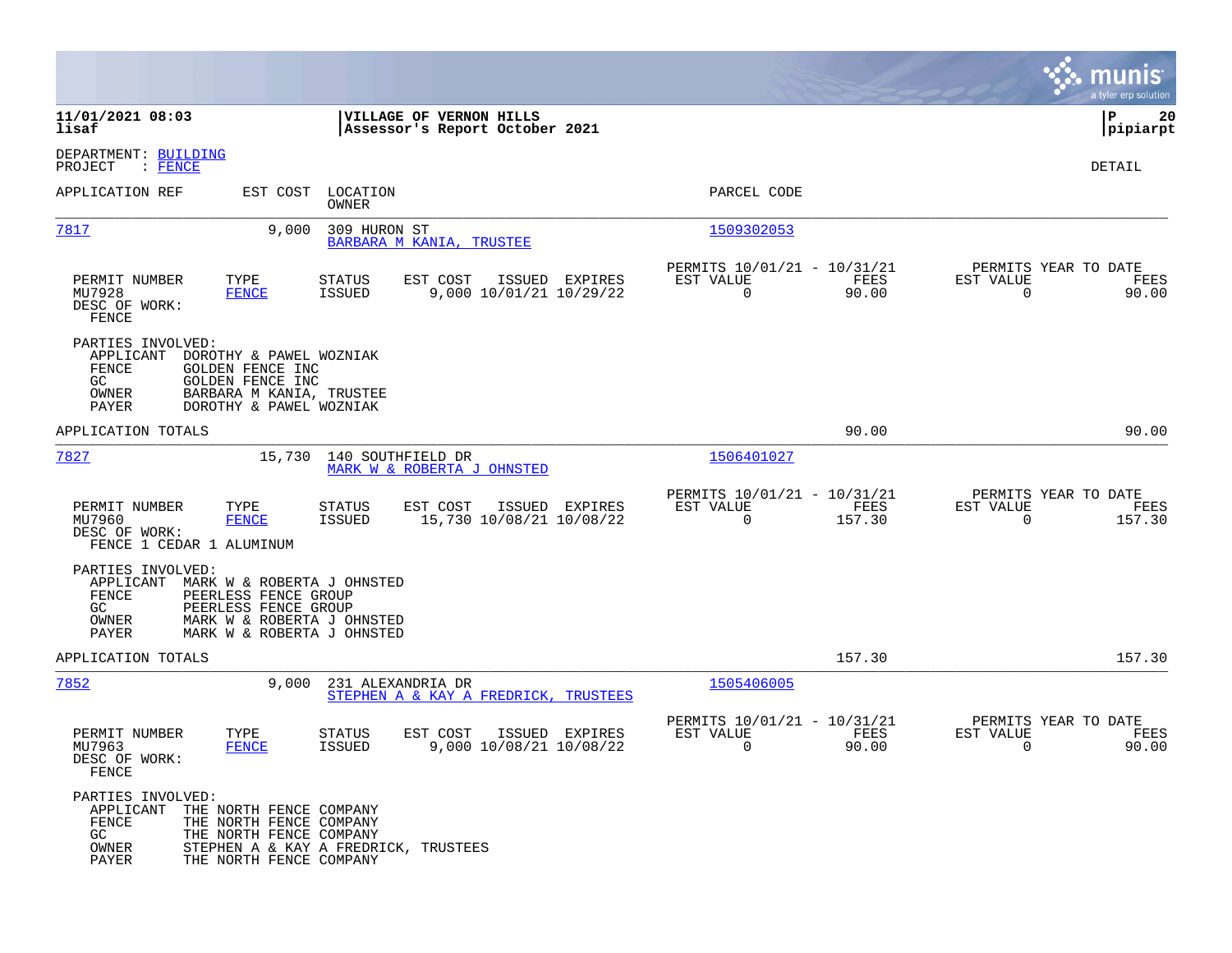|                                                                                                                                                                                                                                        |                                                                                                                              | munis<br>a tyler erp solution |
|----------------------------------------------------------------------------------------------------------------------------------------------------------------------------------------------------------------------------------------|------------------------------------------------------------------------------------------------------------------------------|-------------------------------|
| 11/01/2021 08:03<br>VILLAGE OF VERNON HILLS<br>lisaf<br>Assessor's Report October 2021                                                                                                                                                 | P                                                                                                                            | 21<br> pipiarpt               |
| DEPARTMENT: BUILDING<br>PROJECT<br>$\colon$ FENCE                                                                                                                                                                                      | DETAIL                                                                                                                       |                               |
| APPLICATION REF<br>EST COST<br>LOCATION<br>OWNER                                                                                                                                                                                       | PARCEL CODE                                                                                                                  |                               |
| APPLICATION TOTALS                                                                                                                                                                                                                     | 90.00                                                                                                                        | 90.00                         |
| 7866<br>4,900<br>212W AUGUSTA DR<br>CHRISTOPHER V & RESURRECCION C LECAROZ                                                                                                                                                             | 1505419018                                                                                                                   |                               |
| PERMIT NUMBER<br>TYPE<br>STATUS<br>EST COST<br>ISSUED EXPIRES<br>4,900 10/08/21 10/08/22<br>MU11978<br><b>FENCE</b><br>ISSUED<br>DESC OF WORK:<br>FENCE                                                                                | PERMITS 10/01/21 - 10/31/21<br>PERMITS YEAR TO DATE<br>FEES<br>EST VALUE<br>EST VALUE<br>0<br>50.00<br>0                     | FEES<br>50.00                 |
| PARTIES INVOLVED:<br>APPLICANT<br>CHRISTOPHER V & RESURRECCION C LECAROZ<br>FENCE<br>UVER LANDSCAPING<br>GC.<br>UVER LANDSCAPING<br>OWNER<br>CHRISTOPHER V & RESURRECCION C LECAROZ<br>PAYER<br>CHRISTOPHER V & RESURRECCION C LECAROZ |                                                                                                                              |                               |
| APPLICATION TOTALS                                                                                                                                                                                                                     | 50.00                                                                                                                        | 50.00                         |
| 7872<br>5,700<br>1324 MANSION ROAD<br>PLACEHOLDER                                                                                                                                                                                      | 1133205100                                                                                                                   |                               |
| TYPE<br>STATUS<br>EST COST<br>ISSUED EXPIRES<br>PERMIT NUMBER<br>MU7967<br>COMPLT<br>5,700 10/08/21 10/26/22<br><b>FENCE</b><br>DESC OF WORK:<br>FENCE                                                                                 | PERMITS 10/01/21 - 10/31/21<br>PERMITS YEAR TO DATE<br>EST VALUE<br>FEES<br>EST VALUE<br>$\Omega$<br>57.00<br>$\Omega$       | FEES<br>57.00                 |
| PARTIES INVOLVED:<br>APPLICANT<br>CUSTOM BUILT FENCE<br>FENCE<br>CUSTOM BUILT FENCE<br>CUSTOM BUILT FENCE<br>GC.<br>PLACEHOLDER<br>OWNER<br>PAYER<br>CUSTOM BUILT FENCE                                                                |                                                                                                                              |                               |
| APPLICATION TOTALS                                                                                                                                                                                                                     | 57.00                                                                                                                        | 57.00                         |
| 7873<br>8,126<br>533 COUNCIL CIRCLE<br><b>PLACEHOLDER</b>                                                                                                                                                                              | 1133213009                                                                                                                   |                               |
| PERMIT NUMBER<br>TYPE<br><b>STATUS</b><br>EST COST<br>ISSUED EXPIRES<br>MU7966<br><b>FENCE</b><br>8,126 10/08/21 10/08/22<br>ISSUED<br>DESC OF WORK:<br>${\tt FENCE}$                                                                  | PERMITS 10/01/21 - 10/31/21<br>PERMITS YEAR TO DATE<br>EST VALUE<br>FEES<br>EST VALUE<br>$\mathbf 0$<br>81.26<br>$\mathbf 0$ | FEES<br>81.26                 |
| PARTIES INVOLVED:<br>APPLICANT<br>CUSTOM BUILT FENCE<br>FENCE<br>CUSTOM BUILT FENCE<br>GC<br>CUSTOM BUILT FENCE                                                                                                                        |                                                                                                                              |                               |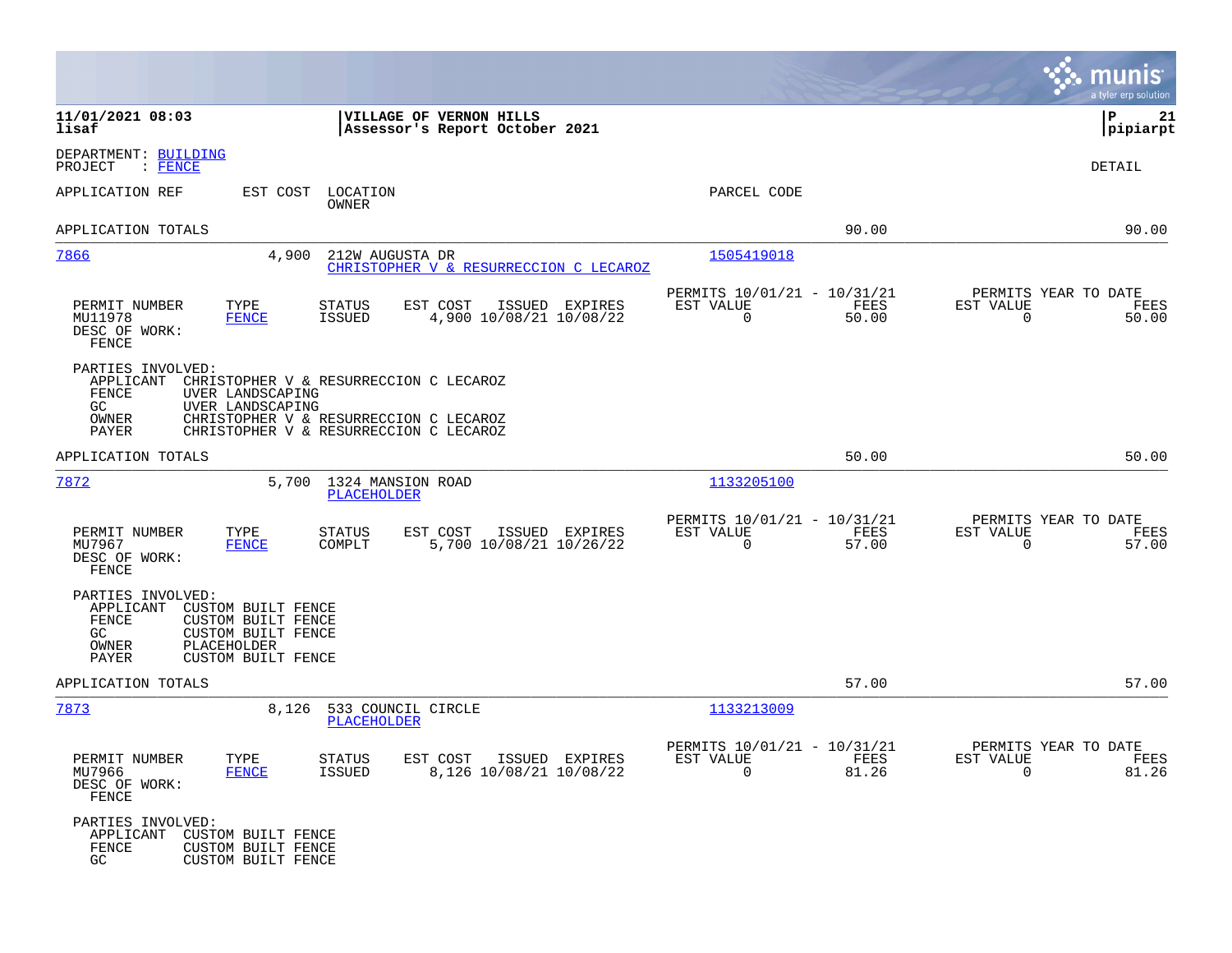|                                                                                                                                 |                                                                              |                                                           |                |                                                         |               |                                                  | munis<br>a tyler erp solution |
|---------------------------------------------------------------------------------------------------------------------------------|------------------------------------------------------------------------------|-----------------------------------------------------------|----------------|---------------------------------------------------------|---------------|--------------------------------------------------|-------------------------------|
| 11/01/2021 08:03<br>lisaf                                                                                                       |                                                                              | VILLAGE OF VERNON HILLS<br>Assessor's Report October 2021 |                |                                                         |               |                                                  | l P<br>22<br> pipiarpt        |
| DEPARTMENT: BUILDING<br>PROJECT<br>: FENCE                                                                                      |                                                                              |                                                           |                |                                                         |               |                                                  | <b>DETAIL</b>                 |
| APPLICATION REF                                                                                                                 | EST COST<br>LOCATION<br>OWNER                                                |                                                           |                | PARCEL CODE                                             |               |                                                  |                               |
| PLACEHOLDER<br>OWNER<br>PAYER<br>GA JOHNSON                                                                                     |                                                                              |                                                           |                |                                                         |               |                                                  |                               |
| APPLICATION TOTALS                                                                                                              |                                                                              |                                                           |                |                                                         | 81.26         |                                                  | 81.26                         |
| 7874                                                                                                                            | 4,700<br>305 CAMDEN PL<br><b>CHRIS GIROUX</b>                                |                                                           |                | 1508214010                                              |               |                                                  |                               |
| PERMIT NUMBER<br>TYPE<br><b>FENCE</b><br>MU7964<br>DESC OF WORK:<br>FENCE                                                       | <b>STATUS</b><br><b>ISSUED</b>                                               | EST COST<br>4,700 10/08/21 10/20/22                       | ISSUED EXPIRES | PERMITS 10/01/21 - 10/31/21<br>EST VALUE<br>0           | FEES<br>50.00 | PERMITS YEAR TO DATE<br>EST VALUE<br>0           | FEES<br>50.00                 |
| PARTIES INVOLVED:<br>CHRIS GIROUX<br>APPLICANT<br>FENCE<br>GC<br>CHRIS GIROUX<br>OWNER<br>CHRIS GIROUX<br>CHRIS GIROUX<br>PAYER | AZTEC FENCE COMPANY                                                          |                                                           |                |                                                         |               |                                                  |                               |
| APPLICATION TOTALS                                                                                                              |                                                                              |                                                           |                |                                                         | 50.00         |                                                  | 50.00                         |
| 7881                                                                                                                            | 5,500<br>319 HURON ST                                                        | MARY A CASSEDAY, TRUSTEE                                  |                | 1509302054                                              |               |                                                  |                               |
| PERMIT NUMBER<br>TYPE<br>MU7937<br><b>FENCE</b><br>DESC OF WORK:<br>FENCE                                                       | <b>STATUS</b><br><b>ISSUED</b>                                               | EST COST<br>5,500 10/04/21 10/29/22                       | ISSUED EXPIRES | PERMITS 10/01/21 - 10/31/21<br>EST VALUE<br>$\Omega$    | FEES<br>55.00 | PERMITS YEAR TO DATE<br>EST VALUE<br>$\Omega$    | FEES<br>55.00                 |
| PARTIES INVOLVED:<br>APPLICANT<br>FENCE<br>GOLDEN FENCE INC<br>GC<br>GOLDEN FENCE INC<br>OWNER<br>PAYER                         | JOAN CASSEDAY-OSTERMAN<br>MARY A CASSEDAY, TRUSTEE<br>JOAN CASSEDAY-OSTERMAN |                                                           |                |                                                         |               |                                                  |                               |
| APPLICATION TOTALS                                                                                                              |                                                                              |                                                           |                |                                                         | 55.00         |                                                  | 55.00                         |
| 7940                                                                                                                            | 6,150<br>319 HOBBLE BUSH LN<br>DANIEL G GRANT                                |                                                           |                | 1509108004                                              |               |                                                  |                               |
| PERMIT NUMBER<br>TYPE<br>MU8082<br><b>FENCE</b><br>DESC OF WORK:<br>FENCE                                                       | STATUS<br>ISSUED                                                             | EST COST<br>6,150 10/29/21 10/29/22                       | ISSUED EXPIRES | PERMITS 10/01/21 - 10/31/21<br>EST VALUE<br>$\mathbf 0$ | FEES<br>61.50 | PERMITS YEAR TO DATE<br>EST VALUE<br>$\mathbf 0$ | FEES<br>61.50                 |
| PARTIES INVOLVED:<br>APPLICANT FENCE SOLUTIONS CO                                                                               |                                                                              |                                                           |                |                                                         |               |                                                  |                               |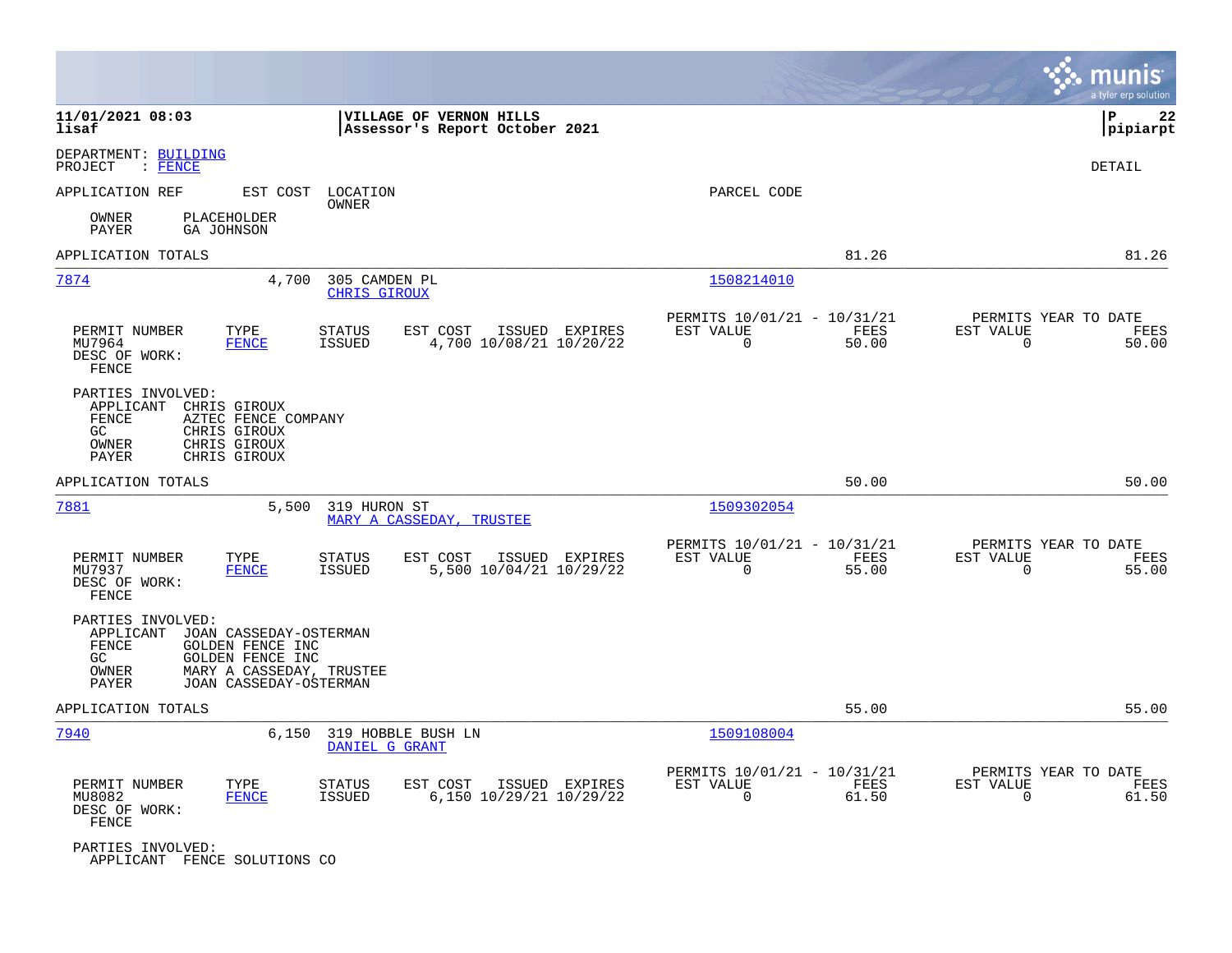|                                                                                                                                                                                                            |                                                                       | munis<br>a tyler erp solution                                     |
|------------------------------------------------------------------------------------------------------------------------------------------------------------------------------------------------------------|-----------------------------------------------------------------------|-------------------------------------------------------------------|
| 11/01/2021 08:03<br>VILLAGE OF VERNON HILLS<br>lisaf<br>Assessor's Report October 2021                                                                                                                     |                                                                       | ΙP<br>23<br> pipiarpt                                             |
| DEPARTMENT: BUILDING<br>PROJECT<br>$\colon$ FENCE                                                                                                                                                          |                                                                       | <b>DETAIL</b>                                                     |
| EST COST LOCATION<br>APPLICATION REF<br>OWNER                                                                                                                                                              | PARCEL CODE                                                           |                                                                   |
| FENCE<br>FENCE SOLUTIONS CO<br>FENCE SOLUTIONS CO<br>GC<br>DANIEL G GRANT<br>OWNER<br>FENCE SOLUTIONS CO<br>PAYER                                                                                          |                                                                       |                                                                   |
| APPLICATION TOTALS                                                                                                                                                                                         | 61.50                                                                 | 61.50                                                             |
| 7950<br>2,470<br>67 MONTCLAIR RD<br>ALEXANDER P & MARISSA D ADAMS                                                                                                                                          | 1508412007                                                            |                                                                   |
| PERMIT NUMBER<br>TYPE<br><b>STATUS</b><br>EST COST<br>ISSUED EXPIRES<br><b>ISSUED</b><br>2,470 10/28/21 10/28/22<br>MU8076<br><b>FENCE</b><br>DESC OF WORK:<br>FENCE                                       | PERMITS 10/01/21 - 10/31/21<br>EST VALUE<br>FEES<br>$\Omega$<br>50.00 | PERMITS YEAR TO DATE<br>EST VALUE<br>FEES<br>$\Omega$<br>50.00    |
| PARTIES INVOLVED:<br>APPLICANT<br>ALEXANDER P & MARISSA D ADAMS<br>FENCE<br>GOLDEN FENCE INC<br>GC<br>GOLDEN FENCE INC<br>ALEXANDER P & MARISSA D ADAMS<br>OWNER<br>ALEXANDER P & MARISSA D ADAMS<br>PAYER |                                                                       |                                                                   |
| APPLICATION TOTALS                                                                                                                                                                                         | 50.00                                                                 | 50.00                                                             |
| 7961<br>2,155<br>284S SOUTHGATE DR<br><b>RAMESH GOPAL</b>                                                                                                                                                  | 1508219001                                                            |                                                                   |
| PERMIT NUMBER<br>TYPE<br><b>STATUS</b><br>EST COST<br>ISSUED EXPIRES<br>2,155 10/25/21 10/25/22<br>MU8045<br><b>FENCE</b><br><b>ISSUED</b><br>DESC OF WORK:<br>FENCE                                       | PERMITS 10/01/21 - 10/31/21<br>EST VALUE<br>FEES<br>$\Omega$<br>50.00 | PERMITS YEAR TO DATE<br>EST VALUE<br>FEES<br>50.00<br>$\Omega$    |
| PARTIES INVOLVED:<br>APPLICANT RAMESH GOPAL<br>FENCE<br>PREMIER FENCE<br>GC.<br>PREMIER FENCE<br>RAMESH GOPAL<br>OWNER<br>RAMESH GOPAL<br>PAYER                                                            |                                                                       |                                                                   |
| APPLICATION TOTALS                                                                                                                                                                                         | 50.00                                                                 | 50.00                                                             |
| 7980<br>3,940<br>210 ANNAPOLIS DR<br><b>DONALD DANHANY</b>                                                                                                                                                 | 1505405044                                                            |                                                                   |
| PERMIT NUMBER<br>TYPE<br>EST COST<br>ISSUED EXPIRES<br><b>STATUS</b><br>MU8089<br><b>ISSUED</b><br>3,940 10/29/21 10/29/22<br><b>FENCE</b><br>DESC OF WORK:<br>FENCE                                       | PERMITS 10/01/21 - 10/31/21<br>EST VALUE<br>FEES<br>0<br>50.00        | PERMITS YEAR TO DATE<br>EST VALUE<br>FEES<br>$\mathbf 0$<br>50.00 |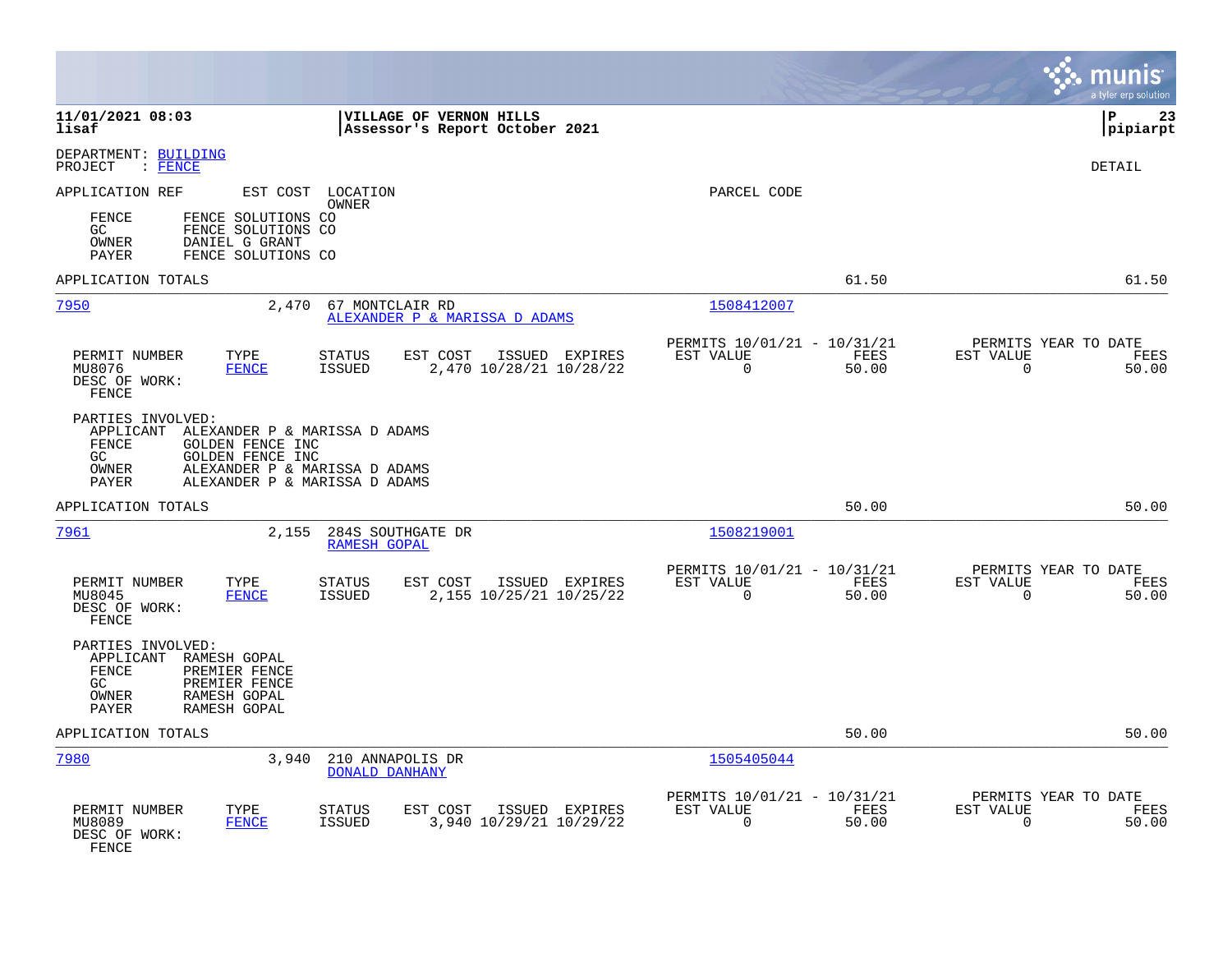|                                                                                     |                                                                                                                               |                      |   | <u>munis l</u><br>a tyler erp solution |
|-------------------------------------------------------------------------------------|-------------------------------------------------------------------------------------------------------------------------------|----------------------|---|----------------------------------------|
| 11/01/2021 08:03<br>lisaf                                                           | <b>VILLAGE OF VERNON HILLS</b><br>Assessor's Report October 2021                                                              |                      |   | 24<br>P<br> pipiarpt                   |
| DEPARTMENT: BUILDING<br>PROJECT<br>$:$ FENCE                                        |                                                                                                                               |                      |   | DETAIL                                 |
| APPLICATION REF<br>PARTIES INVOLVED:<br>APPLICANT<br>FENCE<br>GC.<br>OWNER<br>PAYER | EST COST<br>LOCATION<br>OWNER<br>DONALD DANHANY<br>PEERLESS FENCE GROUP<br>DONALD DANHANY<br>DONALD DANHANY<br>DONALD DANHANY | PARCEL CODE          |   |                                        |
| APPLICATION TOTALS<br>PROJECT TOTALS                                                |                                                                                                                               | 50.00<br>0<br>842.06 | 0 | 50.00<br>842.06                        |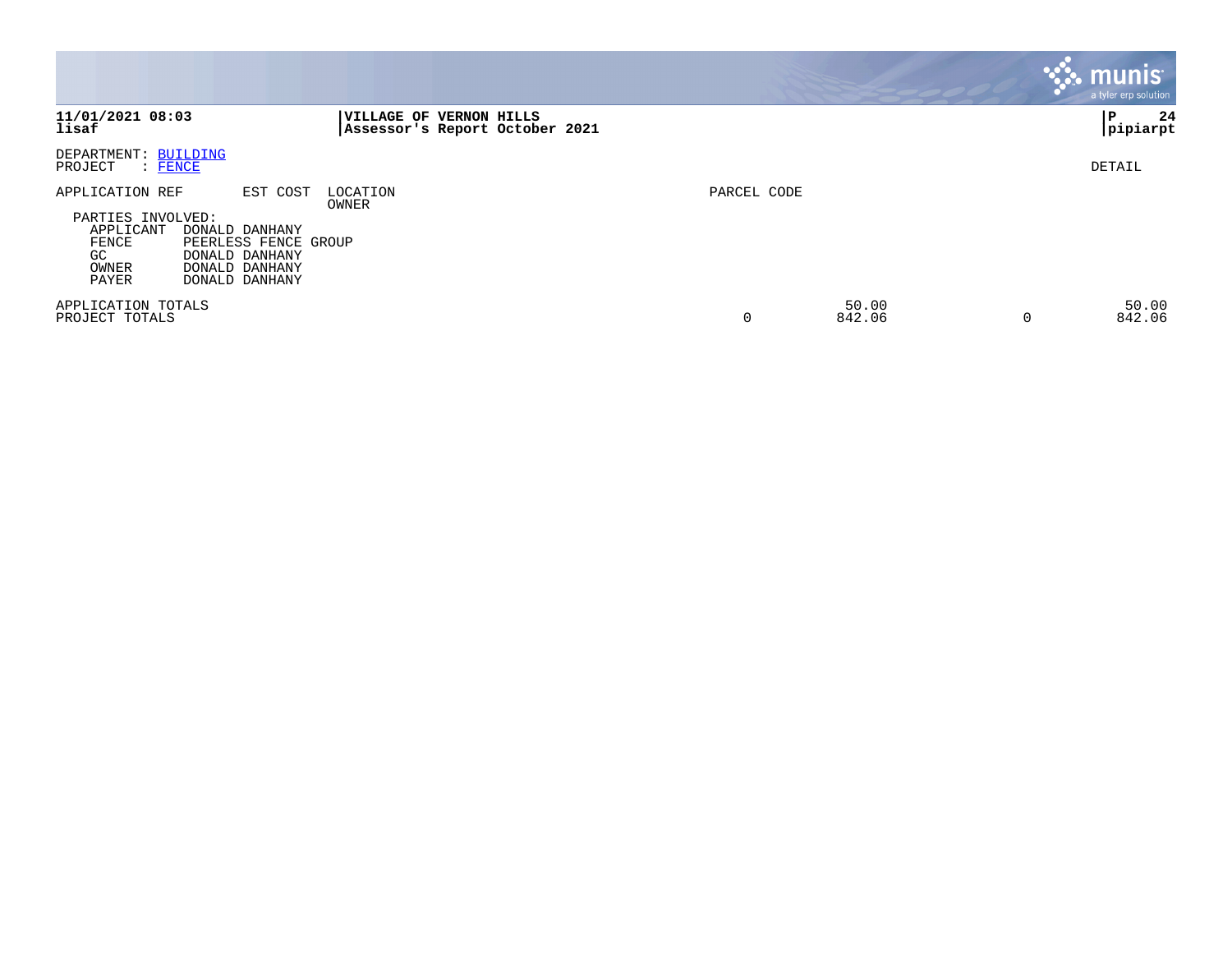|                                                                                                                                                                                                                         |                                                                                                                                  |                                                                           | munis<br>a tyler erp solution                                        |
|-------------------------------------------------------------------------------------------------------------------------------------------------------------------------------------------------------------------------|----------------------------------------------------------------------------------------------------------------------------------|---------------------------------------------------------------------------|----------------------------------------------------------------------|
| 11/01/2021 08:03<br>lisaf                                                                                                                                                                                               | VILLAGE OF VERNON HILLS<br>Assessor's Report October 2021                                                                        |                                                                           | l P<br>25<br> pipiarpt                                               |
| DEPARTMENT: BUILDING<br>: FIRE ALARM<br>PROJECT                                                                                                                                                                         |                                                                                                                                  |                                                                           | DETAIL                                                               |
| APPLICATION REF                                                                                                                                                                                                         | EST COST LOCATION<br>OWNER                                                                                                       | PARCEL CODE                                                               |                                                                      |
| 7665<br>130,000                                                                                                                                                                                                         | 700 HAWTHORN ROW<br>CENTENNIAL                                                                                                   | 1133401089                                                                |                                                                      |
| PERMIT NUMBER<br>TYPE<br>MU7932<br>FIRE ALARM ISSUED<br>DESC OF WORK:<br>FIRE ALARM                                                                                                                                     | <b>STATUS</b><br>EST COST<br>ISSUED EXPIRES<br>130,000 10/04/21 10/04/22                                                         | PERMITS 10/01/21 - 10/31/21<br>EST VALUE<br>FEES<br>$\Omega$<br>6,765.00  | PERMITS YEAR TO DATE<br>EST VALUE<br>FEES<br>$\mathbf 0$<br>6,765.00 |
| PARTIES INVOLVED:<br>ALARM<br>LAMARCO SYSTEMS<br>APPLICANT LAMARCO SYSTEMS<br>ELECTRICIA LAMARCO SYSTEMS<br>GC<br>LAMARCO SYSTEMS<br><b>OCCUPANT</b><br>HAWTHORN ROW<br>OWNER<br>CENTENNIAL<br>PAYER<br>LAMARCO SYSTEMS |                                                                                                                                  |                                                                           |                                                                      |
| APPLICATION TOTALS                                                                                                                                                                                                      |                                                                                                                                  | 6,765.00                                                                  | 6,765.00                                                             |
| 7797<br>3,000                                                                                                                                                                                                           | 100 NORTH FAIRWAY DRIVE 108<br>WESTMOUNT REALTY CAPITAL                                                                          | 1504303179                                                                |                                                                      |
| TYPE<br>PERMIT NUMBER<br>FIRE ALARM ISSUED<br>MU8010<br>DESC OF WORK:<br>FIRE ALARM                                                                                                                                     | EST COST<br>ISSUED EXPIRES<br>STATUS<br>3,000 10/19/21 10/19/22                                                                  | PERMITS 10/01/21 - 10/31/21<br>EST VALUE<br>FEES<br>$\mathbf 0$<br>275.00 | PERMITS YEAR TO DATE<br>EST VALUE<br>FEES<br>$\mathbf 0$<br>275.00   |
| PARTIES INVOLVED:<br>ALARM<br>APPLICANT<br>GC.<br>OCCUPANT<br>VERTICAL MOVEMENT<br>OWNER<br>WESTMOUNT REALTY CAPITAL<br>PAYER                                                                                           | QUALITY INTERGRATED SOLUTIONS<br>QUALITY INTERGRATED SOLUTIONS<br>QUALITY INTERGRATED SOLUTIONS<br>QUALITY INTERGRATED SOLUTIONS |                                                                           |                                                                      |
| APPLICATION TOTALS                                                                                                                                                                                                      |                                                                                                                                  | 275.00                                                                    | 275.00                                                               |
| 7966<br>2,800                                                                                                                                                                                                           | 200 NORTH FAIRWAY DR 174<br>ARTHUR J ROGERS & CO                                                                                 | 1504303178                                                                |                                                                      |
| PERMIT NUMBER<br>TYPE<br>MU8043<br>FIRE ALARM ISSUED<br>DESC OF WORK:<br>FIRE ALARM                                                                                                                                     | STATUS<br>EST COST<br>ISSUED EXPIRES<br>2,800 10/22/21 10/22/22                                                                  | PERMITS 10/01/21 - 10/31/21<br>EST VALUE<br>FEES<br>$\mathbf 0$<br>300.00 | PERMITS YEAR TO DATE<br>EST VALUE<br>FEES<br>$\Omega$<br>300.00      |
| PARTIES INVOLVED:<br>ALARM<br>DETECTION SYSTEMS<br>APPLICANT DETECTION SYSTEMS                                                                                                                                          |                                                                                                                                  |                                                                           |                                                                      |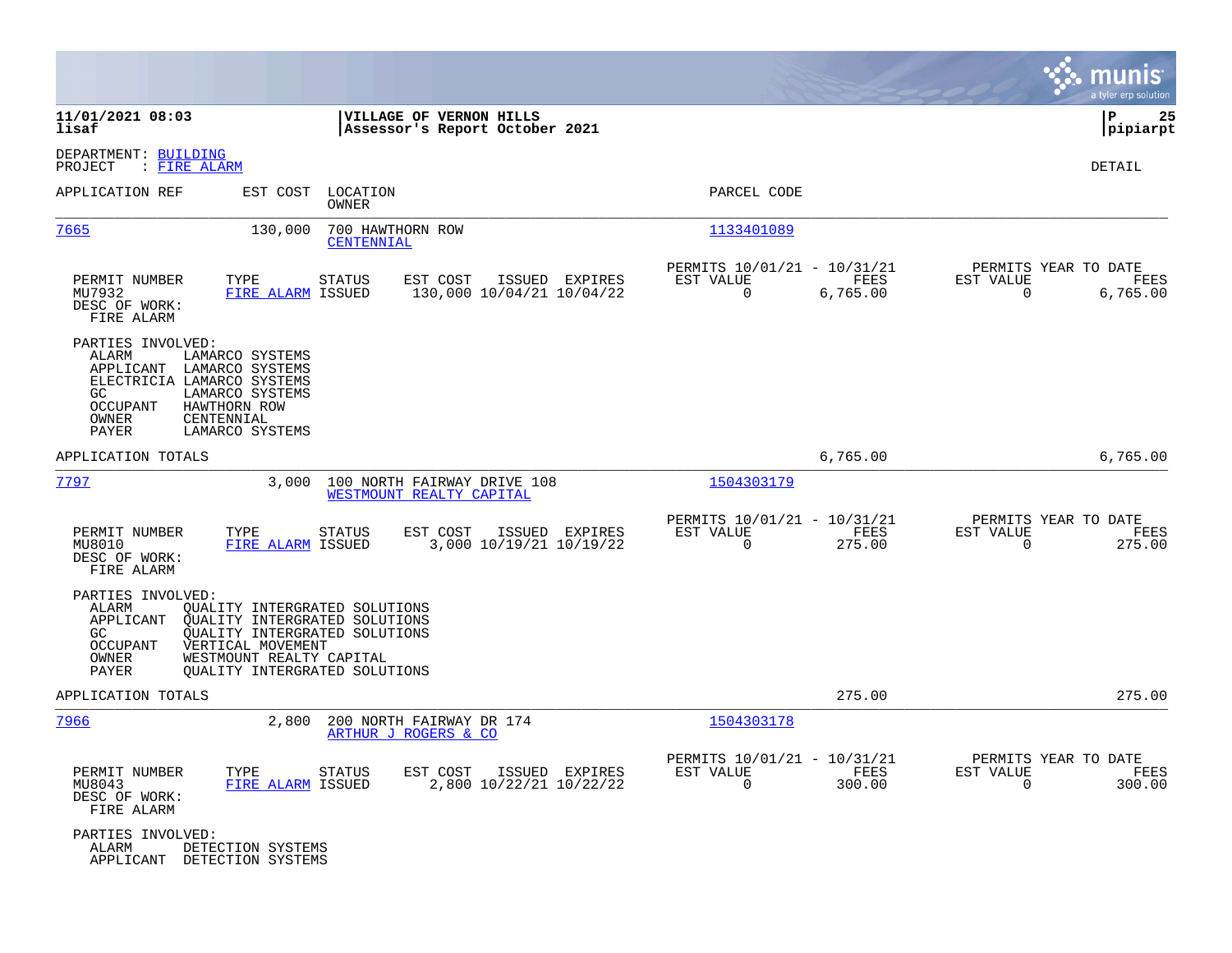|                                                                                                                                                               |                                                           |             |                         | munis <sup>®</sup><br>a tyler erp solution |
|---------------------------------------------------------------------------------------------------------------------------------------------------------------|-----------------------------------------------------------|-------------|-------------------------|--------------------------------------------|
| 11/01/2021 08:03<br>lisaf                                                                                                                                     | VILLAGE OF VERNON HILLS<br>Assessor's Report October 2021 |             |                         | 26<br>P<br> pipiarpt                       |
| DEPARTMENT: BUILDING<br>PROJECT<br>: FIRE ALARM                                                                                                               |                                                           |             |                         | DETAIL                                     |
| APPLICATION REF<br>EST COST<br>GC<br>DETECTION SYSTEMS<br>OCCUPANT<br>WESTMOUNT REALTY CAPITAL<br>OWNER<br>ARTHUR J ROGERS & CO<br>PAYER<br>DETECTION SYSTEMS | LOCATION<br>OWNER                                         | PARCEL CODE |                         |                                            |
| APPLICATION TOTALS<br>PROJECT TOTALS                                                                                                                          |                                                           | 0           | 300.00<br>7,340.00<br>0 | 300.00<br>7,340.00                         |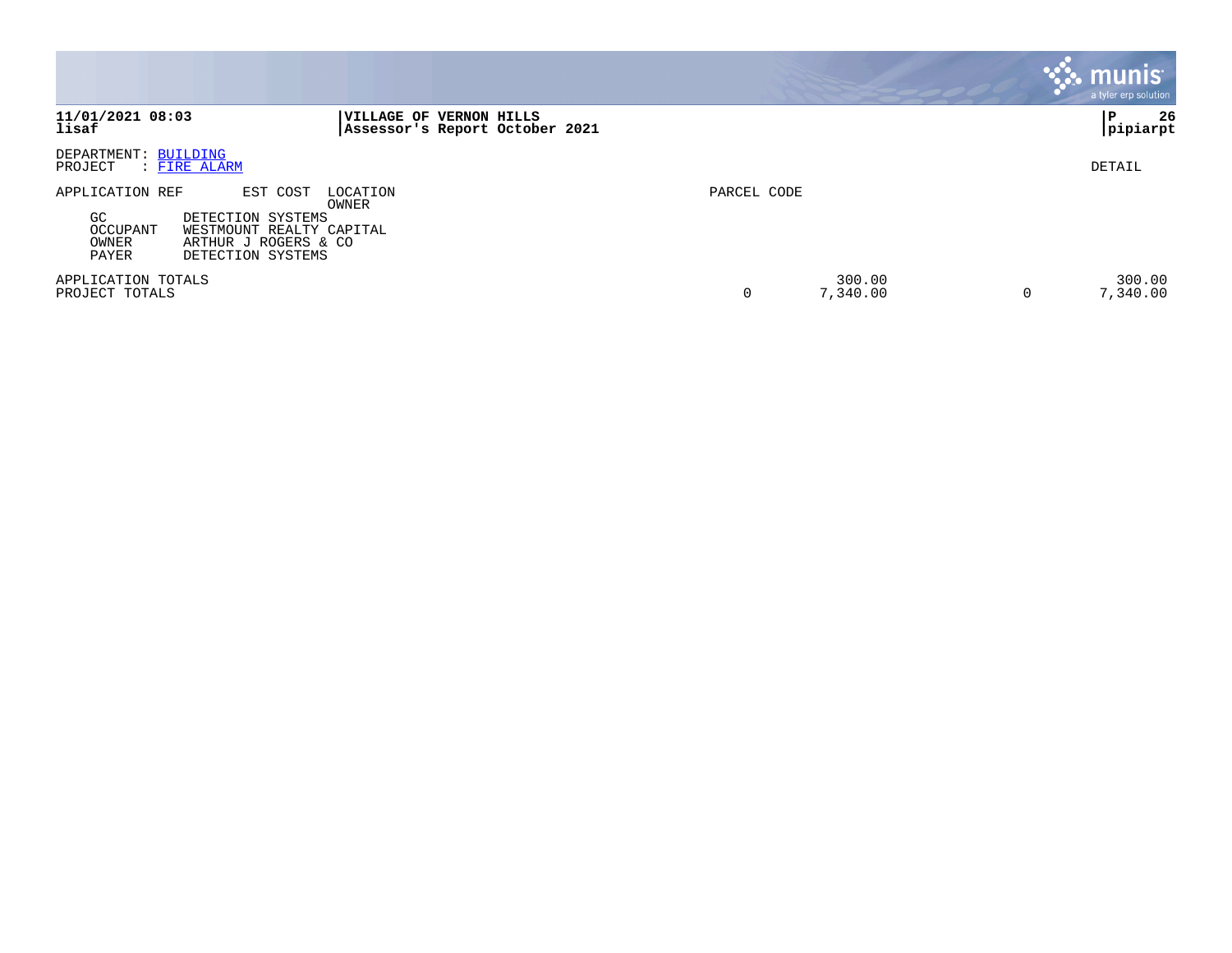|                                                                                                                 |                                                                            |                         |                                                           |                |                                                         |                |                                                  | munis<br>a tyler erp solution |
|-----------------------------------------------------------------------------------------------------------------|----------------------------------------------------------------------------|-------------------------|-----------------------------------------------------------|----------------|---------------------------------------------------------|----------------|--------------------------------------------------|-------------------------------|
| 11/01/2021 08:03<br>lisaf                                                                                       |                                                                            |                         | VILLAGE OF VERNON HILLS<br>Assessor's Report October 2021 |                |                                                         |                |                                                  | P<br>27<br> pipiarpt          |
| DEPARTMENT: BUILDING<br>PROJECT<br>: FIRE SPRINKLER                                                             |                                                                            |                         |                                                           |                |                                                         |                |                                                  | DETAIL                        |
| APPLICATION REF                                                                                                 | EST COST                                                                   | LOCATION<br>OWNER       |                                                           |                | PARCEL CODE                                             |                |                                                  |                               |
| 7545                                                                                                            | 4,450                                                                      | 563 LAKEVIEW PKY 200    | AMERICAN MULTI-CINEMA, INC                                |                | 1504201049                                              |                |                                                  |                               |
| PERMIT NUMBER<br>MU8061<br>DESC OF WORK:<br>FIRE SPRINKLERS                                                     | TYPE<br>FIRE SPR                                                           | STATUS<br>ISSUED        | EST COST<br>4,450 10/25/21 10/25/22                       | ISSUED EXPIRES | PERMITS 10/01/21 - 10/31/21<br>EST VALUE<br>$\mathbf 0$ | FEES<br>250.00 | PERMITS YEAR TO DATE<br>EST VALUE<br>$\Omega$    | FEES<br>250.00                |
| PARTIES INVOLVED:<br>APPLICANT NOVA FIRE PROTECTION<br>FIRE SPRIN NOVA FIRE PROTECTION<br>GC.<br>OWNER<br>PAYER | NOVA FIRE PROTECTION<br>AMERICAN MULTI-CINEMA, INC<br>NOVA FIRE PROTECTION |                         |                                                           |                |                                                         |                |                                                  |                               |
| APPLICATION TOTALS                                                                                              |                                                                            |                         |                                                           |                |                                                         | 250.00         |                                                  | 250.00                        |
| 7546                                                                                                            | 4,450                                                                      | 563 LAKEVIEW PKY 100    | AMERICAN MULTI-CINEMA, INC                                |                | 1504201049                                              |                |                                                  |                               |
| PERMIT NUMBER<br>MU8066<br>DESC OF WORK:<br>FIRE SPRINKLER                                                      | TYPE<br>FIRE SPR                                                           | <b>STATUS</b><br>ISSUED | EST COST<br>4,450 10/25/21 10/25/22                       | ISSUED EXPIRES | PERMITS 10/01/21 - 10/31/21<br>EST VALUE<br>$\mathbf 0$ | FEES<br>250.00 | PERMITS YEAR TO DATE<br>EST VALUE<br>$\mathbf 0$ | FEES<br>250.00                |
| PARTIES INVOLVED:<br>APPLICANT NOVA FIRE PROTECTION<br>FIRE SPRIN NOVA FIRE PROTECTION<br>GC.<br>OWNER<br>PAYER | NOVA FIRE PROTECTION<br>AMERICAN MULTI-CINEMA, INC<br>NOVA FIRE PROTECTION |                         |                                                           |                |                                                         |                |                                                  |                               |
| APPLICATION TOTALS                                                                                              |                                                                            |                         |                                                           |                |                                                         | 250.00         |                                                  | 250.00                        |
| 7547                                                                                                            | 4,450                                                                      | 561 LAKEVIEW PKY 100    | AMERICAN MULTI-CINEMA, INC                                |                | 1504201049                                              |                |                                                  |                               |
| PERMIT NUMBER<br>MU8062<br>DESC OF WORK:<br>FIRE SPRINKLERS                                                     | TYPE<br>FIRE SPR                                                           | STATUS<br>ISSUED        | EST COST<br>4,450 10/25/21 10/25/22                       | ISSUED EXPIRES | PERMITS 10/01/21 - 10/31/21<br>EST VALUE<br>0           | FEES<br>250.00 | PERMITS YEAR TO DATE<br>EST VALUE<br>0           | FEES<br>250.00                |
| PARTIES INVOLVED:<br>APPLICANT NOVA FIRE PROTECTION<br>FIRE SPRIN NOVA FIRE PROTECTION<br>GC<br>OWNER<br>PAYER  | NOVA FIRE PROTECTION<br>AMERICAN MULTI-CINEMA, INC<br>NOVA FIRE PROTECTION |                         |                                                           |                |                                                         |                |                                                  |                               |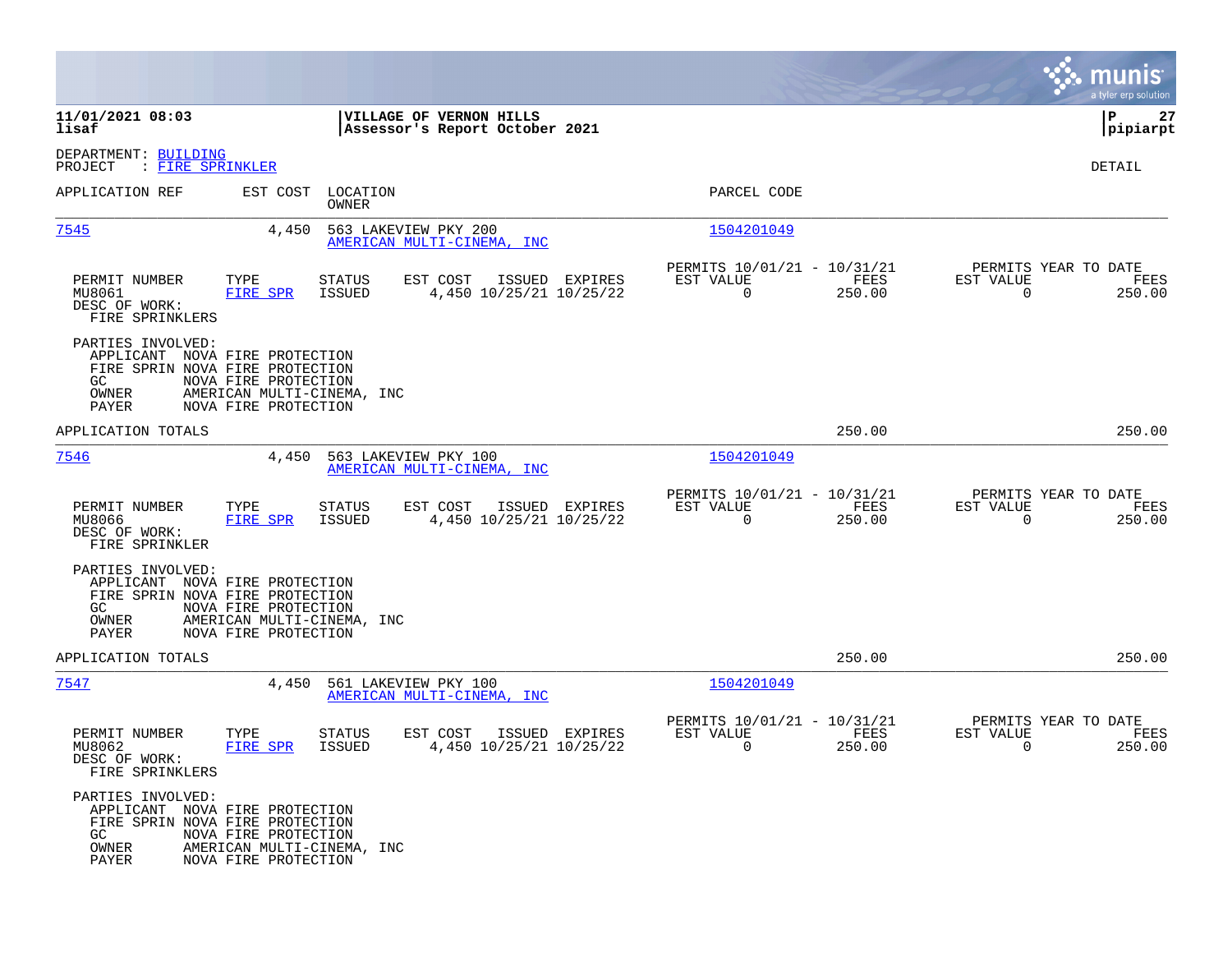|                                                             |                                                                                                                                                 |                                                                              | munis<br>a tyler erp solution                                      |
|-------------------------------------------------------------|-------------------------------------------------------------------------------------------------------------------------------------------------|------------------------------------------------------------------------------|--------------------------------------------------------------------|
| 11/01/2021 08:03<br>lisaf                                   | VILLAGE OF VERNON HILLS<br>Assessor's Report October 2021                                                                                       |                                                                              | l P<br>28<br> pipiarpt                                             |
| DEPARTMENT: BUILDING<br>: FIRE SPRINKLER<br>PROJECT         |                                                                                                                                                 |                                                                              | DETAIL                                                             |
| APPLICATION REF                                             | EST COST<br>LOCATION<br>OWNER                                                                                                                   | PARCEL CODE                                                                  |                                                                    |
| APPLICATION TOTALS                                          |                                                                                                                                                 | 250.00                                                                       | 250.00                                                             |
| 7548                                                        | 4,450<br>561 LAKEVIEW PKY 200<br>AMERICAN MULTI-CINEMA, INC                                                                                     | 1504201049                                                                   |                                                                    |
| PERMIT NUMBER<br>MU8068<br>DESC OF WORK:<br>FIRE SPRINKLER  | TYPE<br>STATUS<br>EST COST<br>ISSUED EXPIRES<br><b>FIRE SPR</b><br>4,450 10/25/21 10/25/22<br><b>ISSUED</b>                                     | PERMITS 10/01/21 - 10/31/21<br>FEES<br>EST VALUE<br>$\Omega$<br>250.00       | PERMITS YEAR TO DATE<br>EST VALUE<br>FEES<br>$\Omega$<br>250.00    |
| PARTIES INVOLVED:<br>GC.<br>OWNER<br>PAYER                  | APPLICANT NOVA FIRE PROTECTION<br>FIRE SPRIN NOVA FIRE PROTECTION<br>NOVA FIRE PROTECTION<br>AMERICAN MULTI-CINEMA, INC<br>NOVA FIRE PROTECTION |                                                                              |                                                                    |
| APPLICATION TOTALS                                          |                                                                                                                                                 | 250.00                                                                       | 250.00                                                             |
| 7549                                                        | 4,550<br>559 LAKEVIEW PKY 200<br>AMERICAN MULTI-CINEMA, INC                                                                                     | 1504201049                                                                   |                                                                    |
| PERMIT NUMBER<br>MU8067<br>DESC OF WORK:<br>FIRE SPRINKLERS | TYPE<br><b>STATUS</b><br>EST COST<br>ISSUED EXPIRES<br><b>FIRE SPR</b><br>4,550 10/25/21 10/25/22<br>ISSUED                                     | PERMITS 10/01/21 - 10/31/21<br>EST VALUE<br>FEES<br>$\overline{0}$<br>250.00 | PERMITS YEAR TO DATE<br>EST VALUE<br>FEES<br>$\mathbf 0$<br>250.00 |
| PARTIES INVOLVED:<br>GC.<br>OWNER<br>PAYER                  | APPLICANT NOVA FIRE PROTECTION<br>FIRE SPRIN NOVA FIRE PROTECTION<br>NOVA FIRE PROTECTION<br>AMERICAN MULTI-CINEMA, INC<br>NOVA FIRE PROTECTION |                                                                              |                                                                    |
| APPLICATION TOTALS                                          |                                                                                                                                                 | 250.00                                                                       | 250.00                                                             |
| 7550                                                        | 4,450<br>559 LAKEVIEW PKY 100<br>AMERICAN MULTI-CINEMA, INC                                                                                     | 1504201049                                                                   |                                                                    |
| PERMIT NUMBER<br>MU8060<br>DESC OF WORK:<br>FIRE SPRINKLER  | EST COST<br>TYPE<br>STATUS<br>ISSUED EXPIRES<br>FIRE SPR<br><b>ISSUED</b><br>4,450 10/25/21 10/25/22                                            | PERMITS 10/01/21 - 10/31/21<br>EST VALUE<br>FEES<br>$\mathbf 0$<br>250.00    | PERMITS YEAR TO DATE<br>EST VALUE<br>FEES<br>$\mathbf 0$<br>250.00 |
| PARTIES INVOLVED:<br>GC                                     | APPLICANT NOVA FIRE PROTECTION<br>FIRE SPRIN NOVA FIRE PROTECTION<br>NOVA FIRE PROTECTION                                                       |                                                                              |                                                                    |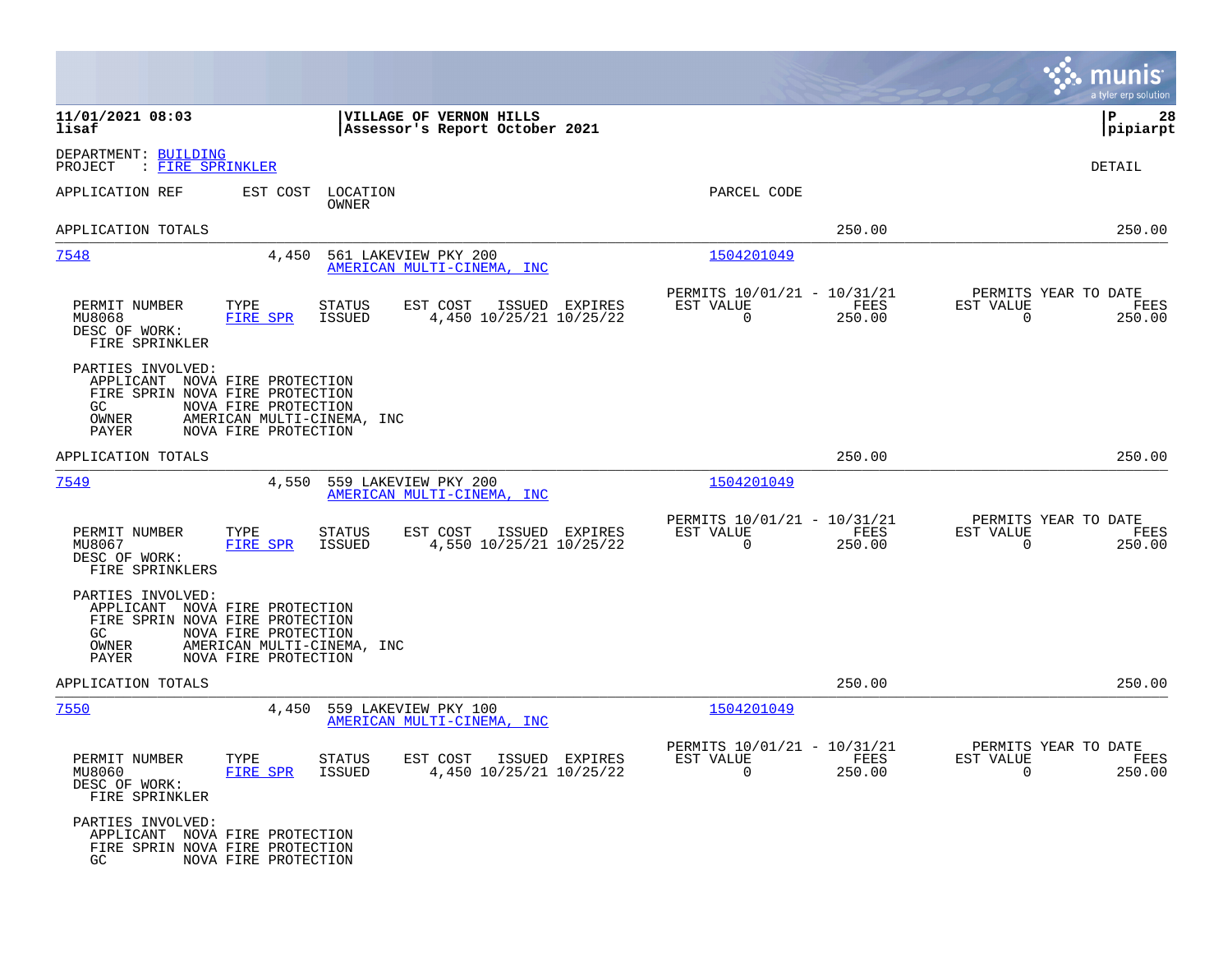|                                                                                                                 |                                                                            |                                           |                                                                           | munis<br>a tyler erp solution                                      |
|-----------------------------------------------------------------------------------------------------------------|----------------------------------------------------------------------------|-------------------------------------------|---------------------------------------------------------------------------|--------------------------------------------------------------------|
| 11/01/2021 08:03<br>lisaf                                                                                       | VILLAGE OF VERNON HILLS<br>Assessor's Report October 2021                  |                                           |                                                                           | l P<br>29<br> pipiarpt                                             |
| DEPARTMENT: BUILDING<br>: FIRE SPRINKLER<br>PROJECT                                                             |                                                                            |                                           |                                                                           | DETAIL                                                             |
| APPLICATION REF                                                                                                 | EST COST LOCATION                                                          |                                           | PARCEL CODE                                                               |                                                                    |
| OWNER<br>PAYER                                                                                                  | OWNER<br>AMERICAN MULTI-CINEMA, INC<br>NOVA FIRE PROTECTION                |                                           |                                                                           |                                                                    |
| APPLICATION TOTALS                                                                                              |                                                                            |                                           | 250.00                                                                    | 250.00                                                             |
| 7551                                                                                                            | 4,450<br>549 LAKEVIEW PKY 200<br>AMERICAN MULTI-CINEMA, INC                |                                           | 1504201049                                                                |                                                                    |
| PERMIT NUMBER<br>MU8064<br>DESC OF WORK:<br>FIRE SPRINKLERS                                                     | TYPE<br><b>STATUS</b><br>EST COST<br>FIRE SPR<br><b>ISSUED</b>             | ISSUED EXPIRES<br>4,450 10/25/21 10/25/22 | PERMITS 10/01/21 - 10/31/21<br>EST VALUE<br>FEES<br>$\mathbf 0$<br>250.00 | PERMITS YEAR TO DATE<br>EST VALUE<br>FEES<br>$\mathbf 0$<br>250.00 |
| PARTIES INVOLVED:<br>APPLICANT NOVA FIRE PROTECTION<br>FIRE SPRIN NOVA FIRE PROTECTION<br>GC<br>OWNER<br>PAYER  | NOVA FIRE PROTECTION<br>AMERICAN MULTI-CINEMA, INC<br>NOVA FIRE PROTECTION |                                           |                                                                           |                                                                    |
| APPLICATION TOTALS                                                                                              |                                                                            |                                           | 250.00                                                                    | 250.00                                                             |
| 7552                                                                                                            | 4,450<br>557 LAKEVIEW PKY 200<br>AMERICAN MULTI-CINEMA, INC                |                                           | 1504201049                                                                |                                                                    |
| PERMIT NUMBER<br>MU8063<br>DESC OF WORK:<br>FIRE SPRINKLER                                                      | TYPE<br><b>STATUS</b><br>EST COST<br>FIRE SPR<br>ISSUED                    | ISSUED EXPIRES<br>4,450 10/25/21 10/25/22 | PERMITS 10/01/21 - 10/31/21<br>EST VALUE<br>FEES<br>0<br>250.00           | PERMITS YEAR TO DATE<br>EST VALUE<br>FEES<br>0<br>250.00           |
| PARTIES INVOLVED:<br>APPLICANT NOVA FIRE PROTECTION<br>FIRE SPRIN NOVA FIRE PROTECTION<br>GC.<br>OWNER<br>PAYER | NOVA FIRE PROTECTION<br>AMERICAN MULTI-CINEMA, INC<br>NOVA FIRE PROTECTION |                                           |                                                                           |                                                                    |
| APPLICATION TOTALS                                                                                              |                                                                            |                                           | 250.00                                                                    | 250.00                                                             |
| 7553                                                                                                            | 4,450<br>557 LAKEVIEW PKY 100<br>AMERICAN MULTI-CINEMA, INC                |                                           | 1504201049                                                                |                                                                    |
| PERMIT NUMBER<br>MU8059<br>DESC OF WORK:<br>FIRE SPRINKLER                                                      | TYPE<br><b>STATUS</b><br>EST COST<br>FIRE SPR<br><b>ISSUED</b>             | ISSUED EXPIRES<br>4,450 10/25/21 10/25/22 | PERMITS 10/01/21 - 10/31/21<br>EST VALUE<br>FEES<br>$\mathbf 0$<br>250.00 | PERMITS YEAR TO DATE<br>EST VALUE<br>FEES<br>$\mathbf 0$<br>250.00 |
| PARTIES INVOLVED:<br>APPLICANT NOVA FIRE PROTECTION                                                             |                                                                            |                                           |                                                                           |                                                                    |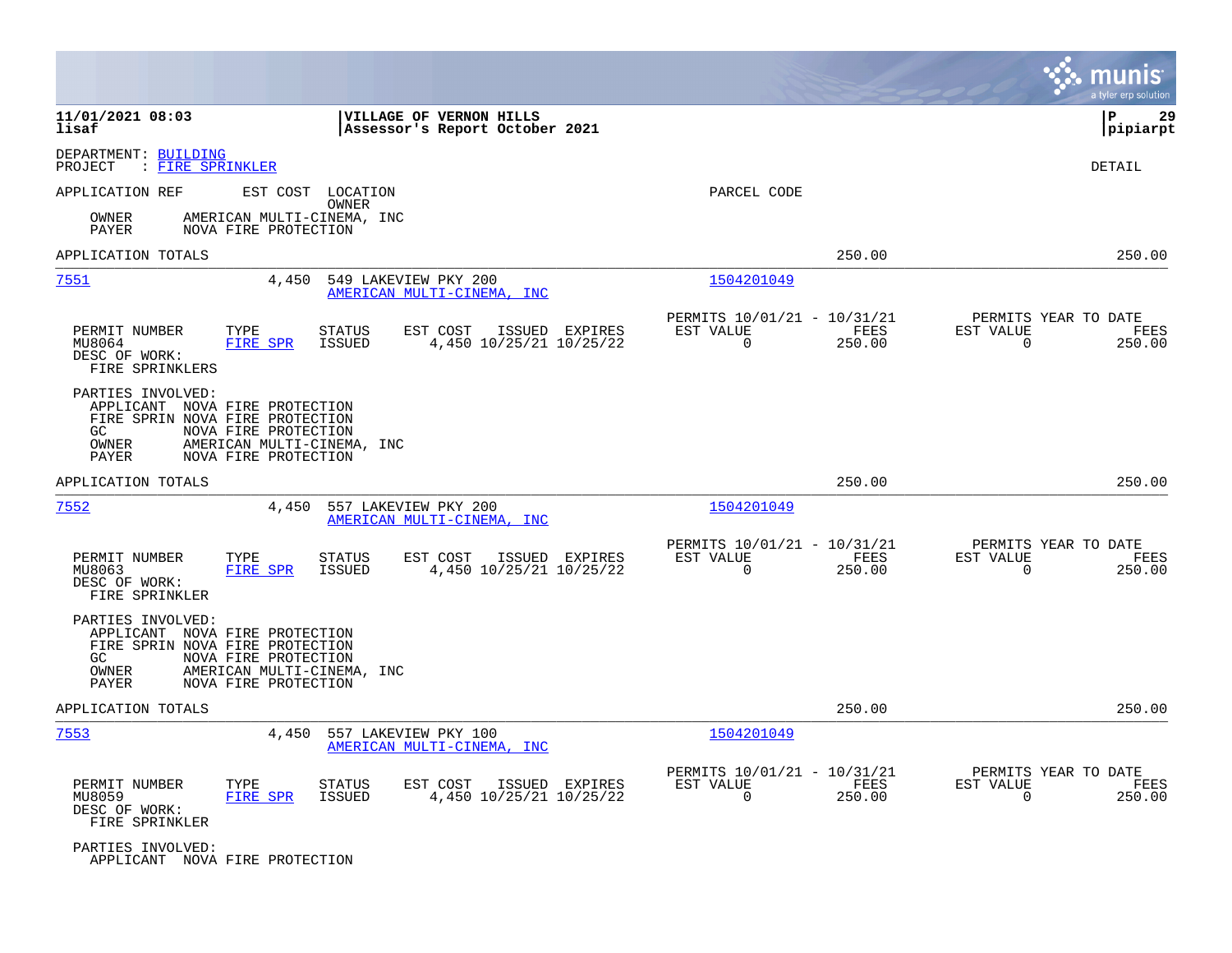|                                                            |                                                                                                                                                 |                                                                           | munis<br>a tyler erp solution                                         |
|------------------------------------------------------------|-------------------------------------------------------------------------------------------------------------------------------------------------|---------------------------------------------------------------------------|-----------------------------------------------------------------------|
| 11/01/2021 08:03<br>lisaf                                  | VILLAGE OF VERNON HILLS<br>Assessor's Report October 2021                                                                                       |                                                                           | l P<br>30<br> pipiarpt                                                |
| DEPARTMENT: BUILDING<br>PROJECT<br>: FIRE SPRINKLER        |                                                                                                                                                 |                                                                           | DETAIL                                                                |
| APPLICATION REF<br>GC<br>OWNER<br>PAYER                    | EST COST LOCATION<br>OWNER<br>FIRE SPRIN NOVA FIRE PROTECTION<br>NOVA FIRE PROTECTION<br>AMERICAN MULTI-CINEMA, INC<br>NOVA FIRE PROTECTION     | PARCEL CODE                                                               |                                                                       |
| APPLICATION TOTALS                                         |                                                                                                                                                 | 250.00                                                                    | 250.00                                                                |
| 7554                                                       | 4,450<br>549 LAKEVIEW PKY 100<br>AMERICAN MULTI-CINEMA, INC                                                                                     | 1504201049                                                                |                                                                       |
| PERMIT NUMBER<br>MU8058<br>DESC OF WORK:<br>FIRE SPRINKLER | TYPE<br><b>STATUS</b><br>EST COST<br>ISSUED EXPIRES<br><b>FIRE SPR</b><br>4,450 10/25/21 10/25/22<br>ISSUED                                     | PERMITS 10/01/21 - 10/31/21<br>EST VALUE<br>FEES<br>$\mathbf 0$<br>250.00 | PERMITS YEAR TO DATE<br>EST VALUE<br>FEES<br>$\overline{0}$<br>250.00 |
| PARTIES INVOLVED:<br>GC<br>OWNER<br>PAYER                  | APPLICANT NOVA FIRE PROTECTION<br>FIRE SPRIN NOVA FIRE PROTECTION<br>NOVA FIRE PROTECTION<br>AMERICAN MULTI-CINEMA, INC<br>NOVA FIRE PROTECTION |                                                                           |                                                                       |
| APPLICATION TOTALS                                         |                                                                                                                                                 | 250.00                                                                    | 250.00                                                                |
| 7555                                                       | 553 LAKEVIEW PKY 200<br>4,450<br>AMERICAN MULTI-CINEMA, INC                                                                                     | 1504201049                                                                |                                                                       |
| PERMIT NUMBER<br>MU8055<br>DESC OF WORK:<br>FIRE SPRINKLER | TYPE<br><b>STATUS</b><br>EST COST<br>ISSUED EXPIRES<br>4,450 10/25/21 10/25/22<br><b>FIRE SPR</b><br>ISSUED                                     | PERMITS 10/01/21 - 10/31/21<br>EST VALUE<br>FEES<br>$\mathbf 0$<br>250.00 | PERMITS YEAR TO DATE<br>EST VALUE<br>FEES<br>$\mathbf 0$<br>250.00    |
| PARTIES INVOLVED:<br>GC<br>OWNER<br>PAYER                  | APPLICANT NOVA FIRE PROTECTION<br>FIRE SPRIN NOVA FIRE PROTECTION<br>NOVA FIRE PROTECTION<br>AMERICAN MULTI-CINEMA, INC<br>NOVA FIRE PROTECTION |                                                                           |                                                                       |
| APPLICATION TOTALS                                         |                                                                                                                                                 | 250.00                                                                    | 250.00                                                                |
| 7556                                                       | 4,450 553 LAKEVIEW PKY 100<br>AMERICAN MULTI-CINEMA, INC                                                                                        | 1504201049                                                                |                                                                       |
| PERMIT NUMBER<br>MU8054<br>DESC OF WORK:<br>FIRE SPRINKLER | TYPE<br>EST COST<br>ISSUED EXPIRES<br>STATUS<br>4,450 10/25/21 10/25/22<br>FIRE SPR<br><b>ISSUED</b>                                            | PERMITS 10/01/21 - 10/31/21<br>EST VALUE<br>FEES<br>$\Omega$<br>250.00    | PERMITS YEAR TO DATE<br>EST VALUE<br>FEES<br>250.00<br>$\mathbf 0$    |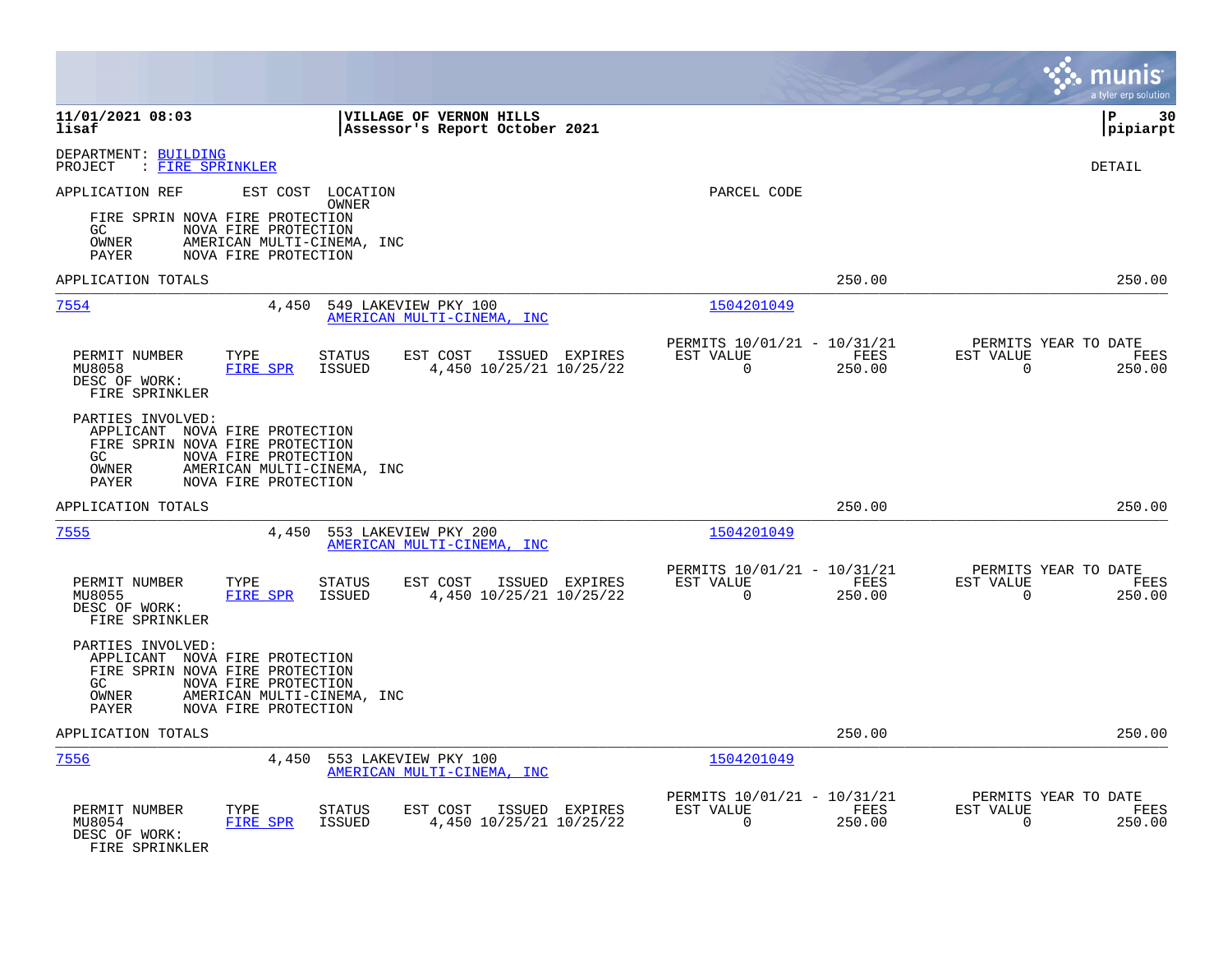|                                                             |                                                                                                                                                 |                                                                  |                                                      |                |                          | munis<br>a tyler erp solution          |
|-------------------------------------------------------------|-------------------------------------------------------------------------------------------------------------------------------------------------|------------------------------------------------------------------|------------------------------------------------------|----------------|--------------------------|----------------------------------------|
| 11/01/2021 08:03<br>lisaf                                   |                                                                                                                                                 | <b>VILLAGE OF VERNON HILLS</b><br>Assessor's Report October 2021 |                                                      |                |                          | l P<br>-31<br> pipiarpt                |
| DEPARTMENT: BUILDING<br>PROJECT<br>: FIRE SPRINKLER         |                                                                                                                                                 |                                                                  |                                                      |                |                          | DETAIL                                 |
| APPLICATION REF                                             | EST COST<br>LOCATION<br>OWNER                                                                                                                   |                                                                  | PARCEL CODE                                          |                |                          |                                        |
| PARTIES INVOLVED:<br>GC<br>OWNER<br>PAYER                   | APPLICANT NOVA FIRE PROTECTION<br>FIRE SPRIN NOVA FIRE PROTECTION<br>NOVA FIRE PROTECTION<br>AMERICAN MULTI-CINEMA, INC<br>NOVA FIRE PROTECTION |                                                                  |                                                      |                |                          |                                        |
| APPLICATION TOTALS                                          |                                                                                                                                                 |                                                                  |                                                      | 250.00         |                          | 250.00                                 |
| 7557                                                        | 4,450                                                                                                                                           | 551 LAKEVIEW PKY 200<br>AMERICAN MULTI-CINEMA, INC               | 1504201049                                           |                |                          |                                        |
| PERMIT NUMBER<br>MU8056<br>DESC OF WORK:<br>FIR SPRINKLER   | TYPE<br><b>STATUS</b><br><b>ISSUED</b><br><b>FIRE SPR</b>                                                                                       | EST COST<br>ISSUED EXPIRES<br>4,450 10/25/21 10/25/22            | PERMITS 10/01/21 - 10/31/21<br>EST VALUE<br>$\Omega$ | FEES<br>250.00 | EST VALUE<br>$\Omega$    | PERMITS YEAR TO DATE<br>FEES<br>250.00 |
| PARTIES INVOLVED:<br>GC.<br>OWNER<br>PAYER                  | APPLICANT NOVA FIRE PROTECTION<br>FIRE SPRIN NOVA FIRE PROTECTION<br>NOVA FIRE PROTECTION<br>AMERICAN MULTI-CINEMA, INC<br>NOVA FIRE PROTECTION |                                                                  |                                                      |                |                          |                                        |
| APPLICATION TOTALS                                          |                                                                                                                                                 |                                                                  |                                                      | 250.00         |                          | 250.00                                 |
| 7558                                                        | 4,450                                                                                                                                           | 551 LAKEVIEW PKY 100<br>AMERICAN MULTI-CINEMA, INC               | 1504201049                                           |                |                          |                                        |
| PERMIT NUMBER<br>MU8057<br>DESC OF WORK:<br>FIRE SPRINKLERS | TYPE<br><b>STATUS</b><br>FIRE SPR<br><b>ISSUED</b>                                                                                              | EST COST<br>ISSUED EXPIRES<br>4,450 10/25/21 10/25/22            | PERMITS 10/01/21 - 10/31/21<br>EST VALUE<br>$\Omega$ | FEES<br>250.00 | EST VALUE<br>$\mathbf 0$ | PERMITS YEAR TO DATE<br>FEES<br>250.00 |
| PARTIES INVOLVED:<br>GC<br>OWNER<br>PAYER                   | APPLICANT NOVA FIRE PROTECTION<br>FIRE SPRIN NOVA FIRE PROTECTION<br>NOVA FIRE PROTECTION<br>AMERICAN MULTI-CINEMA, INC<br>NOVA FIRE PROTECTION |                                                                  |                                                      |                |                          |                                        |
| APPLICATION TOTALS                                          |                                                                                                                                                 |                                                                  |                                                      | 250.00         |                          | 250.00                                 |
| 7820                                                        | 12,985 1332 MANSION ROAD<br><b>PLACEHOLDER</b>                                                                                                  |                                                                  | 1133205098                                           |                |                          |                                        |
| PERMIT NUMBER<br>MU8035<br>DESC OF WORK:                    | TYPE<br><b>STATUS</b><br><b>FIRE SPR</b><br><b>ISSUED</b>                                                                                       | EST COST<br>ISSUED EXPIRES<br>12,985 10/22/21 10/22/22           | PERMITS 10/01/21 - 10/31/21<br>EST VALUE<br>0        | FEES<br>250.00 | EST VALUE<br>$\mathbf 0$ | PERMITS YEAR TO DATE<br>FEES<br>250.00 |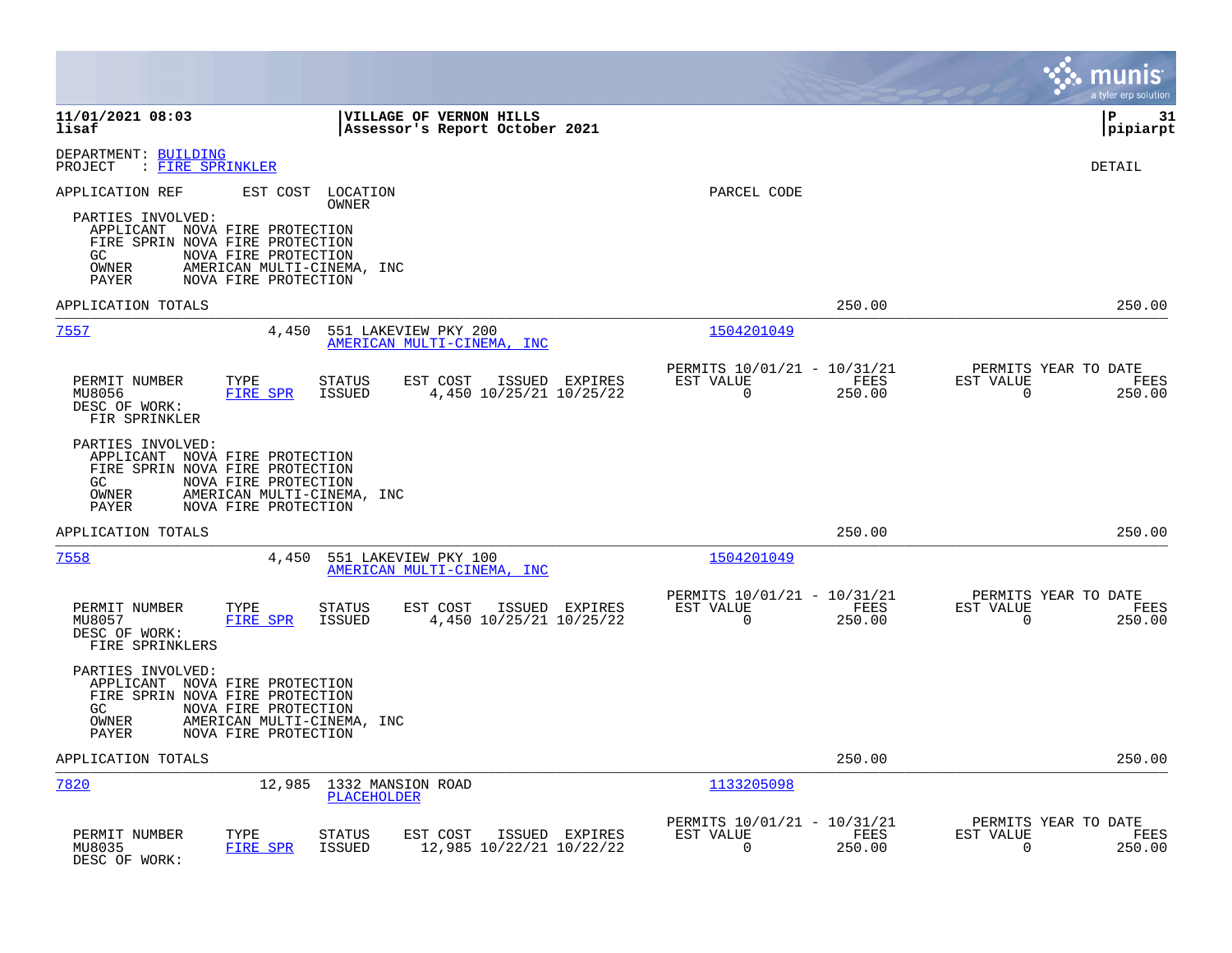|                                                                                                                                                                                                                                 |                                                                           | munis<br>a tyler erp solution                                   |
|---------------------------------------------------------------------------------------------------------------------------------------------------------------------------------------------------------------------------------|---------------------------------------------------------------------------|-----------------------------------------------------------------|
| 11/01/2021 08:03<br><b>VILLAGE OF VERNON HILLS</b><br>lisaf<br>Assessor's Report October 2021<br>FIRE SPRINKLERS                                                                                                                |                                                                           | l P<br>32<br> pipiarpt                                          |
| DEPARTMENT: BUILDING<br>: FIRE SPRINKLER<br>PROJECT                                                                                                                                                                             |                                                                           | DETAIL                                                          |
| APPLICATION REF<br>EST COST LOCATION<br>OWNER<br>PARTIES INVOLVED:<br>APPLICANT NOVA FIRE PROTECTION<br>FIRE SPRIN NOVA FIRE PROTECTION<br>NOVA FIRE PROTECTION<br>GC.<br>OWNER<br>PLACEHOLDER<br>NOVA FIRE PROTECTION<br>PAYER | PARCEL CODE                                                               |                                                                 |
| APPLICATION TOTALS                                                                                                                                                                                                              | 250.00                                                                    | 250.00                                                          |
| 7821<br>11,651 648 MARSHALL STREET<br><b>PLACEHOLDER</b>                                                                                                                                                                        | 1133205047                                                                |                                                                 |
| PERMIT NUMBER<br>TYPE<br><b>STATUS</b><br>EST COST<br>ISSUED EXPIRES<br>MU8037<br>FIRE SPR<br>ISSUED<br>11,651 10/22/21 10/22/22<br>DESC OF WORK:<br>FIRE SPRINKLERS                                                            | PERMITS 10/01/21 - 10/31/21<br>EST VALUE<br>FEES<br>$\mathbf 0$<br>250.00 | PERMITS YEAR TO DATE<br>EST VALUE<br>FEES<br>0<br>250.00        |
| PARTIES INVOLVED:<br>APPLICANT NOVA FIRE PROTECTION<br>FIRE SPRIN NOVA FIRE PROTECTION<br>GC.<br>NOVA FIRE PROTECTION<br>OWNER<br>PLACEHOLDER<br>NOVA FIRE PROTECTION<br>PAYER                                                  |                                                                           |                                                                 |
| APPLICATION TOTALS                                                                                                                                                                                                              | 250.00                                                                    | 250.00                                                          |
| 7831<br>14,950<br>1945 LAKE CHARLES DR<br><b>BANK OF AMERICA/NA</b>                                                                                                                                                             | 1128309001                                                                |                                                                 |
| PERMIT NUMBER<br>TYPE<br><b>STATUS</b><br>EST COST<br>ISSUED EXPIRES<br>14,950 10/22/21 10/22/22<br>MU8034<br><b>FIRE SPR</b><br>ISSUED<br>DESC OF WORK:<br>FIRE SPRINKLERS                                                     | PERMITS 10/01/21 - 10/31/21<br>EST VALUE<br>FEES<br>$\Omega$<br>250.00    | PERMITS YEAR TO DATE<br>EST VALUE<br>FEES<br>$\Omega$<br>250.00 |
| PARTIES INVOLVED:<br>APPLICANT NOVA FIRE PROTECTION<br>FIRE SPRIN NOVA FIRE PROTECTION<br>GC.<br>NOVA FIRE PROTECTION<br>OWNER<br>BANK OF AMERICA/NA<br>PAYER<br>NOVA FIRE PROTECTION                                           |                                                                           |                                                                 |
| APPLICATION TOTALS                                                                                                                                                                                                              | 250.00                                                                    | 250.00                                                          |
| 7832<br>14,950<br>1843 LAKE CHARLES DR<br>BANK OF AMERICA/NA                                                                                                                                                                    | 1128309011                                                                |                                                                 |
| TYPE<br><b>STATUS</b><br>EST COST<br>ISSUED EXPIRES<br>PERMIT NUMBER                                                                                                                                                            | PERMITS 10/01/21 - 10/31/21<br>EST VALUE<br>FEES                          | PERMITS YEAR TO DATE<br>EST VALUE<br>FEES                       |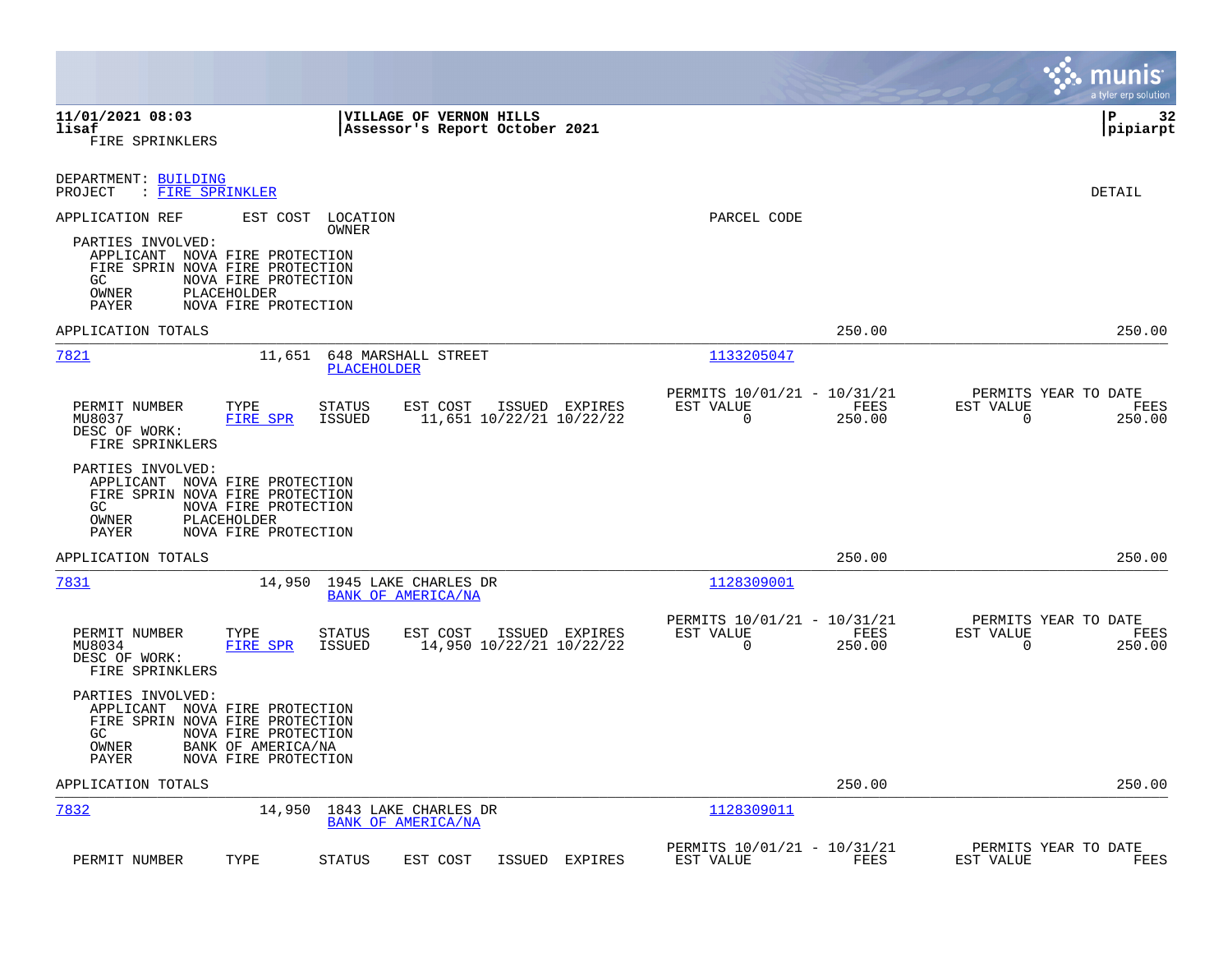|                                                                                                                                                                                       |                                                           |                                                      |                |                                                  | munis<br>a tyler erp solution |
|---------------------------------------------------------------------------------------------------------------------------------------------------------------------------------------|-----------------------------------------------------------|------------------------------------------------------|----------------|--------------------------------------------------|-------------------------------|
| 11/01/2021 08:03<br>lisaf                                                                                                                                                             | VILLAGE OF VERNON HILLS<br>Assessor's Report October 2021 |                                                      |                |                                                  | lР<br>33<br> pipiarpt         |
| DEPARTMENT: BUILDING<br>: FIRE SPRINKLER<br>PROJECT                                                                                                                                   |                                                           |                                                      |                |                                                  | <b>DETAIL</b>                 |
| APPLICATION REF<br>EST COST LOCATION<br>OWNER                                                                                                                                         |                                                           | PARCEL CODE                                          |                |                                                  |                               |
| MU8040<br>FIRE SPR<br><b>ISSUED</b><br>DESC OF WORK:<br>FIRE SPRINKLERS                                                                                                               | 14,950 10/22/21 10/22/22                                  | 0                                                    | 250.00         | $\mathbf 0$                                      | 250.00                        |
| PARTIES INVOLVED:<br>APPLICANT NOVA FIRE PROTECTION<br>FIRE SPRIN NOVA FIRE PROTECTION<br>NOVA FIRE PROTECTION<br>GC.<br>OWNER<br>BANK OF AMERICA/NA<br>NOVA FIRE PROTECTION<br>PAYER |                                                           |                                                      |                |                                                  |                               |
| APPLICATION TOTALS                                                                                                                                                                    |                                                           |                                                      | 250.00         |                                                  | 250.00                        |
| 7833<br>15,000                                                                                                                                                                        | 402 SISLOW LANE<br><b>PLACEHOLDER</b>                     | 1509320007                                           |                |                                                  |                               |
| PERMIT NUMBER<br>TYPE<br><b>STATUS</b><br>MU8036<br>FIRE SPR<br>ISSUED<br>DESC OF WORK:<br>FIRE SPRINKLERS                                                                            | EST COST<br>ISSUED EXPIRES<br>15,000 10/22/21 10/22/22    | PERMITS 10/01/21 - 10/31/21<br>EST VALUE<br>$\Omega$ | FEES<br>575.00 | PERMITS YEAR TO DATE<br>EST VALUE<br>$\mathbf 0$ | FEES<br>575.00                |
| PARTIES INVOLVED:<br>APPLICANT NOVA FIRE PROTECTION<br>FIRE SPRIN NOVA FIRE PROTECTION<br>GC.<br>NOVA FIRE PROTECTION<br>OWNER<br>PLACEHOLDER<br>PAYER<br>NOVA FIRE PROTECTION        |                                                           |                                                      |                |                                                  |                               |
| APPLICATION TOTALS                                                                                                                                                                    |                                                           |                                                      | 575.00         |                                                  | 575.00                        |
| 7834<br>15,000                                                                                                                                                                        | 445 WOODLAND CHASE LANE<br><b>PLACEHOLDER</b>             | 1516106015                                           |                |                                                  |                               |
| PERMIT NUMBER<br>TYPE<br><b>STATUS</b><br>MU8038<br>FIRE SPR<br>ISSUED<br>DESC OF WORK:<br>FIRE SPRINKLERS                                                                            | EST COST<br>ISSUED EXPIRES<br>15,000 10/22/21 10/22/22    | PERMITS 10/01/21 - 10/31/21<br>EST VALUE<br>$\Omega$ | FEES<br>575.00 | PERMITS YEAR TO DATE<br>EST VALUE<br>0           | FEES<br>575.00                |
| PARTIES INVOLVED:<br>APPLICANT NOVA FIRE PROTECTION<br>FIRE SPRIN NOVA FIRE PROTECTION<br>NOVA FIRE PROTECTION<br>GC.<br>OWNER<br>PLACEHOLDER<br>PAYER<br>NOVA FIRE PROTECTION        |                                                           |                                                      |                |                                                  |                               |
| APPLICATION TOTALS                                                                                                                                                                    |                                                           |                                                      | 575.00         |                                                  | 575.00                        |
| 7876<br>14,950                                                                                                                                                                        | 1601E NICKLAUS CT<br><b>BANK OF AMERICA/NA</b>            | 1128309028                                           |                |                                                  |                               |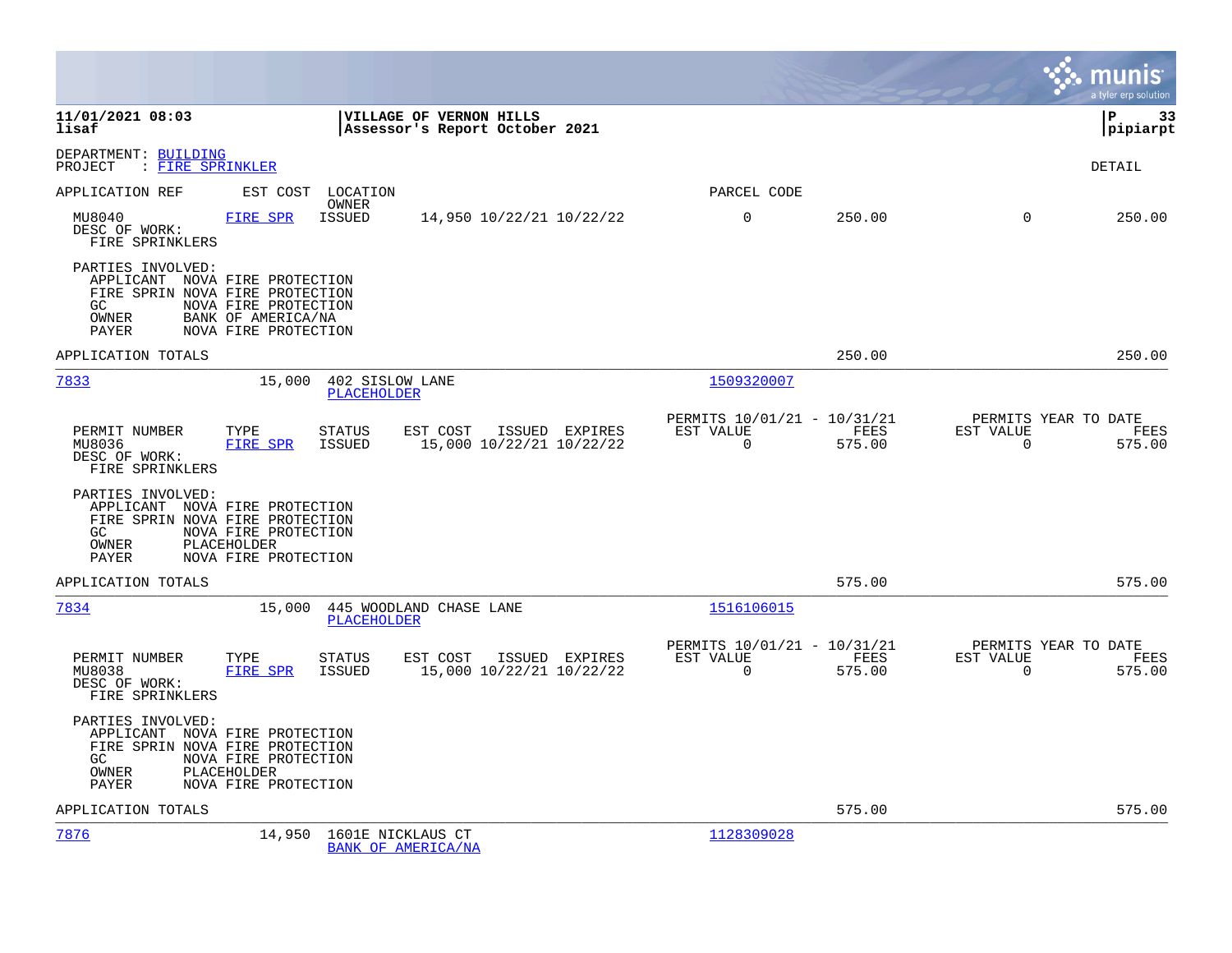|                                                                                                                |                                                                    |                                                  |                                                           |                          |                |                                                      |                    |                                                   | lunis<br>a tyler erp solution               |
|----------------------------------------------------------------------------------------------------------------|--------------------------------------------------------------------|--------------------------------------------------|-----------------------------------------------------------|--------------------------|----------------|------------------------------------------------------|--------------------|---------------------------------------------------|---------------------------------------------|
| 11/01/2021 08:03<br>lisaf                                                                                      |                                                                    |                                                  | VILLAGE OF VERNON HILLS<br>Assessor's Report October 2021 |                          |                | PERMITS 10/01/21 - 10/31/21                          |                    |                                                   | P<br>34<br>pipiarpt<br>PERMITS YEAR TO DATE |
| PERMIT NUMBER                                                                                                  | TYPE                                                               | <b>STATUS</b>                                    | EST COST                                                  | ISSUED                   | EXPIRES        | EST VALUE                                            | FEES               | EST VALUE                                         | FEES                                        |
| DEPARTMENT: BUILDING<br>: FIRE SPRINKLER<br>PROJECT                                                            |                                                                    |                                                  |                                                           |                          |                |                                                      |                    |                                                   | DETAIL                                      |
| APPLICATION REF                                                                                                | EST COST                                                           | LOCATION                                         |                                                           |                          |                | PARCEL CODE                                          |                    |                                                   |                                             |
| MU8039<br>DESC OF WORK:<br>FIRE SPRINKLER                                                                      | <b>FIRE SPR</b>                                                    | OWNER<br><b>ISSUED</b>                           |                                                           | 14,950 10/22/21 10/22/22 |                | $\mathbf 0$                                          | 250.00             | $\Omega$                                          | 250.00                                      |
| PARTIES INVOLVED:<br>APPLICANT NOVA FIRE PROTECTION<br>FIRE SPRIN NOVA FIRE PROTECTION<br>GC<br>OWNER<br>PAYER | NOVA FIRE PROTECTION<br>BANK OF AMERICA/NA<br>NOVA FIRE PROTECTION |                                                  |                                                           |                          |                |                                                      |                    |                                                   |                                             |
| APPLICATION TOTALS                                                                                             |                                                                    |                                                  |                                                           |                          |                |                                                      | 250.00             |                                                   | 250.00                                      |
| 7892                                                                                                           | 11,651                                                             | <b>PLACEHOLDER</b>                               | 680 MARSHALL STREET                                       |                          |                | 1133205051                                           |                    |                                                   |                                             |
| PERMIT NUMBER<br>MU8041<br>DESC OF WORK:<br>FIRE SPRINKLERS                                                    | TYPE<br>FIRE SPR                                                   | <b>STATUS</b><br>ISSUED                          | EST COST<br>11,651 10/22/21 10/22/22                      |                          | ISSUED EXPIRES | PERMITS 10/01/21 - 10/31/21<br>EST VALUE<br>$\Omega$ | FEES<br>250.00     | PERMITS YEAR TO DATE<br>EST VALUE<br>$\mathsf{O}$ | FEES<br>250.00                              |
| PARTIES INVOLVED:<br>APPLICANT NOVA FIRE PROTECTION<br>FIRE SPRIN NOVA FIRE PROTECTION<br>GC<br>OWNER<br>PAYER | NOVA FIRE PROTECTION<br>PLACEHOLDER<br>NOVA FIRE PROTECTION        |                                                  |                                                           |                          |                |                                                      |                    |                                                   |                                             |
| APPLICATION TOTALS                                                                                             |                                                                    |                                                  |                                                           |                          |                |                                                      | 250.00             |                                                   | 250.00                                      |
| 7893                                                                                                           |                                                                    | 11,651 642 CUNEO BOULEVARD<br><b>PLACEHOLDER</b> |                                                           |                          |                | 1133215010                                           |                    |                                                   |                                             |
| PERMIT NUMBER<br>MU8042<br>DESC OF WORK:<br>FIRE SPRINKLER                                                     | TYPE<br>FIRE SPR                                                   | <b>STATUS</b><br>ISSUED                          | EST COST<br>11,651 10/22/21 10/22/22                      |                          | ISSUED EXPIRES | PERMITS 10/01/21 - 10/31/21<br>EST VALUE<br>0        | FEES<br>250.00     | EST VALUE<br>$\mathbf 0$                          | PERMITS YEAR TO DATE<br>FEES<br>250.00      |
| PARTIES INVOLVED:<br>APPLICANT NOVA FIRE PROTECTION<br>FIRE SPRIN NOVA FIRE PROTECTION<br>GC<br>OWNER<br>PAYER | NOVA FIRE PROTECTION<br>PLACEHOLDER<br>NOVA FIRE PROTECTION        |                                                  |                                                           |                          |                |                                                      |                    |                                                   |                                             |
| APPLICATION TOTALS<br>PROJECT TOTALS                                                                           |                                                                    |                                                  |                                                           |                          |                | $\mathbf 0$                                          | 250.00<br>6,400.00 | $\mathbf 0$                                       | 250.00<br>6,400.00                          |

 $\mathcal{L}^{\text{max}}$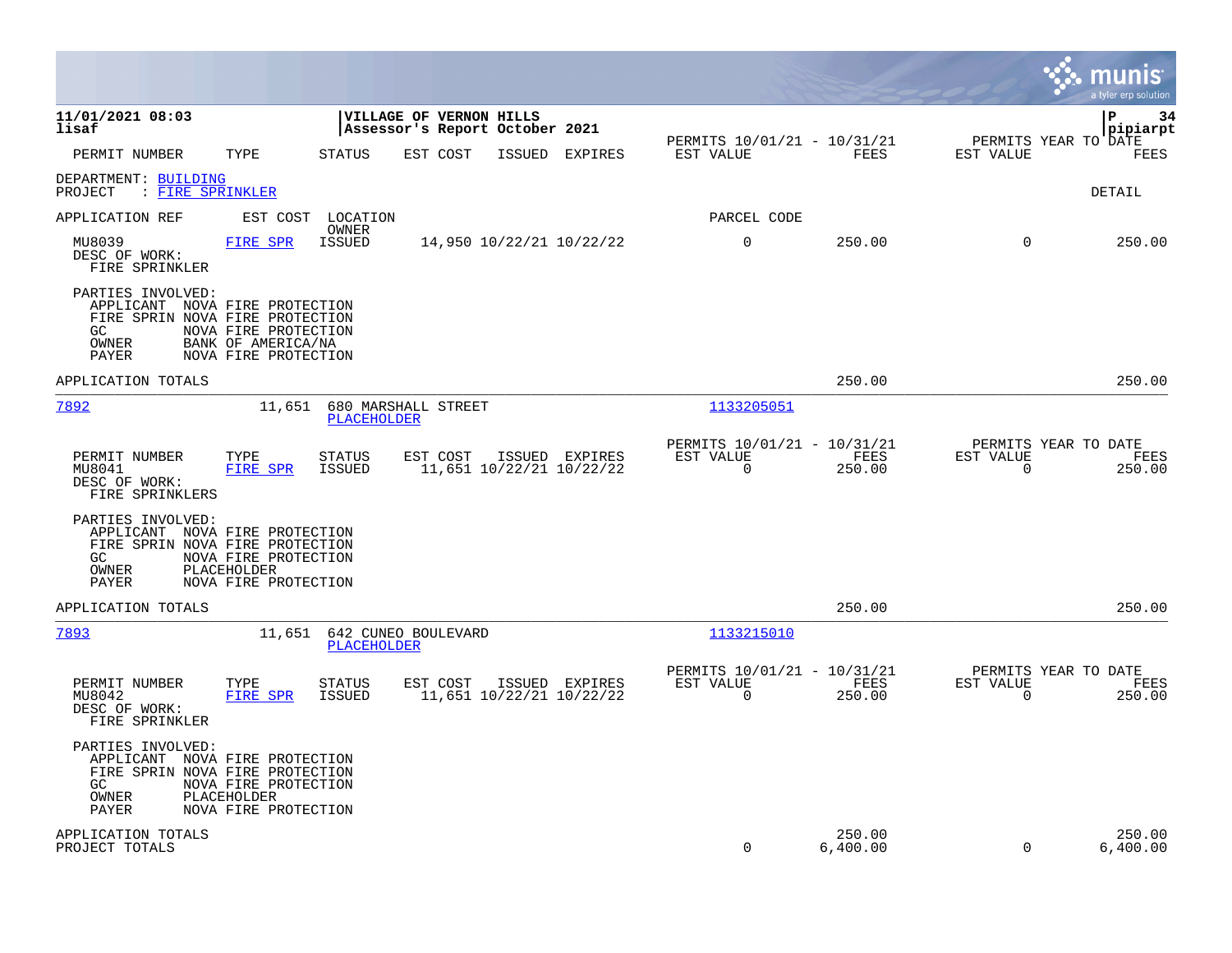|                                                                                                  |                                                                   |                                              |                                                           |                                                         |                |                       | munis<br>a tyler erp solution         |
|--------------------------------------------------------------------------------------------------|-------------------------------------------------------------------|----------------------------------------------|-----------------------------------------------------------|---------------------------------------------------------|----------------|-----------------------|---------------------------------------|
| 11/01/2021 08:03<br>lisaf                                                                        |                                                                   |                                              | VILLAGE OF VERNON HILLS<br>Assessor's Report October 2021 |                                                         |                |                       | ΙP<br>35<br> pipiarpt                 |
| DEPARTMENT: BUILDING<br>: LAWN SPRINKLER<br>PROJECT                                              |                                                                   |                                              |                                                           |                                                         |                |                       | DETAIL                                |
| APPLICATION REF                                                                                  | EST COST                                                          | LOCATION<br>OWNER                            |                                                           | PARCEL CODE                                             |                |                       |                                       |
| 7877                                                                                             | 700                                                               | 714 NORTH LAKESIDE DR<br><b>JAC SUCHANEK</b> |                                                           | 1508104007                                              |                |                       |                                       |
| PERMIT NUMBER<br>MU7925<br>DESC OF WORK:<br>LAWN SPRINKLER                                       | TYPE<br><b>LAWN IRRIG ISSUED</b>                                  | <b>STATUS</b>                                | EST COST<br>ISSUED EXPIRES<br>700 10/01/21 10/01/22       | PERMITS 10/01/21 - 10/31/21<br>EST VALUE<br>$\mathbf 0$ | FEES<br>30.00  | EST VALUE<br>$\Omega$ | PERMITS YEAR TO DATE<br>FEES<br>30.00 |
| PARTIES INVOLVED:<br>APPLICANT JAC SUCHANEK<br>GC.<br>IRRIGATION JAC SUCHANEK<br>OWNER<br>PAYER  | <b>JAC SUCHANEK</b><br><b>JAC SUCHANEK</b><br><b>JAC SUCHANEK</b> |                                              |                                                           |                                                         |                |                       |                                       |
| APPLICATION TOTALS                                                                               |                                                                   |                                              |                                                           |                                                         | 30.00          |                       | 30.00                                 |
| 7880                                                                                             | 6,500                                                             | 398S MARSEILLES ST                           | KEITH A ZURAWSKI & MARY E ZURAWSKI                        | 1509302034                                              |                |                       |                                       |
| PERMIT NUMBER<br>MU7930<br>DESC OF WORK:<br>LAWN SPRINKLER                                       | TYPE<br><b>LAWN IRRIG ISSUED</b>                                  | <b>STATUS</b>                                | EST COST<br>ISSUED EXPIRES<br>6,500 10/04/21 10/04/22     | PERMITS 10/01/21 - 10/31/21<br>EST VALUE<br>$\Omega$    | FEES<br>65.00  | EST VALUE<br>$\Omega$ | PERMITS YEAR TO DATE<br>FEES<br>65.00 |
| PARTIES INVOLVED:<br>APPLICANT<br>GC.<br>IRRIGATION TURF INDUSTRIES INC<br>OWNER<br><b>PAYER</b> | TURF INDUSTRIES INC<br>TURF INDUSTRIES INC<br>TURF INDUSTRIES INC | KEITH A ZURAWSKI & MARY E ZURAWSKI           |                                                           |                                                         |                |                       |                                       |
| APPLICATION TOTALS<br>PROJECT TOTALS                                                             |                                                                   |                                              |                                                           | 0                                                       | 65.00<br>95.00 | $\mathbf 0$           | 65.00<br>95.00                        |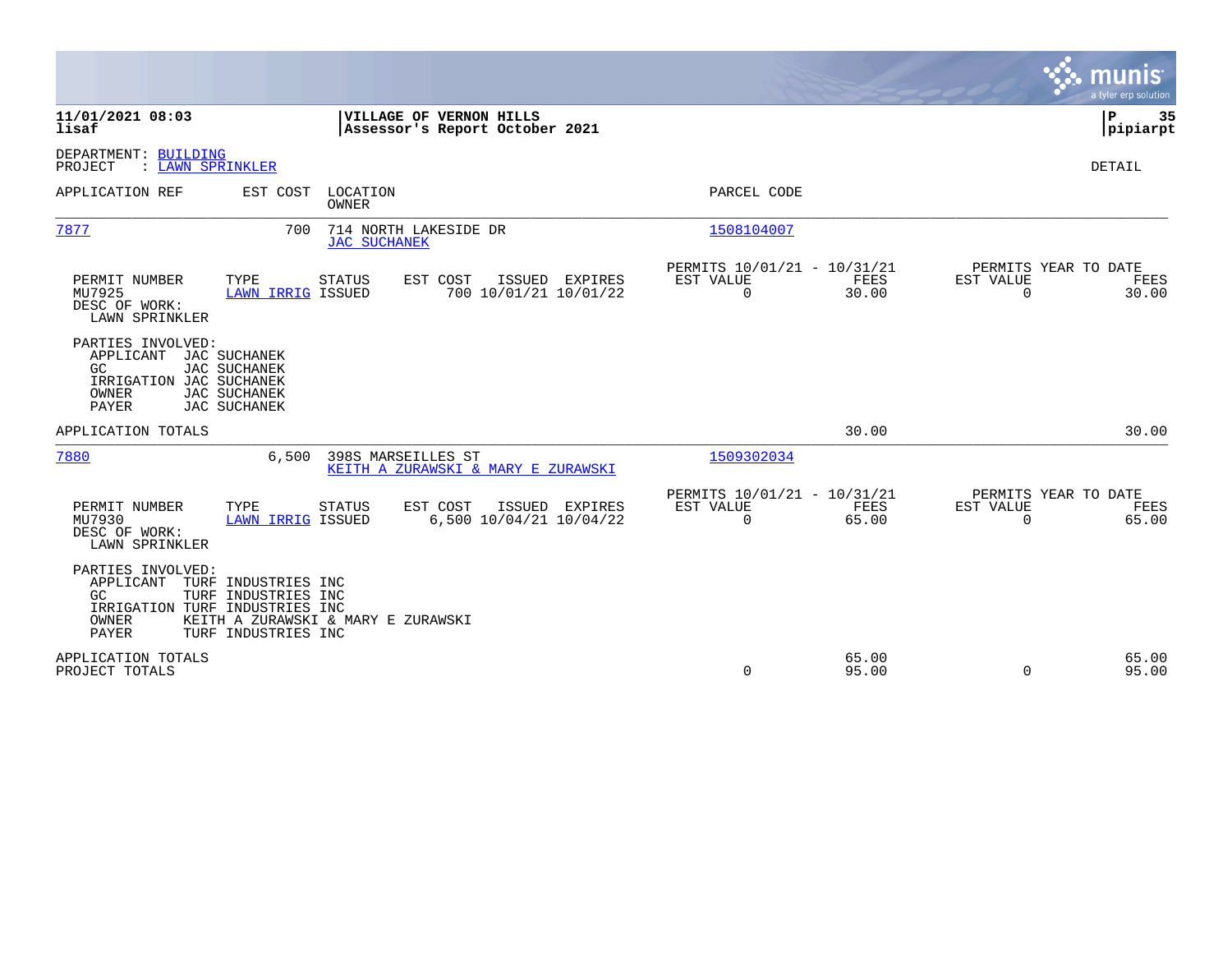|                                                                                                                                                                         |                                                                                    |                                                                             | munis<br>a tyler erp solution                                     |
|-------------------------------------------------------------------------------------------------------------------------------------------------------------------------|------------------------------------------------------------------------------------|-----------------------------------------------------------------------------|-------------------------------------------------------------------|
| 11/01/2021 08:03<br>lisaf                                                                                                                                               | VILLAGE OF VERNON HILLS<br>Assessor's Report October 2021                          |                                                                             | ΙP<br>36<br> pipiarpt                                             |
| DEPARTMENT: BUILDING<br>: MISC COMMERCIAL<br>PROJECT                                                                                                                    |                                                                                    |                                                                             | DETAIL                                                            |
| APPLICATION REF                                                                                                                                                         | EST COST<br>LOCATION<br>OWNER                                                      | PARCEL CODE                                                                 |                                                                   |
| 6126                                                                                                                                                                    | 13,400<br>50 LAKEVIEW PKY 106<br><b>WESTMOUNT</b>                                  | 1504401092                                                                  |                                                                   |
| PERMIT NUMBER<br>TYPE<br>MU6267<br>MISC COMM<br>DESC OF WORK:<br>PALLET RACKING                                                                                         | EST COST<br>ISSUED EXPIRES<br>STATUS<br>13,400 10/04/21 10/04/22<br>ISSUED         | PERMITS 10/01/21 - 10/31/21<br>EST VALUE<br>FEES<br>$\Omega$<br>334.00      | PERMITS YEAR TO DATE<br>EST VALUE<br>FEES<br>$\Omega$<br>334.00   |
| PARTIES INVOLVED:<br>APPLICANT FIREPLACE PLUS INC<br>GC<br>FIREPLACE PLUS, INC<br>OCCUPANT<br>FIREPLACE PLUS, INC<br>OWNER<br>WESTMOUNT<br>PAYER<br>FIREPLACE PLUS, INC |                                                                                    |                                                                             |                                                                   |
| APPLICATION TOTALS                                                                                                                                                      |                                                                                    | 334.00                                                                      | 334.00                                                            |
| 7588                                                                                                                                                                    | 633 HICKORY HILLS DRIVE<br>211,362<br>ZEBRA TECHNOLOGIES CORP                      | 1509403004                                                                  |                                                                   |
| PERMIT NUMBER<br>TYPE<br>MU8006<br>MISC COMM<br>DESC OF WORK:<br>NEW PLATFORM FOR WAREHOUSE                                                                             | <b>STATUS</b><br>EST COST<br>ISSUED EXPIRES<br>211,362 10/18/21 10/18/22<br>ISSUED | PERMITS 10/01/21 - 10/31/21<br>EST VALUE<br>FEES<br>$\mathbf 0$<br>2,443.62 | PERMITS YEAR TO DATE<br>EST VALUE<br>FEES<br>2,443.62<br>$\Omega$ |
| PARTIES INVOLVED:<br>APPLICANT<br>BASTIAN SOLUTIONS<br>GC<br>BASTIAN SOLUTIONS<br>OWNER<br>BASTIAN SOLUTIONS<br>PAYER                                                   | ZEBRA TECHNOLOGIES CORP                                                            |                                                                             |                                                                   |
| APPLICATION TOTALS                                                                                                                                                      |                                                                                    | 2,443.62                                                                    | 2,443.62                                                          |
| 7937                                                                                                                                                                    | 7,523<br>145 NORTH MILWAUKEE AVE<br>HCP HB2 PARK @ VERNON HILLS LLC                | 1503301025                                                                  |                                                                   |
| PERMIT NUMBER<br>TYPE<br>MU7985<br>MISC COMM<br>DESC OF WORK:<br>REBUILD EXTERIOR WALL                                                                                  | <b>STATUS</b><br>EST COST<br>ISSUED EXPIRES<br>7,523 10/12/21 10/27/22<br>ISSUED   | PERMITS 10/01/21 - 10/31/21<br>EST VALUE<br>FEES<br>$\Omega$<br>75.23       | PERMITS YEAR TO DATE<br>EST VALUE<br>FEES<br>$\Omega$<br>75.23    |
| PARTIES INVOLVED:<br>APPLICANT CR IMPROVEMENTS LLC<br>GC.<br>CR IMPROVEMENTS LLC<br>OCCUPANT<br>OWNER<br>PAYER<br>CR IMPROVEMENTS LLC                                   | BROOKDALE OF VERNON HILLS<br>HCP HB2 PARK @ VERNON HILLS LLC                       |                                                                             |                                                                   |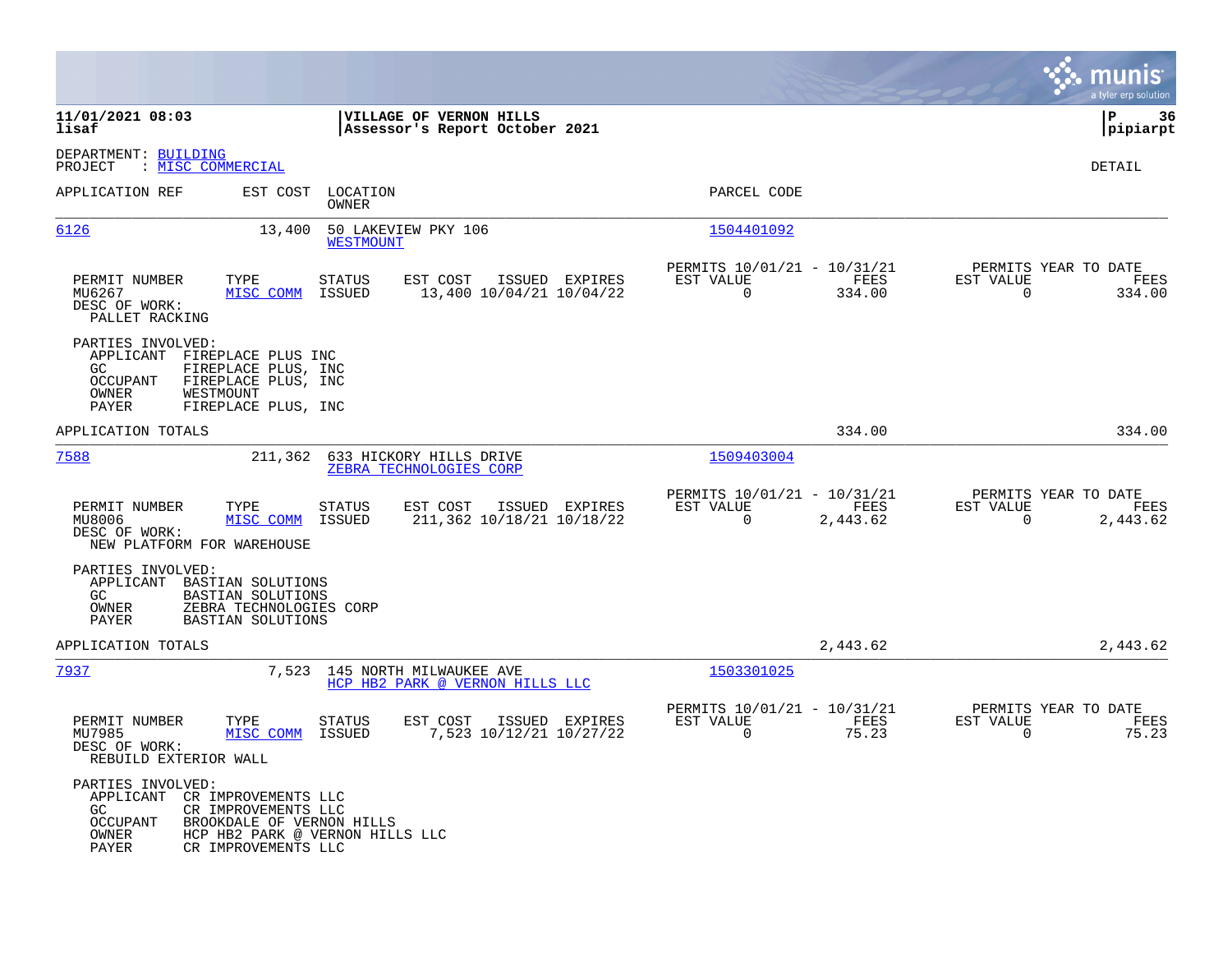|                                                                                                                                                                       |                                                                               |                                                                     | <b>munis</b><br>a tyler erp solution             |
|-----------------------------------------------------------------------------------------------------------------------------------------------------------------------|-------------------------------------------------------------------------------|---------------------------------------------------------------------|--------------------------------------------------|
| 11/01/2021 08:03<br>lisaf<br>APPLICATION TOTALS                                                                                                                       | VILLAGE OF VERNON HILLS<br>Assessor's Report October 2021                     | 75.23                                                               | l P<br>37<br> pipiarpt<br>75.23                  |
| DEPARTMENT: BUILDING<br>PROJECT<br>: MISC COMMERCIAL                                                                                                                  |                                                                               |                                                                     | DETAIL                                           |
| APPLICATION REF<br>EST COST                                                                                                                                           | LOCATION<br>OWNER                                                             | PARCEL CODE                                                         |                                                  |
| 8023<br>35,000                                                                                                                                                        | 294 EAST TOWNLINE RD<br>BUCHANAN ENERGY (N), LLC                              | 1133302066                                                          |                                                  |
| PERMIT NUMBER<br>TYPE<br>MU8071<br>MISC COMM<br>DESC OF WORK:<br>ADD DOOR TO EXISTING COOLER                                                                          | EST COST<br>STATUS<br>ISSUED<br>EXPIRES<br>35,000 10/27/21 10/27/22<br>ISSUED | PERMITS 10/01/21 - 10/31/21<br>EST VALUE<br>FEES<br>$\Omega$<br>.00 | PERMITS YEAR TO DATE<br>EST VALUE<br>FEES<br>.00 |
| PARTIES INVOLVED:<br>GC.<br>SOUTHWEST MECHANICAL INC<br>MISCELLANE SOUTHWEST MECHANICAL INC<br>OCCUPANT<br>CASEY'S GENERAL STORE<br>OWNER<br>BUCHANAN ENERGY (N), LLC |                                                                               |                                                                     |                                                  |
| APPLICATION TOTALS<br>PROJECT TOTALS                                                                                                                                  |                                                                               | .00<br>2,852.85<br>0                                                | .00<br>2,852.85                                  |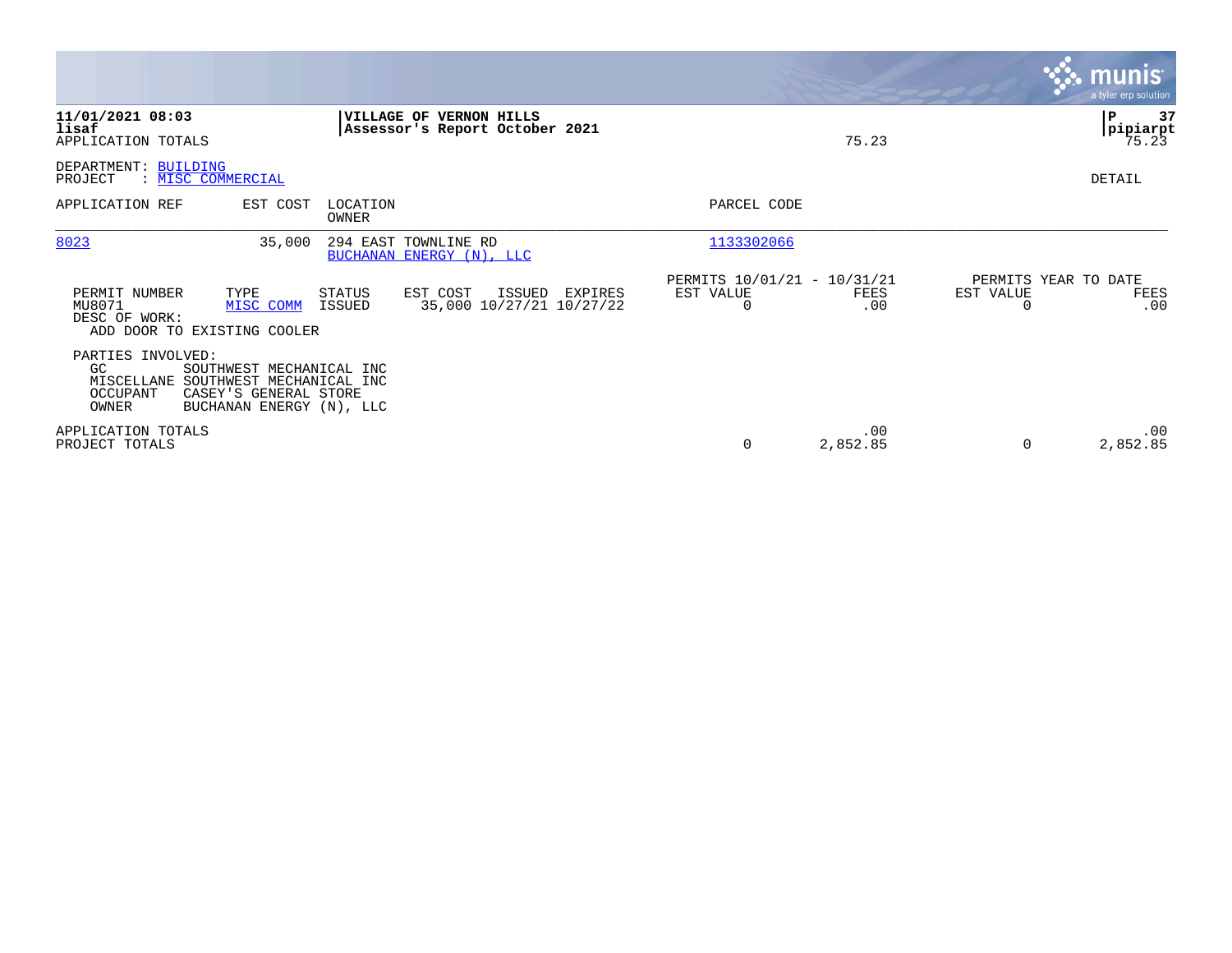|                                                                                                                                                                                                     |                                                                                   |                                                                            | munis<br>a tyler erp solution                                   |
|-----------------------------------------------------------------------------------------------------------------------------------------------------------------------------------------------------|-----------------------------------------------------------------------------------|----------------------------------------------------------------------------|-----------------------------------------------------------------|
| 11/01/2021 08:03<br>lisaf                                                                                                                                                                           | VILLAGE OF VERNON HILLS<br>Assessor's Report October 2021                         |                                                                            | l P<br>38<br> pipiarpt                                          |
| DEPARTMENT: BUILDING<br>: MISC ELECTRIC COMM<br>PROJECT                                                                                                                                             |                                                                                   |                                                                            | DETAIL                                                          |
| EST COST<br>APPLICATION REF                                                                                                                                                                         | LOCATION<br>OWNER                                                                 | PARCEL CODE                                                                |                                                                 |
| 7914<br>30,000                                                                                                                                                                                      | 313 EAST TOWNLINE RD<br>TARGET CORPORATION T-0833                                 | 1504110008                                                                 |                                                                 |
| PERMIT NUMBER<br>TYPE<br>MU7959<br>MISC ELEC<br>DESC OF WORK:<br>LIGHT POLES TO DRIVE UP                                                                                                            | STATUS<br>EST COST<br>ISSUED EXPIRES<br>30,000 10/07/21 10/07/22<br>ISSUED        | PERMITS 10/01/21 - 10/31/21<br>EST VALUE<br>FEES<br>300.00<br>$\Omega$     | PERMITS YEAR TO DATE<br>EST VALUE<br>FEES<br>$\Omega$<br>300.00 |
| PARTIES INVOLVED:<br>APPLICANT KIMLEY-HORN ASSOCIATES INC<br>ELECTRICIA EMC<br>GC<br>KIMLEY-HORN ASSOCIATES INC<br><b>OWNER</b><br>TARGET CORPORATION T-0833<br>PAYER<br>KIMLEY-HORN ASSOCIATES INC |                                                                                   |                                                                            |                                                                 |
| APPLICATION TOTALS                                                                                                                                                                                  |                                                                                   | 300.00                                                                     | 300.00                                                          |
| 7917<br>10,000                                                                                                                                                                                      | 633 HICKORY HILLS DRIVE<br><b>AUTOMOTIVE KEYS GROUP</b>                           | 1509403004                                                                 |                                                                 |
| PERMIT NUMBER<br>TYPE<br>MISC ELEC<br>MU8013<br>DESC OF WORK:<br>RACKING                                                                                                                            | EST COST<br>STATUS<br>ISSUED EXPIRES<br>ISSUED<br>10,000 10/19/21 10/19/22        | PERMITS 10/01/21 - 10/31/21<br>EST VALUE<br><b>FEES</b><br>$\Omega$<br>.00 | PERMITS YEAR TO DATE<br>EST VALUE<br>FEES<br>$\Omega$<br>.00    |
| PARTIES INVOLVED:<br>GC.<br>AKG<br>OWNER<br>AUTOMOTIVE KEYS GROUP                                                                                                                                   |                                                                                   |                                                                            |                                                                 |
| APPLICATION TOTALS                                                                                                                                                                                  |                                                                                   | .00                                                                        | .00                                                             |
| 7990<br>45,000                                                                                                                                                                                      | 706 NORTH DEERPATH DR<br>DEERPATH ATRIUM OFFICE CENTER LLC                        | 1505211001                                                                 |                                                                 |
| PERMIT NUMBER<br>TYPE<br>MISC ELEC<br>MU8018<br>DESC OF WORK:<br>INSTALLATION OF BATTERY CHARGERS                                                                                                   | <b>STATUS</b><br>EST COST<br>ISSUED EXPIRES<br>ISSUED<br>45,000 10/20/21 10/20/22 | PERMITS 10/01/21 - 10/31/21<br>EST VALUE<br>FEES<br>0<br>450.00            | PERMITS YEAR TO DATE<br>EST VALUE<br>FEES<br>450.00<br>0        |
| PARTIES INVOLVED:<br>APPLICANT PREFERRED ELECTRIC<br>GC<br>PREFERRED ELECTRIC<br><b>OCCUPANT</b><br>OWNER<br>PAYER<br>PREFERRED ELECTRIC                                                            | CANON MEDICAL RESEARCH USA, INC<br>DEERPATH ATRIUM OFFICE CENTER LLC              |                                                                            |                                                                 |
| APPLICATION TOTALS<br>PROJECT TOTALS                                                                                                                                                                |                                                                                   | 450.00<br>$\Omega$<br>750.00                                               | 450.00<br>$\Omega$<br>750.00                                    |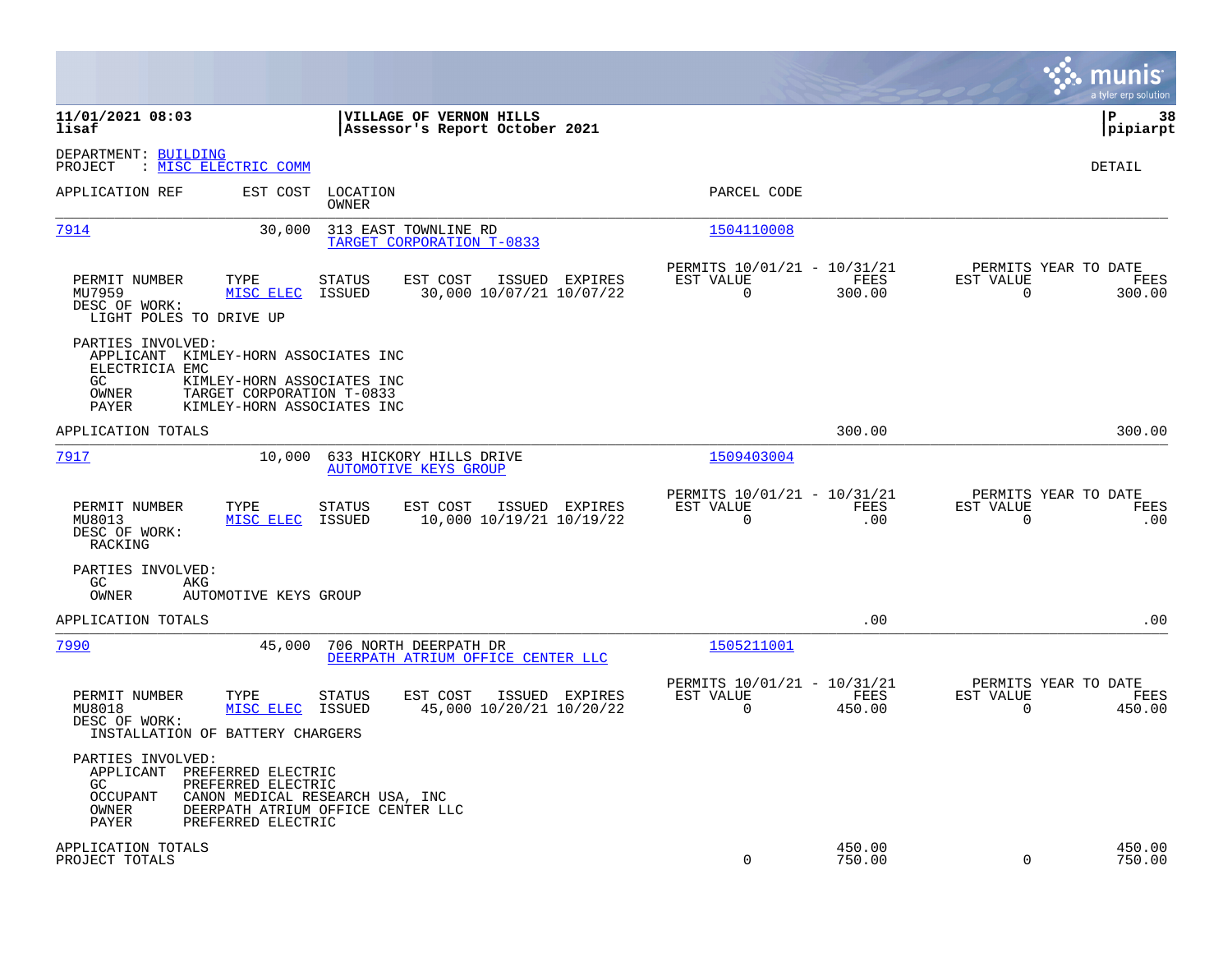**11/01/2021 08:03 |VILLAGE OF VERNON HILLS |P 39 lisaf |Assessor's Report October 2021 |pipiarpt**

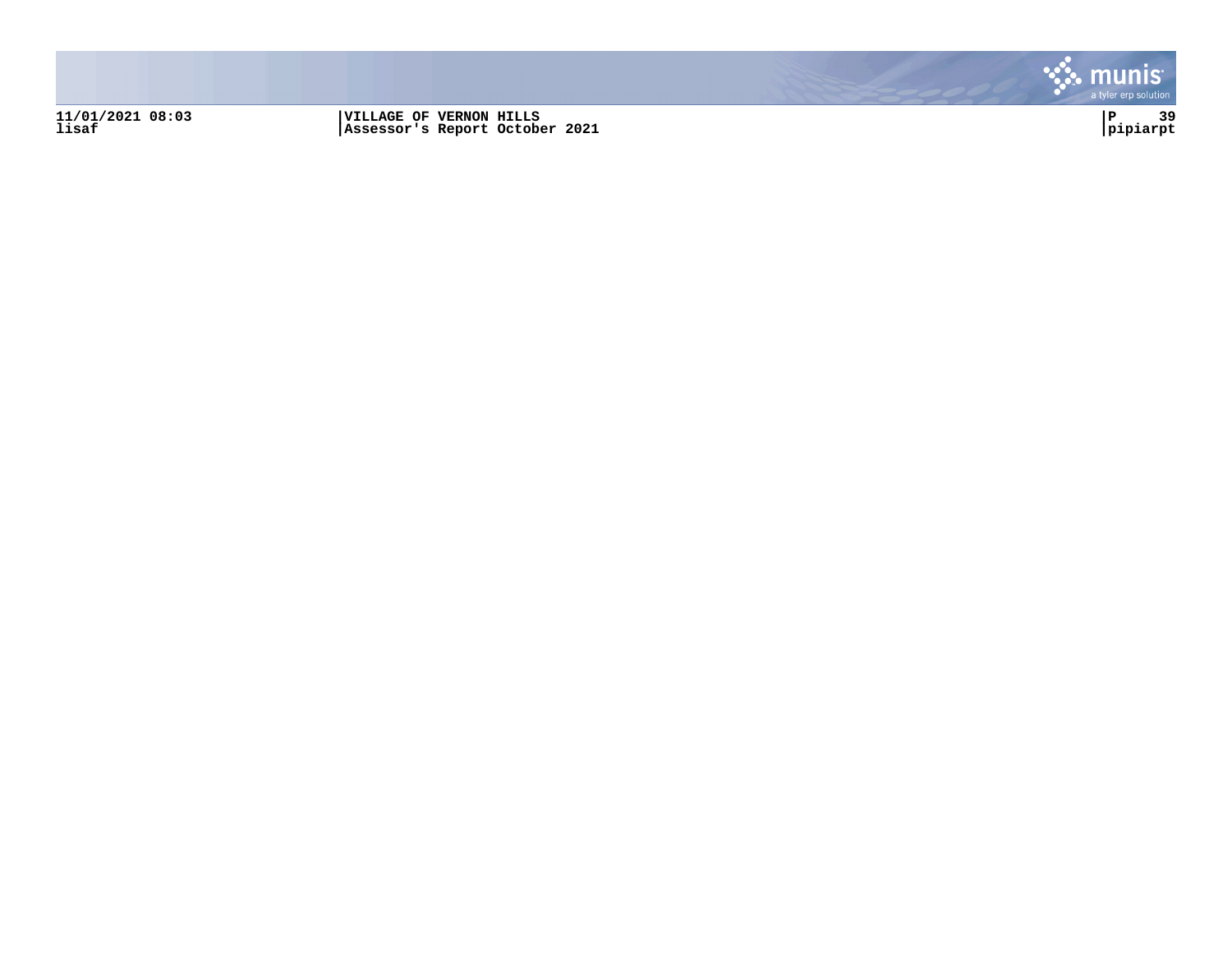|                                                                                                             |                                                                                                                      |                                                                           | munis<br>a tyler erp solution                                      |
|-------------------------------------------------------------------------------------------------------------|----------------------------------------------------------------------------------------------------------------------|---------------------------------------------------------------------------|--------------------------------------------------------------------|
| 11/01/2021 08:03<br>lisaf                                                                                   | VILLAGE OF VERNON HILLS<br>Assessor's Report October 2021                                                            |                                                                           | P<br>40<br> pipiarpt                                               |
| DEPARTMENT: BUILDING<br>: MIS ELEC RESIDENTIAL<br>PROJECT                                                   |                                                                                                                      |                                                                           | DETAIL                                                             |
| APPLICATION REF                                                                                             | EST COST LOCATION<br>OWNER                                                                                           | PARCEL CODE                                                               |                                                                    |
| 6237                                                                                                        | 11,011<br>1030 SANCTUARY CT<br>DAVID & JONI SAFFRIN                                                                  | 1516208028                                                                |                                                                    |
| TYPE<br>PERMIT NUMBER<br>MU6326<br><b>ELEC RES</b><br>DESC OF WORK:<br>SOLAR PANELS                         | EST COST<br>ISSUED EXPIRES<br><b>STATUS</b><br>COMPLT<br>11,011 10/01/21 10/01/22                                    | PERMITS 10/01/21 - 10/31/21<br>EST VALUE<br>FEES<br>0<br>110.11           | PERMITS YEAR TO DATE<br>EST VALUE<br>FEES<br>$\mathbf 0$<br>110.11 |
| PARTIES INVOLVED:<br>APPLICANT<br>ELECTRICIA SUNRUN INSTALLATION SERVICES<br>GC<br>OWNER<br>PAYER           | SUNRUN INSTALLATION SERVICES<br>SUNRUN INSTALLATION SERVICES<br>DAVID & JONI SAFFRIN<br>SUNRUN INSTALLATION SERVICES |                                                                           |                                                                    |
| APPLICATION TOTALS                                                                                          |                                                                                                                      | 110.11                                                                    | 110.11                                                             |
| 6250                                                                                                        | 23,300<br>72 SOUTH FIORE PKY<br>BRIAN WALKER & MARY ANN FLEMING                                                      | 1507210006                                                                |                                                                    |
| PERMIT NUMBER<br>TYPE<br>MU6328<br>ELEC RES<br>DESC OF WORK:<br>SOLAR PANELS                                | <b>STATUS</b><br>EST COST<br>ISSUED EXPIRES<br>23,300 10/04/21 10/04/22<br>COMPLT                                    | PERMITS 10/01/21 - 10/31/21<br>EST VALUE<br>FEES<br>$\mathbf 0$<br>233.00 | PERMITS YEAR TO DATE<br>EST VALUE<br>FEES<br>$\mathbf 0$<br>233.00 |
| PARTIES INVOLVED:<br>APPLICANT CERTASUN LLC<br>ELECTRICIA CERTASUN LLC<br>OWNER<br>PAYER<br>CERTASUN LLC    | BRIAN WALKER & MARY ANN FLEMING                                                                                      |                                                                           |                                                                    |
| APPLICATION TOTALS                                                                                          |                                                                                                                      | 233.00                                                                    | 233.00                                                             |
| 7868                                                                                                        | 16,750<br>50 SOUTH STERLING HEIGHTS RD<br>STACEY & DAVID BECKER                                                      | 1507211017                                                                |                                                                    |
| PERMIT NUMBER<br>TYPE<br>MU7962<br><b>ELEC RES</b><br>DESC OF WORK:<br>SOLAR SYST                           | <b>STATUS</b><br>EST COST<br>ISSUED EXPIRES<br><b>ISSUED</b><br>16,750 10/08/21 10/08/22                             | PERMITS 10/01/21 - 10/31/21<br>EST VALUE<br>FEES<br>$\Omega$<br>167.50    | PERMITS YEAR TO DATE<br>EST VALUE<br>FEES<br>$\Omega$<br>167.50    |
| PARTIES INVOLVED:<br>CERTASUN LLC<br>APPLICANT<br>ELECTRICIA CERTASUN LLC<br>OWNER<br>PAYER<br>CERTASUN LLC | STACEY & DAVID BECKER                                                                                                |                                                                           |                                                                    |
| APPLICATION TOTALS                                                                                          |                                                                                                                      | 167.50                                                                    | 167.50                                                             |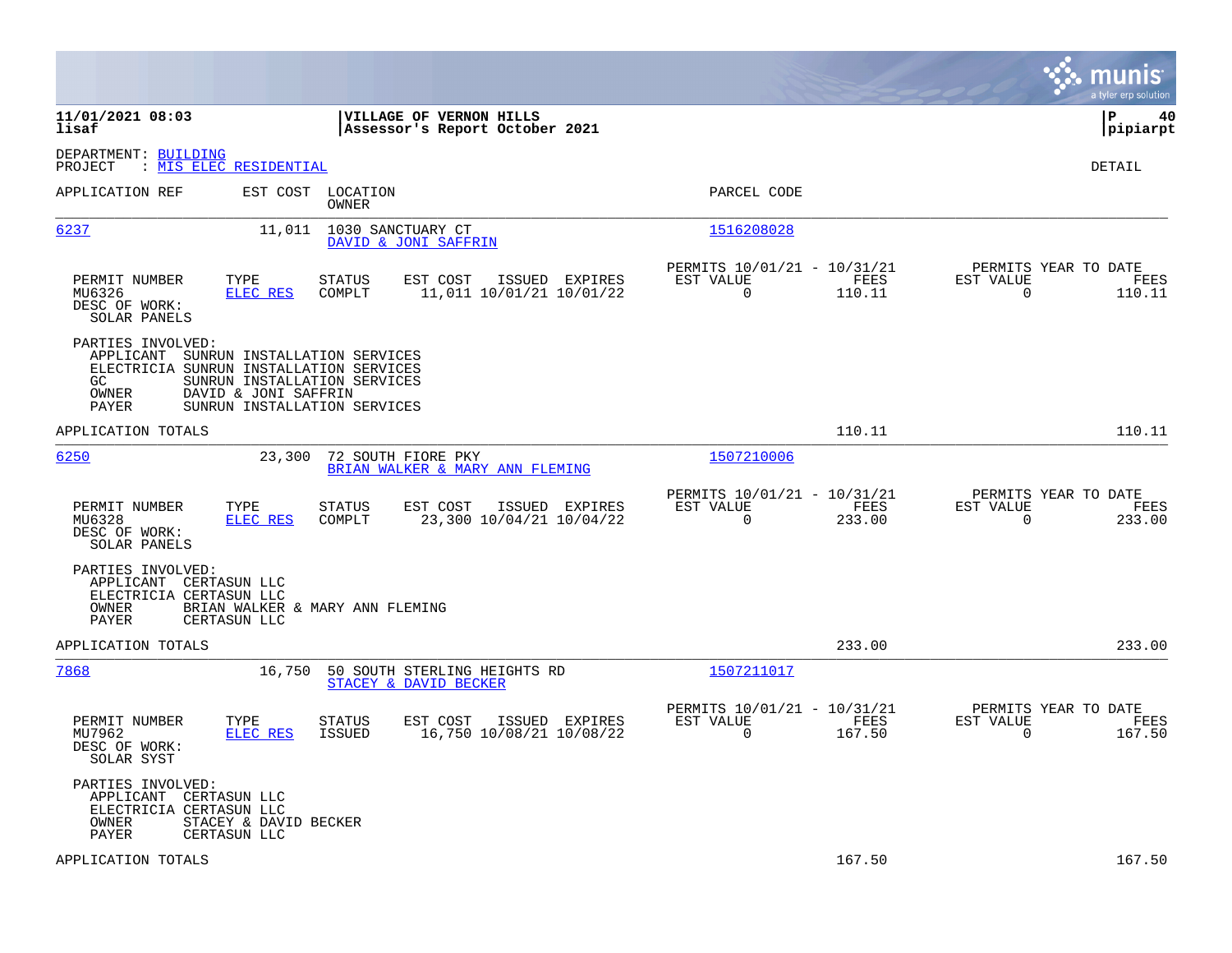|                                                                                                                                                   |                                                                                       |                                                                        | munis<br>a tyler erp solution                                   |
|---------------------------------------------------------------------------------------------------------------------------------------------------|---------------------------------------------------------------------------------------|------------------------------------------------------------------------|-----------------------------------------------------------------|
| 11/01/2021 08:03<br>lisaf                                                                                                                         | VILLAGE OF VERNON HILLS<br>Assessor's Report October 2021                             |                                                                        | l P<br>41<br> pipiarpt                                          |
| DEPARTMENT: BUILDING<br>PROJECT<br>: <u>MIS ELEC RESIDENTIAL</u>                                                                                  |                                                                                       |                                                                        | DETAIL                                                          |
| APPLICATION REF                                                                                                                                   | EST COST LOCATION<br>OWNER                                                            | PARCEL CODE                                                            |                                                                 |
| 7920                                                                                                                                              | 10,260 402 ELM TREE LN<br><b>JESSICA OBIALA</b>                                       | 1504105019                                                             |                                                                 |
| PERMIT NUMBER<br>TYPE<br>MU8027<br>ELEC RES<br>DESC OF WORK:<br>SOLAR PANEL                                                                       | <b>STATUS</b><br>EST COST<br>ISSUED EXPIRES<br>10,260 10/21/21 10/21/22<br>ISSUED     | PERMITS 10/01/21 - 10/31/21<br>EST VALUE<br>FEES<br>$\Omega$<br>102.60 | PERMITS YEAR TO DATE<br>EST VALUE<br>FEES<br>$\Omega$<br>102.60 |
| PARTIES INVOLVED:<br>APPLICANT SUNRUN INSTALLATION SERVICES<br>ELECTRICIA SUNRUN INSTALLATION SERVICES<br>OWNER<br><b>JESSICA OBIALA</b><br>PAYER | SUNRUN INSTALLATION SERVICES                                                          |                                                                        |                                                                 |
| APPLICATION TOTALS                                                                                                                                |                                                                                       | 102.60                                                                 | 102.60                                                          |
| 7942                                                                                                                                              | 21,204 22 MONTGOMERY LN<br><b>MAZHAR &amp; SEEMA HUSAIN</b>                           | 1505415016                                                             |                                                                 |
| PERMIT NUMBER<br>TYPE<br>MU8072<br>ELEC RES<br>DESC OF WORK:<br>SOLAR PANELS                                                                      | EST COST<br>ISSUED EXPIRES<br><b>STATUS</b><br>21, 204 10/28/21 10/28/22<br>ISSUED    | PERMITS 10/01/21 - 10/31/21<br>EST VALUE<br>FEES<br>$\Omega$<br>212.04 | PERMITS YEAR TO DATE<br>EST VALUE<br>FEES<br>$\Omega$<br>212.04 |
| PARTIES INVOLVED:<br>APPLICANT<br>ELECTRICIA SUNRUN INSTALLATION SERVICES<br>OWNER<br>PAYER                                                       | SUNRUN INSTALLATION SERVICES<br>MAZHAR & SEEMA HUSAIN<br>SUNRUN INSTALLATION SERVICES |                                                                        |                                                                 |
| APPLICATION TOTALS                                                                                                                                |                                                                                       | 212.04                                                                 | 212.04                                                          |
| 7949                                                                                                                                              | 21,241 1533 OAKMONT DR<br><b>MARK HARRINGTON</b>                                      | 1133211006                                                             |                                                                 |
| PERMIT NUMBER<br>TYPE<br>MU8026<br>ELEC RES<br>DESC OF WORK:<br>SOLAR PANELS                                                                      | <b>STATUS</b><br>EST COST<br>ISSUED EXPIRES<br>ISSUED<br>21,241 10/21/21 10/21/22     | PERMITS 10/01/21 - 10/31/21<br>EST VALUE<br>FEES<br>$\Omega$<br>212.41 | PERMITS YEAR TO DATE<br>EST VALUE<br>FEES<br>$\Omega$<br>212.41 |
| PARTIES INVOLVED:<br>APPLICANT CERTASUN LLC<br>ELECTRICIA CERTASUN LLC<br>GC<br>CERTASUN LLC<br>OWNER<br>MARK HARRINGTON<br>PAYER<br>CERTASUN LLC |                                                                                       |                                                                        |                                                                 |
| APPLICATION TOTALS                                                                                                                                |                                                                                       | 212.41                                                                 | 212.41                                                          |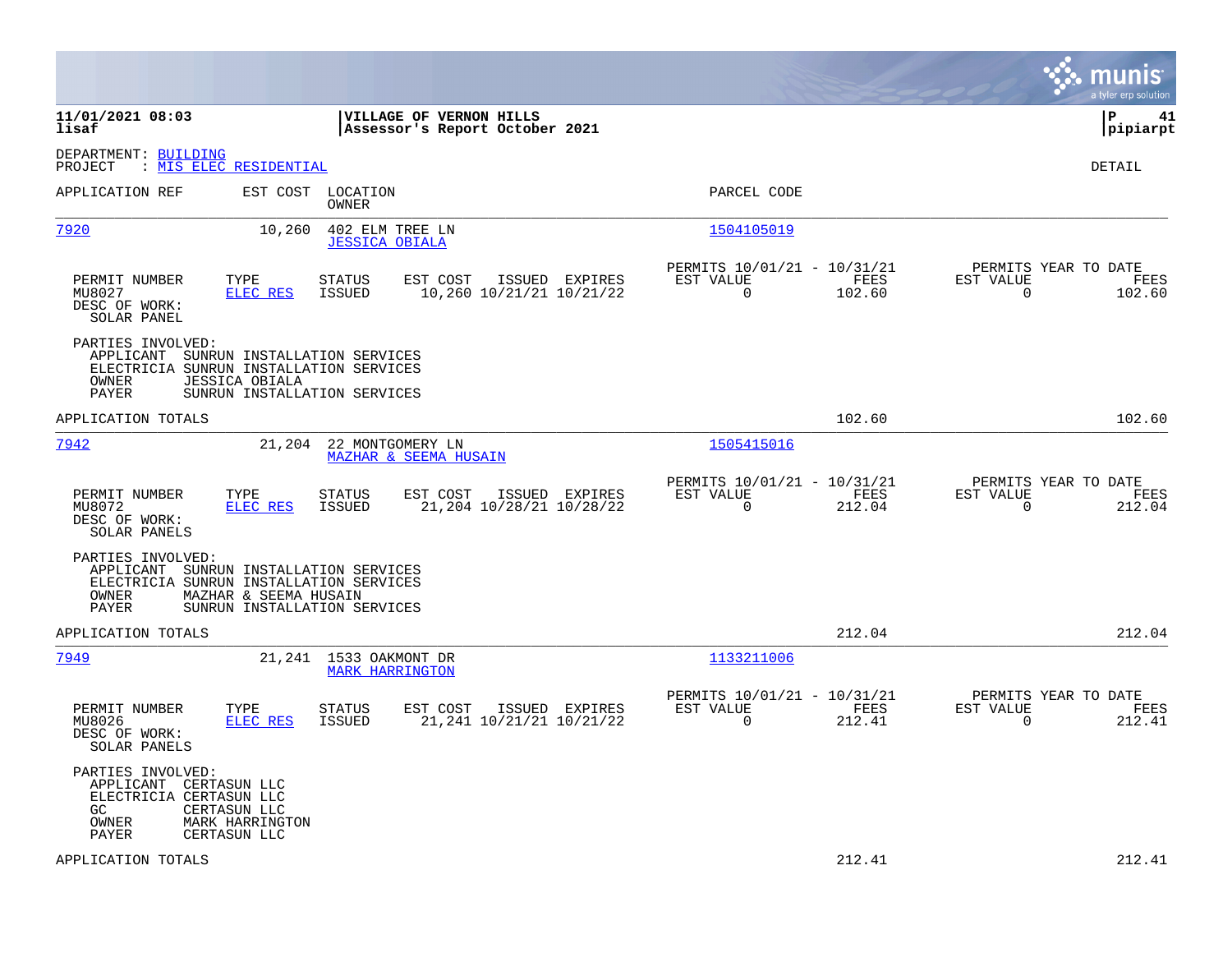|                                                         |                                                                                                            |                                  |                                                           |         |                                                         |                   |                                               | munist<br>a tyler erp solution |
|---------------------------------------------------------|------------------------------------------------------------------------------------------------------------|----------------------------------|-----------------------------------------------------------|---------|---------------------------------------------------------|-------------------|-----------------------------------------------|--------------------------------|
| 11/01/2021 08:03<br>lisaf                               |                                                                                                            |                                  | VILLAGE OF VERNON HILLS<br>Assessor's Report October 2021 |         |                                                         |                   |                                               | P<br>42<br> pipiarpt           |
| DEPARTMENT: BUILDING<br>PROJECT                         | : MIS ELEC RESIDENTIAL                                                                                     |                                  |                                                           |         |                                                         |                   |                                               | DETAIL                         |
| APPLICATION REF                                         | EST COST                                                                                                   | LOCATION<br>OWNER                |                                                           |         | PARCEL CODE                                             |                   |                                               |                                |
| 7997                                                    | 550                                                                                                        | 1918 CRENSHAW CIR<br>PLACEHOLDER |                                                           |         | 1128303089                                              |                   |                                               |                                |
| PERMIT NUMBER<br>MU8028<br>DESC OF WORK:<br>CAR CHARGER | TYPE<br>ELEC RES                                                                                           | STATUS<br><b>ISSUED</b>          | EST COST<br>ISSUED<br>550 10/19/21 10/19/22               | EXPIRES | PERMITS 10/01/21 - 10/31/21<br>EST VALUE<br>$\mathbf 0$ | FEES<br>30.00     | PERMITS YEAR TO DATE<br>EST VALUE<br>$\Omega$ | FEES<br>30.00                  |
| PARTIES INVOLVED:<br>APPLICANT<br>OWNER<br>PAYER        | KAPITAL ELECTRIC COMPANY<br>ELECTRICIA KAPITAL ELECTRIC COMPANY<br>PLACEHOLDER<br>KAPITAL ELECTRIC COMPANY |                                  |                                                           |         |                                                         |                   |                                               |                                |
| APPLICATION TOTALS<br>PROJECT TOTALS                    |                                                                                                            |                                  |                                                           |         | 0                                                       | 30.00<br>1,067.66 | 0                                             | 30.00<br>1,067.66              |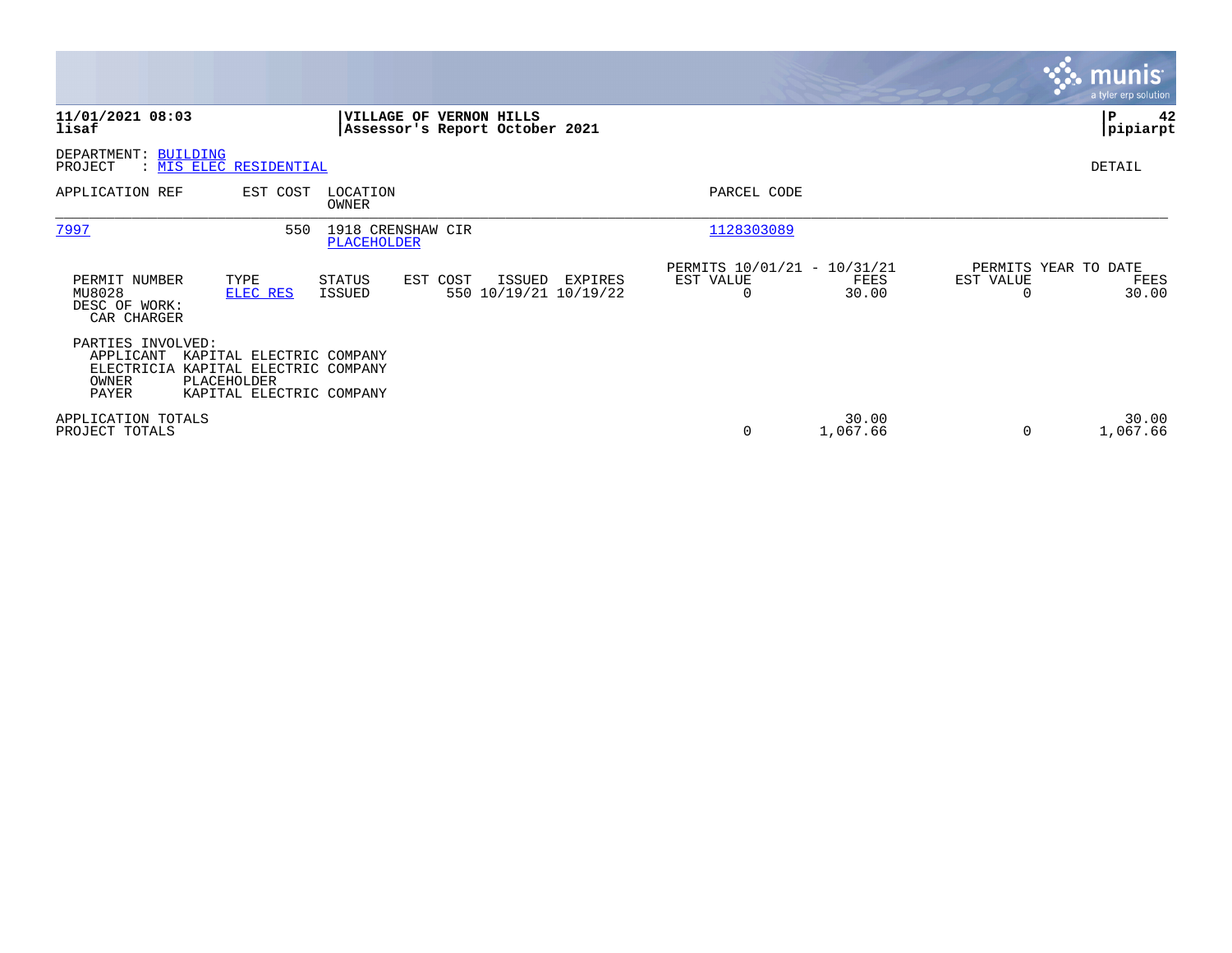|                                                                                                                                                                                                                                                                               |                                                                                         |                                                                             | munis<br>a tyler erp solution                                        |
|-------------------------------------------------------------------------------------------------------------------------------------------------------------------------------------------------------------------------------------------------------------------------------|-----------------------------------------------------------------------------------------|-----------------------------------------------------------------------------|----------------------------------------------------------------------|
| 11/01/2021 08:03<br>lisaf                                                                                                                                                                                                                                                     | VILLAGE OF VERNON HILLS<br>Assessor's Report October 2021                               |                                                                             | P<br>43<br> pipiarpt                                                 |
| DEPARTMENT: BUILDING<br>PROJECT<br>: <u>MISC RESIDENTIAL</u>                                                                                                                                                                                                                  |                                                                                         |                                                                             | DETAIL                                                               |
| APPLICATION REF<br>EST COST                                                                                                                                                                                                                                                   | LOCATION<br>OWNER                                                                       | PARCEL CODE                                                                 |                                                                      |
| <u>7811</u><br>3,988                                                                                                                                                                                                                                                          | 3 ALTOONA CT<br>ADRIAAN A & ROBIN A VANDENBYGAART                                       | 1504306022                                                                  |                                                                      |
| TYPE<br>PERMIT NUMBER<br>MU7859<br>MISC RES<br>DESC OF WORK:<br>REPLACE SUMPUMP & 2 FOUNDATION CRACKS                                                                                                                                                                         | EST COST<br><b>STATUS</b><br>ISSUED EXPIRES<br>3,988 10/29/21 10/29/22<br>COMPLT        | PERMITS 10/01/21 - 10/31/21<br>EST VALUE<br>FEES<br>$\overline{0}$<br>50.00 | PERMITS YEAR TO DATE<br>EST VALUE<br>FEES<br>50.00<br>0              |
| PARTIES INVOLVED:<br>APPLICANT US WATERPROFING<br>GC.<br>US WATERPROFING<br>OWNER<br>PAYER<br>US WATERPROFING                                                                                                                                                                 | ADRIAAN A & ROBIN A VANDENBYGAART                                                       |                                                                             |                                                                      |
| APPLICATION TOTALS                                                                                                                                                                                                                                                            |                                                                                         | 50.00                                                                       | 50.00                                                                |
| 7865<br>37,700                                                                                                                                                                                                                                                                | 9 BEDFORD DR<br>GREG R & RUTH M SCHARF                                                  | 1504307005                                                                  |                                                                      |
| PERMIT NUMBER<br>TYPE<br>MU7961<br>MISC RES<br>DESC OF WORK:<br>KITCHEN REMODEL                                                                                                                                                                                               | EST COST<br>ISSUED EXPIRES<br>STATUS<br>ISSUED<br>37,700 10/08/21 10/08/22              | PERMITS 10/01/21 - 10/31/21<br>EST VALUE<br>FEES<br>377.00<br>0             | PERMITS YEAR TO DATE<br>EST VALUE<br>FEES<br>0<br>377.00             |
| PARTIES INVOLVED:<br>APPLICANT<br>REGENCY HOME REMODELING<br>CARPENTER<br>REGENCY HOME REMODELING<br>DRYWALL<br>REGENCY HOME REMODELING<br>ELECTRICIA POWER SOURCE ELECTRIC<br>REGENCY HOME REMODELING<br>GC.<br>OWNER<br>GREG R & RUTH M SCHARF<br>PLUMBER<br>SPEED PLUMBING |                                                                                         |                                                                             |                                                                      |
| APPLICATION TOTALS                                                                                                                                                                                                                                                            |                                                                                         | 377.00                                                                      | 377.00                                                               |
| 7888<br>1,350                                                                                                                                                                                                                                                                 | 336 MEADOW CT<br>PLACEHOLDER                                                            | 1505407008                                                                  |                                                                      |
| PERMIT NUMBER<br>TYPE<br>MU7940<br>MISC RES<br>DESC OF WORK:<br>REPLACE BATHTUB/SHOWER                                                                                                                                                                                        | EST COST<br><b>STATUS</b><br>ISSUED EXPIRES<br><b>ISSUED</b><br>1,350 10/04/21 10/15/22 | PERMITS 10/01/21 - 10/31/21<br>EST VALUE<br>FEES<br>30.00<br>$\sim$ 0       | PERMITS YEAR TO DATE<br>EST VALUE<br>FEES<br>30.00<br>$\overline{0}$ |
| PARTIES INVOLVED:<br>APPLICANT CARLOS & BROTHERS SEWER & DRAIN<br>GC<br>OWNER<br>PLACEHOLDER<br>PLUMBER                                                                                                                                                                       | CARLOS & BROTHERS SEWER & DRAIN<br>CARLOS & BROTHERS SEWER & DRAIN                      |                                                                             |                                                                      |

 $\mathcal{L}^{\text{max}}$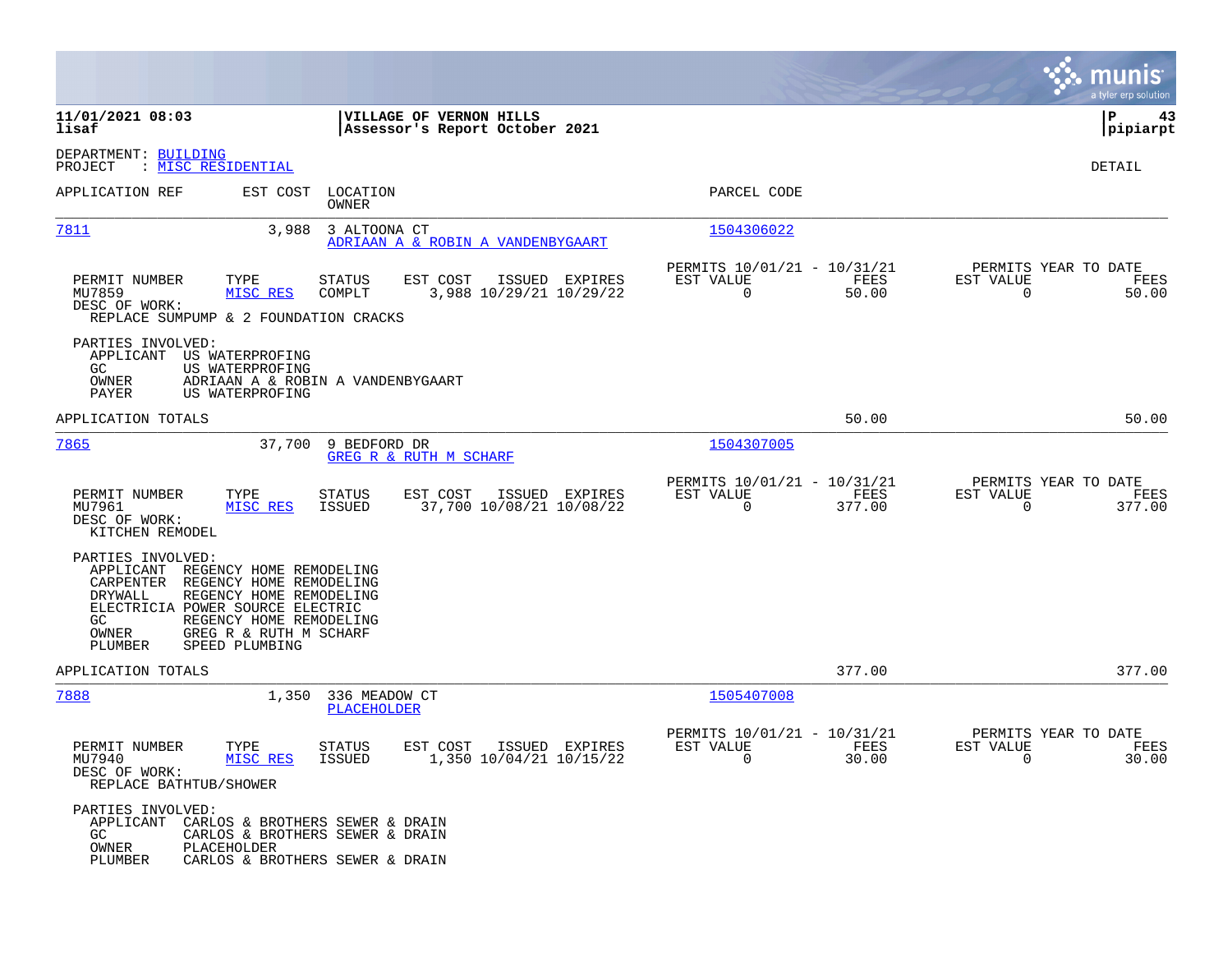|                                                                                                                                                                                                                                        |                                                                                          |                                                         |                | munis<br>a tyler erp solution                                      |
|----------------------------------------------------------------------------------------------------------------------------------------------------------------------------------------------------------------------------------------|------------------------------------------------------------------------------------------|---------------------------------------------------------|----------------|--------------------------------------------------------------------|
| 11/01/2021 08:03<br>lisaf                                                                                                                                                                                                              | VILLAGE OF VERNON HILLS<br>Assessor's Report October 2021                                |                                                         |                | ΙP<br>44<br> pipiarpt                                              |
| DEPARTMENT: BUILDING<br>: MISC RESIDENTIAL<br>PROJECT                                                                                                                                                                                  |                                                                                          |                                                         |                | DETAIL                                                             |
| APPLICATION REF<br>EST COST                                                                                                                                                                                                            | LOCATION                                                                                 | PARCEL CODE                                             |                |                                                                    |
| <b>PAYER</b><br>CARLOS & BROTHERS SEWER & DRAIN                                                                                                                                                                                        | OWNER                                                                                    |                                                         |                |                                                                    |
| APPLICATION TOTALS                                                                                                                                                                                                                     |                                                                                          |                                                         | 30.00          | 30.00                                                              |
| 7962<br>7,982                                                                                                                                                                                                                          | 1175 MUSEUM BLVD 704<br>THE MIL TON APARTMENTS                                           | 1133406003                                              |                |                                                                    |
| PERMIT NUMBER<br>TYPE<br>MU8023<br>MISC RES<br>DESC OF WORK:<br>INTERIOR REMODEL # 704                                                                                                                                                 | EST COST<br>ISSUED EXPIRES<br>STATUS<br><b>ISSUED</b><br>7,982 10/20/21 10/20/22         | PERMITS 10/01/21 - 10/31/21<br>EST VALUE<br>$\mathbf 0$ | FEES<br>79.00  | PERMITS YEAR TO DATE<br>EST VALUE<br>FEES<br>0<br>79.00            |
| PARTIES INVOLVED:<br>APPLICANT MARQUETTE MANAGEMENT<br>DRYWALL<br>DOCI, INC<br>ELECTRICIA ALL ABOUT QUALITY ELECTRIC<br>DOCI, INC<br>GC<br>OWNER<br>THE MIL TON APARTMENTS<br>LUIS ARREOLA<br>PLUMBER<br>PAYER<br>MARQUETTE MANAGEMENT |                                                                                          |                                                         |                |                                                                    |
| APPLICATION TOTALS                                                                                                                                                                                                                     |                                                                                          |                                                         | 79.00          | 79.00                                                              |
| <u>7968</u><br>7,982                                                                                                                                                                                                                   | 1125 MUSEUM BLVD 504<br>THE MIL TON APARTMENTS                                           | 1133406003                                              |                |                                                                    |
| PERMIT NUMBER<br>TYPE<br>MU8022<br>MISC RES<br>DESC OF WORK:<br>INTERIOR REMODEL #504                                                                                                                                                  | <b>STATUS</b><br>EST COST<br>ISSUED EXPIRES<br><b>ISSUED</b><br>7,982 10/20/21 10/20/22  | PERMITS 10/01/21 - 10/31/21<br>EST VALUE<br>$\Omega$    | FEES<br>79.00  | PERMITS YEAR TO DATE<br>EST VALUE<br>FEES<br>79.00<br>$\Omega$     |
| PARTIES INVOLVED:<br>MARQUETTE MANAGEMENT<br>APPLICANT<br>DOCI, INC<br>GC.<br>OWNER<br>THE MIL TON APARTMENTS<br>MARQUETTE MANAGEMENT<br>PAYER                                                                                         |                                                                                          |                                                         |                |                                                                    |
| APPLICATION TOTALS                                                                                                                                                                                                                     |                                                                                          |                                                         | 79.00          | 79.00                                                              |
| 7969<br>24,700                                                                                                                                                                                                                         | 130 MARIMAC LN<br><b>JOHN &amp; KAREN KAROLCZAK</b>                                      | 1508202051                                              |                |                                                                    |
| PERMIT NUMBER<br>TYPE<br>MISC RES<br>MU8074<br>DESC OF WORK:<br>BATHROOM REMODEL                                                                                                                                                       | <b>STATUS</b><br>EST COST<br>ISSUED EXPIRES<br><b>ISSUED</b><br>24,700 10/28/21 10/28/22 | PERMITS 10/01/21 - 10/31/21<br>EST VALUE<br>$\mathbf 0$ | FEES<br>247.00 | PERMITS YEAR TO DATE<br>EST VALUE<br>FEES<br>$\mathbf 0$<br>247.00 |
| PARTIES INVOLVED:<br>APPLICANT REGENCY HOME REMODELING                                                                                                                                                                                 |                                                                                          |                                                         |                |                                                                    |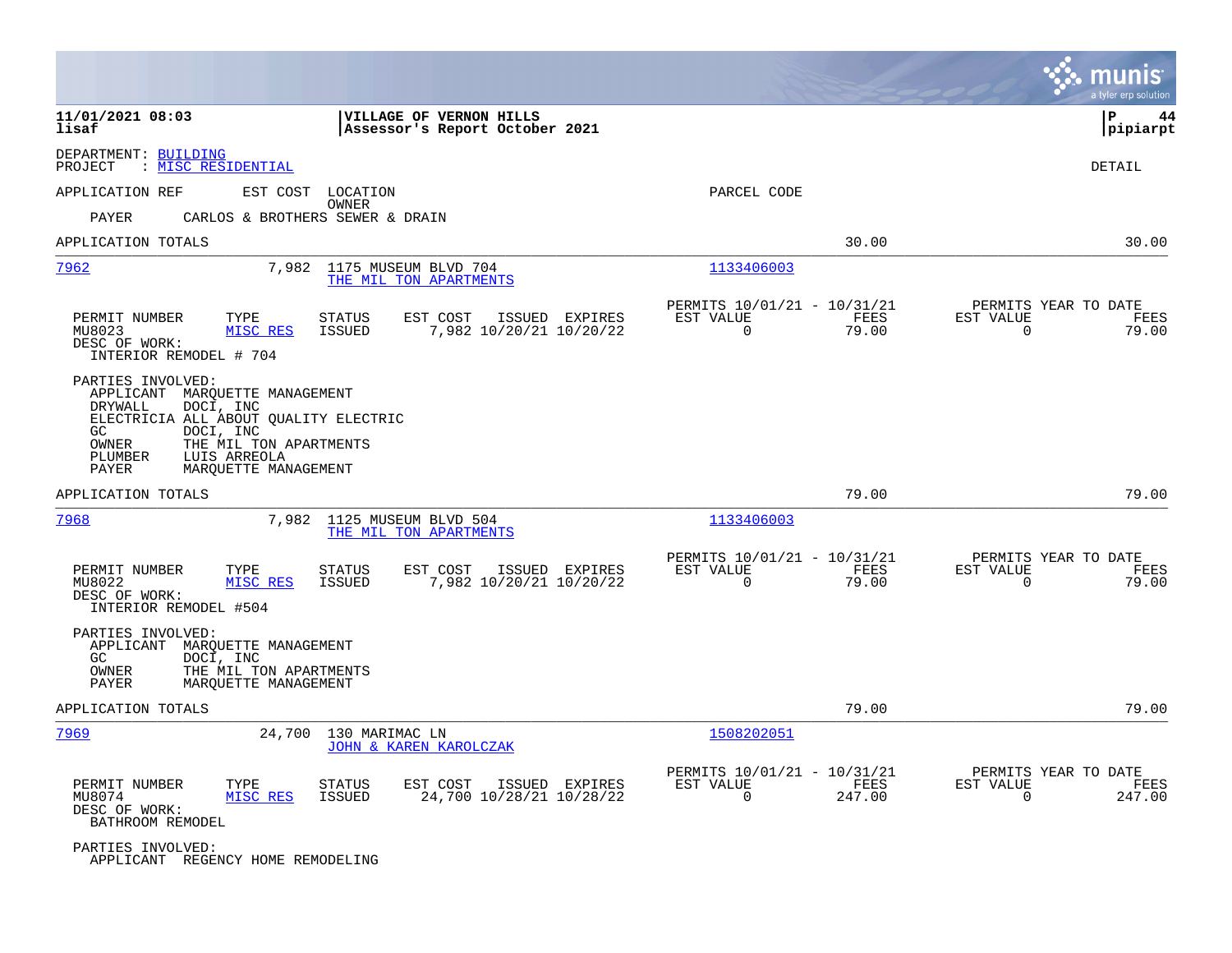|                                                                                                                                                                                                                                |                                                                                   |                                                                               | munis<br>a tyler erp solution                                      |
|--------------------------------------------------------------------------------------------------------------------------------------------------------------------------------------------------------------------------------|-----------------------------------------------------------------------------------|-------------------------------------------------------------------------------|--------------------------------------------------------------------|
| 11/01/2021 08:03<br>lisaf                                                                                                                                                                                                      | VILLAGE OF VERNON HILLS<br>Assessor's Report October 2021                         |                                                                               | l P<br>45<br> pipiarpt                                             |
| DEPARTMENT: BUILDING<br>PROJECT<br>: MISC RESIDENTIAL                                                                                                                                                                          |                                                                                   |                                                                               | DETAIL                                                             |
| APPLICATION REF<br>CARPENTER REGENCY HOME REMODELING<br>ELECTRICIA POWER SOURCE ELECTRIC<br>REGENCY HOME REMODELING<br>GC.<br>JOHN & KAREN KAROLCZAK<br>OWNER<br>PLUMBER<br>SPEED PLUMBING<br>PAYER<br>REGENCY HOME REMODELING | EST COST LOCATION<br>OWNER                                                        | PARCEL CODE                                                                   |                                                                    |
| APPLICATION TOTALS                                                                                                                                                                                                             |                                                                                   | 247.00                                                                        | 247.00                                                             |
| 7995<br>9,534                                                                                                                                                                                                                  | 1145 MUSEUM BLVD 416<br>THE MIL TON APARTMENTS                                    | 1133406003                                                                    |                                                                    |
| PERMIT NUMBER<br>TYPE<br>MU8046<br>MISC RES<br>DESC OF WORK:<br>REMODEL - #416                                                                                                                                                 | STATUS<br>EST COST<br>ISSUED EXPIRES<br>9,534 10/25/21 10/25/22<br>ISSUED         | PERMITS 10/01/21 - 10/31/21<br>FEES<br>EST VALUE<br>95.34<br>$\Omega$         | PERMITS YEAR TO DATE<br>EST VALUE<br>FEES<br>$\Omega$<br>95.34     |
| PARTIES INVOLVED:<br>APPLICANT MAROUETTE MANAGEMENT<br>ELECTRICIA ALL ABOUT QUALITY ELECTRIC<br>GC<br>DOCI, INC<br>OWNER<br>THE MIL TON APARTMENTS<br>PLUMBER<br>LUIS ARREOLA<br>PAYER<br>MAROUETTE MANAGEMENT                 |                                                                                   |                                                                               |                                                                    |
| APPLICATION TOTALS                                                                                                                                                                                                             |                                                                                   | 95.34                                                                         | 95.34                                                              |
| 8020<br>41,600                                                                                                                                                                                                                 | 507 TORREY PINES WAY<br>PRATAP & SANDHYA ALLURI                                   | 1132104011                                                                    |                                                                    |
| PERMIT NUMBER<br>TYPE<br>MU8065<br>MISC RES<br>DESC OF WORK:<br>SOLAR PANELS                                                                                                                                                   | <b>STATUS</b><br>EST COST<br>ISSUED EXPIRES<br>41,600 10/26/21 10/26/22<br>ISSUED | PERMITS 10/01/21 - 10/31/21<br>EST VALUE<br><b>FEES</b><br>$\Omega$<br>416.00 | PERMITS YEAR TO DATE<br>EST VALUE<br>FEES<br>$\mathbf 0$<br>416.00 |
| PARTIES INVOLVED:<br>APPLICANT<br>CERTASUN LLC<br>GC<br>CERTASUN LLC<br>OWNER<br>PRATAP & SANDHYA ALLURI<br>PAYER<br>CERTASUN LLC                                                                                              |                                                                                   |                                                                               |                                                                    |
| APPLICATION TOTALS<br>PROJECT TOTALS                                                                                                                                                                                           |                                                                                   | 416.00<br>$\Omega$<br>1,373.34                                                | 416.00<br>$\Omega$<br>1,373.34                                     |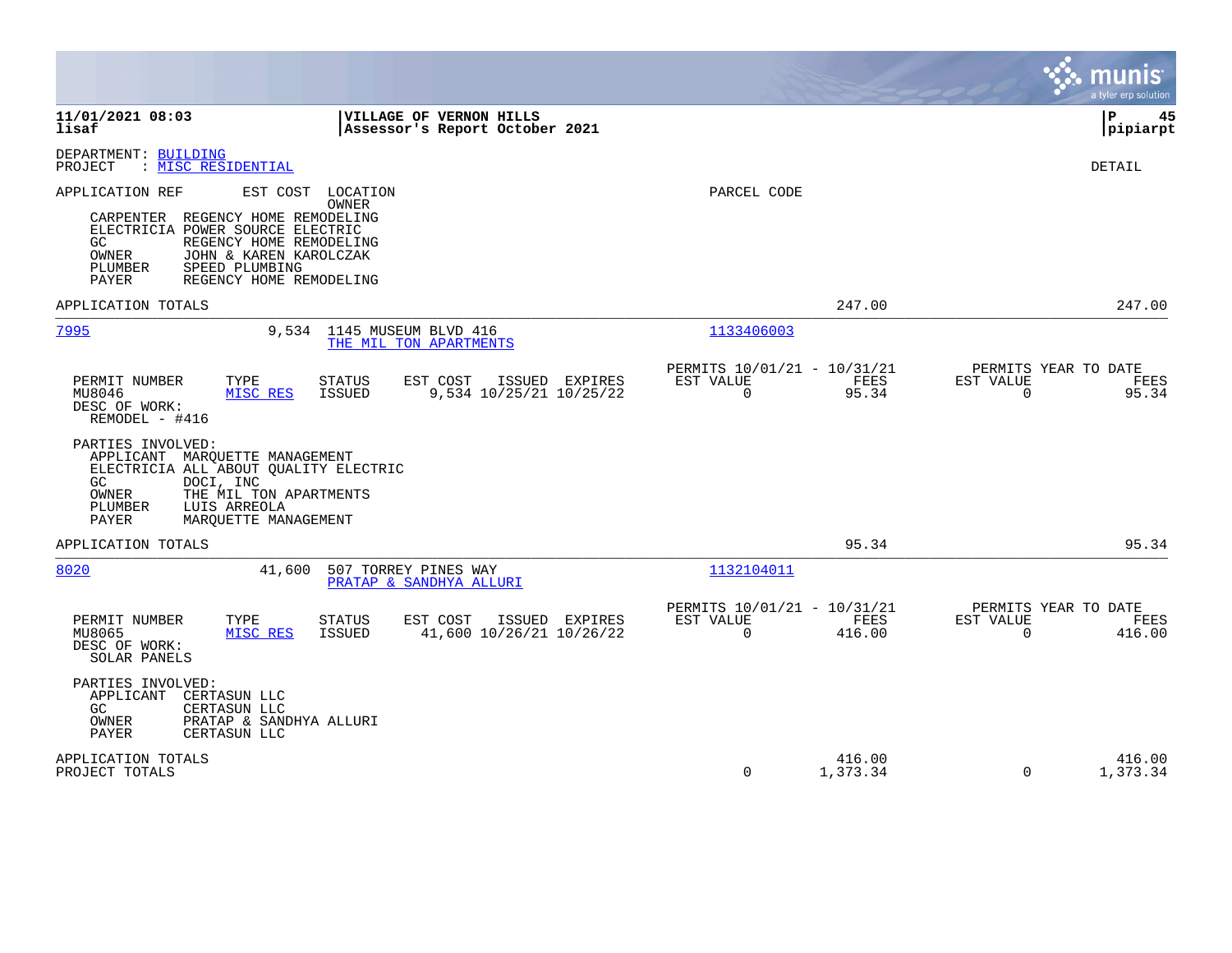|                                                                                                                  |                                                                                                                                  |                                                             |                |                                                         |                  |                                               | munis<br>a tyler erp solution |
|------------------------------------------------------------------------------------------------------------------|----------------------------------------------------------------------------------------------------------------------------------|-------------------------------------------------------------|----------------|---------------------------------------------------------|------------------|-----------------------------------------------|-------------------------------|
| 11/01/2021 08:03<br>lisaf                                                                                        |                                                                                                                                  | VILLAGE OF VERNON HILLS<br>Assessor's Report October 2021   |                |                                                         |                  |                                               | P<br>46<br> pipiarpt          |
| DEPARTMENT: BUILDING<br>PROJECT<br>: PARKING LOT                                                                 |                                                                                                                                  |                                                             |                |                                                         |                  |                                               | DETAIL                        |
| APPLICATION REF                                                                                                  | EST COST<br>LOCATION<br>OWNER                                                                                                    |                                                             |                | PARCEL CODE                                             |                  |                                               |                               |
| 7428                                                                                                             | 113,000                                                                                                                          | 101 CORPORATE WOODS PARKWAY<br>VAN VLISSINGEN & CO          |                | 1516205001                                              |                  |                                               |                               |
| PERMIT NUMBER<br>MU7983<br>DESC OF WORK:<br>PARKING LOT                                                          | TYPE<br>STATUS<br>PKG LOT<br><b>ISSUED</b>                                                                                       | EST COST<br>113,000 10/12/21 10/12/22                       | ISSUED EXPIRES | PERMITS 10/01/21 - 10/31/21<br>EST VALUE<br>$\Omega$    | FEES<br>4,546.00 | PERMITS YEAR TO DATE<br>EST VALUE<br>$\Omega$ | FEES<br>4,546.00              |
| PARTIES INVOLVED:<br>APPLICANT<br>GC.<br><b>OCCUPANT</b><br>OWNER<br>PAYER                                       | SMOOTH PAVING<br>SMOOTH PAVING<br>SCOTSMAN ICE SYSTEMS<br>VAN VLISSINGEN & CO<br>SMOOTH PAVING                                   |                                                             |                |                                                         |                  |                                               |                               |
| APPLICATION TOTALS                                                                                               |                                                                                                                                  |                                                             |                |                                                         | 4,546.00         |                                               | 4,546.00                      |
| 7824                                                                                                             | 573,000                                                                                                                          | 413 NORTH MILWAUKEE AVE<br>MID-AMERICA ASSET MANAGEMENT INC |                | 1503102020                                              |                  |                                               |                               |
| PERMIT NUMBER<br>MU7974<br>DESC OF WORK:                                                                         | TYPE<br>STATUS<br>PKG LOT<br><b>ISSUED</b><br>MILL ASPHALT - RESURFACE - CURB REMOVE AND REPLACE-RESTRIPE                        | EST COST<br>573,000 10/11/21 10/20/22                       | ISSUED EXPIRES | PERMITS 10/01/21 - 10/31/21<br>EST VALUE<br>$\Omega$    | FEES<br>8,595.00 | PERMITS YEAR TO DATE<br>EST VALUE<br>$\Omega$ | FEES<br>8,595.00              |
| PARTIES INVOLVED:<br>APPLICANT<br>GC<br>OWNER<br><b>PAYER</b>                                                    | MURPHY CONSTRUCTION SERVICES<br>MURPHY CONSTRUCTION SERVICES<br>MID-AMERICA ASSET MANAGEMENT INC<br>MURPHY CONSTRUCTION SERVICES |                                                             |                |                                                         |                  |                                               |                               |
| APPLICATION TOTALS                                                                                               |                                                                                                                                  |                                                             |                |                                                         | 8,595.00         |                                               | 8,595.00                      |
| 7825                                                                                                             | 182,095                                                                                                                          | 704 NORTH DEERPATH DR<br>DEERPATH ATRIUM OFFICE CENTER LLC  |                | 1505211001                                              |                  |                                               |                               |
| PERMIT NUMBER<br>MU8073<br>DESC OF WORK:<br>PARKINGLOT MAINTENANCE                                               | TYPE<br><b>STATUS</b><br>PKG LOT<br><b>ISSUED</b>                                                                                | EST COST<br>182,095 10/28/21 10/28/22                       | ISSUED EXPIRES | PERMITS 10/01/21 - 10/31/21<br>EST VALUE<br>$\mathbf 0$ | FEES<br>2,731.00 | PERMITS YEAR TO DATE<br>EST VALUE<br>$\Omega$ | FEES<br>2,731.00              |
| PARTIES INVOLVED:<br>APPLICANT<br>ROSE PAVING<br>ROSE PAVING<br>GC.<br>OCCUPANT<br>OWNER<br>PAYER<br>ROSE PAVING | DEERPATH ATRIUM OFFICE CENTER LLC<br>DEERPATH ATRIUM OFFICE CENTER LLC                                                           |                                                             |                |                                                         |                  |                                               |                               |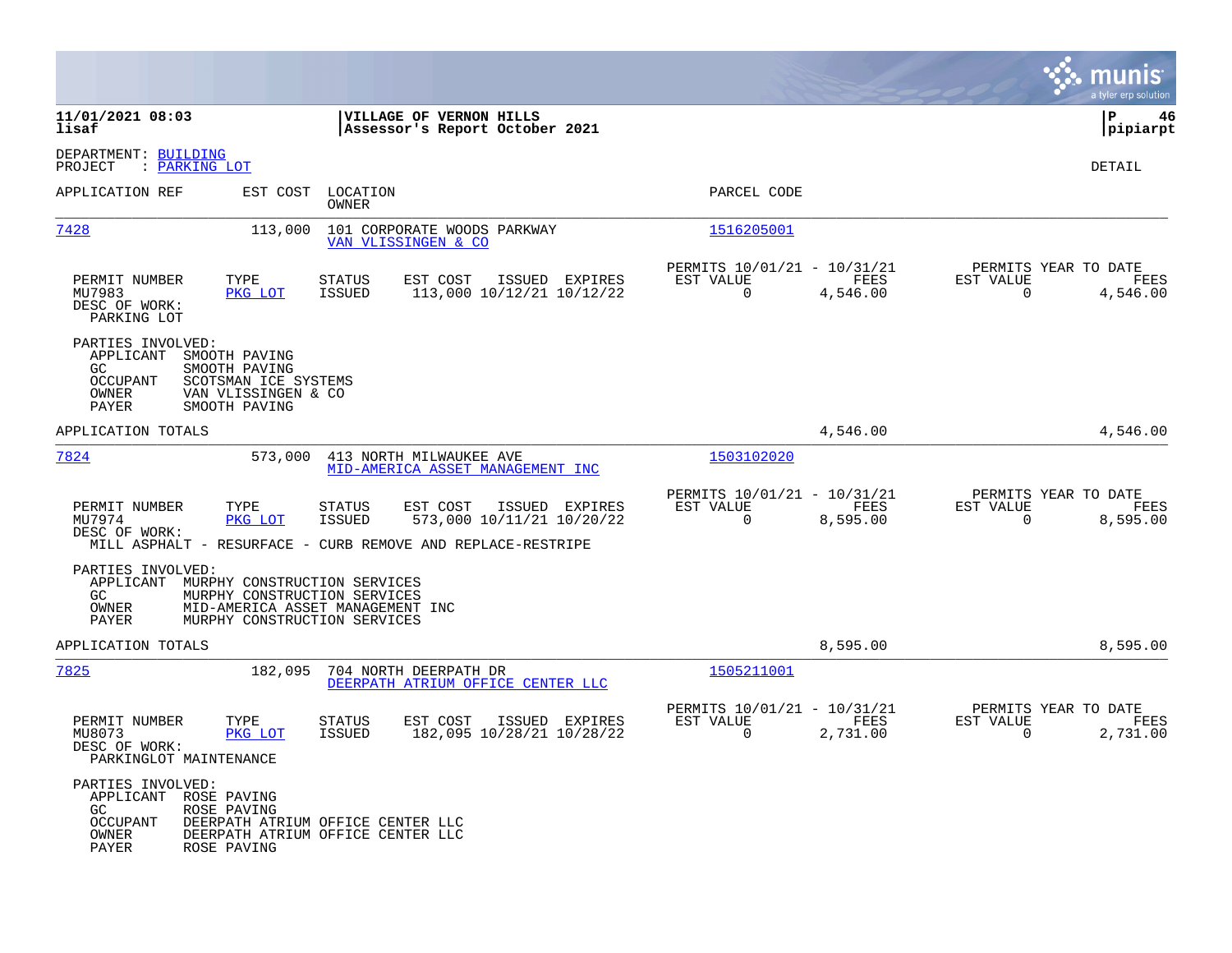|                                                                                                                                                                                                        |                                                                                | <b>munis</b><br>a tyler erp solution     |
|--------------------------------------------------------------------------------------------------------------------------------------------------------------------------------------------------------|--------------------------------------------------------------------------------|------------------------------------------|
| 11/01/2021 08:03<br><b>VILLAGE OF VERNON HILLS</b><br>lisaf<br>Assessor's Report October 2021<br>APPLICATION TOTALS                                                                                    | 2,731.00                                                                       | ${\bf P}$<br>47<br> pipiarpt<br>2,731.00 |
| DEPARTMENT: BUILDING<br>PROJECT<br>: PARKING LOT                                                                                                                                                       |                                                                                | <b>DETAIL</b>                            |
| APPLICATION REF<br>EST COST<br>LOCATION<br>OWNER                                                                                                                                                       | PARCEL CODE                                                                    |                                          |
| 7828<br>38,400<br>451 CREEKSIDE DRIVE<br>KCP RE LLC                                                                                                                                                    | 1505308140                                                                     |                                          |
| TYPE<br>EST COST<br>PERMIT NUMBER<br>STATUS<br>ISSUED<br>EXPIRES<br>MU7973<br>38,400 10/11/21 10/11/22<br>ISSUED<br>PKG LOT<br>DESC OF WORK:<br>REMOVE AND REPLACE DAMAGED CONCRETE-CRACK SEAL         | PERMITS 10/01/21 - 10/31/21<br>EST VALUE<br>EST VALUE<br>FEES<br>1,448.00<br>0 | PERMITS YEAR TO DATE<br>FEES<br>1,448.00 |
| PARTIES INVOLVED:<br>APPLICANT<br>MURPHY CONSTRUCTION SERVICES<br>MURPHY CONSTRUCTION SERVICES<br>GC.<br>OCCUPANT<br>KINDERCARE<br>OWNER<br>KCP RE LLC<br><b>PAYER</b><br>MURPHY CONSTRUCTION SERVICES |                                                                                |                                          |
| APPLICATION TOTALS<br>PROJECT TOTALS                                                                                                                                                                   | 1,448.00<br>17,320.00<br>0                                                     | 1,448.00<br>17,320.00<br>$\Omega$        |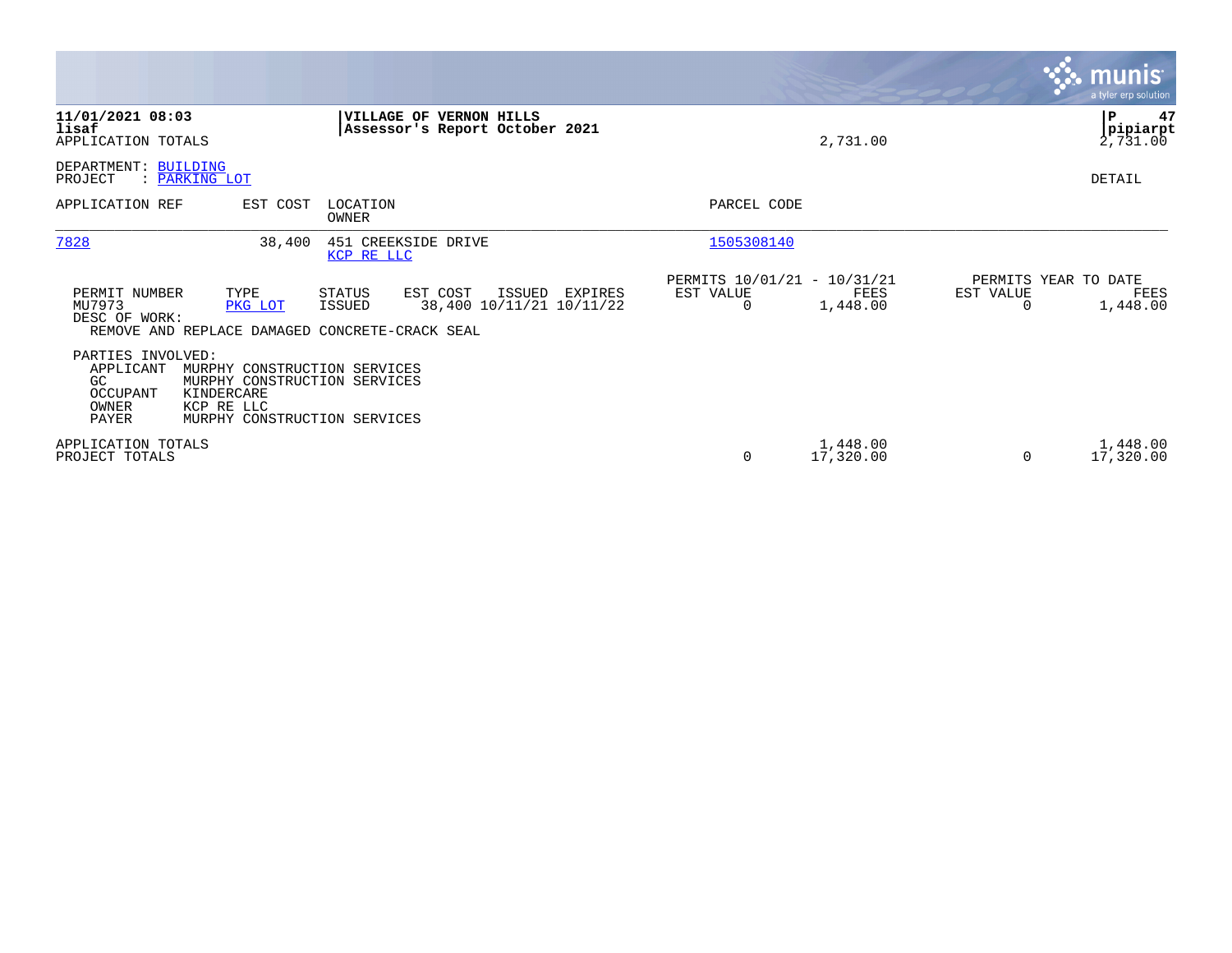|                                                                                                                                                                                                           |                                                                           | munis<br>a tyler erp solution                                      |
|-----------------------------------------------------------------------------------------------------------------------------------------------------------------------------------------------------------|---------------------------------------------------------------------------|--------------------------------------------------------------------|
| 11/01/2021 08:03<br>VILLAGE OF VERNON HILLS<br>lisaf<br>Assessor's Report October 2021                                                                                                                    |                                                                           | l P<br>48<br> pipiarpt                                             |
| DEPARTMENT: BUILDING<br>PROJECT<br>: <u>PATIO</u>                                                                                                                                                         |                                                                           | <b>DETAIL</b>                                                      |
| EST COST<br>LOCATION<br>APPLICATION REF<br>OWNER                                                                                                                                                          | PARCEL CODE                                                               |                                                                    |
| 7870<br>18,484<br>38 SUSSEX CIR<br>SCOTT & NATALIE REINGLASS                                                                                                                                              | 1508412011                                                                |                                                                    |
| EST COST<br>PERMIT NUMBER<br>TYPE<br>STATUS<br>ISSUED EXPIRES<br>MU7965<br>18,484 10/08/21 10/08/22<br>PATIO<br>ISSUED<br>DESC OF WORK:<br>GAZEBO & PATIO                                                 | PERMITS 10/01/21 - 10/31/21<br>EST VALUE<br>FEES<br>$\mathbf 0$<br>184.84 | PERMITS YEAR TO DATE<br>EST VALUE<br>FEES<br>$\mathbf 0$<br>184.84 |
| PARTIES INVOLVED:<br>APPLICANT<br>SCOTT & NATALIE REINGLASS<br>J & JERRY SERVICE<br>GC.<br>OWNER<br>SCOTT & NATALIE REINGLASS<br>PAYER<br>SCOTT & NATALIE REINGLASS                                       |                                                                           |                                                                    |
| APPLICATION TOTALS                                                                                                                                                                                        | 184.84                                                                    | 184.84                                                             |
| 7904<br>22,480<br>115 SOUTH DEERPATH DR<br>JULIO C & CONNIE J RODRIGUEZ                                                                                                                                   | 1509103024                                                                |                                                                    |
| PERMIT NUMBER<br>TYPE<br>STATUS<br>EST COST<br>ISSUED EXPIRES<br>22,480 10/26/21 10/26/22<br><b>PATIO</b><br>ISSUED<br>MU8070<br>DESC OF WORK:<br>PATIO/SEATWALL/FIRE PIT                                 | PERMITS 10/01/21 - 10/31/21<br>EST VALUE<br>FEES<br>$\mathbf 0$<br>224.80 | PERMITS YEAR TO DATE<br>EST VALUE<br>FEES<br>$\mathbf 0$<br>224.80 |
| PARTIES INVOLVED:<br>APPLICANT A GARDEN GUY, INC<br>GC<br>A GARDEN GUY, INC<br>OWNER<br>JULIO C & CONNIE J RODRIGUEZ<br>CHICAGO GAS LINES<br>PLUMBER<br>PAYER<br>A GARDEN GUY, INC                        |                                                                           |                                                                    |
| APPLICATION TOTALS                                                                                                                                                                                        | 224.80                                                                    | 224.80                                                             |
| 7906<br>52,409<br>631 MARSHALL STREET<br><b>PLACEHOLDER</b>                                                                                                                                               | 1133215002                                                                |                                                                    |
| PERMIT NUMBER<br>TYPE<br><b>STATUS</b><br>EST COST<br>ISSUED EXPIRES<br>MU8007<br>52,409 10/18/21 10/18/22<br><b>PATIO</b><br><b>ISSUED</b><br>DESC OF WORK:<br>PATIO, RETAINING WALL, STAIRS, & SEATWALL | PERMITS 10/01/21 - 10/31/21<br>EST VALUE<br>FEES<br>$\Omega$<br>524.09    | PERMITS YEAR TO DATE<br>EST VALUE<br>FEES<br>$\Omega$<br>524.09    |
| PARTIES INVOLVED:<br>APPLICANT<br>POUL'S LANDSCAPING<br>POUL'S LANDSCAPING<br>GC.<br>OWNER<br>PLACEHOLDER<br>PAYER<br>POUL'S LANDSCAPING                                                                  |                                                                           |                                                                    |
| APPLICATION TOTALS                                                                                                                                                                                        | 524.09                                                                    | 524.09                                                             |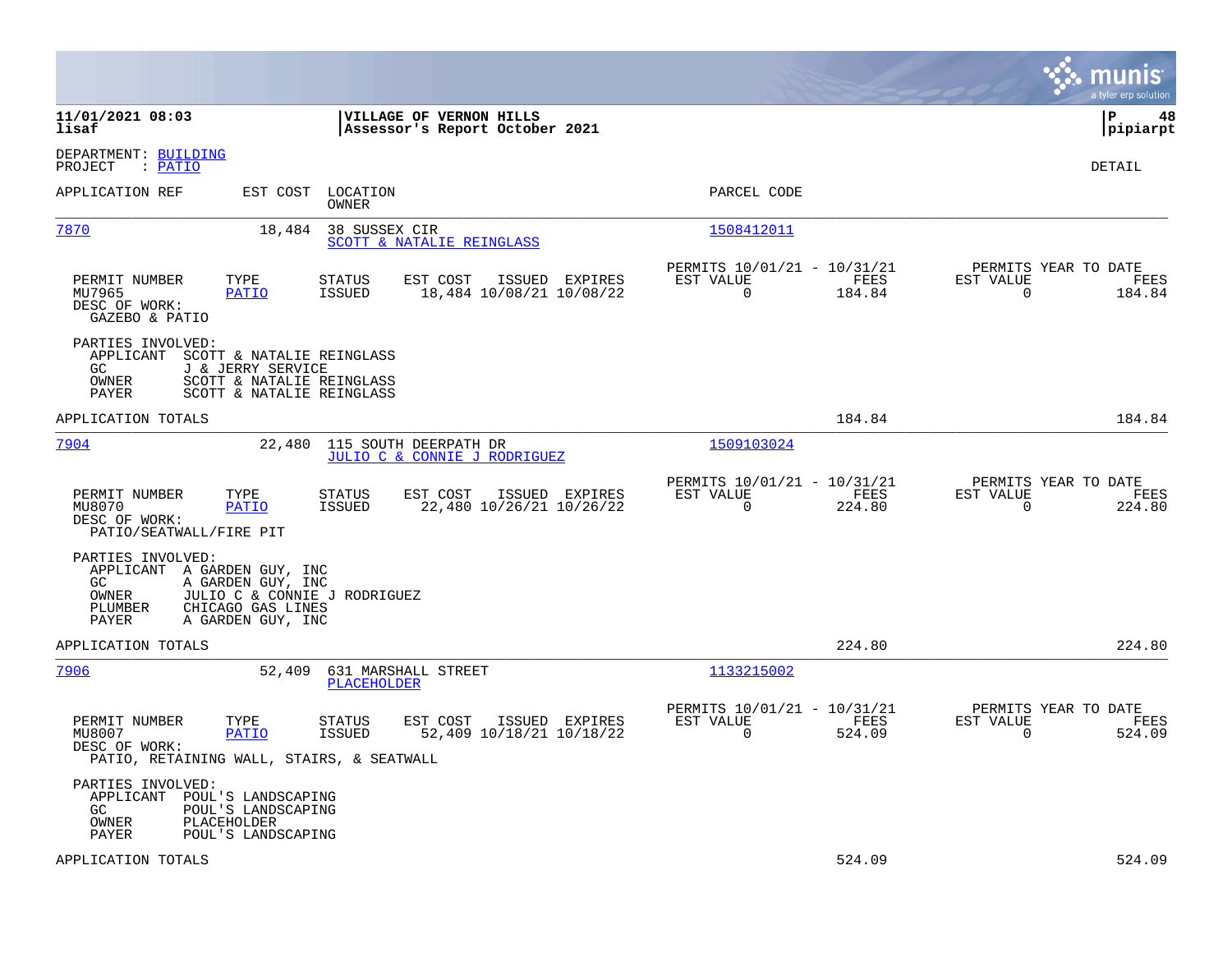|                                                                                                                                                        | munis<br>a tyler erp solution                                                                                                                                     |
|--------------------------------------------------------------------------------------------------------------------------------------------------------|-------------------------------------------------------------------------------------------------------------------------------------------------------------------|
| 11/01/2021 08:03<br>VILLAGE OF VERNON HILLS<br>lisaf<br>Assessor's Report October 2021                                                                 | l P<br>49<br> pipiarpt                                                                                                                                            |
| DEPARTMENT: BUILDING<br>PROJECT<br>: PATIO                                                                                                             | <b>DETAIL</b>                                                                                                                                                     |
| APPLICATION REF<br>EST COST<br>LOCATION<br>OWNER                                                                                                       | PARCEL CODE                                                                                                                                                       |
| 7923<br>45,650<br>365 CHERRY VALLEY RD<br><b>JACOB LUDOLPH</b>                                                                                         | 1508107078                                                                                                                                                        |
| PERMIT NUMBER<br>TYPE<br><b>STATUS</b><br>EST COST<br>45,650 10/21/21 10/21/22<br>MU8025<br><b>PATIO</b><br>ISSUED<br>DESC OF WORK:<br>PATIO & PERGOLA | PERMITS 10/01/21 - 10/31/21<br>PERMITS YEAR TO DATE<br>ISSUED EXPIRES<br>EST VALUE<br>FEES<br>EST VALUE<br>FEES<br>$\mathbf 0$<br>456.50<br>$\mathbf 0$<br>456.50 |
| PARTIES INVOLVED:<br>APPLICANT ARCHITERRA, INC<br>ARCHITERRA, INC<br>GC.<br>OWNER<br>JACOB LUDOLPH<br>PAYER<br>ARCHITERRA, INC                         |                                                                                                                                                                   |
| APPLICATION TOTALS                                                                                                                                     | 456.50<br>456.50                                                                                                                                                  |
| 7953<br>28,590<br>112 MEMPHIS PL<br>DAVID A & LISA Z BAIN                                                                                              | 1508204029                                                                                                                                                        |
| PERMIT NUMBER<br>TYPE<br>STATUS<br>EST COST<br>28,590 10/28/21 10/28/22<br>MU8075<br>PATIO<br>ISSUED<br>DESC OF WORK:<br>PATIO, SEATWALL & PILLARS     | PERMITS 10/01/21 - 10/31/21<br>PERMITS YEAR TO DATE<br>ISSUED EXPIRES<br>EST VALUE<br>FEES<br>EST VALUE<br>FEES<br>$\Omega$<br>285.90<br>$\mathbf 0$<br>285.90    |
| PARTIES INVOLVED:<br>APPLICANT 3D BRICK PAVING INC<br>GC<br>3D BRICK PAVING INC<br>OWNER<br>DAVID A & LISA Z BAIN<br>PAYER<br>3D BRICK PAVING INC      |                                                                                                                                                                   |
| APPLICATION TOTALS                                                                                                                                     | 285.90<br>285.90                                                                                                                                                  |
| 7954<br>1,450<br>385 SISLOW LANE<br><b>PLACEHOLDER</b>                                                                                                 | 1509319003                                                                                                                                                        |
| PERMIT NUMBER<br>TYPE<br><b>STATUS</b><br>EST COST ISSUED EXPIRES<br>MU7993<br>PATIO<br>ISSUED<br>DESC OF WORK:<br>PATIO                               | PERMITS 10/01/21 - 10/31/21<br>PERMITS YEAR TO DATE<br>EST VALUE<br>FEES<br>EST VALUE<br>FEES<br>$\mathbf 0$<br>30.00<br>1,450 10/13/21 10/14/22<br>0<br>30.00    |
| PARTIES INVOLVED:<br>WOODLAND CHASE PARTNERS, LLC<br>APPLICANT<br>CONCRETE<br>UPLAND CONCRETE<br>GC.<br>WOODLAND CHASE PARTNERS, LLC                   |                                                                                                                                                                   |
| OWNER<br>PLACEHOLDER<br>WOODLAND CHASE PARTNERS, LLC<br>PAYER                                                                                          |                                                                                                                                                                   |
| APPLICATION TOTALS                                                                                                                                     | 30.00<br>30.00                                                                                                                                                    |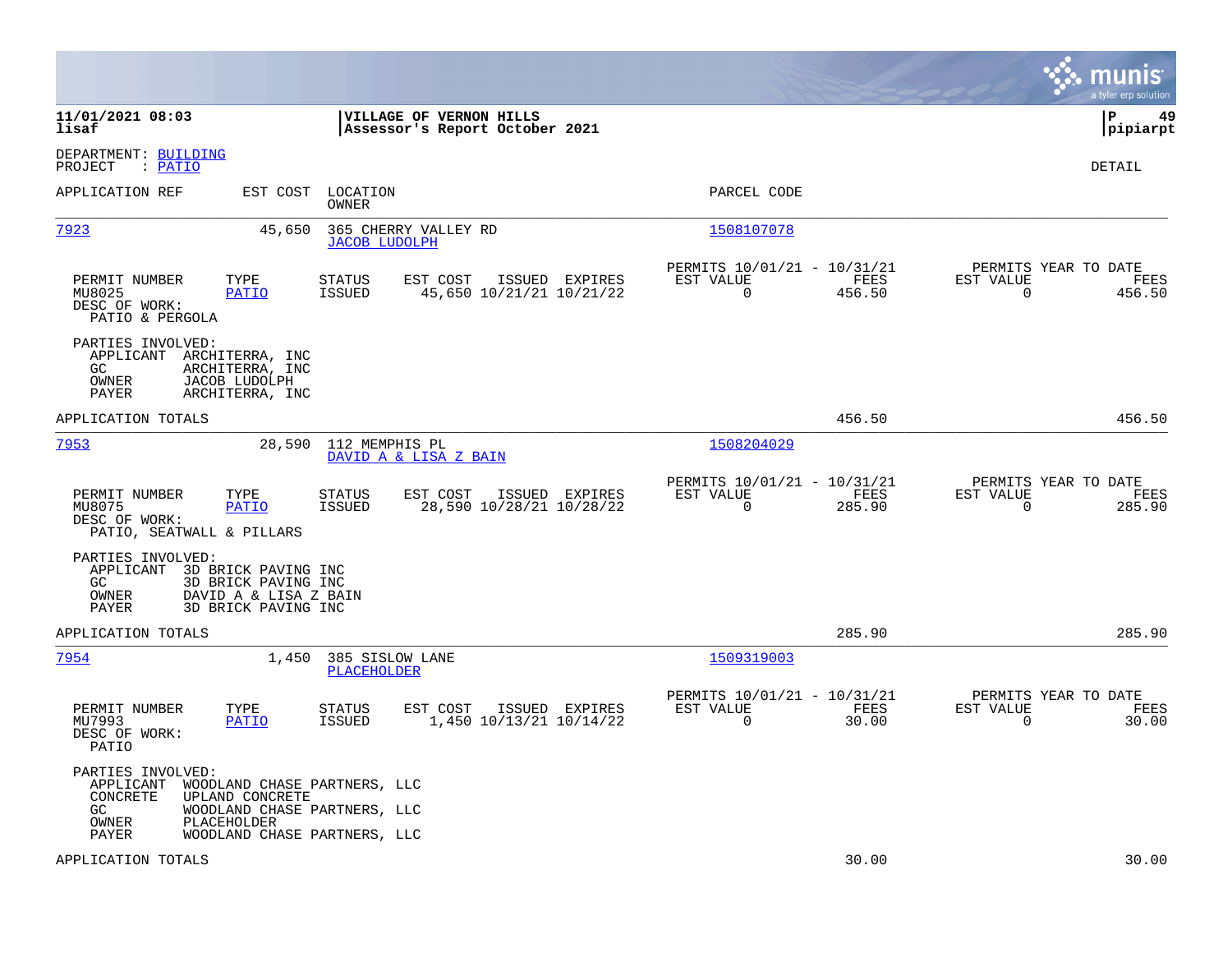|                                                        |                                                                                                          |                                        |                                                           |         |                                               |                   |           | <b>munis</b><br>a tyler erp solution  |
|--------------------------------------------------------|----------------------------------------------------------------------------------------------------------|----------------------------------------|-----------------------------------------------------------|---------|-----------------------------------------------|-------------------|-----------|---------------------------------------|
| 11/01/2021 08:03<br>lisaf                              |                                                                                                          |                                        | VILLAGE OF VERNON HILLS<br>Assessor's Report October 2021 |         |                                               |                   |           | ∣P<br>50<br> pipiarpt                 |
| DEPARTMENT: BUILDING<br>PROJECT<br>: PATIO             |                                                                                                          |                                        |                                                           |         |                                               |                   |           | DETAIL                                |
| APPLICATION REF                                        | EST COST                                                                                                 | LOCATION<br>OWNER                      |                                                           |         | PARCEL CODE                                   |                   |           |                                       |
| 8000                                                   | 7,400                                                                                                    | 204 LOWELL PL<br><b>HOWARD GOLDMAN</b> |                                                           |         | 1132201004                                    |                   |           |                                       |
| PERMIT NUMBER<br>MU8090<br>DESC OF WORK:               | TYPE<br>PATIO<br>PATIO, STOOP, WALKWAY, & SIDEWALK                                                       | STATUS<br>ISSUED                       | EST COST<br>ISSUED<br>7,400 10/29/21 10/29/22             | EXPIRES | PERMITS 10/01/21 - 10/31/21<br>EST VALUE<br>0 | FEES<br>74.00     | EST VALUE | PERMITS YEAR TO DATE<br>FEES<br>74.00 |
| PARTIES INVOLVED:<br>APPLICANT<br>GC<br>OWNER<br>PAYER | CARDANES CONCRETE CONCEPTS<br>CARDANES CONCRETE CONCEPTS<br>HOWARD GOLDMAN<br>CARDANES CONCRETE CONCEPTS |                                        |                                                           |         |                                               |                   |           |                                       |
| APPLICATION TOTALS<br>PROJECT TOTALS                   |                                                                                                          |                                        |                                                           |         | 0                                             | 74.00<br>1,780.13 | $\Omega$  | 74.00<br>1,780.13                     |

 $\mathcal{L}^{\text{max}}$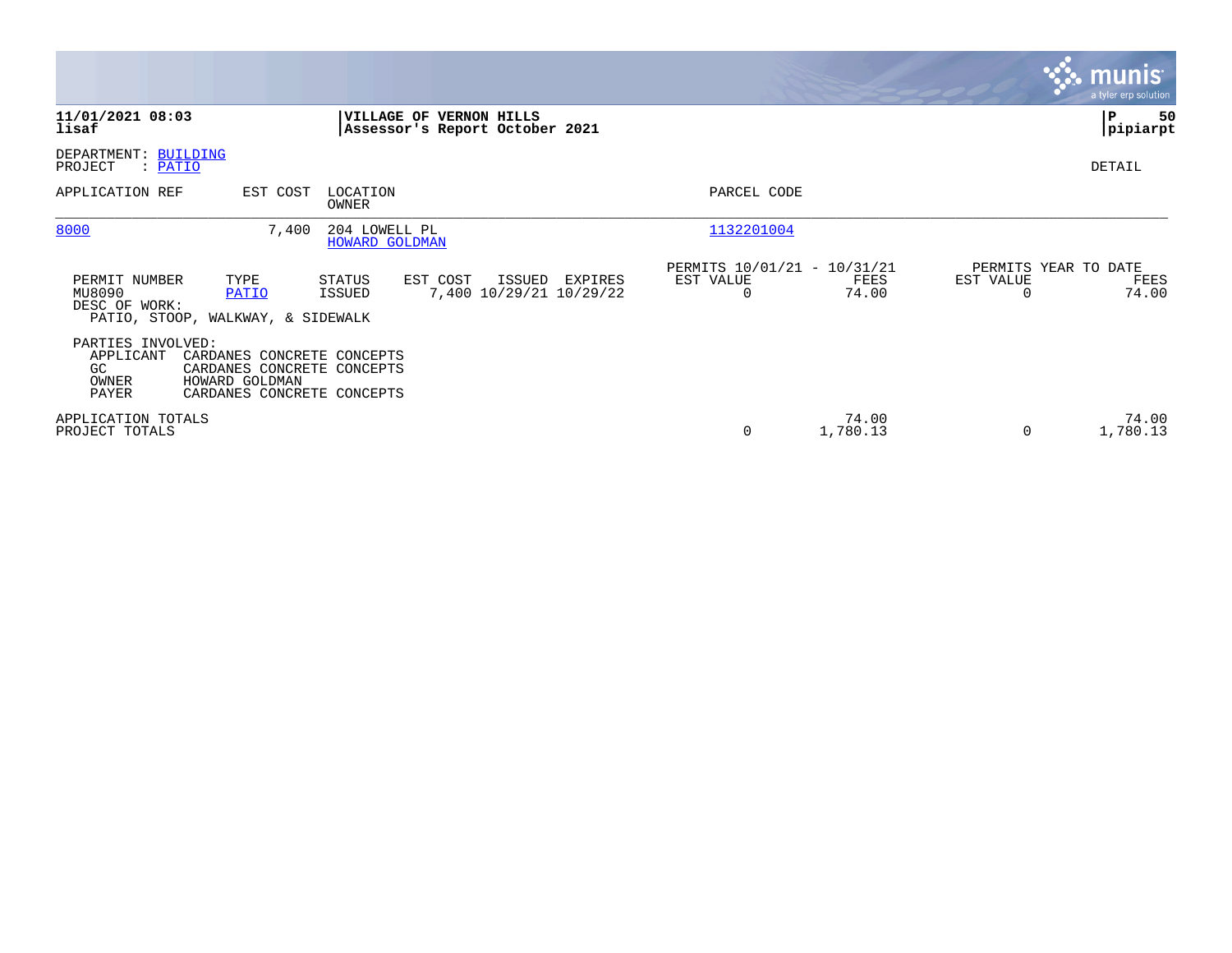|                                                                                                                                                                                                      |                                                                          | munis<br>a tyler erp solution                                  |
|------------------------------------------------------------------------------------------------------------------------------------------------------------------------------------------------------|--------------------------------------------------------------------------|----------------------------------------------------------------|
| 11/01/2021 08:03<br>VILLAGE OF VERNON HILLS<br>lisaf<br>Assessor's Report October 2021                                                                                                               |                                                                          | P<br>51<br> pipiarpt                                           |
| DEPARTMENT: BUILDING<br>: SIDEWALK<br>PROJECT                                                                                                                                                        |                                                                          | <b>DETAIL</b>                                                  |
| APPLICATION REF<br>EST COST<br>LOCATION<br>OWNER                                                                                                                                                     | PARCEL CODE                                                              |                                                                |
| 7841<br>677 INSULL DRIVE<br>7,100<br>PLACEHOLDER                                                                                                                                                     | 1133205091                                                               |                                                                |
| PERMIT NUMBER<br>TYPE<br>EST COST<br>ISSUED EXPIRES<br>STATUS<br>MU7931<br>7,100 10/04/21 10/15/22<br><b>SIDEWALK</b><br>ISSUED<br>DESC OF WORK:<br>WALKWAY W PAVERS                                 | PERMITS 10/01/21 - 10/31/21<br>EST VALUE<br>FEES<br>$\mathbf 0$<br>71.00 | PERMITS YEAR TO DATE<br>EST VALUE<br>FEES<br>$\Omega$<br>71.00 |
| PARTIES INVOLVED:<br>APPLICANT<br>D & D LANDSCAPE AND SPRINKLER SERVICES<br>D & D LANDSCAPE AND SPRINKLER SERVICES<br>GC.<br>OWNER<br>PLACEHOLDER<br>PAYER<br>D & D LANDSCAPE AND SPRINKLER SERVICES |                                                                          |                                                                |
| APPLICATION TOTALS                                                                                                                                                                                   | 71.00                                                                    | 71.00                                                          |
| 7977<br>2,600 3 BEDFORD DR<br>MICHAEL HOEFKE                                                                                                                                                         | 1504307002                                                               |                                                                |
| EST COST<br>PERMIT NUMBER<br>TYPE<br><b>STATUS</b><br>ISSUED EXPIRES<br>MU8012<br>2,600 10/19/21 10/20/22<br>ISSUED<br><b>SIDEWALK</b><br>DESC OF WORK:<br>REPLACING FRONT STOOP                     | PERMITS 10/01/21 - 10/31/21<br>EST VALUE<br>FEES<br>$\Omega$<br>50.00    | PERMITS YEAR TO DATE<br>EST VALUE<br>FEES<br>$\Omega$<br>50.00 |
| PARTIES INVOLVED:<br>APPLICANT<br>MICHAEL HOEFKE<br>GC<br>PANIAGUA LANDSCAPE<br>GC.<br>MICHAEL HOEFKE<br>MICHAEL HOEFKE<br>OWNER<br>PAYER<br>MICHAEL HOEFKE                                          |                                                                          |                                                                |
| APPLICATION TOTALS<br>PROJECT TOTALS                                                                                                                                                                 | 50.00<br>0<br>121.00                                                     | 50.00<br>$\Omega$<br>121.00                                    |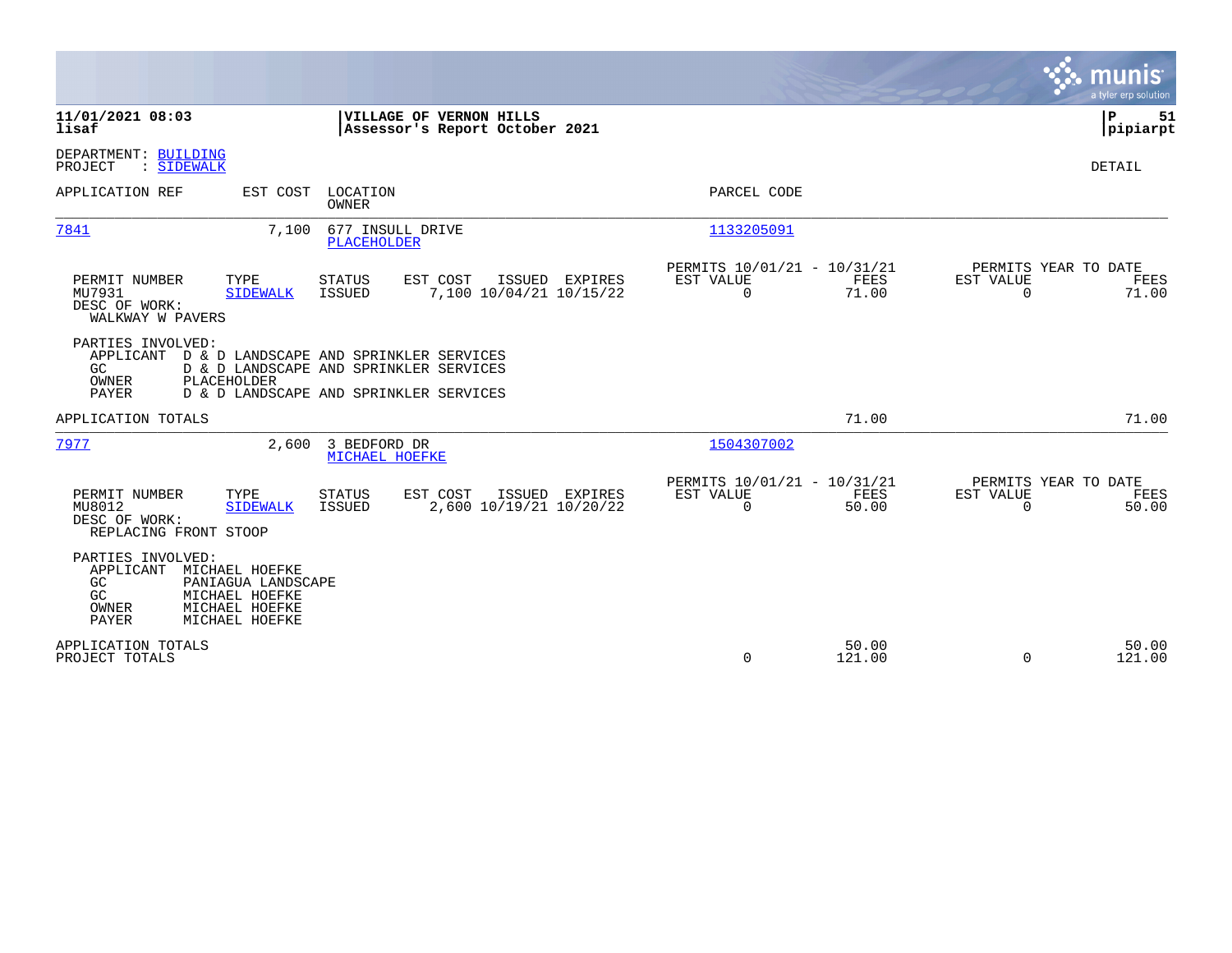|                                                                                                                                                                                                 |                                                                                                      |                                                                           | munis<br>a tyler erp solution                                   |
|-------------------------------------------------------------------------------------------------------------------------------------------------------------------------------------------------|------------------------------------------------------------------------------------------------------|---------------------------------------------------------------------------|-----------------------------------------------------------------|
| 11/01/2021 08:03<br>lisaf                                                                                                                                                                       | VILLAGE OF VERNON HILLS<br>Assessor's Report October 2021                                            |                                                                           | 52<br>IΡ<br> pipiarpt                                           |
| DEPARTMENT: BUILDING<br>PROJECT<br>: <u>REROOF</u>                                                                                                                                              |                                                                                                      |                                                                           | DETAIL                                                          |
| APPLICATION REF                                                                                                                                                                                 | EST COST<br>LOCATION<br>OWNER                                                                        | PARCEL CODE                                                               |                                                                 |
| 7800                                                                                                                                                                                            | 1655 STANWICH RD<br>18,199<br>TOMAS FERNANDEZ                                                        | 1129314007                                                                |                                                                 |
| TYPE<br>PERMIT NUMBER<br>MU7840<br><b>REROOF</b><br>DESC OF WORK:<br>REROOF                                                                                                                     | STATUS<br>EST COST<br>ISSUED EXPIRES<br>COMPLT<br>18,199 10/13/21 10/13/22                           | PERMITS 10/01/21 - 10/31/21<br>FEES<br>EST VALUE<br>$\mathbf 0$<br>181.99 | PERMITS YEAR TO DATE<br>EST VALUE<br>FEES<br>$\Omega$<br>181.99 |
| PARTIES INVOLVED:<br>APPLICANT<br>MORNING DEW EXTERIORS<br>GC.<br>MORNING DEW EXTERIORS<br>TOMAS FERNANDEZ<br>OWNER<br>PAYER<br>MORNING DEW EXTERIORS<br><b>ROOFER</b><br>MORNING DEW EXTERIORS |                                                                                                      |                                                                           |                                                                 |
| APPLICATION TOTALS                                                                                                                                                                              |                                                                                                      | 181.99                                                                    | 181.99                                                          |
| 7875                                                                                                                                                                                            | 5,000<br>86 JULIE LN<br>WILLIAM R & LORETTA V PITTMAN                                                | 1506412013                                                                |                                                                 |
| PERMIT NUMBER<br>TYPE<br>MU7924<br><b>REROOF</b><br>DESC OF WORK:<br><b>REROOF</b>                                                                                                              | EST COST<br>ISSUED EXPIRES<br>STATUS<br>COMPLT<br>5,000 10/01/21 10/12/22                            | PERMITS 10/01/21 - 10/31/21<br>EST VALUE<br>FEES<br>$\mathbf 0$<br>50.00  | PERMITS YEAR TO DATE<br>EST VALUE<br>FEES<br>$\Omega$<br>50.00  |
| PARTIES INVOLVED:<br>APPLICANT ALOHA CONSTRUCTION<br>GC.<br>ALOHA CONSTRUCTION<br>OWNER<br>PAYER<br>ALOHA CONSTRUCTION<br><b>ROOFER</b><br>ALOHA CONSTRUCTION                                   | WILLIAM R & LORETTA V PITTMAN                                                                        |                                                                           |                                                                 |
| APPLICATION TOTALS                                                                                                                                                                              |                                                                                                      | 50.00                                                                     | 50.00                                                           |
| 7879                                                                                                                                                                                            | 36,974 135 MONTCLAIR RD<br><b>TAMMY FIELD</b>                                                        | 1508412017                                                                |                                                                 |
| PERMIT NUMBER<br>TYPE<br>MU7929<br><b>REROOF</b><br>DESC OF WORK:<br>REROOF                                                                                                                     | <b>STATUS</b><br>EST COST<br>ISSUED EXPIRES<br>36,974 10/04/21 10/04/22<br>ISSUED                    | PERMITS 10/01/21 - 10/31/21<br>EST VALUE<br><b>FEES</b><br>369.74<br>0    | PERMITS YEAR TO DATE<br>EST VALUE<br>FEES<br>369.74<br>0        |
| PARTIES INVOLVED:<br>APPLICANT<br>GC<br>OWNER<br>TAMMY FIELD<br>PAYER<br><b>ROOFER</b>                                                                                                          | SWISHER EXTERIORS, INC<br>SWISHER EXTERIORS, INC<br>SWISHER EXTERIORS, INC<br>SWISHER EXTERIORS, INC |                                                                           |                                                                 |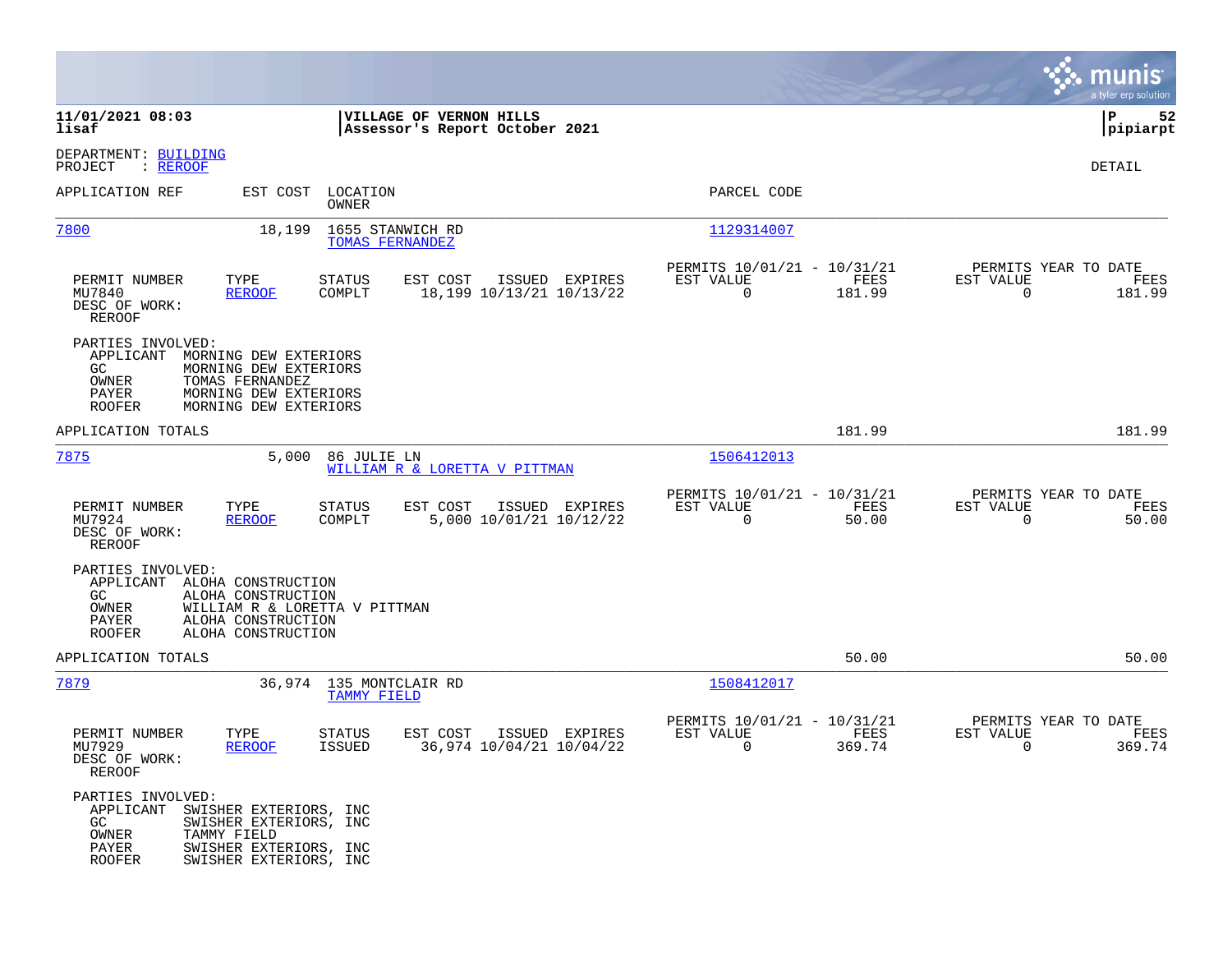|                                                                                                                                                                                                                                | munis<br>a tyler erp solution                                                                                                             |
|--------------------------------------------------------------------------------------------------------------------------------------------------------------------------------------------------------------------------------|-------------------------------------------------------------------------------------------------------------------------------------------|
| 11/01/2021 08:03<br>VILLAGE OF VERNON HILLS<br>lisaf<br>Assessor's Report October 2021                                                                                                                                         | ∣P<br>53<br> pipiarpt                                                                                                                     |
| DEPARTMENT: BUILDING<br>PROJECT<br>: <u>REROOF</u>                                                                                                                                                                             | DETAIL                                                                                                                                    |
| APPLICATION REF<br>LOCATION<br>EST COST<br>OWNER                                                                                                                                                                               | PARCEL CODE                                                                                                                               |
| APPLICATION TOTALS                                                                                                                                                                                                             | 369.74<br>369.74                                                                                                                          |
| 7882<br>15,000<br>35 MANCHESTER LN<br>JAMES R & DEBORAH A STEIDL                                                                                                                                                               | 1508207013                                                                                                                                |
| PERMIT NUMBER<br>TYPE<br><b>STATUS</b><br>EST COST<br>ISSUED EXPIRES<br>MU7933<br><b>REROOF</b><br>ISSUED<br>15,000 10/04/21 10/04/22<br>DESC OF WORK:<br><b>REROOF</b>                                                        | PERMITS 10/01/21 - 10/31/21<br>PERMITS YEAR TO DATE<br>EST VALUE<br>FEES<br>EST VALUE<br>FEES<br>150.00<br>$\mathbf 0$<br>150.00<br>0     |
| PARTIES INVOLVED:<br>APPLICANT<br>STATE RESTORATION SERVICES<br>GC.<br>STATE RESTORATION SERVICES<br>OWNER<br>JAMES R & DEBORAH A STEIDL<br>PAYER<br>STATE RESTORATION SERVICES<br><b>ROOFER</b><br>STATE RESTORATION SERVICES |                                                                                                                                           |
| APPLICATION TOTALS                                                                                                                                                                                                             | 150.00<br>150.00                                                                                                                          |
| 7884<br>38,000<br>16 LINDON LN<br>PAVEL REYTIKH                                                                                                                                                                                | 1509102008                                                                                                                                |
| PERMIT NUMBER<br>TYPE<br>STATUS<br>EST COST<br>ISSUED EXPIRES<br>MU7934<br><b>REROOF</b><br>ISSUED<br>38,000 10/04/21 10/04/22<br>DESC OF WORK:<br>REROOF & SIDING                                                             | PERMITS 10/01/21 - 10/31/21<br>PERMITS YEAR TO DATE<br>FEES<br>EST VALUE<br>EST VALUE<br>FEES<br>$\mathbf 0$<br>380.00<br>0<br>380.00     |
| PARTIES INVOLVED:<br>APPLICANT<br>SHELLEY B FRISCH<br>GC.<br>STATE RESTORATION SERVICES<br>OWNER<br>PAVEL REYTIKH<br>PAYER<br>STATE RESTORATION SERVICES<br>STATE RESTORATION SERVICES<br><b>ROOFER</b>                        |                                                                                                                                           |
| APPLICATION TOTALS                                                                                                                                                                                                             | 380.00<br>380.00                                                                                                                          |
| 7886<br>20,000<br>1360 COG HILL CT<br>H CHILLARA S TADEPALLI                                                                                                                                                                   | 1132104016                                                                                                                                |
| PERMIT NUMBER<br>TYPE<br>STATUS<br>EST COST ISSUED EXPIRES<br>MU7938<br><b>REROOF</b><br>COMPLT<br>20,000 10/04/21 10/13/22<br>DESC OF WORK:<br>REROOF                                                                         | PERMITS 10/01/21 - 10/31/21<br>PERMITS YEAR TO DATE<br>EST VALUE<br>FEES<br>EST VALUE<br>FEES<br>$\Omega$<br>200.00<br>$\Omega$<br>200.00 |
| PARTIES INVOLVED:<br>APPLICANT<br>MORNING DEW EXTERIORS INC<br>GC.<br>MORNING DEW EXTERIORS INC<br>OWNER<br>H CHILLARA S TADEPALLI                                                                                             |                                                                                                                                           |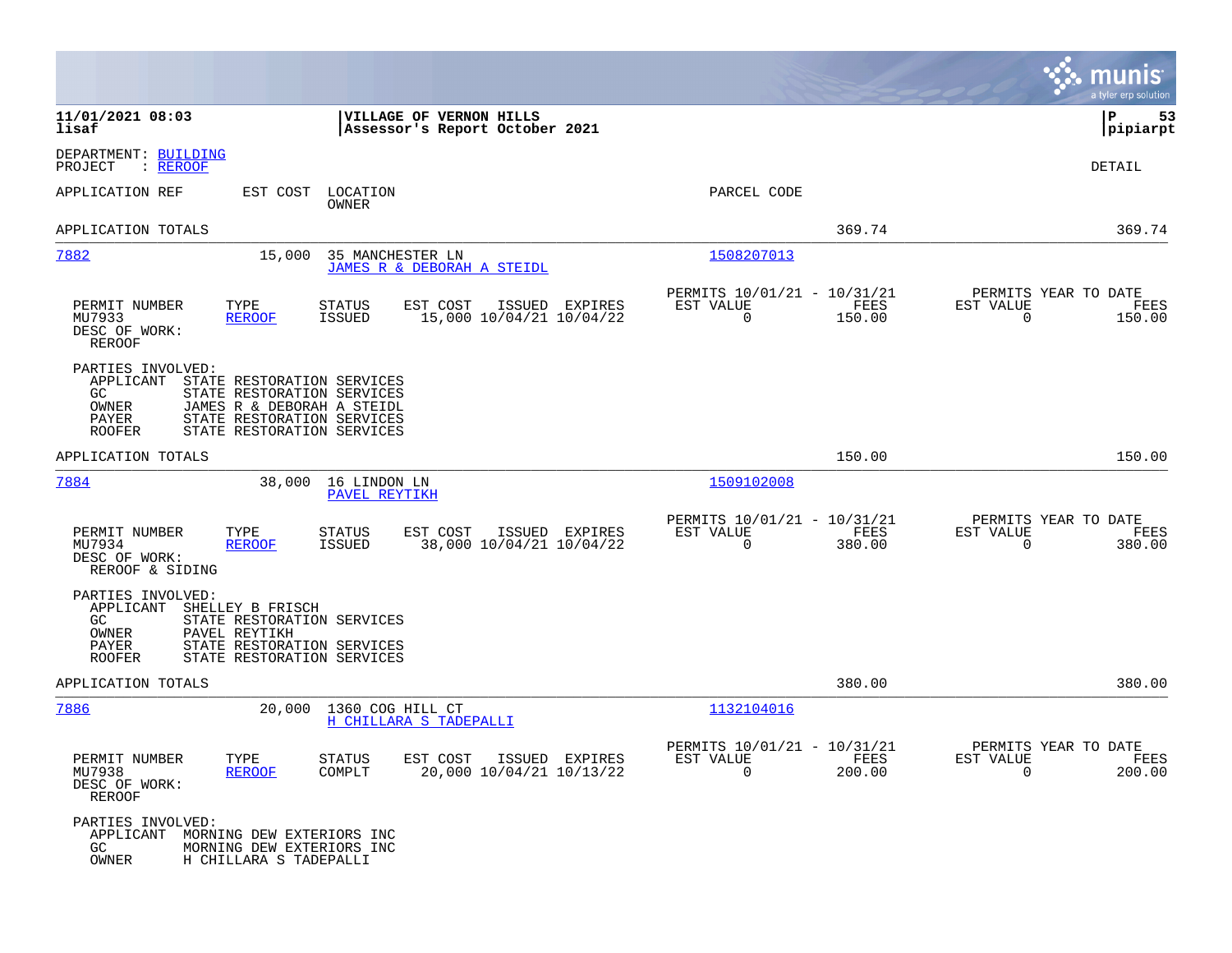|                                                                                                                                                                                                                      |                                                                 | munis<br>a tyler erp solution                                      |
|----------------------------------------------------------------------------------------------------------------------------------------------------------------------------------------------------------------------|-----------------------------------------------------------------|--------------------------------------------------------------------|
| 11/01/2021 08:03<br>VILLAGE OF VERNON HILLS<br>lisaf<br>Assessor's Report October 2021                                                                                                                               |                                                                 | ΙP<br>54<br> pipiarpt                                              |
| DEPARTMENT: BUILDING<br>PROJECT<br>: REROOF                                                                                                                                                                          |                                                                 | DETAIL                                                             |
| APPLICATION REF<br>EST COST<br>LOCATION<br>OWNER                                                                                                                                                                     | PARCEL CODE                                                     |                                                                    |
| PAYER<br>MORNING DEW EXTERIORS INC<br><b>ROOFER</b><br>MORNING DEW EXTERIORS INC                                                                                                                                     |                                                                 |                                                                    |
| APPLICATION TOTALS                                                                                                                                                                                                   | 200.00                                                          | 200.00                                                             |
| 7887<br>2120 BEAVER CREEK DR<br>22,000<br><u>JEFFREY A &amp; WENDY M ACKERMAN</u>                                                                                                                                    | 1129201080                                                      |                                                                    |
| PERMIT NUMBER<br>TYPE<br><b>STATUS</b><br>EST COST<br>ISSUED EXPIRES<br>MU7939<br><b>ISSUED</b><br>22,000 10/04/21 10/04/22<br><b>REROOF</b><br>DESC OF WORK:<br>REROOF                                              | PERMITS 10/01/21 - 10/31/21<br>EST VALUE<br>FEES<br>0<br>220.00 | PERMITS YEAR TO DATE<br>EST VALUE<br>FEES<br>$\mathbf 0$<br>220.00 |
| PARTIES INVOLVED:<br>APPLICANT BETTER HOME CONSTRUCTION<br>GC<br>BETTER HOME CONSTRUCTION<br>OWNER<br>JEFFREY A & WENDY M ACKERMAN<br>PAYER<br>BETTER HOME CONSTRUCTION<br>BETTER HOME CONSTRUCTION<br><b>ROOFER</b> |                                                                 |                                                                    |
| APPLICATION TOTALS                                                                                                                                                                                                   | 220.00                                                          | 220.00                                                             |
| <u>7894</u><br>15,491<br>211 AUGUSTA DR<br>JAMES M. LEDGER & WENSHENG WU                                                                                                                                             | 1505405055                                                      |                                                                    |
| PERMIT NUMBER<br>TYPE<br><b>STATUS</b><br>EST COST<br>ISSUED EXPIRES<br>MU7943<br>ISSUED<br>15,491 10/04/21 10/29/22<br><b>REROOF</b><br>DESC OF WORK:<br>REROOF                                                     | PERMITS 10/01/21 - 10/31/21<br>EST VALUE<br>FEES<br>0<br>154.91 | PERMITS YEAR TO DATE<br>EST VALUE<br>FEES<br>154.91<br>0           |
| PARTIES INVOLVED:<br>APPLICANT LTJ CONSTRUCTION<br>GC<br>LTJ CONSTRUCTION<br>OWNER<br>JAMES M. LEDGER & WENSHENG WU<br>PAYER<br>LTJ CONSTRUCTION<br>LTJ CONSTRUCTION<br><b>ROOFER</b>                                |                                                                 |                                                                    |
| APPLICATION TOTALS                                                                                                                                                                                                   | 154.91                                                          | 154.91                                                             |
| 7903<br>21,174 1600 CYPRESS POINTE DR<br>GEOFF & SHARON ZHANG                                                                                                                                                        | 1129403011                                                      |                                                                    |
| PERMIT NUMBER<br>TYPE<br><b>STATUS</b><br>EST COST<br>ISSUED EXPIRES<br>21, 174 10/06/21 10/06/22<br>MU7948<br><b>REROOF</b><br>ISSUED<br>DESC OF WORK:<br>REROOF                                                    | PERMITS 10/01/21 - 10/31/21<br>EST VALUE<br>FEES<br>0<br>211.74 | PERMITS YEAR TO DATE<br>EST VALUE<br>FEES<br>$\Omega$<br>211.74    |
| PARTIES INVOLVED:<br>APPLICANT MORNING DEW EXTERIORS                                                                                                                                                                 |                                                                 |                                                                    |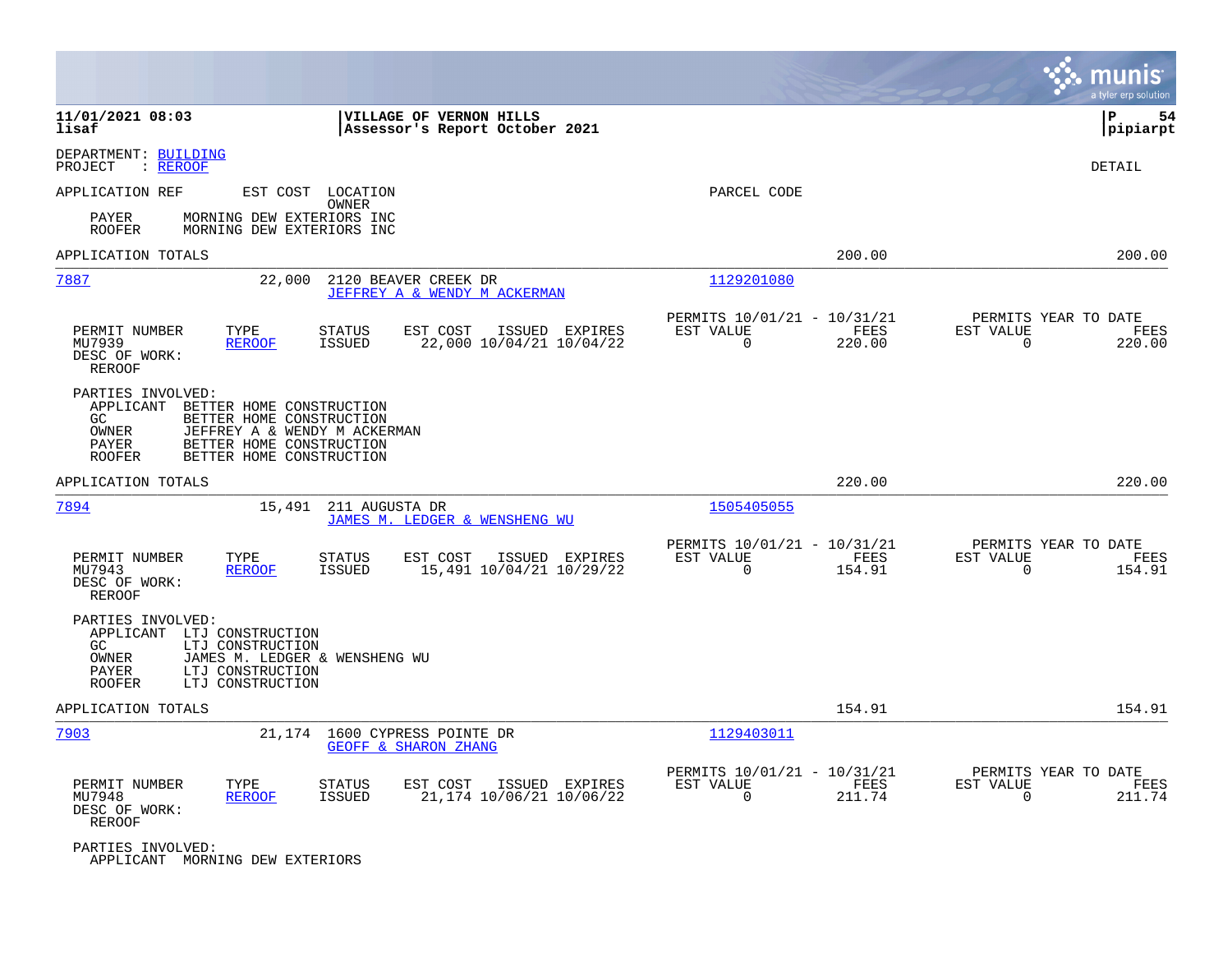|                                                                                                                                                                                           |                                                                          | munis<br>a tyler erp solution                                     |
|-------------------------------------------------------------------------------------------------------------------------------------------------------------------------------------------|--------------------------------------------------------------------------|-------------------------------------------------------------------|
| 11/01/2021 08:03<br>VILLAGE OF VERNON HILLS<br>lisaf<br>Assessor's Report October 2021                                                                                                    |                                                                          | Þ<br>55<br> pipiarpt                                              |
| DEPARTMENT: BUILDING<br>PROJECT<br>: REROOF                                                                                                                                               |                                                                          | DETAIL                                                            |
| APPLICATION REF<br>EST COST LOCATION<br>OWNER<br>GC<br>MORNING DEW EXTERIORS<br>OWNER<br>GEOFF & SHARON ZHANG<br>MORNING DEW EXTERIORS<br>PAYER<br>MORNING DEW EXTERIORS<br><b>ROOFER</b> | PARCEL CODE                                                              |                                                                   |
| APPLICATION TOTALS                                                                                                                                                                        | 211.74                                                                   | 211.74                                                            |
| 7916<br>12,180<br>22 MONTGOMERY LN<br><b>MAZHAR &amp; SEEMA HUSAIN</b>                                                                                                                    | 1505415016                                                               |                                                                   |
| PERMIT NUMBER<br>TYPE<br>EST COST<br>ISSUED EXPIRES<br><b>STATUS</b><br>MU7970<br><b>ISSUED</b><br>12,180 10/08/21 10/08/22<br><b>REROOF</b><br>DESC OF WORK:<br>REROOF                   | PERMITS 10/01/21 - 10/31/21<br>EST VALUE<br>FEES<br>$\Omega$<br>121.80   | PERMITS YEAR TO DATE<br>EST VALUE<br>FEES<br>$\Omega$<br>121.80   |
| PARTIES INVOLVED:<br>APPLICANT RANDALL & SON ROOFING<br>GC<br>RANDALL & SON ROOFING<br>OWNER<br>MAZHAR & SEEMA HUSAIN<br>RANDALL & SON ROOFING<br>PAYER                                   |                                                                          |                                                                   |
| APPLICATION TOTALS                                                                                                                                                                        | 121.80                                                                   | 121.80                                                            |
| 7918<br>8,300<br>839 BELLE ISLE LN<br><b>JAREK KROLAK</b>                                                                                                                                 | 1506411005                                                               |                                                                   |
| PERMIT NUMBER<br>TYPE<br>EST COST<br>ISSUED EXPIRES<br><b>STATUS</b><br>8,300 10/11/21 10/11/22<br>MU7971<br><b>REROOF</b><br>ISSUED<br>DESC OF WORK:<br><b>REROOF</b>                    | PERMITS 10/01/21 - 10/31/21<br>EST VALUE<br>FEES<br>$\mathbf 0$<br>83.00 | PERMITS YEAR TO DATE<br>EST VALUE<br>FEES<br>$\mathbf 0$<br>83.00 |
| PARTIES INVOLVED:<br>APPLICANT AMA PRO SERVICES<br>GC<br>AMA PRO SERVICES<br>OWNER<br>JAREK KROLAK<br>PAYER<br>AMA PRO SERVICES<br>AMA PRO SERVICES<br><b>ROOFER</b>                      |                                                                          |                                                                   |
| APPLICATION TOTALS                                                                                                                                                                        | 83.00                                                                    | 83.00                                                             |
| 7919<br>8,600<br>929 BELLE ISLE LN<br>DARREN & JENNIFER BRANDT                                                                                                                            | 1506411007                                                               |                                                                   |
| PERMIT NUMBER<br>TYPE<br><b>STATUS</b><br>EST COST<br>ISSUED EXPIRES<br>8,600 10/11/21 10/11/22<br>MU7972<br><b>REROOF</b><br><b>ISSUED</b><br>DESC OF WORK:<br><b>REROOF</b>             | PERMITS 10/01/21 - 10/31/21<br>FEES<br>EST VALUE<br>$\mathbf 0$<br>86.00 | PERMITS YEAR TO DATE<br>EST VALUE<br>FEES<br>$\mathbf 0$<br>86.00 |

PARTIES INVOLVED: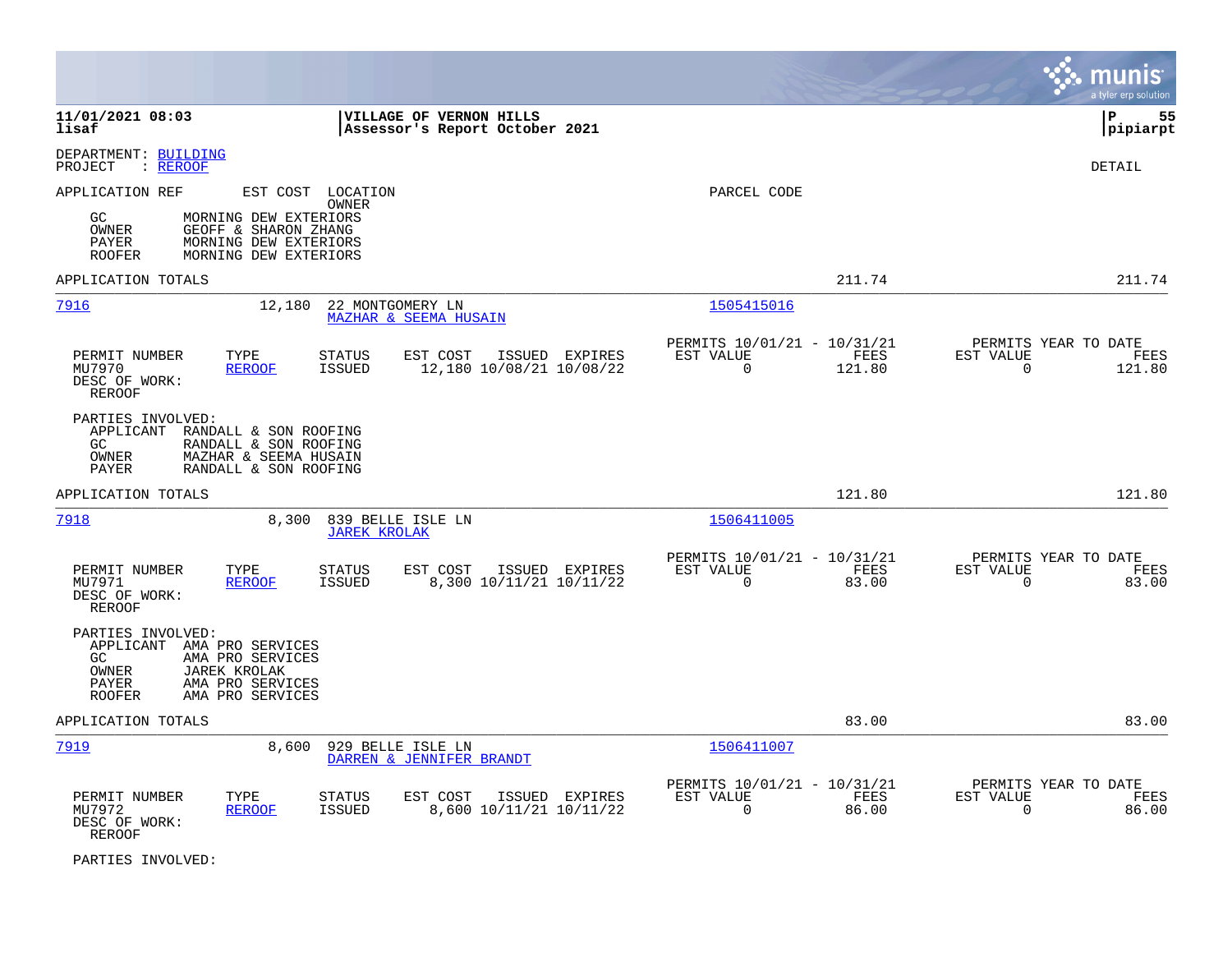|                                                                                                                                                                                                                          |                                                                        | munis<br>a tyler erp solution                                         |
|--------------------------------------------------------------------------------------------------------------------------------------------------------------------------------------------------------------------------|------------------------------------------------------------------------|-----------------------------------------------------------------------|
| 11/01/2021 08:03<br>VILLAGE OF VERNON HILLS<br>lisaf<br>Assessor's Report October 2021                                                                                                                                   |                                                                        | lР<br>56<br> pipiarpt                                                 |
| DEPARTMENT: BUILDING<br>: REROOF<br>PROJECT                                                                                                                                                                              |                                                                        | DETAIL                                                                |
| APPLICATION REF<br>EST COST LOCATION<br>OWNER                                                                                                                                                                            | PARCEL CODE                                                            |                                                                       |
| APPLICANT<br>AMA PRO SERVICES<br>AMA PRO SERVICES<br>GC.<br>OWNER<br>DARREN & JENNIFER BRANDT<br>PAYER<br>AMA PRO SERVICES<br>AMA PRO SERVICES<br><b>ROOFER</b>                                                          |                                                                        |                                                                       |
| APPLICATION TOTALS                                                                                                                                                                                                       | 86.00                                                                  | 86.00                                                                 |
| 7925<br>21,891<br>381S TORREY PINES WAY<br>RICHARD & LAUREEN SEGALL                                                                                                                                                      | 1132211002                                                             |                                                                       |
| PERMIT NUMBER<br>TYPE<br><b>STATUS</b><br>EST COST<br>ISSUED EXPIRES<br>MU7975<br><b>REROOF</b><br><b>ISSUED</b><br>21,891 10/11/21 10/11/22<br>DESC OF WORK:<br>REROOF                                                  | PERMITS 10/01/21 - 10/31/21<br>EST VALUE<br>FEES<br>$\Omega$<br>218.91 | PERMITS YEAR TO DATE<br>EST VALUE<br>FEES<br>$\Omega$<br>218.91       |
| PARTIES INVOLVED:<br>APPLICANT<br>MORNING DEW EXTERIORS<br>GC.<br>MORNING DEW EXTERIORS<br>OWNER<br>RICHARD & LAUREEN SEGALL<br>MORNING DEW EXTERIORS<br>PAYER                                                           |                                                                        |                                                                       |
| APPLICATION TOTALS                                                                                                                                                                                                       | 218.91                                                                 | 218.91                                                                |
| 7932<br>15,000<br>211 KNOLLWOOD LN<br>ROMAN F KHAZIN                                                                                                                                                                     | 1504309002                                                             |                                                                       |
| PERMIT NUMBER<br>TYPE<br><b>STATUS</b><br>EST COST<br>ISSUED EXPIRES<br>15,000 10/11/21 10/11/22<br>MU7980<br><b>ISSUED</b><br><b>REROOF</b><br>DESC OF WORK:<br>REROOF                                                  | PERMITS 10/01/21 - 10/31/21<br>EST VALUE<br>FEES<br>$\Omega$<br>150.00 | PERMITS YEAR TO DATE<br>EST VALUE<br>FEES<br>$\Omega$<br>150.00       |
| PARTIES INVOLVED:<br>APPLICANT<br>STATE RESTORATION SERVICES<br>GC<br>STATE RESTORATION SERVICES<br><b>OWNER</b><br>ROMAN F KHAZIN<br>STATE RESTORATION SERVICES<br>PAYER<br>STATE RESTORATION SERVICES<br><b>ROOFER</b> |                                                                        |                                                                       |
| APPLICATION TOTALS                                                                                                                                                                                                       | 150.00                                                                 | 150.00                                                                |
| 7933<br>20,000<br>131 ANNAPOLIS DR<br>M SHTEINBERG N ZAKUTA                                                                                                                                                              | 1505412009                                                             |                                                                       |
| PERMIT NUMBER<br>TYPE<br><b>STATUS</b><br>EST COST<br>ISSUED EXPIRES<br>20,000 10/11/21 10/11/22<br>MU7981<br><b>REROOF</b><br><b>ISSUED</b><br>DESC OF WORK:<br>REROOF                                                  | PERMITS 10/01/21 - 10/31/21<br>EST VALUE<br>FEES<br>$\Omega$<br>200.00 | PERMITS YEAR TO DATE<br>EST VALUE<br>FEES<br>200.00<br>$\overline{0}$ |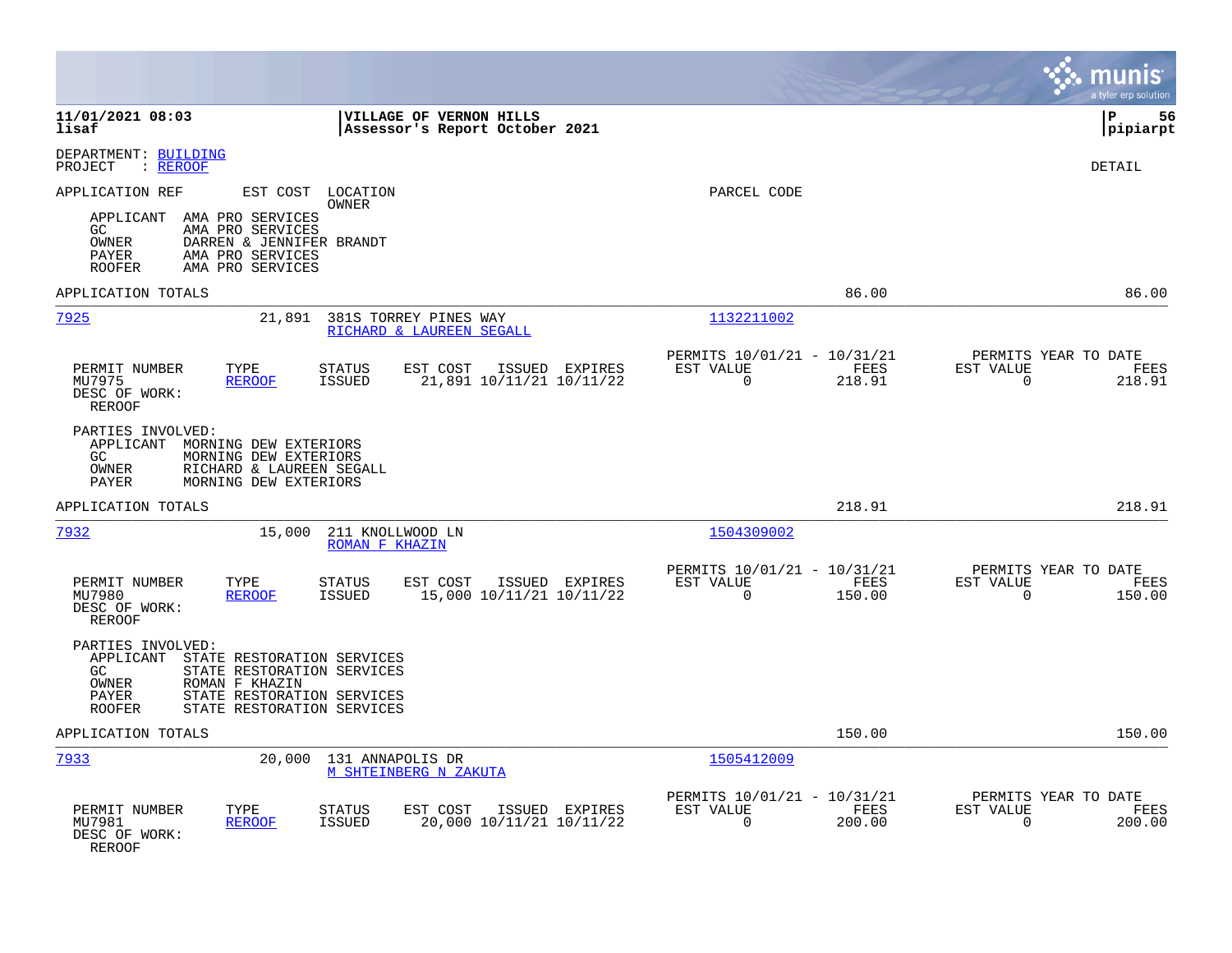|                                                                                                                                                                                                                |                                                                           | munis<br>a tyler erp solution                                      |
|----------------------------------------------------------------------------------------------------------------------------------------------------------------------------------------------------------------|---------------------------------------------------------------------------|--------------------------------------------------------------------|
| 11/01/2021 08:03<br>VILLAGE OF VERNON HILLS<br>lisaf<br>Assessor's Report October 2021                                                                                                                         |                                                                           | l P<br>57<br> pipiarpt                                             |
| DEPARTMENT: BUILDING<br>: REROOF<br>PROJECT                                                                                                                                                                    |                                                                           | DETAIL                                                             |
| APPLICATION REF<br>EST COST<br>LOCATION<br><b>OWNER</b>                                                                                                                                                        | PARCEL CODE                                                               |                                                                    |
| PARTIES INVOLVED:<br>APPLICANT STATE RESTORATION SERVICES<br>GC<br>STATE RESTORATION SERVICES<br>OWNER<br>M SHTEINBERG N ZAKUTA<br>PAYER<br>STATE RESTORATION SERVICES<br>STATE RESTORATION SERVICES<br>ROOFER |                                                                           |                                                                    |
| APPLICATION TOTALS                                                                                                                                                                                             | 200.00                                                                    | 200.00                                                             |
| 7939<br>34,000<br>264 HUNTER CT<br>MICHAEL & JOANNA BURKE                                                                                                                                                      | 1506405016                                                                |                                                                    |
| PERMIT NUMBER<br>TYPE<br><b>STATUS</b><br>EST COST<br>ISSUED EXPIRES<br>MU7986<br><b>REROOF</b><br><b>ISSUED</b><br>34,000 10/12/21 10/12/22<br>DESC OF WORK:<br>REROOF & SIDING                               | PERMITS 10/01/21 - 10/31/21<br>EST VALUE<br>FEES<br>$\mathbf 0$<br>340.00 | PERMITS YEAR TO DATE<br>EST VALUE<br>FEES<br>0<br>340.00           |
| PARTIES INVOLVED:<br>APPLICANT<br>IHOME EXTERIOR INC<br>IHOME EXTERIOR INC<br>GC.<br>OWNER<br>MICHAEL & JOANNA BURKE<br>PAYER<br>IHOME EXTERIOR INC<br><b>ROOFER</b><br>IHOME EXTERIOR INC                     |                                                                           |                                                                    |
| APPLICATION TOTALS                                                                                                                                                                                             | 340.00                                                                    | 340.00                                                             |
| 7941<br>4,600<br>24 MONTEREY DR<br>MARIAN KOZACZKA                                                                                                                                                             | 1508202001                                                                |                                                                    |
| PERMIT NUMBER<br>TYPE<br><b>STATUS</b><br>EST COST<br>ISSUED EXPIRES<br>4,600 10/12/21 10/22/22<br>MU7987<br><b>REROOF</b><br>COMPLT<br>DESC OF WORK:<br><b>REROOF</b>                                         | PERMITS 10/01/21 - 10/31/21<br>EST VALUE<br>FEES<br>$\mathbf 0$<br>50.00  | PERMITS YEAR TO DATE<br>EST VALUE<br>FEES<br>$\mathbf 0$<br>50.00  |
| PARTIES INVOLVED:<br>APPLICANT<br>ALOHA CONSTRUCTION<br>GC<br>ALOHA CONSTRUCTION<br>OWNER<br>MARIAN KOZACZKA<br>ALOHA CONSTRUCTION<br>PAYER<br>EKA ROOFING<br><b>ROOFER</b>                                    |                                                                           |                                                                    |
| APPLICATION TOTALS                                                                                                                                                                                             | 50.00                                                                     | 50.00                                                              |
| 7944<br>23,575<br>353 COLONIAL DR<br><b>LISA ROBERTSON</b>                                                                                                                                                     | 1128108064                                                                |                                                                    |
| PERMIT NUMBER<br>TYPE<br><b>STATUS</b><br>EST COST<br>ISSUED EXPIRES<br>23,575 10/13/21 10/13/22<br>MU7988<br><b>REROOF</b><br><b>ISSUED</b><br>DESC OF WORK:                                                  | PERMITS 10/01/21 - 10/31/21<br>FEES<br>EST VALUE<br>0<br>235.75           | PERMITS YEAR TO DATE<br>EST VALUE<br>FEES<br>$\mathbf 0$<br>235.75 |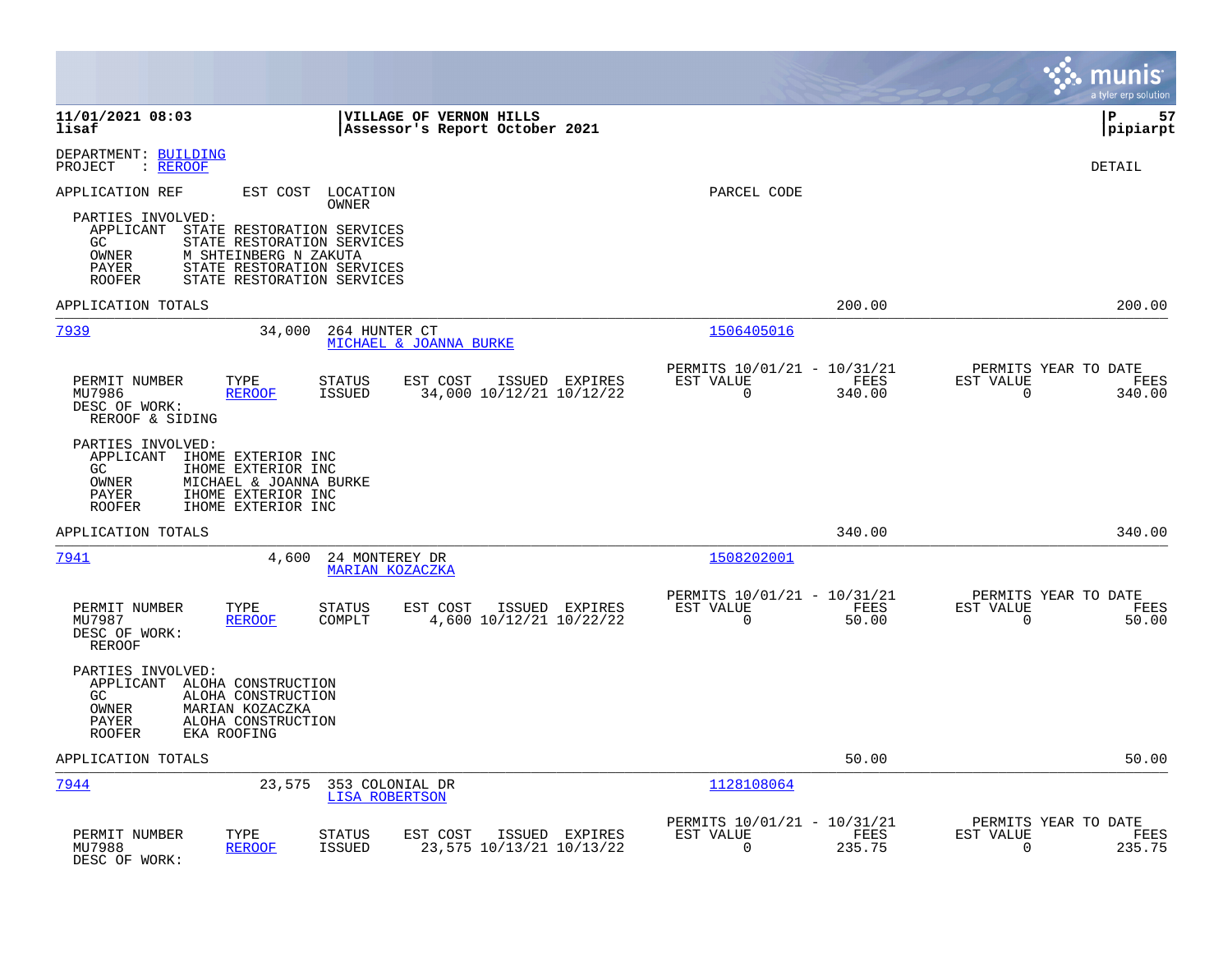|                                                                                                                                                                        |                                                                                          |                                                                           | munis<br>a tyler erp solution                                      |
|------------------------------------------------------------------------------------------------------------------------------------------------------------------------|------------------------------------------------------------------------------------------|---------------------------------------------------------------------------|--------------------------------------------------------------------|
| 11/01/2021 08:03<br>lisaf<br>ROOF REPLACEMENT ARCHITECTURAL SHINGLES                                                                                                   | VILLAGE OF VERNON HILLS<br>Assessor's Report October 2021                                |                                                                           | l P<br>58<br> pipiarpt                                             |
| DEPARTMENT: BUILDING<br>PROJECT<br>: <u>REROOF</u>                                                                                                                     |                                                                                          |                                                                           | DETAIL                                                             |
| APPLICATION REF<br>PARTIES INVOLVED:<br>APPLICANT WESTSKY INC<br>GC<br>WESTSKY INC<br>OWNER<br>LISA ROBERTSON<br>PAYER<br>WESTSKY INC<br>ROOFER<br>WESTSKY INC         | EST COST LOCATION<br>OWNER                                                               | PARCEL CODE                                                               |                                                                    |
| APPLICATION TOTALS                                                                                                                                                     |                                                                                          | 235.75                                                                    | 235.75                                                             |
| 7945<br>24,607                                                                                                                                                         | 1821 CASCADE DR<br><b>BRUCE WHEELER</b>                                                  | 1129401014                                                                |                                                                    |
| PERMIT NUMBER<br>TYPE<br>MU7989<br><b>REROOF</b><br>DESC OF WORK:<br>REROOF SINGLE REPLACEMENT                                                                         | STATUS<br>EST COST<br>ISSUED EXPIRES<br>24,607 10/13/21 10/13/22<br><b>ISSUED</b>        | PERMITS 10/01/21 - 10/31/21<br>EST VALUE<br>FEES<br>$\mathbf 0$<br>246.07 | PERMITS YEAR TO DATE<br>EST VALUE<br>FEES<br>$\mathbf 0$<br>246.07 |
| PARTIES INVOLVED:<br>APPLICANT<br>WESTSKY INC<br>GC<br>WESTSKY INC<br>OWNER<br><b>BRUCE WHEELER</b><br>WESTSKY INC<br>PAYER<br><b>ROOFER</b><br>WESTSKY INC            |                                                                                          |                                                                           |                                                                    |
| APPLICATION TOTALS                                                                                                                                                     |                                                                                          | 246.07                                                                    | 246.07                                                             |
| <u>7951</u><br>12,180                                                                                                                                                  | 22 MONTGOMERY LN<br>SARAH J THOREN                                                       | 1505415016                                                                |                                                                    |
| PERMIT NUMBER<br>TYPE<br>MU7992<br><b>REROOF</b><br>DESC OF WORK:<br><b>REROOF</b>                                                                                     | ISSUED EXPIRES<br><b>STATUS</b><br>EST COST<br><b>ISSUED</b><br>12,180 10/13/21 10/13/22 | PERMITS 10/01/21 - 10/31/21<br>EST VALUE<br>FEES<br>$\Omega$<br>121.80    | PERMITS YEAR TO DATE<br>EST VALUE<br>FEES<br>$\Omega$<br>121.80    |
| PARTIES INVOLVED:<br>APPLICANT<br>RANDALL AND SON<br>GC.<br>RANDALL AND SON<br>OWNER<br>SARAH J THOREN<br>PAYER<br>RANDALL AND SON<br>RANDALL AND SON<br><b>ROOFER</b> |                                                                                          |                                                                           |                                                                    |
| APPLICATION TOTALS                                                                                                                                                     |                                                                                          | 121.80                                                                    | 121.80                                                             |
| 7952<br>11,804                                                                                                                                                         | 133 ANNAPOLIS DRIVE<br><b>TOMAS &amp; AGUSTIN SERVIN</b>                                 | 1505412008                                                                |                                                                    |
| TYPE<br>PERMIT NUMBER                                                                                                                                                  | STATUS<br>EST COST<br>ISSUED EXPIRES                                                     | PERMITS 10/01/21 - 10/31/21<br>FEES<br>EST VALUE                          | PERMITS YEAR TO DATE<br>EST VALUE<br>FEES                          |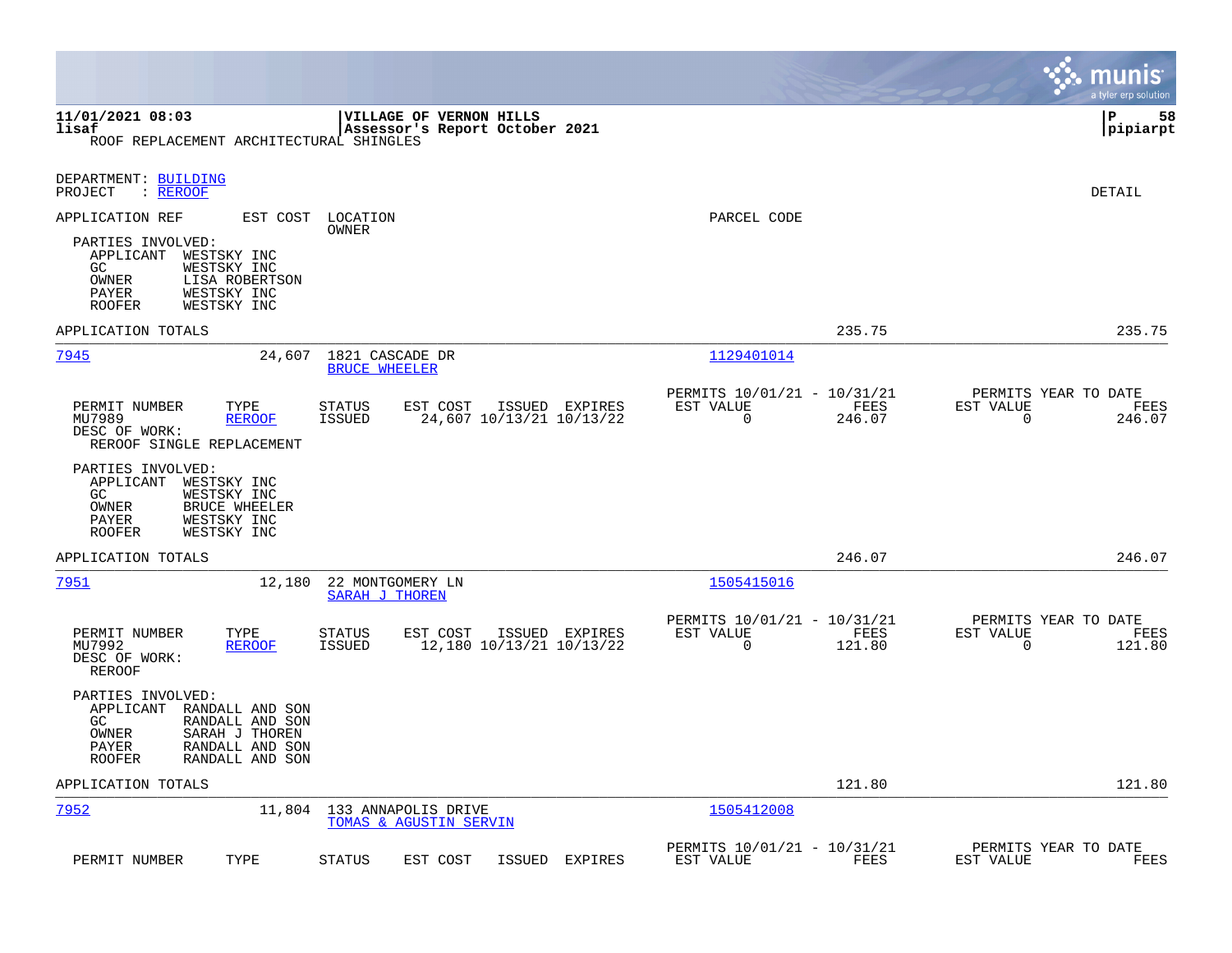|                                                                                                                                                                                                                                       |                                                                          | munis<br>a tyler erp solution                                     |
|---------------------------------------------------------------------------------------------------------------------------------------------------------------------------------------------------------------------------------------|--------------------------------------------------------------------------|-------------------------------------------------------------------|
| 11/01/2021 08:03<br>VILLAGE OF VERNON HILLS<br>lisaf<br>Assessor's Report October 2021                                                                                                                                                |                                                                          | Þ<br>59<br> pipiarpt                                              |
| DEPARTMENT: BUILDING<br>PROJECT<br>: REROOF                                                                                                                                                                                           |                                                                          | DETAIL                                                            |
| APPLICATION REF<br>EST COST LOCATION<br>OWNER                                                                                                                                                                                         | PARCEL CODE                                                              |                                                                   |
| MU7991<br><b>REROOF</b><br>ISSUED<br>11,804 10/13/21 10/13/22<br>DESC OF WORK:<br><b>REROOF</b>                                                                                                                                       | $\mathbf 0$<br>118.04                                                    | $\mathbf 0$<br>118.04                                             |
| PARTIES INVOLVED:<br>APPLICANT<br>UMBRELLA HOME IMPROVEMENT INC<br>GC<br>UMBRELLA HOME IMPROVEMENT INC<br>OWNER<br>TOMAS & AGUSTIN SERVIN<br>UMBRELLA HOME IMPROVEMENT INC<br>PAYER<br>UMBRELLA HOME IMPROVEMENT INC<br><b>ROOFER</b> |                                                                          |                                                                   |
| APPLICATION TOTALS                                                                                                                                                                                                                    | 118.04                                                                   | 118.04                                                            |
| 7955<br>5,405<br>117 MARIMAC LN<br>RAYMOND M & PAMELA A LASS                                                                                                                                                                          | 1508209008                                                               |                                                                   |
| PERMIT NUMBER<br>TYPE<br><b>STATUS</b><br>EST COST<br>ISSUED EXPIRES<br><b>ISSUED</b><br>MU7995<br><b>REROOF</b><br>5,405 10/14/21 10/14/22<br>DESC OF WORK:<br><b>REROOF</b>                                                         | PERMITS 10/01/21 - 10/31/21<br>EST VALUE<br>FEES<br>$\mathbf 0$<br>54.05 | PERMITS YEAR TO DATE<br>EST VALUE<br>FEES<br>$\mathbf 0$<br>54.05 |
| PARTIES INVOLVED:<br>APPLICANT<br>CHAMPION ROOFING<br>GC.<br>CHAMPION ROOFING<br>OWNER<br>RAYMOND M & PAMELA A LASS<br>PAYER<br>CHAMPION ROOFING<br><b>ROOFER</b><br>CHAMPION ROOFING                                                 |                                                                          |                                                                   |
| APPLICATION TOTALS                                                                                                                                                                                                                    | 54.05                                                                    | 54.05                                                             |
| 7957<br>8,910<br>232 SOUTHFIELD DR<br><b>JOSEPH &amp; HONORE KRUSZYNSKI</b>                                                                                                                                                           | 1506401033                                                               |                                                                   |
| PERMIT NUMBER<br>TYPE<br><b>STATUS</b><br>EST COST<br>ISSUED EXPIRES<br>8,910 10/14/21 10/14/22<br>MU7998<br><b>REROOF</b><br>ISSUED<br>DESC OF WORK:<br>REROOF                                                                       | PERMITS 10/01/21 - 10/31/21<br>EST VALUE<br>FEES<br>$\mathbf 0$<br>89.10 | PERMITS YEAR TO DATE<br>EST VALUE<br>FEES<br>$\mathbf 0$<br>89.10 |
| PARTIES INVOLVED:<br>APPLICANT R CELESTE CONSTRUCTION<br>GC.<br>R CELESTE CONSTRUCTION<br>JOSEPH & HONORE KRUSZYNSKI<br>OWNER<br>R CELESTE CONSTRUCTION<br>PAYER<br>R CELESTE CONSTRUCTION<br><b>ROOFER</b>                           |                                                                          |                                                                   |
| APPLICATION TOTALS                                                                                                                                                                                                                    | 89.10                                                                    | 89.10                                                             |
| 7964<br>41,230<br>10 WEST PHILLIP RD<br>METRO SOUARE ONE LLC                                                                                                                                                                          | 1505201007                                                               |                                                                   |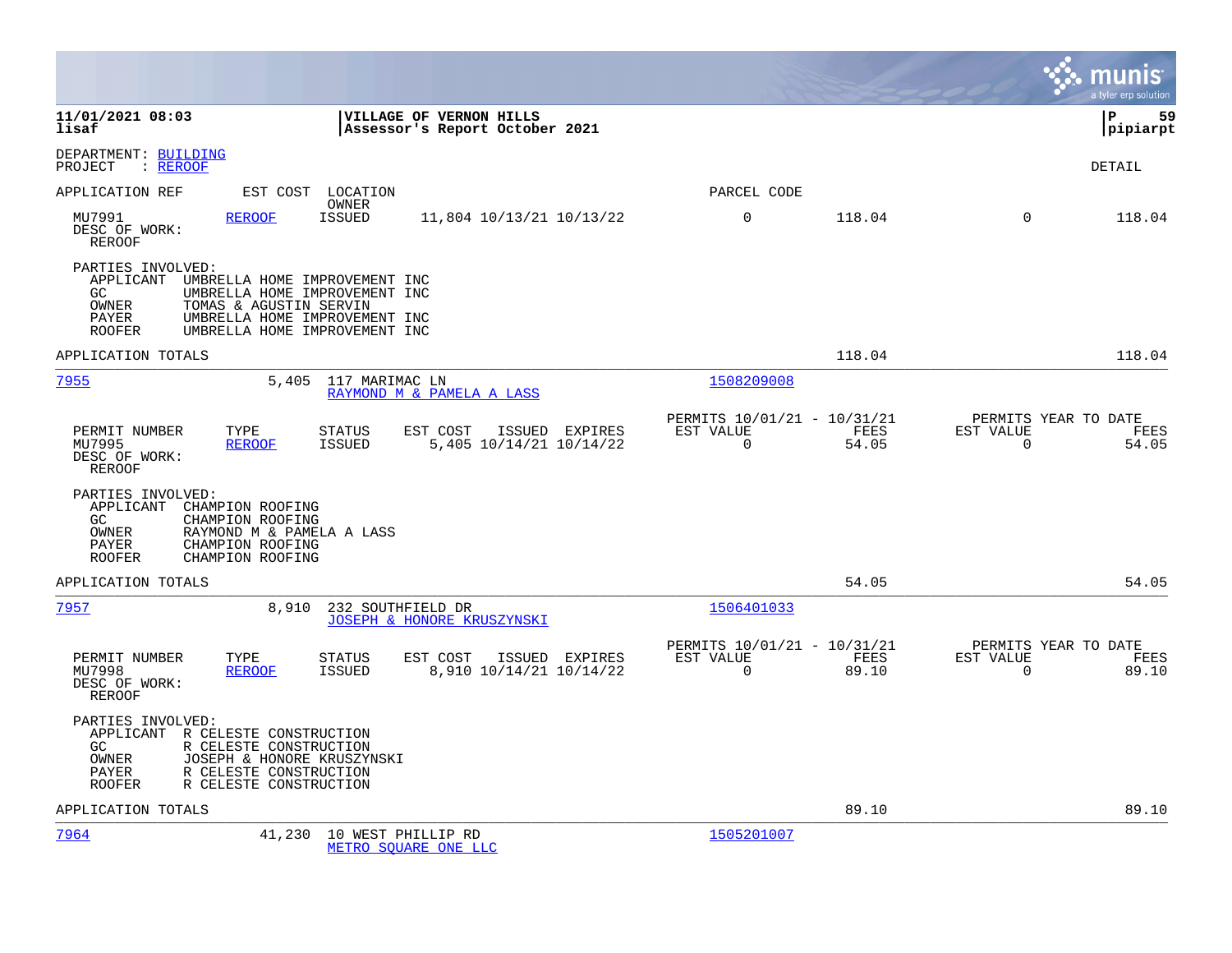|                                                                                                                                                                                                                     |                                                           |                                            |                                                         |                |                                                     | munis<br>a tyler erp solution |
|---------------------------------------------------------------------------------------------------------------------------------------------------------------------------------------------------------------------|-----------------------------------------------------------|--------------------------------------------|---------------------------------------------------------|----------------|-----------------------------------------------------|-------------------------------|
| 11/01/2021 08:03<br>lisaf                                                                                                                                                                                           | VILLAGE OF VERNON HILLS<br>Assessor's Report October 2021 |                                            |                                                         |                |                                                     | lР<br>60<br>pipiarpt          |
| PERMIT NUMBER<br>TYPE                                                                                                                                                                                               | <b>STATUS</b><br>EST COST                                 | ISSUED<br>EXPIRES                          | PERMITS 10/01/21 - 10/31/21<br>EST VALUE                | <b>FEES</b>    | PERMITS YEAR TO DATE<br>EST VALUE                   | FEES                          |
| DEPARTMENT: BUILDING<br>: <u>REROOF</u><br>PROJECT                                                                                                                                                                  |                                                           |                                            |                                                         |                |                                                     | DETAIL                        |
| APPLICATION REF<br>EST COST                                                                                                                                                                                         | LOCATION                                                  |                                            | PARCEL CODE                                             |                |                                                     |                               |
| MU8000<br><b>REROOF</b><br>DESC OF WORK:<br>PARTIAL REROOF                                                                                                                                                          | <b>OWNER</b><br><b>ISSUED</b>                             | 41,230 10/15/21 10/15/22                   | 0                                                       | 412.30         | $\mathbf 0$                                         | 412.30                        |
| PARTIES INVOLVED:<br>APPLICANT<br>SUPERIOR ROOFING<br>GC.<br>SUPERIOR ROOFING<br>OCCUPANT<br>METRO SQUARE DENTAL<br>METRO SQUARE ONE LLC<br>OWNER<br>PAYER<br>SUPERIOR ROOFING<br>SUPERIOR ROOFING<br><b>ROOFER</b> |                                                           |                                            |                                                         |                |                                                     |                               |
| APPLICATION TOTALS                                                                                                                                                                                                  |                                                           |                                            |                                                         | 412.30         |                                                     | 412.30                        |
| 7971<br>41,944                                                                                                                                                                                                      | 414 ELM TREE LN<br>PAUL J & JULIA M GRIECO                |                                            | 1504105014                                              |                |                                                     |                               |
| PERMIT NUMBER<br>TYPE<br>MU8004<br><b>REROOF</b><br>DESC OF WORK:<br>REROOF & SIDING                                                                                                                                | <b>STATUS</b><br>EST COST<br>ISSUED                       | ISSUED EXPIRES<br>41,944 10/18/21 10/18/22 | PERMITS 10/01/21 - 10/31/21<br>EST VALUE<br>$\mathbf 0$ | FEES<br>419.44 | PERMITS YEAR TO DATE<br>EST VALUE<br>$\overline{0}$ | FEES<br>419.44                |
| PARTIES INVOLVED:<br>APPLICANT<br>STRAFFORD CONSTRUCTION<br>GC.<br>STRAFFORD CONSTRUCTION<br>OWNER<br>PAUL J & JULIA M GRIECO<br>PAYER<br>STRAFFORD CONSTRUCTION<br><b>ROOFER</b><br>N CASTRO INC                   |                                                           |                                            |                                                         |                |                                                     |                               |
| APPLICATION TOTALS                                                                                                                                                                                                  |                                                           |                                            |                                                         | 419.44         |                                                     | 419.44                        |
| 7974<br>51,961                                                                                                                                                                                                      | 316 HOBBLE BUSH LN<br>KAY M KIRCHNER, TRUSTEE             |                                            | 1509105019                                              |                |                                                     |                               |
| TYPE<br>PERMIT NUMBER<br>MU8008<br><b>REROOF</b><br>DESC OF WORK:<br>REROOF & SIDING                                                                                                                                | <b>STATUS</b><br>EST COST<br><b>ISSUED</b>                | ISSUED EXPIRES<br>51,961 10/18/21 10/18/22 | PERMITS 10/01/21 - 10/31/21<br>EST VALUE<br>$\mathbf 0$ | FEES<br>519.64 | PERMITS YEAR TO DATE<br>EST VALUE<br>$\mathbf 0$    | FEES<br>519.64                |
| PARTIES INVOLVED:<br>APPLICANT<br>ONLY 1 CONSTRUCTION<br>GC<br>ONLY 1 CONSTRUCTION<br>OWNER<br>KAY M KIRCHNER, TRUSTEE<br>ONLY 1 CONSTRUCTION<br>PAYER<br>ONLY 1 CONSTRUCTION<br>ROOFER                             |                                                           |                                            |                                                         |                |                                                     |                               |
| APPLICATION TOTALS                                                                                                                                                                                                  |                                                           |                                            |                                                         | 519.64         |                                                     | 519.64                        |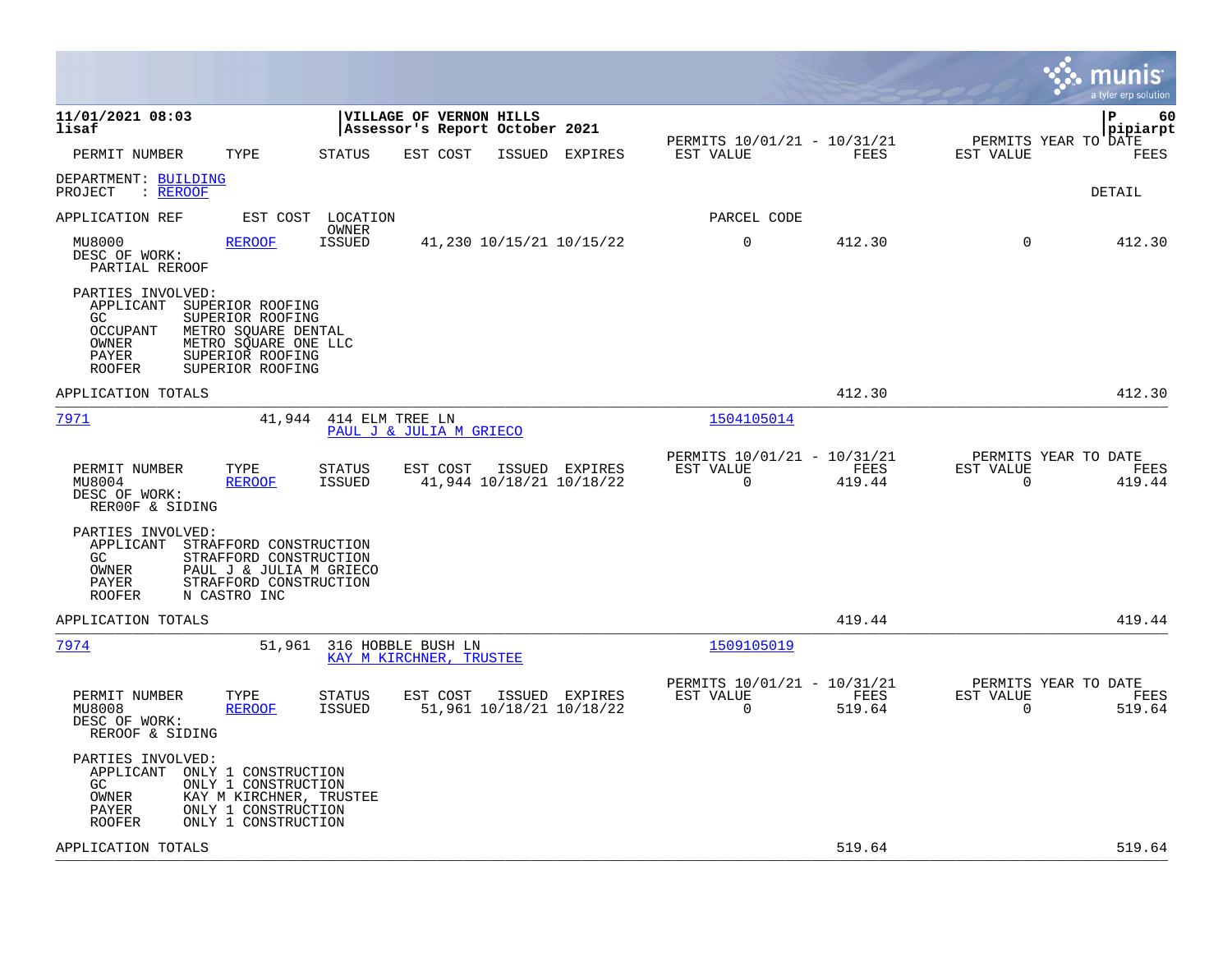|                                                                                          |                                                                                                                     |                                         |                                                                                        |                         |                                                            |                |                          | munis<br>a tyler erp solution          |
|------------------------------------------------------------------------------------------|---------------------------------------------------------------------------------------------------------------------|-----------------------------------------|----------------------------------------------------------------------------------------|-------------------------|------------------------------------------------------------|----------------|--------------------------|----------------------------------------|
| 11/01/2021 08:03<br>lisaf<br>7975                                                        | 8,600                                                                                                               | 126 NAPIER CT                           | VILLAGE OF VERNON HILLS<br>Assessor's Report October 2021<br>KEVIN & JESSICA KRUSWICKI |                         | 1506413005                                                 |                |                          | ΙP<br>61<br> pipiarpt                  |
| PERMIT NUMBER                                                                            | TYPE                                                                                                                | <b>STATUS</b>                           | EST COST                                                                               | ISSUED EXPIRES          | PERMITS 10/01/21 - 10/31/21<br>EST VALUE                   | <b>FEES</b>    | EST VALUE                | PERMITS YEAR TO DATE<br>FEES           |
| DEPARTMENT: BUILDING<br>PROJECT<br>: REROOF                                              |                                                                                                                     |                                         |                                                                                        |                         |                                                            |                |                          | DETAIL                                 |
| APPLICATION REF                                                                          |                                                                                                                     | EST COST LOCATION                       |                                                                                        |                         | PARCEL CODE                                                |                |                          |                                        |
| MU8009<br>DESC OF WORK:<br><b>REROOF</b>                                                 | <b>REROOF</b>                                                                                                       | OWNER<br><b>ISSUED</b>                  |                                                                                        | 8,600 10/19/21 10/19/22 | $\mathbf 0$                                                | 86.00          | $\Omega$                 | 86.00                                  |
| PARTIES INVOLVED:<br>APPLICANT AMA PRO SERVICES<br>GC<br>OWNER<br>PAYER<br><b>ROOFER</b> | AMA PRO SERVICES<br>KEVIN & JESSICA KRUSWICKI<br>AMA PRO SERVICES<br>AMA PRO SERVICES                               |                                         |                                                                                        |                         |                                                            |                |                          |                                        |
| APPLICATION TOTALS                                                                       |                                                                                                                     |                                         |                                                                                        |                         |                                                            | 86.00          |                          | 86.00                                  |
| 7981                                                                                     | 18,133                                                                                                              |                                         | 382 SOUTH OLD CREEK RD<br>S RASAN & Y RATHINASAMY                                      |                         | 1509106024                                                 |                |                          |                                        |
| PERMIT NUMBER<br>MU8014<br>DESC OF WORK:<br>REROOF                                       | TYPE<br><b>REROOF</b>                                                                                               | <b>STATUS</b><br><b>ISSUED</b>          | EST COST<br>18,133 10/19/21 10/19/22                                                   | ISSUED EXPIRES          | PERMITS 10/01/21 - 10/31/21<br>EST VALUE<br>$\mathbf 0$    | FEES<br>181.33 | EST VALUE<br>$\mathbf 0$ | PERMITS YEAR TO DATE<br>FEES<br>181.33 |
| PARTIES INVOLVED:<br>APPLICANT<br>GC<br>OWNER<br>PAYER<br><b>ROOFER</b>                  | ONLY 1 CONSTRUCTION<br>ONLY 1 CONSTRUCTION<br>S RASAN & Y RATHINASAMY<br>ONLY 1 CONSTRUCTION<br>ONLY 1 CONSTRUCTION |                                         |                                                                                        |                         |                                                            |                |                          |                                        |
| APPLICATION TOTALS                                                                       |                                                                                                                     |                                         |                                                                                        |                         |                                                            | 181.33         |                          | 181.33                                 |
| 7991                                                                                     | 15,325                                                                                                              | 2316 HAZELTIME DR<br><b>JOSH J YUAN</b> |                                                                                        |                         | 1129207017                                                 |                |                          |                                        |
| PERMIT NUMBER<br>MU8019<br>DESC OF WORK:<br><b>REROOF</b>                                | TYPE<br><b>REROOF</b>                                                                                               | <b>STATUS</b><br>ISSUED                 | EST COST<br>15,325 10/20/21 10/20/22                                                   | ISSUED EXPIRES          | PERMITS 10/01/21 - 10/31/21<br>EST VALUE<br>$\overline{0}$ | FEES<br>153.25 | EST VALUE<br>$\mathbf 0$ | PERMITS YEAR TO DATE<br>FEES<br>153.25 |
| PARTIES INVOLVED:<br>APPLICANT<br>GC<br>OWNER<br>PAYER<br>ROOFER                         | AAA BETTER ROOF INC<br>AAA BETTER ROOF INC<br>JOSH J YUAN<br>AAA BETTER ROOF INC<br>AAA BETTER ROOF INC             |                                         |                                                                                        |                         |                                                            |                |                          |                                        |

**College**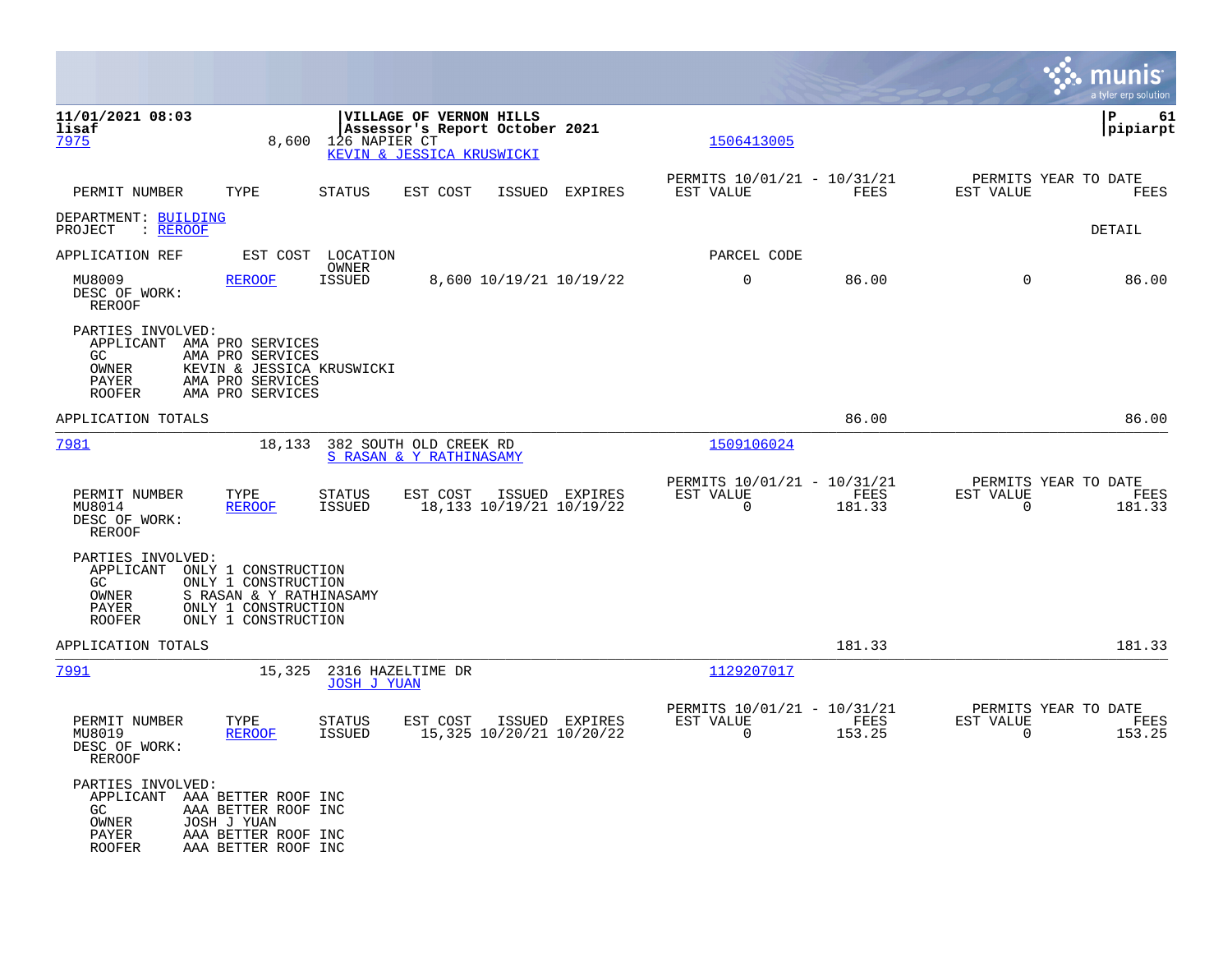|                                                                                                                                                                                                                     |                                                                           | munis<br>a tyler erp solution                                      |
|---------------------------------------------------------------------------------------------------------------------------------------------------------------------------------------------------------------------|---------------------------------------------------------------------------|--------------------------------------------------------------------|
| 11/01/2021 08:03<br>VILLAGE OF VERNON HILLS<br>lisaf<br>Assessor's Report October 2021<br>APPLICATION TOTALS                                                                                                        | 153.25                                                                    | l P<br>62<br> pipiarpt<br>153.25                                   |
| DEPARTMENT: BUILDING<br>: REROOF<br>PROJECT                                                                                                                                                                         |                                                                           | DETAIL                                                             |
| APPLICATION REF<br>EST COST<br>LOCATION<br>OWNER                                                                                                                                                                    | PARCEL CODE                                                               |                                                                    |
| 7992<br>16,250<br>245 CAMARGO CT<br>JEFFREY MARK POMERANTZ                                                                                                                                                          | 1129406003                                                                |                                                                    |
| PERMIT NUMBER<br>TYPE<br><b>STATUS</b><br>EST COST<br>ISSUED EXPIRES<br>MU8020<br><b>REROOF</b><br>COMPLT<br>16,250 10/20/21 10/26/22<br>DESC OF WORK:<br><b>REROOF</b>                                             | PERMITS 10/01/21 - 10/31/21<br>EST VALUE<br>FEES<br>$\mathbf 0$<br>162.50 | PERMITS YEAR TO DATE<br>EST VALUE<br>FEES<br>162.50<br>0           |
| PARTIES INVOLVED:<br>APPLICANT<br>CONTEMPORARY EXTERIORS INC<br>GC.<br>CONTEMPORARY EXTERIORS INC<br>OWNER<br>JEFFREY MARK POMERANTZ<br>PAYER<br>CONTEMPORARY EXTERIORS INC<br>CONTEMPORARY EXTERIORS INC<br>ROOFER |                                                                           |                                                                    |
| APPLICATION TOTALS                                                                                                                                                                                                  | 162.50                                                                    | 162.50                                                             |
| 8005<br>6,650<br>92 TENNIS LN<br><u>ALAIN &amp; BRIGITTE DUBOIS</u>                                                                                                                                                 | 1507210007                                                                |                                                                    |
| PERMIT NUMBER<br>TYPE<br>STATUS<br>EST COST<br>ISSUED EXPIRES<br>MU8029<br>COMPLT<br>6,650 10/21/21 10/28/22<br>REROOF<br>DESC OF WORK:<br>REROOF                                                                   | PERMITS 10/01/21 - 10/31/21<br>EST VALUE<br>FEES<br>0<br>66.50            | PERMITS YEAR TO DATE<br>EST VALUE<br>FEES<br>$\Omega$<br>66.50     |
| PARTIES INVOLVED:<br>APPLICANT ALOHA CONSTRUCTION<br>GC<br>ALOHA CONSTRUCTION<br>OWNER<br>ALAIN & BRIGITTE DUBOIS<br>PAYER<br>ALOHA CONSTRUCTION<br><b>ROOFER</b><br>EKA ROOFING                                    |                                                                           |                                                                    |
| APPLICATION TOTALS                                                                                                                                                                                                  | 66.50                                                                     | 66.50                                                              |
| 8012<br>44,300<br>130 ANNAPOLIS DR<br>TIMOTHY A & COLETTE A GRAMINS                                                                                                                                                 | 1505411013                                                                |                                                                    |
| PERMIT NUMBER<br>TYPE<br><b>STATUS</b><br>EST COST<br>ISSUED EXPIRES<br><b>ISSUED</b><br>44,300 10/25/21 10/25/22<br>MU8049<br><b>REROOF</b><br>DESC OF WORK:<br>REROOF & SIDING                                    | PERMITS 10/01/21 - 10/31/21<br>EST VALUE<br>FEES<br>$\Omega$<br>443.00    | PERMITS YEAR TO DATE<br>EST VALUE<br>FEES<br>$\mathbf 0$<br>443.00 |
| PARTIES INVOLVED:<br>APPLICANT<br>CHICAGOLAND REMODEL& RESTORATION<br>GC.<br>CHICAGOLAND REMODEL& RESTORATION<br>OWNER<br>TIMOTHY A & COLETTE A GRAMINS<br>PAYER<br>CHICAGOLAND REMODEL& RESTORATION                |                                                                           |                                                                    |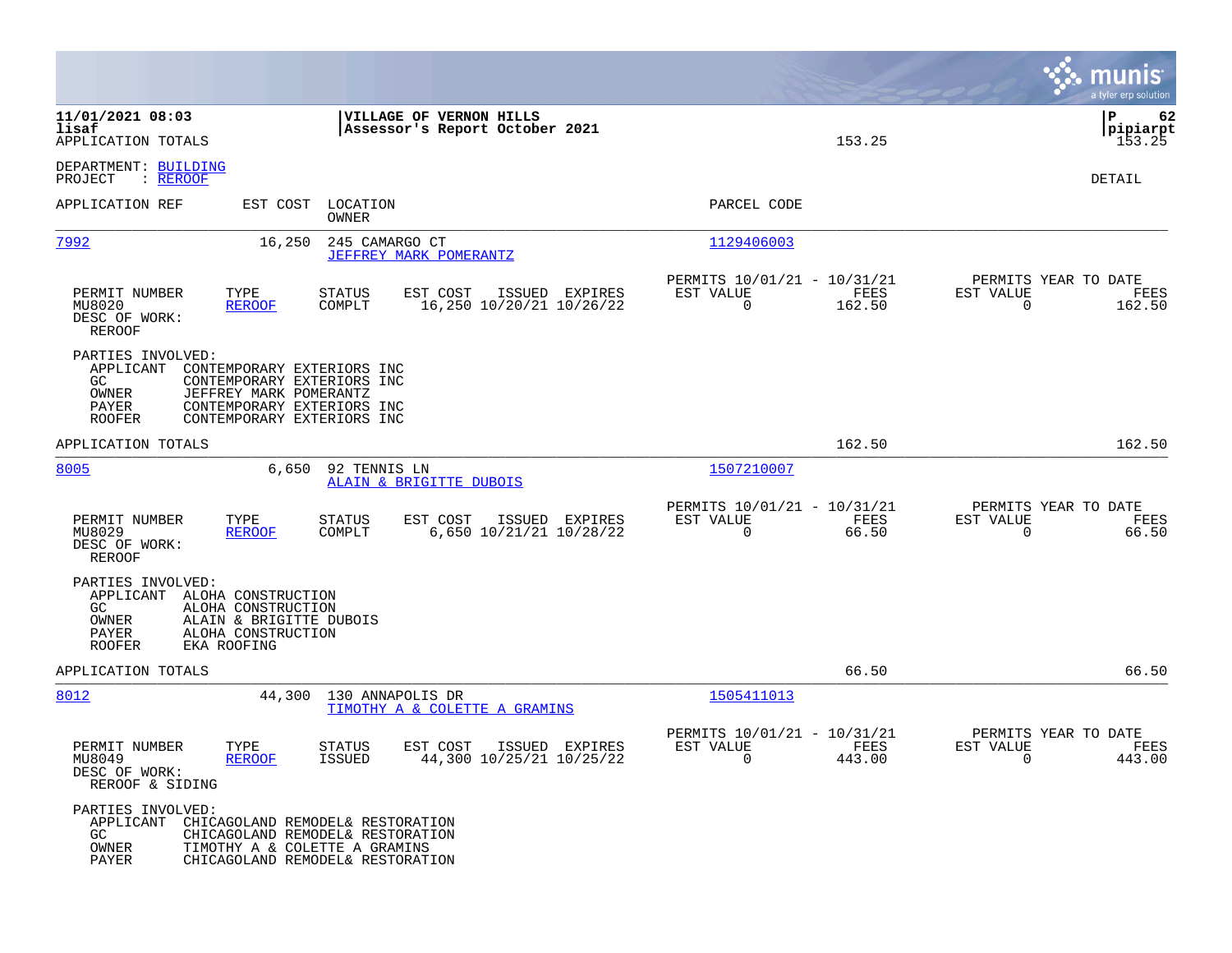|                                                                                                                                                                                           |                                                                                          |                                                                           | munis<br>a tyler erp solution                                         |
|-------------------------------------------------------------------------------------------------------------------------------------------------------------------------------------------|------------------------------------------------------------------------------------------|---------------------------------------------------------------------------|-----------------------------------------------------------------------|
| 11/01/2021 08:03<br>lisaf                                                                                                                                                                 | VILLAGE OF VERNON HILLS<br>Assessor's Report October 2021                                |                                                                           | ΙP<br>63<br> pipiarpt                                                 |
| DEPARTMENT: BUILDING<br>: REROOF<br>PROJECT                                                                                                                                               |                                                                                          |                                                                           | <b>DETAIL</b>                                                         |
| APPLICATION REF                                                                                                                                                                           | EST COST LOCATION                                                                        | PARCEL CODE                                                               |                                                                       |
| NEW RESTORATION SYSTEMS LLC<br><b>ROOFER</b>                                                                                                                                              | OWNER                                                                                    |                                                                           |                                                                       |
| APPLICATION TOTALS                                                                                                                                                                        |                                                                                          | 443.00                                                                    | 443.00                                                                |
| 8016<br>10,060                                                                                                                                                                            | 864 MARQUETTE CT<br>MICHAEL B & KATHLEEN V LAWLER                                        | 1506410020                                                                |                                                                       |
| PERMIT NUMBER<br>TYPE<br>MU8052<br><b>REROOF</b><br>DESC OF WORK:<br>REROOF & SIDING                                                                                                      | ISSUED EXPIRES<br>STATUS<br>EST COST<br><b>ISSUED</b><br>10,060 10/26/21 10/26/22        | PERMITS 10/01/21 - 10/31/21<br>EST VALUE<br>FEES<br>$\mathbf 0$<br>100.60 | PERMITS YEAR TO DATE<br>EST VALUE<br>FEES<br>$\overline{0}$<br>100.60 |
| PARTIES INVOLVED:<br>APPLICANT<br>ALOHA CONSTRUCTION<br>GC<br>ALOHA CONSTRUCTION<br>OWNER<br>MICHAEL B & KATHLEEN V LAWLER<br>ALOHA CONSTRUCTION<br>PAYER<br><b>ROOFER</b><br>EKA ROOFING |                                                                                          |                                                                           |                                                                       |
| APPLICATION TOTALS                                                                                                                                                                        |                                                                                          | 100.60                                                                    | 100.60                                                                |
| 8017<br>6,800                                                                                                                                                                             | 317 SOUTHFIELD DR<br>DINESH R PATEL                                                      | 1506403031                                                                |                                                                       |
| PERMIT NUMBER<br>TYPE<br>MU8053<br><b>REROOF</b><br>DESC OF WORK:<br><b>REROOF</b>                                                                                                        | <b>STATUS</b><br>EST COST<br>ISSUED EXPIRES<br>6,800 10/26/21 10/26/22<br><b>ISSUED</b>  | PERMITS 10/01/21 - 10/31/21<br>EST VALUE<br>FEES<br>$\Omega$<br>68.00     | PERMITS YEAR TO DATE<br>EST VALUE<br>FEES<br>$\Omega$<br>68.00        |
| PARTIES INVOLVED:<br>APPLICANT<br>ALOHA CONSTRUCTION<br>ALOHA CONSTRUCTION<br>GC.<br>OWNER<br>DINESH R PATEL<br>PAYER<br>ALOHA CONSTRUCTION<br><b>ROOFER</b><br>EKA ROOFING               |                                                                                          |                                                                           |                                                                       |
| APPLICATION TOTALS                                                                                                                                                                        |                                                                                          | 68.00                                                                     | 68.00                                                                 |
| 8021<br>24,210                                                                                                                                                                            | 329 COLONIAL DR<br><b>ALEXANDER LORMAN</b>                                               | 1128108068                                                                |                                                                       |
| PERMIT NUMBER<br>TYPE<br>MU8069<br><b>REROOF</b><br>DESC OF WORK:<br><b>REROOF</b>                                                                                                        | EST COST<br>ISSUED EXPIRES<br><b>STATUS</b><br><b>ISSUED</b><br>24,210 10/26/21 10/26/22 | PERMITS 10/01/21 - 10/31/21<br>EST VALUE<br>FEES<br>$\mathbf 0$<br>242.10 | PERMITS YEAR TO DATE<br>EST VALUE<br>FEES<br>$\overline{0}$<br>242.10 |
| PARTIES INVOLVED:<br>APPLICANT<br>PATRIOT BUILDERS INC<br>GC<br>PATRIOT BUILDERS INC                                                                                                      |                                                                                          |                                                                           |                                                                       |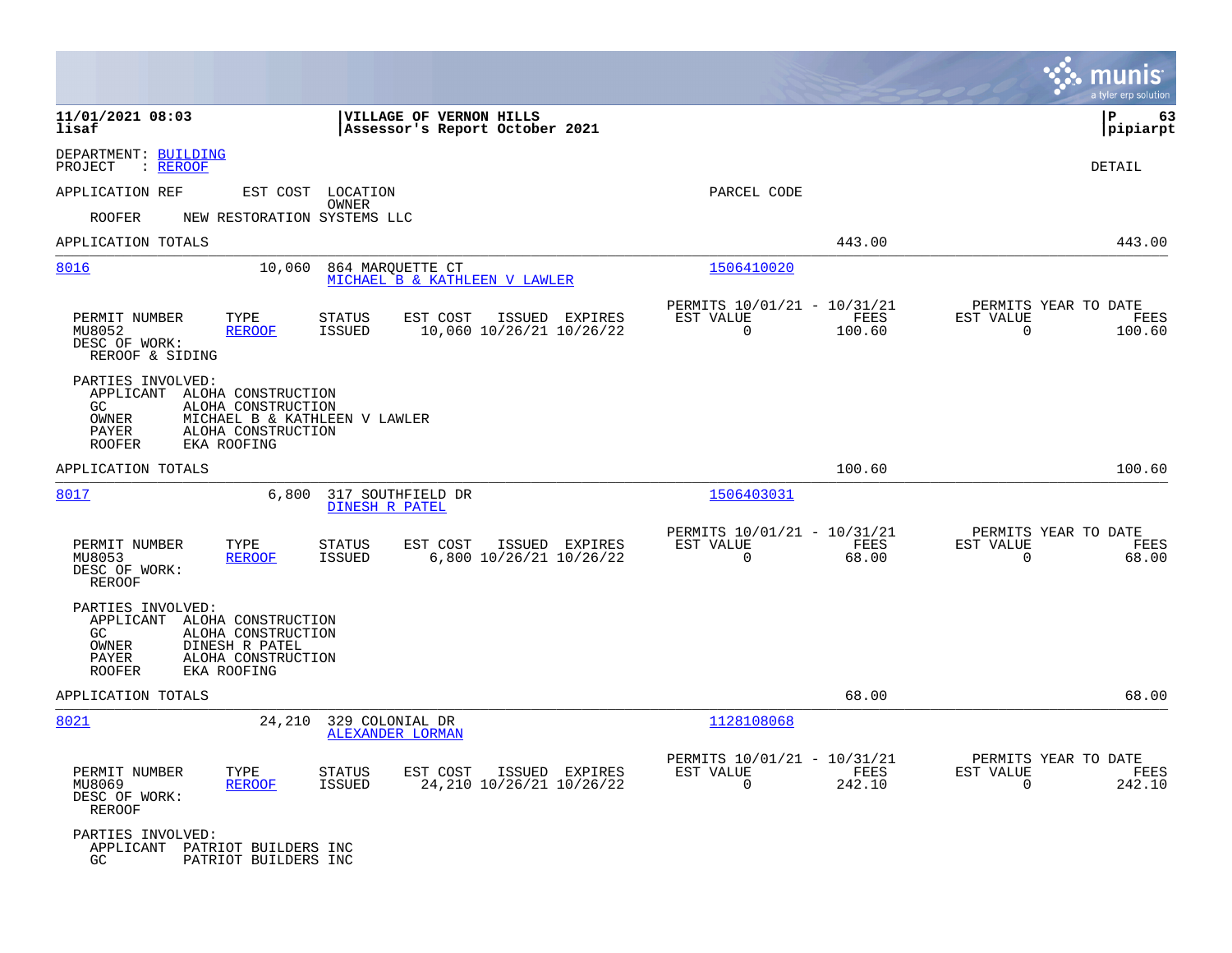|                                                                                                                                                                                                   |                                                                               | munis<br>a tyler erp solution                                         |
|---------------------------------------------------------------------------------------------------------------------------------------------------------------------------------------------------|-------------------------------------------------------------------------------|-----------------------------------------------------------------------|
| 11/01/2021 08:03<br>VILLAGE OF VERNON HILLS<br>lisaf<br>Assessor's Report October 2021                                                                                                            |                                                                               | lР<br>64<br> pipiarpt                                                 |
| DEPARTMENT: BUILDING<br>PROJECT<br>: REROOF                                                                                                                                                       |                                                                               | <b>DETAIL</b>                                                         |
| APPLICATION REF<br>EST COST LOCATION<br>OWNER                                                                                                                                                     | PARCEL CODE                                                                   |                                                                       |
| OWNER<br>ALEXANDER LORMAN<br>PAYER<br>PATRIOT BUILDERS INC<br>PATRIOT BUILDERS INC<br><b>ROOFER</b>                                                                                               |                                                                               |                                                                       |
| APPLICATION TOTALS                                                                                                                                                                                | 242.10                                                                        | 242.10                                                                |
| 8031<br>13,576<br>228 ANNAPOLIS DR<br>BARBARA W & JOHN T PATRONE                                                                                                                                  | 1505405035                                                                    |                                                                       |
| PERMIT NUMBER<br>TYPE<br>STATUS<br>EST COST<br>ISSUED EXPIRES<br>MU8078<br><b>REROOF</b><br><b>ISSUED</b><br>13,576 10/28/21 10/28/22<br>DESC OF WORK:<br>REROOF                                  | PERMITS 10/01/21 - 10/31/21<br>FEES<br>EST VALUE<br>$\Omega$<br>135.76        | PERMITS YEAR TO DATE<br>EST VALUE<br>FEES<br>$\Omega$<br>135.76       |
| PARTIES INVOLVED:<br>APPLICANT MATRIX EXTERIORS<br>MATRIX EXTERIORS<br>GC.<br>OWNER<br>BARBARA W & JOHN T PATRONE<br>MATRIX EXTERIORS<br>PAYER<br>MATRIX EXTERIORS<br><b>ROOFER</b>               |                                                                               |                                                                       |
| APPLICATION TOTALS                                                                                                                                                                                | 135.76                                                                        | 135.76                                                                |
| 8032<br>10,199<br>26 MONTGOMERY LN<br>GEE & JOYCE LEONG                                                                                                                                           | 1508203008                                                                    |                                                                       |
| PERMIT NUMBER<br>TYPE<br><b>STATUS</b><br>EST COST<br>ISSUED EXPIRES<br>MU8079<br>10,199 10/28/21 10/28/22<br><b>REROOF</b><br><b>ISSUED</b><br>DESC OF WORK:<br><b>REROOF</b>                    | PERMITS 10/01/21 - 10/31/21<br>EST VALUE<br><b>FEES</b><br>$\Omega$<br>101.99 | PERMITS YEAR TO DATE<br>EST VALUE<br>FEES<br>$\overline{0}$<br>101.99 |
| PARTIES INVOLVED:<br>APPLICANT<br>RANDALL & SON ROOFING<br>RANDALL & SON ROOFING<br>GC.<br>GEE & JOYCE LEONG<br>OWNER<br>RANDALL & SON ROOFING<br>PAYER<br>RANDALL & SON ROOFING<br><b>ROOFER</b> |                                                                               |                                                                       |
| APPLICATION TOTALS                                                                                                                                                                                | 101.99                                                                        | 101.99                                                                |
| 8038<br>15,000<br>308 ALBRIGHT CT<br>PARAG & JAGRUTI P MEHTA                                                                                                                                      | 1505424013                                                                    |                                                                       |
| PERMIT NUMBER<br>TYPE<br><b>STATUS</b><br>EST COST<br>ISSUED EXPIRES<br>15,000 10/29/21 10/29/22<br>MU8086<br><b>REROOF</b><br><b>ISSUED</b><br>DESC OF WORK:<br>REROOF                           | PERMITS 10/01/21 - 10/31/21<br>EST VALUE<br>FEES<br>$\Omega$<br>150.00        | PERMITS YEAR TO DATE<br>EST VALUE<br>FEES<br>$\mathbf 0$<br>150.00    |

PARTIES INVOLVED: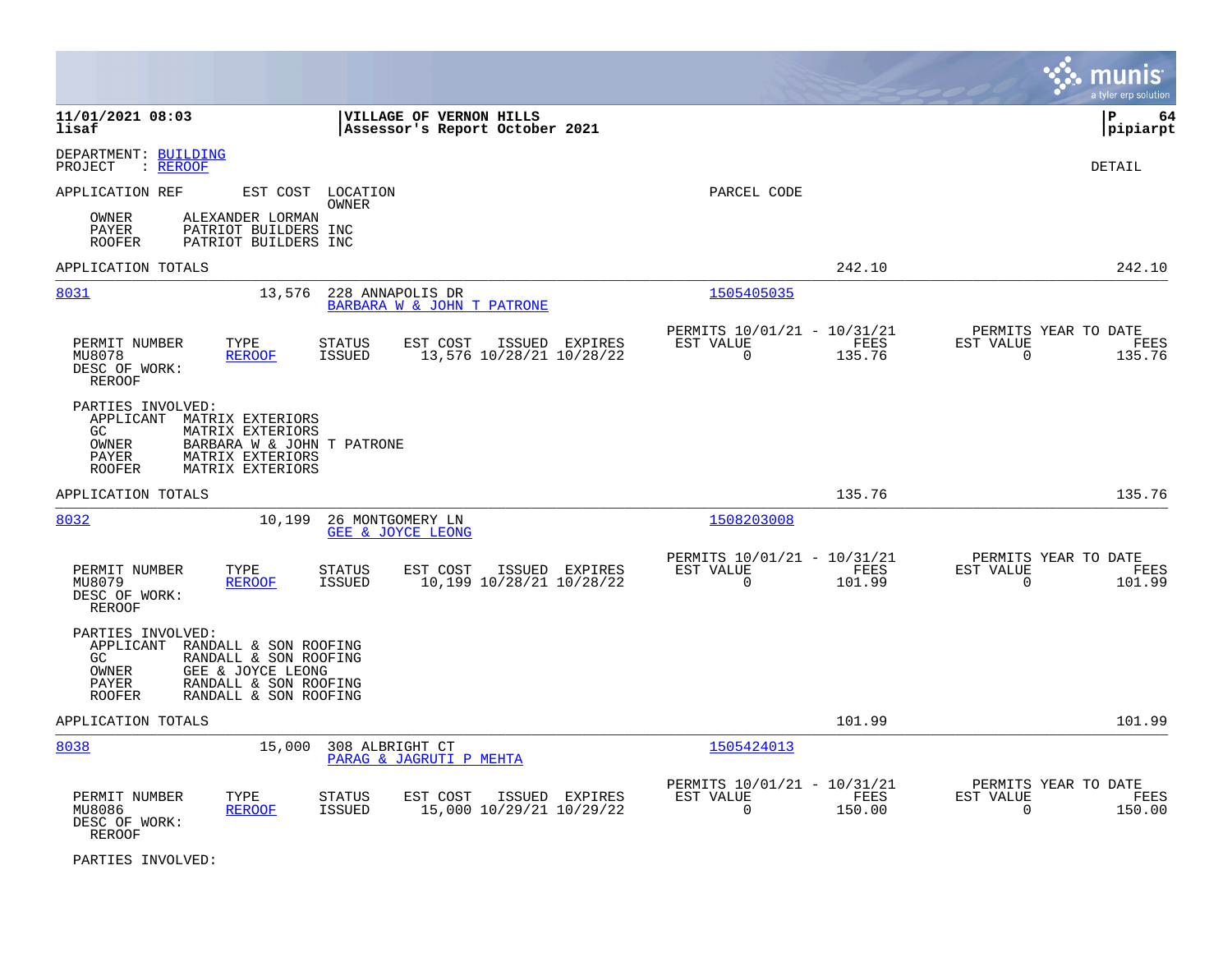|                                                                                                                                                                                                                                           |                                                                            |             |                    | munis<br>a tyler erp solution |
|-------------------------------------------------------------------------------------------------------------------------------------------------------------------------------------------------------------------------------------------|----------------------------------------------------------------------------|-------------|--------------------|-------------------------------|
| 11/01/2021 08:03<br>lisaf                                                                                                                                                                                                                 | <b>VERNON HILLS</b><br><b>VILLAGE OF</b><br>Assessor's Report October 2021 |             |                    | 65<br>P<br> pipiarpt          |
| DEPARTMENT: BUILDING<br>: REROOF<br>PROJECT                                                                                                                                                                                               |                                                                            |             |                    | DETAIL                        |
| APPLICATION REF<br>EST COST<br>NEW RESTORATION SYSTEMS LLC<br>APPLICANT<br>GC.<br>NEW RESTORATION SYSTEMS LLC<br>OWNER<br>PARAG & JAGRUTI P MEHTA<br>PAYER<br>NEW RESTORATION SYSTEMS LLC<br>NEW RESTORATION SYSTEMS LLC<br><b>ROOFER</b> | LOCATION<br>OWNER                                                          | PARCEL CODE |                    |                               |
| APPLICATION TOTALS<br>PROJECT TOTALS                                                                                                                                                                                                      |                                                                            | 0           | 150.00<br>7,275.31 | 150.00<br>7,275.31<br>0       |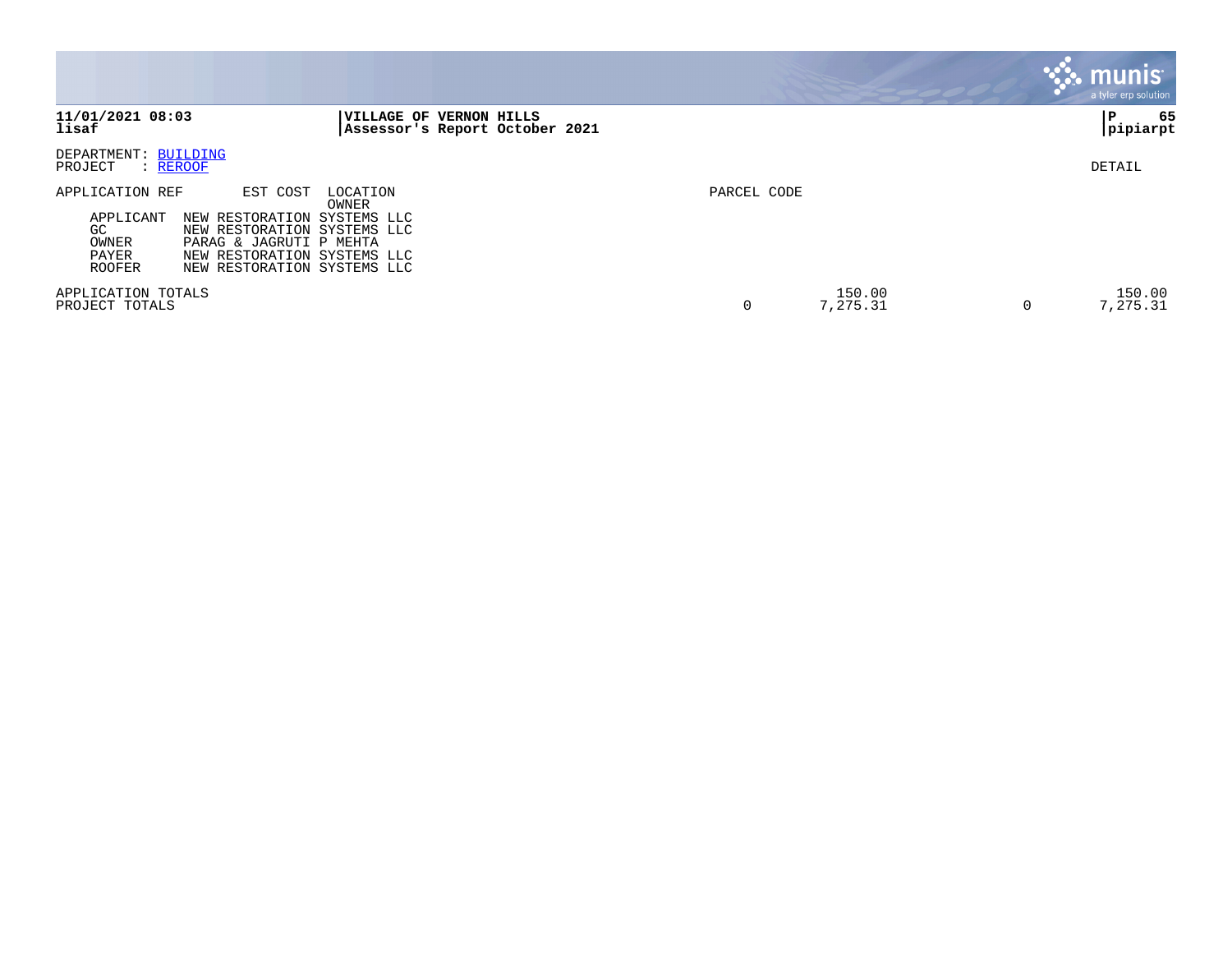|                                                                                                                                                                                                                          |                                                                                                                                                                              |                                                                          | munis<br>a tyler erp solution                                     |
|--------------------------------------------------------------------------------------------------------------------------------------------------------------------------------------------------------------------------|------------------------------------------------------------------------------------------------------------------------------------------------------------------------------|--------------------------------------------------------------------------|-------------------------------------------------------------------|
| 11/01/2021 08:03<br>lisaf                                                                                                                                                                                                | VILLAGE OF VERNON HILLS<br>Assessor's Report October 2021                                                                                                                    |                                                                          | 66<br>IΡ<br> pipiarpt                                             |
| DEPARTMENT: BUILDING<br>: SEWER REPAIR<br>PROJECT                                                                                                                                                                        |                                                                                                                                                                              |                                                                          | DETAIL                                                            |
| APPLICATION REF<br>EST COST                                                                                                                                                                                              | LOCATION<br>OWNER                                                                                                                                                            | PARCEL CODE                                                              |                                                                   |
| 7885<br>3,900                                                                                                                                                                                                            | 106 HASTINGS CT<br>ARNOLD J & PATRICIA A TYDELL                                                                                                                              | 1132204016                                                               |                                                                   |
| PERMIT NUMBER<br>TYPE<br>MU7935<br><b>SEWER REP</b><br>DESC OF WORK:<br>EMERGENCY SEWER REPAIR                                                                                                                           | EST COST<br><b>STATUS</b><br>ISSUED EXPIRES<br>COMPLT<br>3,900 10/04/21 10/07/22                                                                                             | PERMITS 10/01/21 - 10/31/21<br>EST VALUE<br>FEES<br>$\mathbf 0$<br>50.00 | PERMITS YEAR TO DATE<br>EST VALUE<br>FEES<br>$\Omega$<br>50.00    |
| PARTIES INVOLVED:<br>APPLICANT ARNOLD J & PATRICIA A TYDELL<br>ARNOLD J & PATRICIA A TYDELL<br>GC.<br>OWNER<br>ARNOLD J & PATRICIA A TYDELL<br>PLUMBER<br><b>BIAGI PLUMBING</b><br>ARNOLD J & PATRICIA A TYDELL<br>PAYER |                                                                                                                                                                              |                                                                          |                                                                   |
| APPLICATION TOTALS                                                                                                                                                                                                       |                                                                                                                                                                              | 50.00                                                                    | 50.00                                                             |
| 7902<br>4,289                                                                                                                                                                                                            | 41 WILSHIRE CT<br>PLACEHOLDER                                                                                                                                                | 1132414041                                                               |                                                                   |
| PERMIT NUMBER<br>TYPE<br>MU7947<br><b>SEWER REP</b><br>DESC OF WORK:<br>EMERGENCY SEWER REPAIR                                                                                                                           | <b>STATUS</b><br>EST COST<br>ISSUED EXPIRES<br>4,289 10/06/21 10/06/22<br>ISSUED                                                                                             | PERMITS 10/01/21 - 10/31/21<br>EST VALUE<br>FEES<br>$\mathbf 0$<br>50.00 | PERMITS YEAR TO DATE<br>EST VALUE<br>FEES<br>$\mathbf 0$<br>50.00 |
| PARTIES INVOLVED:<br>APPLICANT<br>GC<br>PLACEHOLDER<br>OWNER<br>PLUMBER<br>PAYER                                                                                                                                         | TOPTEC HEATING, COOLING, PLUMBING & ELEC<br>TOPTEC HEATING, COOLING, PLUMBING & ELEC<br>TOPTEC HEATING, COOLING, PLUMBING & ELEC<br>TOPTEC HEATING, COOLING, PLUMBING & ELEC |                                                                          |                                                                   |
| APPLICATION TOTALS                                                                                                                                                                                                       |                                                                                                                                                                              | 50.00                                                                    | 50.00                                                             |
| 7907<br>6,500                                                                                                                                                                                                            | 1102 SWINBURNE PL<br>ANDREI & LISE FODOR                                                                                                                                     | 1132302009                                                               |                                                                   |
| PERMIT NUMBER<br>TYPE<br>MU7949<br>SEWER REP<br>DESC OF WORK:<br>SEWER REPAIR                                                                                                                                            | ISSUED EXPIRES<br>STATUS<br>EST COST<br>6,500 10/07/21 10/14/22<br>COMPLT                                                                                                    | PERMITS 10/01/21 - 10/31/21<br>EST VALUE<br>FEES<br>$\mathbf 0$<br>65.00 | PERMITS YEAR TO DATE<br>EST VALUE<br>FEES<br>0<br>65.00           |
| PARTIES INVOLVED:<br>APPLICANT NORTHSHORE MECHANICAL<br>GC<br>NORTHSHORE MECHANICAL<br>OWNER<br>ANDREI & LISE FODOR<br>PAYER<br>NORTHSHORE MECHANICAL<br>SEWER<br>NORTHSHORE MECHANICAL                                  |                                                                                                                                                                              |                                                                          |                                                                   |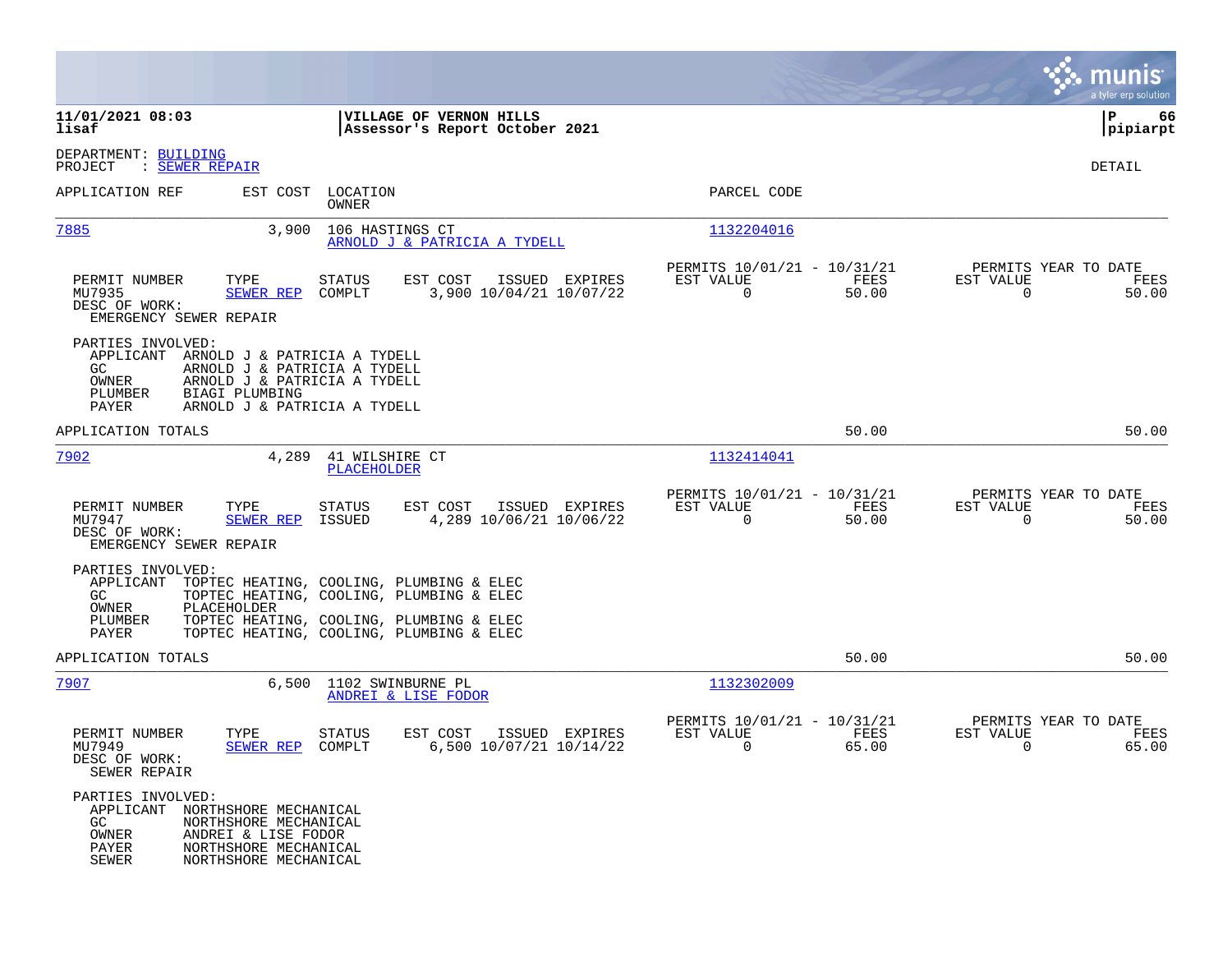|                                                                                                                                                                                                                    |                                                                          | munis<br>a tyler erp solution                                     |
|--------------------------------------------------------------------------------------------------------------------------------------------------------------------------------------------------------------------|--------------------------------------------------------------------------|-------------------------------------------------------------------|
| VILLAGE OF VERNON HILLS<br>11/01/2021 08:03<br>lisaf<br>Assessor's Report October 2021                                                                                                                             |                                                                          | ΙP<br>67<br> pipiarpt                                             |
| DEPARTMENT: BUILDING<br>PROJECT<br>: SEWER REPAIR                                                                                                                                                                  |                                                                          | DETAIL                                                            |
| APPLICATION REF<br>EST COST<br>LOCATION<br>OWNER                                                                                                                                                                   | PARCEL CODE                                                              |                                                                   |
| APPLICATION TOTALS                                                                                                                                                                                                 | 65.00                                                                    | 65.00                                                             |
| 7911<br>4,889<br>1027 STOCKTON CT<br>IGOR & TATYANA VILK                                                                                                                                                           | 1132411038                                                               |                                                                   |
| PERMIT NUMBER<br>TYPE<br>EST COST<br>ISSUED EXPIRES<br>STATUS<br>MU7952<br>ISSUED<br>4,889 10/07/21 10/07/22<br><b>SEWER REP</b><br>DESC OF WORK:<br>EMERGENCY SEWER REPAIR                                        | PERMITS 10/01/21 - 10/31/21<br>EST VALUE<br>FEES<br>$\mathbf 0$<br>50.00 | PERMITS YEAR TO DATE<br>EST VALUE<br>FEES<br>$\mathbf 0$<br>50.00 |
| PARTIES INVOLVED:<br>APPLICANT<br>TOPTEC HEATING, COOLING, PLUMBING & ELEC<br>TOPTEC HEATING, COOLING, PLUMBING & ELEC<br>GC.<br>OWNER<br>IGOR & TATYANA VILK<br>PAYER<br>TOPTEC HEATING, COOLING, PLUMBING & ELEC |                                                                          |                                                                   |
| APPLICATION TOTALS                                                                                                                                                                                                 | 50.00                                                                    | 50.00                                                             |
| 7956<br>7,701 79 SOUTH ROYAL OAK DR<br><b>EILEEN M SCHIESS</b>                                                                                                                                                     | 1507208004                                                               |                                                                   |
| PERMIT NUMBER<br>TYPE<br>EST COST<br>ISSUED EXPIRES<br><b>STATUS</b><br>7,701 10/14/21 10/27/22<br>MU7997<br><b>SEWER REP</b><br>COMPLT<br>DESC OF WORK:<br>SEWER CLEAN OUT                                        | PERMITS 10/01/21 - 10/31/21<br>EST VALUE<br>FEES<br>$\mathbf 0$<br>77.01 | PERMITS YEAR TO DATE<br>EST VALUE<br>FEES<br>77.01<br>$\Omega$    |
| PARTIES INVOLVED:<br>GC.<br>ABC PLUMBING, HEATING, COOLING, ELECTRIC<br>OWNER<br>EILEEN M SCHIESS<br>PLUMBER<br>ABC PLUMBING, HEATING, COOLING, ELECTRIC                                                           |                                                                          |                                                                   |
| PAYER<br>ABC PLUMBING, HEATING, COOLING, ELECTRIC<br>APPLICATION TOTALS                                                                                                                                            | 77.01                                                                    | 77.01                                                             |
| 7976<br>1,200 116 LANCASTER PL<br><b>JENNY KIM</b>                                                                                                                                                                 | 1132408027                                                               |                                                                   |
| PERMIT NUMBER<br>EST COST<br>TYPE<br>STATUS<br>ISSUED EXPIRES<br>MU8011<br><b>SEWER REP</b><br>COMPLT<br>1,200 10/19/21 10/21/22<br>DESC OF WORK:<br>SEWER REPAIR                                                  | PERMITS 10/01/21 - 10/31/21<br>EST VALUE<br>FEES<br>0<br>30.00           | PERMITS YEAR TO DATE<br>EST VALUE<br>FEES<br>30.00<br>0           |
| PARTIES INVOLVED:<br>APPLICANT JENNY KIM<br>JENNY KIM<br>GC<br>OWNER<br>JENNY KIM<br>PLUMBER<br>TECH PSD INC<br>PAYER<br>JENNY KIM                                                                                 |                                                                          |                                                                   |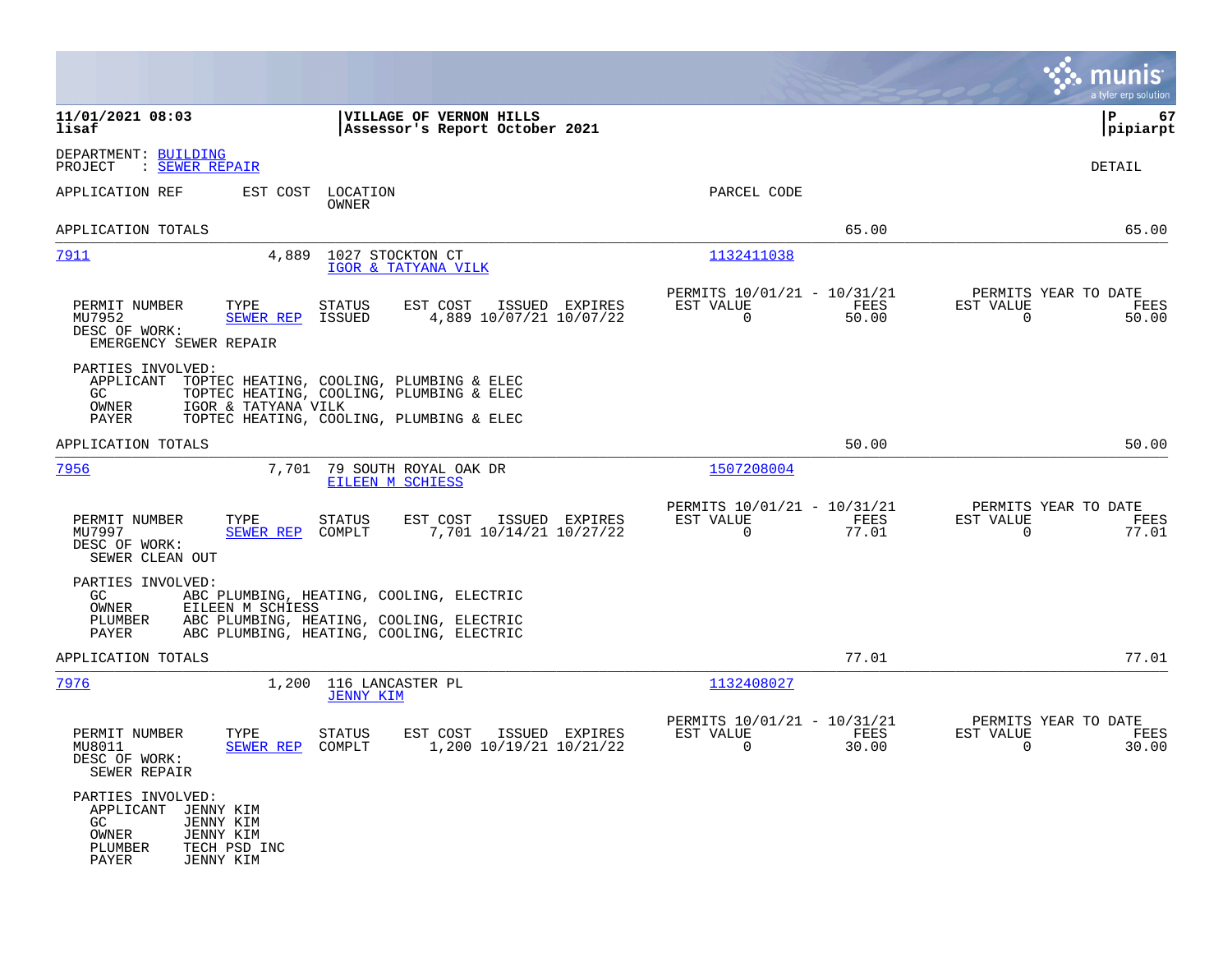|                                                   |          |                                                                  |             |                 |          | <b>munis</b><br>a tyler erp solution |
|---------------------------------------------------|----------|------------------------------------------------------------------|-------------|-----------------|----------|--------------------------------------|
| 11/01/2021 08:03<br>lisaf                         |          | <b>VILLAGE OF VERNON HILLS</b><br>Assessor's Report October 2021 |             |                 |          | 68<br>P<br> pipiarpt                 |
| DEPARTMENT: BUILDING<br>: SEWER REPAIR<br>PROJECT |          |                                                                  |             |                 |          | DETAIL                               |
| APPLICATION REF                                   | EST COST | LOCATION<br>OWNER                                                | PARCEL CODE |                 |          |                                      |
| APPLICATION TOTALS<br>PROJECT TOTALS              |          |                                                                  | 0           | 30.00<br>322.01 | $\Omega$ | 30.00<br>322.01                      |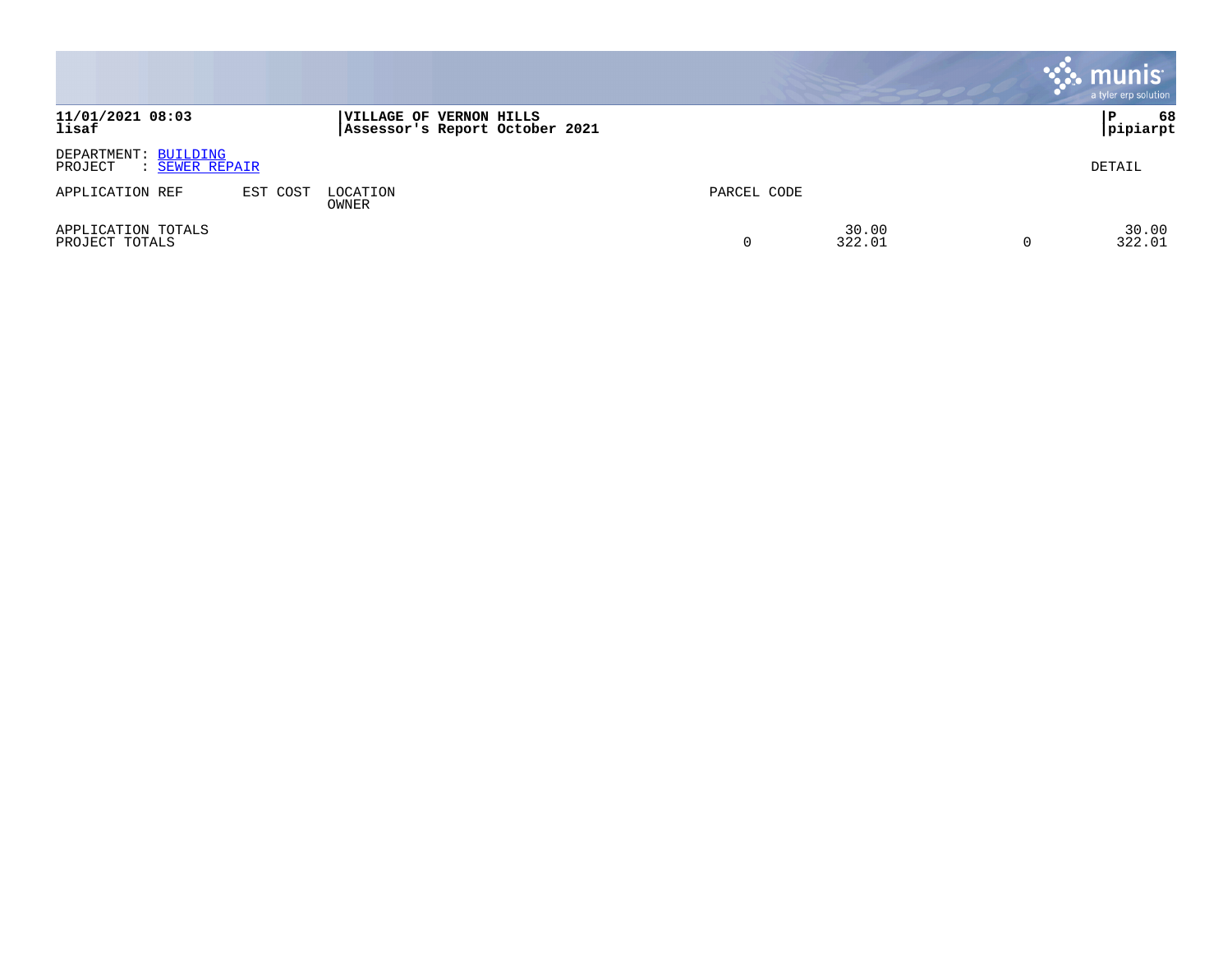|                                                                                                                                                                          |                                                                          | munis<br>a tyler erp solution                                     |
|--------------------------------------------------------------------------------------------------------------------------------------------------------------------------|--------------------------------------------------------------------------|-------------------------------------------------------------------|
| 11/01/2021 08:03<br>VILLAGE OF VERNON HILLS<br>lisaf<br>Assessor's Report October 2021                                                                                   |                                                                          | l P<br>-69<br> pipiarpt                                           |
| DEPARTMENT: BUILDING<br>: SIDING<br>PROJECT                                                                                                                              |                                                                          | <b>DETAIL</b>                                                     |
| APPLICATION REF<br>EST COST LOCATION<br>OWNER                                                                                                                            | PARCEL CODE                                                              |                                                                   |
| <u>7928</u><br>8,000<br>839 BELLE ISLE LN<br><b>JAREK KROLAK</b>                                                                                                         | <u>1506411005</u>                                                        |                                                                   |
| TYPE<br><b>STATUS</b><br>EST COST<br>PERMIT NUMBER<br>ISSUED EXPIRES<br><b>ISSUED</b><br>8,000 10/11/21 10/11/22<br>MU7977<br><b>SIDING</b><br>DESC OF WORK:<br>SIDING   | PERMITS 10/01/21 - 10/31/21<br>FEES<br>EST VALUE<br>$\mathbf 0$<br>80.00 | PERMITS YEAR TO DATE<br>EST VALUE<br>FEES<br>$\mathbf 0$<br>80.00 |
| PARTIES INVOLVED:<br>APPLICANT<br>STERLING EXTERIORS INC<br>GC.<br>STERLING EXTERIORS INC<br>OWNER<br>JAREK KROLAK<br>STERLING EXTERIORS INC<br>PAYER                    |                                                                          |                                                                   |
| APPLICATION TOTALS                                                                                                                                                       | 80.00                                                                    | 80.00                                                             |
| <u>7929</u><br>6,400<br>126 NAPIER CT<br>KEVIN & JESSICA KRUSWICKI                                                                                                       | 1506413005                                                               |                                                                   |
| PERMIT NUMBER<br>TYPE<br><b>STATUS</b><br>EST COST<br>ISSUED EXPIRES<br>6,400 10/11/21 10/11/22<br>MU7978<br><b>SIDING</b><br><b>ISSUED</b><br>DESC OF WORK:<br>SIDING   | PERMITS 10/01/21 - 10/31/21<br>EST VALUE<br>FEES<br>$\Omega$<br>64.00    | PERMITS YEAR TO DATE<br>EST VALUE<br>FEES<br>$\Omega$<br>64.00    |
| PARTIES INVOLVED:<br>APPLICANT<br>STERLING EXTERIORS INC<br>GC<br>STERLING EXTERIORS INC<br>OWNER<br>KEVIN & JESSICA KRUSWICKI<br><b>PAYER</b><br>STERLING EXTERIORS INC |                                                                          |                                                                   |
| APPLICATION TOTALS                                                                                                                                                       | 64.00                                                                    | 64.00                                                             |
| <u>7931</u><br>7,280<br>929 BELLE ISLE LN<br>DARREN & JENNIFER BRANDT                                                                                                    | 1506411007                                                               |                                                                   |
| PERMIT NUMBER<br>EST COST<br>ISSUED EXPIRES<br>TYPE<br>STATUS<br>MU7979<br>ISSUED<br>7,280 10/11/21 10/11/22<br><b>SIDING</b><br>DESC OF WORK:<br>SIDING                 | PERMITS 10/01/21 - 10/31/21<br>EST VALUE<br>FEES<br>$\mathbf 0$<br>72.80 | PERMITS YEAR TO DATE<br>EST VALUE<br>FEES<br>$\mathbf 0$<br>72.80 |
| PARTIES INVOLVED:<br>APPLICANT<br>STERLING EXTERIORS INC<br>GC<br>STERLING EXTERIORS INC<br>DARREN & JENNIFER BRANDT<br>OWNER<br>PAYER<br>STERLING EXTERIORS INC         |                                                                          |                                                                   |
| APPLICATION TOTALS                                                                                                                                                       | 72.80                                                                    | 72.80                                                             |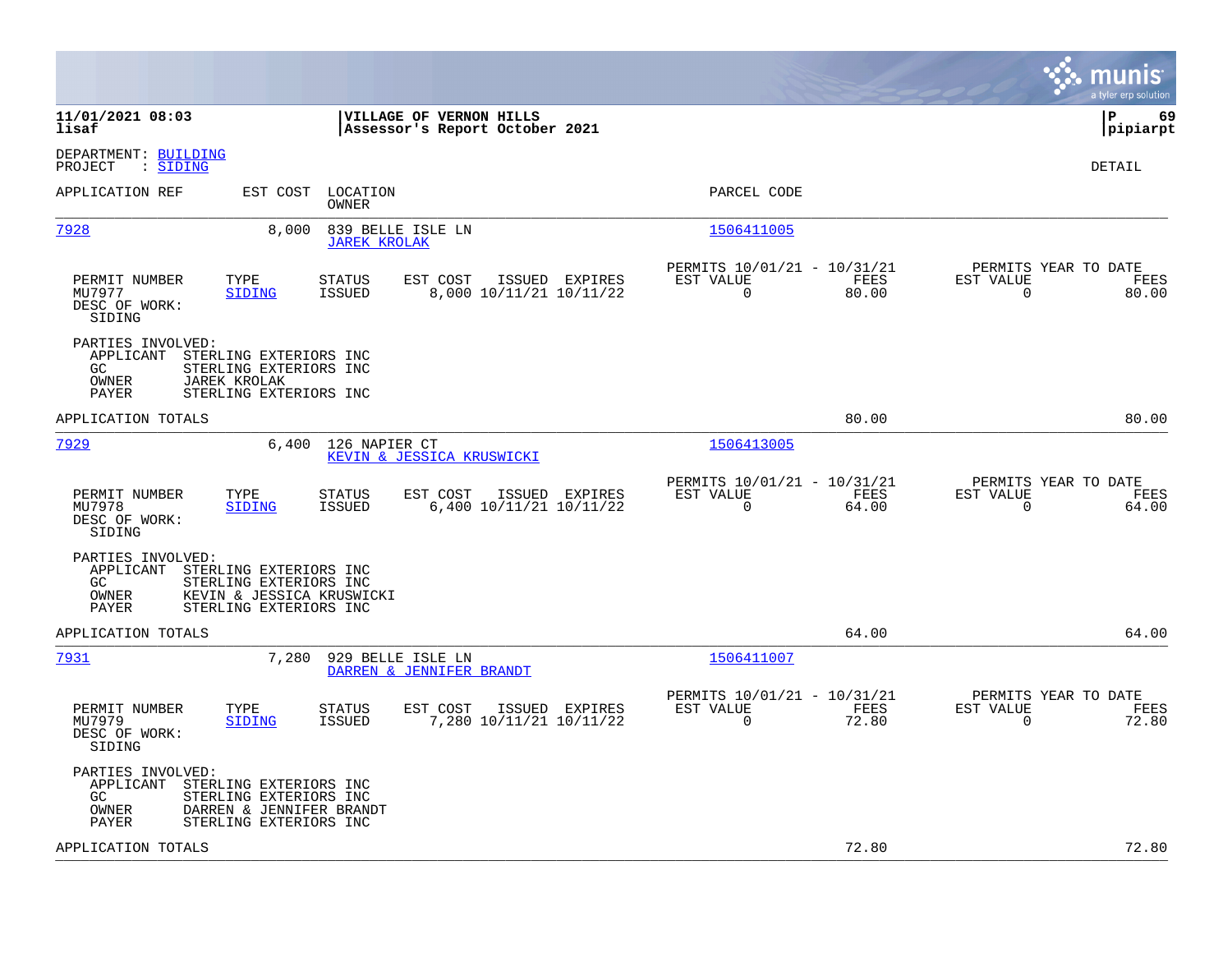|                                                                |                                                                                                      |                        |                                                                                                          |               |                          |                                          |                  |           | <u>munis'</u><br>a tyler erp solution |
|----------------------------------------------------------------|------------------------------------------------------------------------------------------------------|------------------------|----------------------------------------------------------------------------------------------------------|---------------|--------------------------|------------------------------------------|------------------|-----------|---------------------------------------|
| 11/01/2021 08:03<br>lisaf<br>7936                              | 29,410                                                                                               |                        | VILLAGE OF VERNON HILLS<br>Assessor's Report October 2021<br>230S SOUTHGATE DR<br>NARASIMHAN SASISEKARAN |               |                          | 1508218003                               |                  |           | 70<br>P<br> pipiarpt                  |
| PERMIT NUMBER                                                  | TYPE                                                                                                 | STATUS                 | EST COST                                                                                                 | <b>ISSUED</b> | EXPIRES                  | PERMITS 10/01/21 - 10/31/21<br>EST VALUE | FEES             | EST VALUE | PERMITS YEAR TO DATE<br>FEES          |
| DEPARTMENT: BUILDING<br>PROJECT<br>: SIDING                    |                                                                                                      |                        |                                                                                                          |               |                          |                                          |                  |           | DETAIL                                |
| APPLICATION REF                                                | EST COST                                                                                             | LOCATION               |                                                                                                          |               |                          | PARCEL CODE                              |                  |           |                                       |
| MU7984<br>DESC OF WORK:<br>SIDING                              | SIDING                                                                                               | OWNER<br><b>ISSUED</b> |                                                                                                          |               | 29,410 10/12/21 10/12/22 | 0                                        | 294.10           | $\Omega$  | 294.10                                |
| PARTIES INVOLVED:<br>APPLICANT<br>GC.<br>OWNER<br><b>PAYER</b> | STRAFFORD CONSTRUCTION<br>STRAFFORD CONSTRUCTION<br>NARASIMHAN SASISEKARAN<br>STRAFFORD CONSTRUCTION |                        |                                                                                                          |               |                          |                                          |                  |           |                                       |
| APPLICATION TOTALS<br>PROJECT TOTALS                           |                                                                                                      |                        |                                                                                                          |               |                          | 0                                        | 294.10<br>510.90 | $\Omega$  | 294.10<br>510.90                      |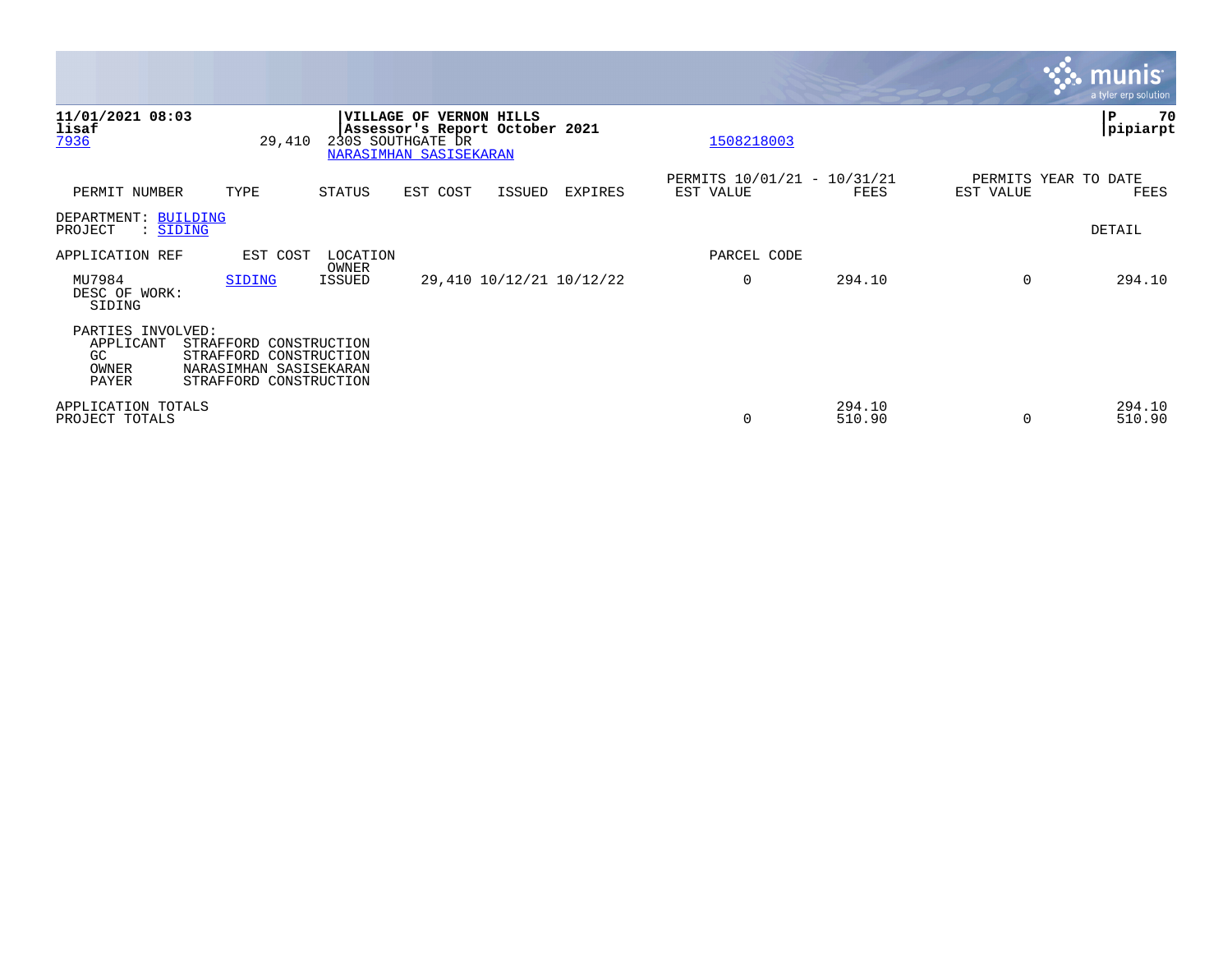|                                                                                                                                                                                                                                      |                                                                        | munis<br>a tyler erp solution                                   |
|--------------------------------------------------------------------------------------------------------------------------------------------------------------------------------------------------------------------------------------|------------------------------------------------------------------------|-----------------------------------------------------------------|
| 11/01/2021 08:03<br>VILLAGE OF VERNON HILLS<br>lisaf<br>Assessor's Report October 2021                                                                                                                                               |                                                                        | P<br>71<br> pipiarpt                                            |
| DEPARTMENT: BUILDING<br>PROJECT<br>$:$ TENT                                                                                                                                                                                          |                                                                        | <b>DETAIL</b>                                                   |
| APPLICATION REF<br>LOCATION<br>EST COST<br>OWNER                                                                                                                                                                                     | PARCEL CODE                                                            |                                                                 |
| 7897<br>625 FOREST EDGE DR<br>$\Omega$<br>FOREST EDGE V LLC                                                                                                                                                                          | 1515103031                                                             |                                                                 |
| PERMIT NUMBER<br>TYPE<br><b>STATUS</b><br>EST COST<br>ISSUED EXPIRES<br>MU7945<br>$0$ 10/05/21 10/08/22<br><b>TENT</b><br>COMPLT<br>DESC OF WORK:<br><b>TENT</b>                                                                     | PERMITS 10/01/21 - 10/31/21<br>EST VALUE<br>FEES<br>$\Omega$<br>100.00 | PERMITS YEAR TO DATE<br>EST VALUE<br>FEES<br>$\Omega$<br>100.00 |
| PARTIES INVOLVED:<br>APPLICANT<br>GEWALT HAMILTON ASSOCIATES INC<br>LAKE STREET RENTAL<br>GC.<br>OWNER<br>FOREST EDGE V LLC<br><b>PAYER</b><br>GEWALT HAMILTON ASSOCIATES INC                                                        |                                                                        |                                                                 |
| APPLICATION TOTALS                                                                                                                                                                                                                   | 100.00                                                                 | 100.00                                                          |
| 0 102 EAST HAWTHORN PKY<br>7934<br>RUST-OLEUM CORPORATION                                                                                                                                                                            | 1133301007                                                             |                                                                 |
| PERMIT NUMBER<br>TYPE<br><b>STATUS</b><br>EST COST<br>ISSUED EXPIRES<br>MU7982<br>COMPLT<br>$0$ 10/11/21 10/13/22<br><b>TENT</b><br>DESC OF WORK:<br>TENT- RUSTOLEUM                                                                 | PERMITS 10/01/21 - 10/31/21<br>EST VALUE<br>FEES<br>$\Omega$<br>125.00 | PERMITS YEAR TO DATE<br>EST VALUE<br>FEES<br>$\Omega$<br>125.00 |
| PARTIES INVOLVED:<br>APPLICANT<br>PRO EM NATIONAL EVENT SERVICES<br>PRO EM NATIONAL EVENT SERVICES<br>GC.<br><b>OCCUPANT</b><br>RUST OLEUM CORP<br>OWNER<br>RUST-OLEUM CORPORATION<br><b>PAYER</b><br>PRO EM NATIONAL EVENT SERVICES |                                                                        |                                                                 |
| APPLICATION TOTALS<br>PROJECT TOTALS                                                                                                                                                                                                 | 125.00<br>0<br>225.00                                                  | 125.00<br>225.00<br>$\Omega$                                    |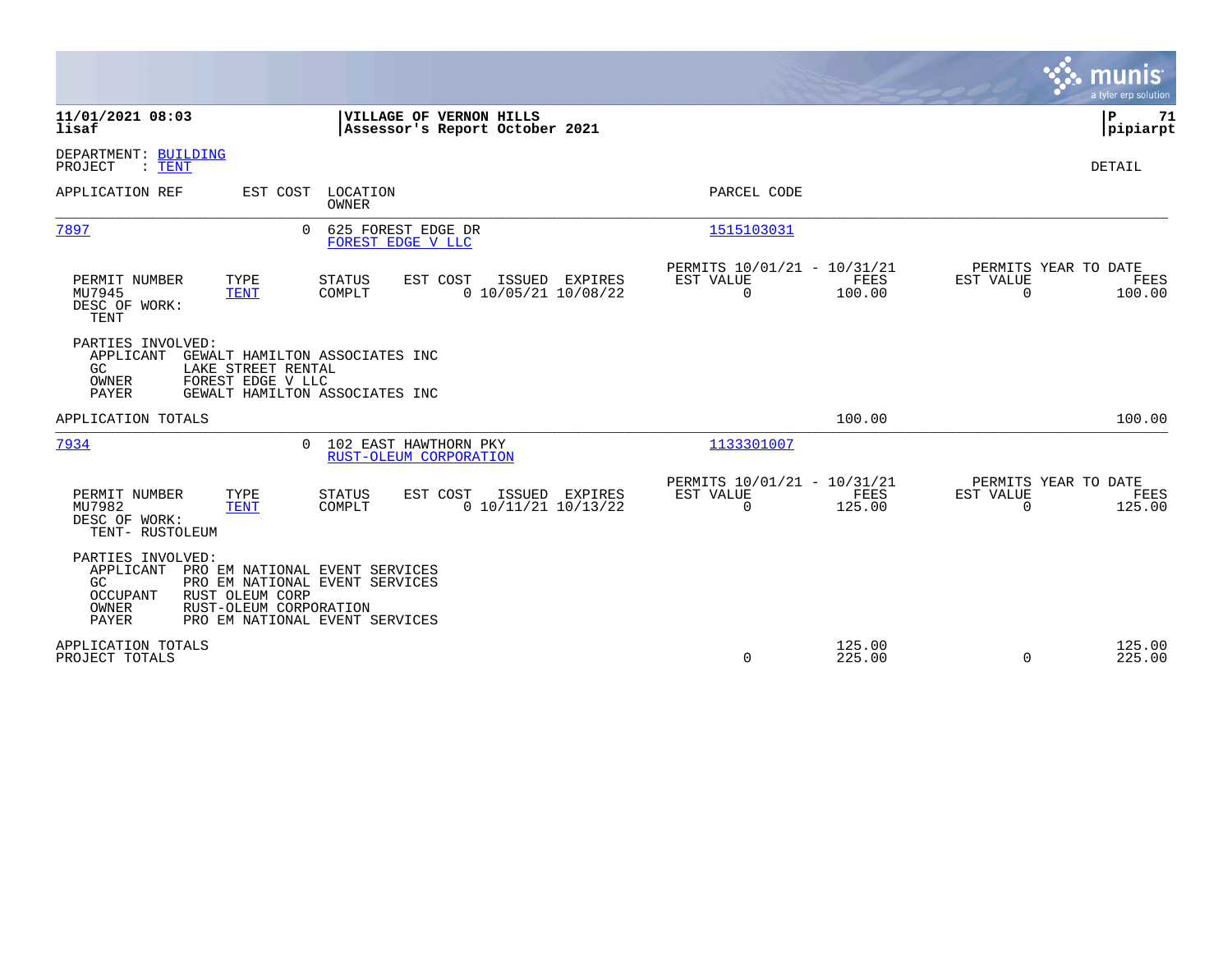|                                                         |                                                                                   |                                                        |                                 |         |                                               |                |                | <b>munis</b><br>a tyler erp solution  |
|---------------------------------------------------------|-----------------------------------------------------------------------------------|--------------------------------------------------------|---------------------------------|---------|-----------------------------------------------|----------------|----------------|---------------------------------------|
| 11/01/2021 08:03<br>lisaf                               |                                                                                   | VILLAGE OF VERNON HILLS                                | Assessor's Report October 2021  |         |                                               |                |                | 72<br>P<br> pipiarpt                  |
| DEPARTMENT: BUILDING<br>PROJECT                         | : VOICE/DATA                                                                      |                                                        |                                 |         |                                               |                |                | DETAIL                                |
| APPLICATION REF                                         | EST COST                                                                          | LOCATION<br>OWNER                                      |                                 |         | PARCEL CODE                                   |                |                |                                       |
| 7915                                                    | 500                                                                               | 555 EAST TOWNLINE RD 27<br>JDK & OVERLOOK TOWNLINE LLC |                                 |         | 1504201018                                    |                |                |                                       |
| PERMIT NUMBER<br>MU7969<br>DESC OF WORK:<br>LOW VOLTAGE | TYPE<br><b>VOICE/DATA ISSUED</b>                                                  | EST COST<br>STATUS                                     | ISSUED<br>500 10/08/21 10/08/22 | EXPIRES | PERMITS 10/01/21 - 10/31/21<br>EST VALUE<br>0 | FEES<br>75.00  | EST VALUE<br>0 | PERMITS YEAR TO DATE<br>FEES<br>75.00 |
| PARTIES INVOLVED:<br>APPLICANT<br>GC<br>OWNER<br>PAYER  | BEAROLOGY LLC<br>KUO CONSTRUCTION<br>JDK & OVERLOOK TOWNLINE LLC<br>BEAROLOGY LLC |                                                        |                                 |         |                                               |                |                |                                       |
| APPLICATION TOTALS<br>PROJECT TOTALS                    |                                                                                   |                                                        |                                 |         | 0                                             | 75.00<br>75.00 | $\Omega$       | 75.00<br>75.00                        |

 $\mathcal{L}^{\text{max}}$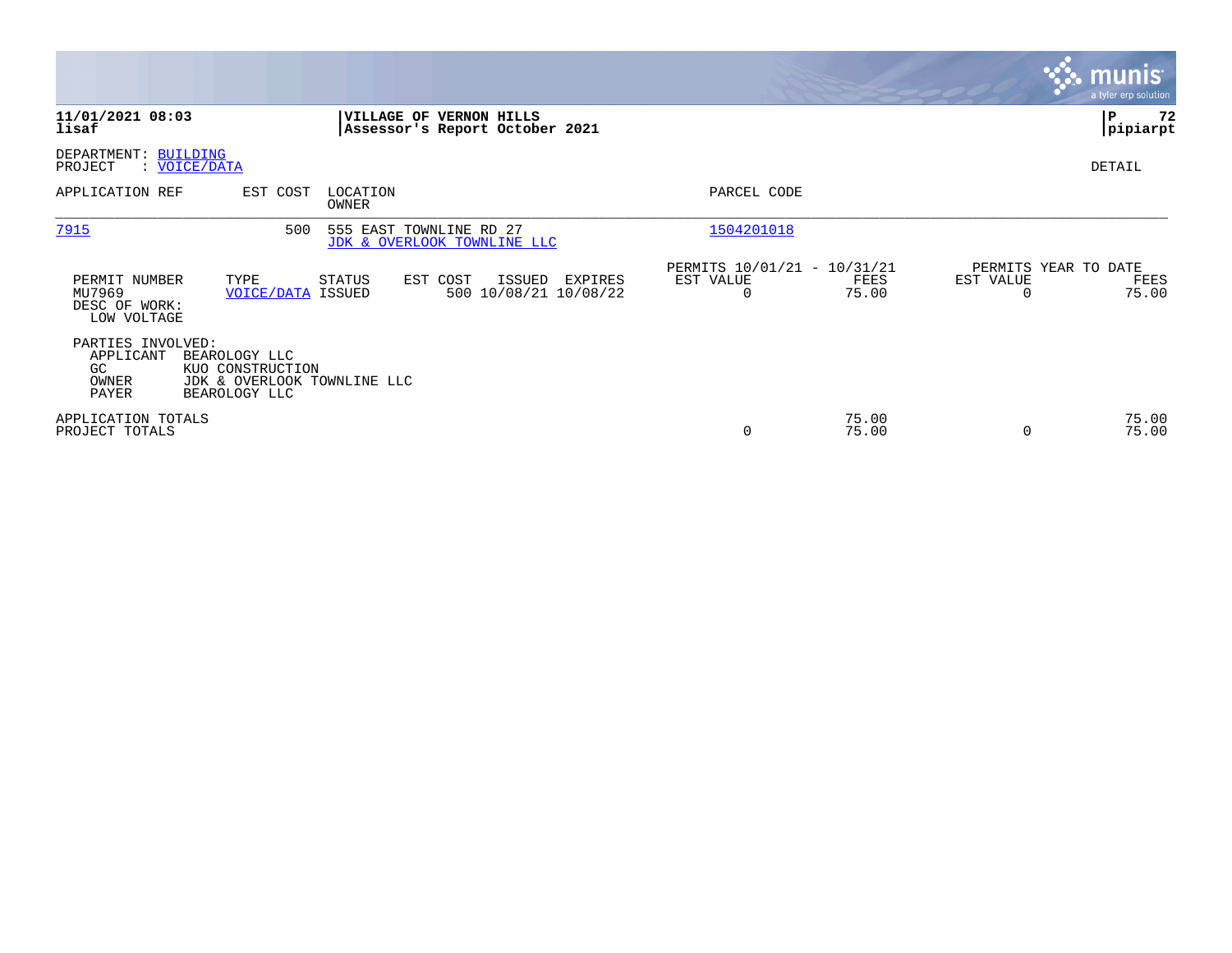|                                                                                                                      |                                                                                                                                                             |                                                                                       | a tyler erp solution                                            |
|----------------------------------------------------------------------------------------------------------------------|-------------------------------------------------------------------------------------------------------------------------------------------------------------|---------------------------------------------------------------------------------------|-----------------------------------------------------------------|
| 11/01/2021 08:03<br>lisaf                                                                                            | VILLAGE OF VERNON HILLS<br>Assessor's Report October 2021                                                                                                   |                                                                                       | P<br>73<br> pipiarpt                                            |
| DEPARTMENT: BUILDING<br>: WATER HEATER<br>PROJECT                                                                    |                                                                                                                                                             |                                                                                       | DETAIL                                                          |
| APPLICATION REF                                                                                                      | EST COST LOCATION<br><b>OWNER</b>                                                                                                                           | PARCEL CODE                                                                           |                                                                 |
| <u>7912</u>                                                                                                          | 3,800<br>279 BALTIMORE DR<br>NANCY S CIRONE, TRUSTEE                                                                                                        | 1132209008                                                                            |                                                                 |
| PERMIT NUMBER<br>MU7953<br>DESC OF WORK:<br>WATER HEATER                                                             | TYPE<br><b>STATUS</b><br>EST COST<br>3,800 10/07/21 10/13/22<br>WATER HEAT COMPLT                                                                           | PERMITS 10/01/21 - 10/31/21<br>EST VALUE<br>ISSUED EXPIRES<br>FEES<br>0<br>.00        | PERMITS YEAR TO DATE<br>EST VALUE<br>FEES<br>$\mathbf 0$<br>.00 |
| PARTIES INVOLVED:<br>APPLICANT<br>GC.<br>OWNER<br>PAYER                                                              | TOPTEC HEATING, COOLING, PLUMBING & ELEC<br>TOPTEC HEATING, COOLING, PLUMBING & ELEC<br>NANCY S CIRONE, TRUSTEE<br>TOPTEC HEATING, COOLING, PLUMBING & ELEC |                                                                                       |                                                                 |
| APPLICATION TOTALS                                                                                                   |                                                                                                                                                             | .00                                                                                   | .00                                                             |
| <u>7927</u>                                                                                                          | 1,277 406 BAY TREE CIR<br>PLACEHOLDER                                                                                                                       | 1133208038                                                                            |                                                                 |
| PERMIT NUMBER<br>MU7976<br>DESC OF WORK:<br>WATER HEATER                                                             | TYPE<br><b>STATUS</b><br>EST COST<br>1,277 10/11/21 10/11/22<br>WATER HEAT ISSUED                                                                           | PERMITS 10/01/21 - 10/31/21<br>ISSUED EXPIRES<br>EST VALUE<br>FEES<br>$\Omega$<br>.00 | PERMITS YEAR TO DATE<br>EST VALUE<br>FEES<br>$\Omega$<br>.00    |
| PARTIES INVOLVED:<br>APPLICANT DARLENE NINEBERG-KASS<br>GC<br>ABT<br>OWNER<br>PLACEHOLDER<br>PLUMBER<br>ABT<br>PAYER | DARLENE NINEBERG-KASS                                                                                                                                       |                                                                                       |                                                                 |
| APPLICATION TOTALS                                                                                                   |                                                                                                                                                             | .00                                                                                   | .00                                                             |
| <u>7967</u>                                                                                                          | 1,400<br>206 LOWELL PL<br>MAHASEN H & SALAM M ABDALLAH                                                                                                      | 1132201003                                                                            |                                                                 |
| PERMIT NUMBER<br>TYPE<br>MU8003<br>DESC OF WORK:<br>WATER HEATER                                                     | <b>STATUS</b><br>EST COST<br>1,400 10/15/21 10/15/22<br>WATER HEAT ISSUED                                                                                   | PERMITS 10/01/21 - 10/31/21<br>FEES<br>ISSUED EXPIRES<br>EST VALUE<br>0<br>.00        | PERMITS YEAR TO DATE<br>EST VALUE<br>FEES<br>$\mathbf 0$<br>.00 |
| PARTIES INVOLVED:<br>APPLICANT<br>GC<br>OWNER<br>PLUMBER<br>ABT<br>PAYER                                             | MAHASEN H & SALAM M ABDALLAH<br>MAHASEN H & SALAM M ABDALLAH<br>MAHASEN H & SALAM M ABDALLAH<br>MAHASEN H & SALAM M ABDALLAH                                |                                                                                       |                                                                 |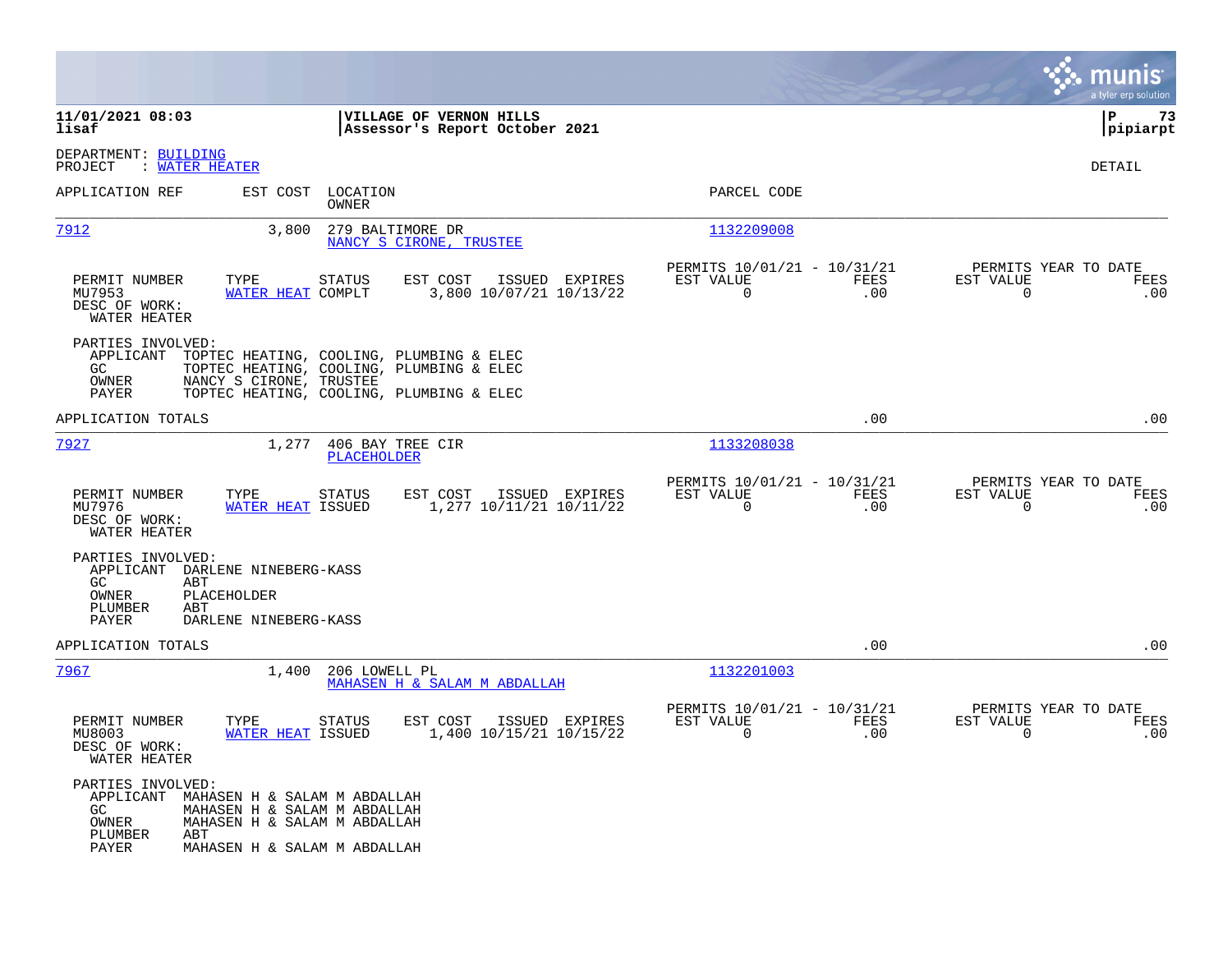|                                                   |                                                                  |             |     | $\mathbf{\ddot{.}}$ munis<br>a tyler erp solution |
|---------------------------------------------------|------------------------------------------------------------------|-------------|-----|---------------------------------------------------|
| 11/01/2021 08:03<br>lisaf<br>APPLICATION TOTALS   | <b>VILLAGE OF VERNON HILLS</b><br>Assessor's Report October 2021 |             | .00 | 74<br>P<br>pipiarpt <br>00.                       |
| DEPARTMENT: BUILDING<br>: WATER HEATER<br>PROJECT |                                                                  |             |     | DETAIL                                            |
| EST COST<br>APPLICATION REF                       | LOCATION<br>OWNER                                                | PARCEL CODE |     |                                                   |
| PROJECT TOTALS                                    |                                                                  | 0           | .00 | .00                                               |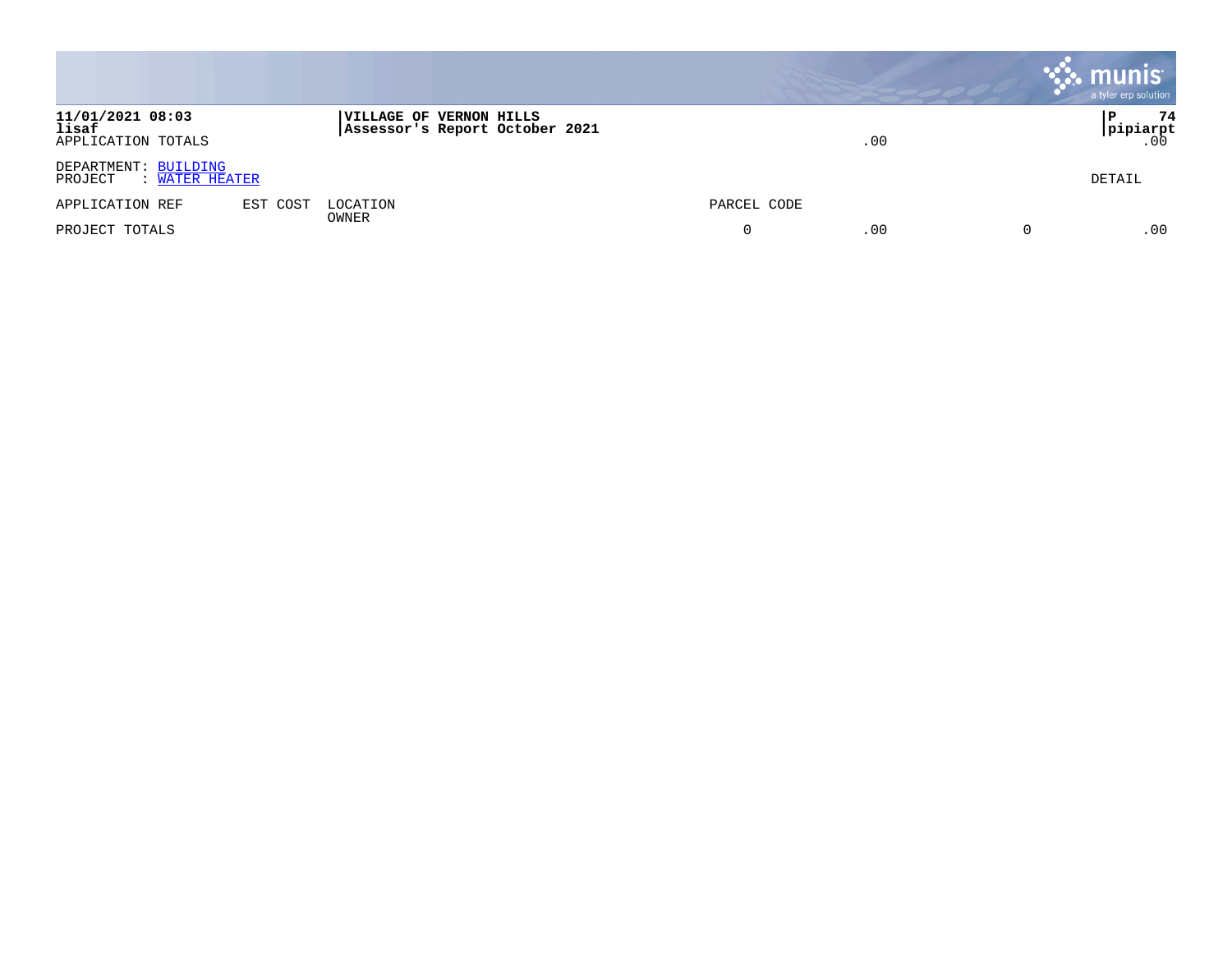|                                                                                                                                                                                                                                      |                                                                                           | munis<br>a tyler erp solution                                                      |
|--------------------------------------------------------------------------------------------------------------------------------------------------------------------------------------------------------------------------------------|-------------------------------------------------------------------------------------------|------------------------------------------------------------------------------------|
| 11/01/2021 08:03<br>VILLAGE OF VERNON HILLS<br>lisaf<br>Assessor's Report October 2021                                                                                                                                               |                                                                                           | ΙP<br>75<br> pipiarpt                                                              |
| DEPARTMENT: BUILDING<br>: CO/CART/KIOSK<br>PROJECT                                                                                                                                                                                   |                                                                                           | DETAIL                                                                             |
| LOCATION<br>APPLICATION REF<br>EST COST<br>OWNER                                                                                                                                                                                     | PARCEL CODE                                                                               |                                                                                    |
| 7960<br>$\Omega$<br>9012 HAWTHORN CTR<br>CENTENNIAL                                                                                                                                                                                  | 1133401086                                                                                |                                                                                    |
| PERMIT NUMBER<br>TYPE<br>EST COST<br>ISSUED EXPIRES<br>STATUS<br>$0$ 10/25/21 10/25/22<br>MU8051<br>CO NO FEE<br>COMPLT<br>$0$ 10/14/21 10/25/22<br>MU7999<br>$CO-C/K$<br>COMPLT<br>DESC OF WORK:<br>CO - LITTLE BEAN COFFEE COMPANY | PERMITS 10/01/21 - 10/31/21<br>EST VALUE<br>FEES<br>$\Omega$<br>.00<br>$\Omega$<br>100.00 | PERMITS YEAR TO DATE<br>EST VALUE<br>FEES<br>$\Omega$<br>.00<br>$\Omega$<br>100.00 |
| PARTIES INVOLVED:<br>APPLICANT<br>LITTLE BEAN COFFEE COMPANY<br>GC<br>LITTLE BEAN COFFEE COMPANY<br>OCCUPANT<br>LITTLE BEAN COFFEE COMPANY<br>OWNER<br>CENTENNIAL<br>PAYER<br>LITTLE BEAN COFFEE COMPANY                             |                                                                                           |                                                                                    |
| APPLICATION TOTALS                                                                                                                                                                                                                   | 100.00                                                                                    | 100.00                                                                             |
| 0 1100 HAWTHORN CTR<br>8041<br>CENTENNIAL                                                                                                                                                                                            | 1133401086                                                                                |                                                                                    |
| PERMIT NUMBER<br>TYPE<br>EST COST<br>ISSUED EXPIRES<br>STATUS<br>$0$ 10/29/21 10/29/22<br>MU8087<br><b>ISSUED</b><br>$CO-C/K$<br>DESC OF WORK:<br>NO WORK - CERT OF OCC - HONEY HOUSE APIARY                                         | PERMITS 10/01/21 - 10/31/21<br><b>EST VALUE</b><br>FEES<br>$\Omega$<br>100.00             | PERMITS YEAR TO DATE<br>EST VALUE<br>FEES<br>$\Omega$<br>100.00                    |
| PARTIES INVOLVED:<br>APPLICANT<br>HONEY HOUSE APIARY BOTANICAL<br>GC.<br>HONEY HOUSE APIARY BOTANICAL<br>OCCUPANT<br>HONEY HOUSE APIARY BOTANICAL<br>OWNER<br>CENTENNIAL<br>PAYER<br>HONEY HOUSE APIARY BOTANICAL                    |                                                                                           |                                                                                    |
| APPLICATION TOTALS<br>PROJECT TOTALS                                                                                                                                                                                                 | 100.00<br>0<br>200.00                                                                     | 100.00<br>$\Omega$<br>200.00                                                       |